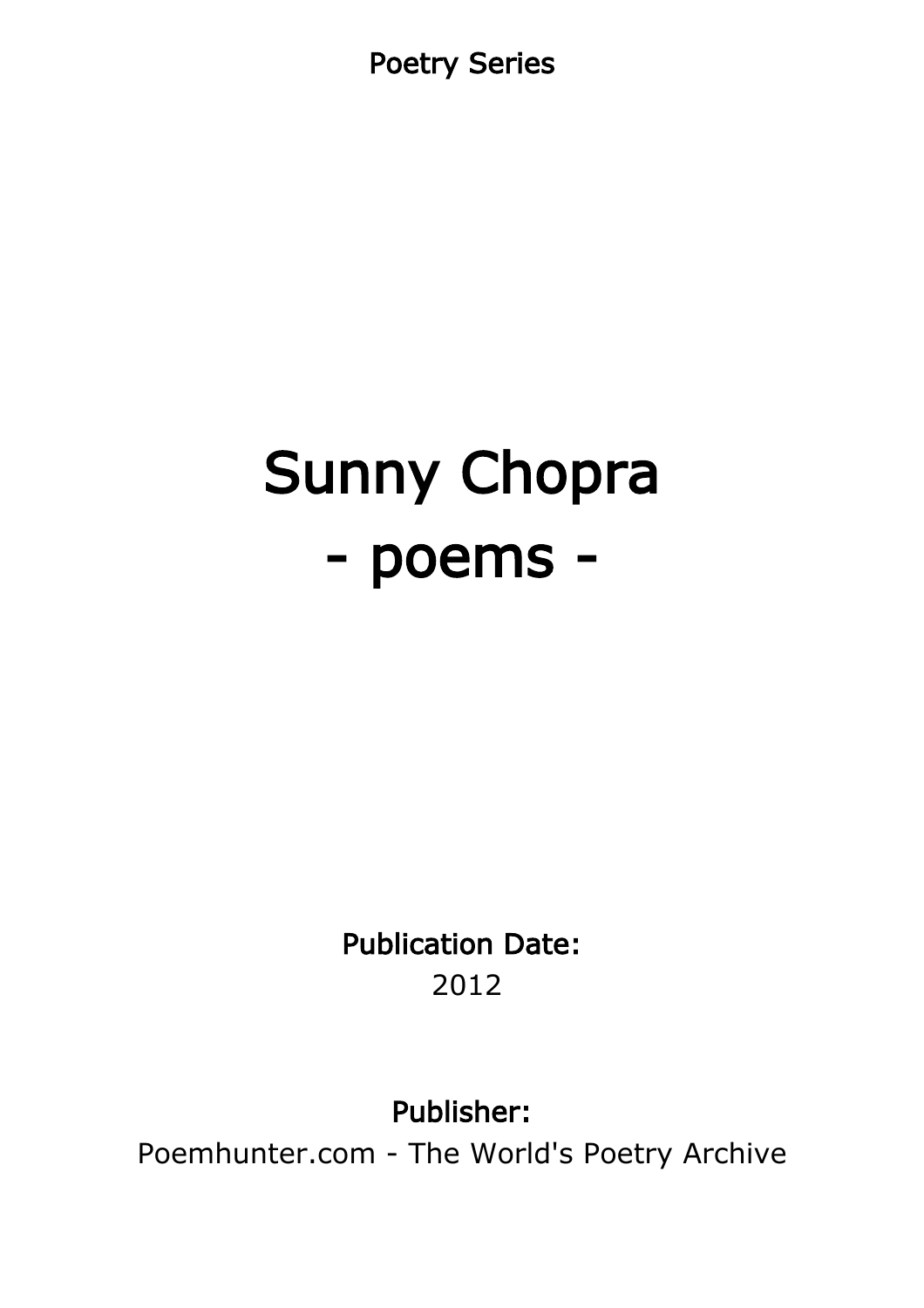# Sunny Chopra(30th January)

#### Recompense

Don't mourn my brethren in effect you must rejoice

The cause of contention lies silenced forever voice

Futile is moving penance it's just a transitory phase

When hated my presence then why play up of praise

Worthy never deemed living now made out as paradigm

Forever in past castigated denying vivacity of my time

If this what the deal serves I feel lot better of removed

Where upright my intent stood always disapproved

Duplicitous societal facets never once cease to amaze

The living they try to bury and dead from grave raise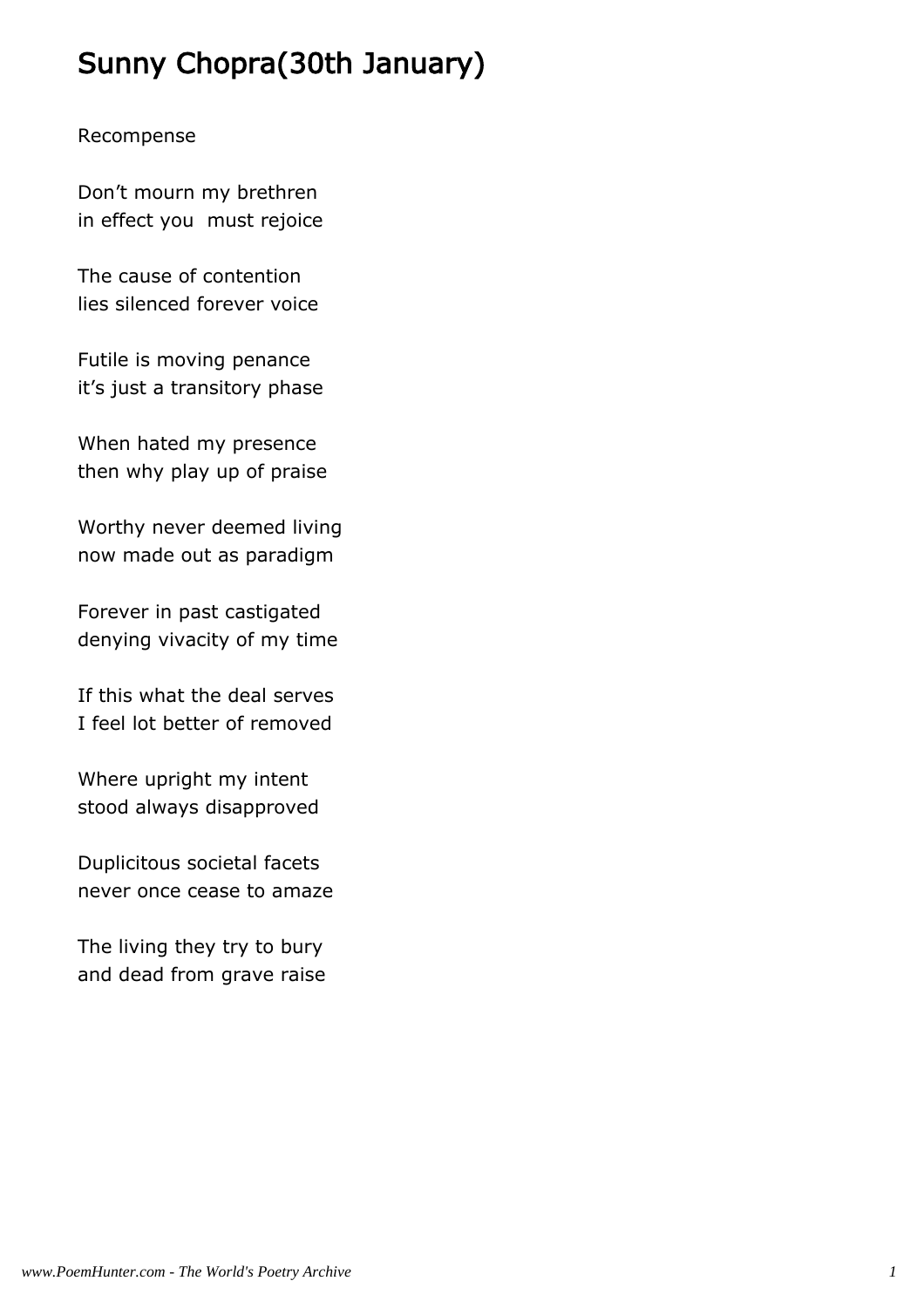# A Bissful Day

Streaks of tepid sunshine with magical golden spell

Provoke latent indolence for fresh fervor compel

Scatter of nomadic clouds of varied shape and form

Reflect strokes of artistry nature aiming to perform

Trees full with mangoes heralding in joyous time

Cuckoo cooing in concord singing some choir sublime

Distant sight of goat herd led to the vale to graze

Reflecting innate beauty never ceasing to amaze

Fortunate I'm to witness and appreciatively behold

Old saga being replayed letting minimalism unfold

State of indulgent basking on such a day is required

With fishing by the brook and little tipple is desired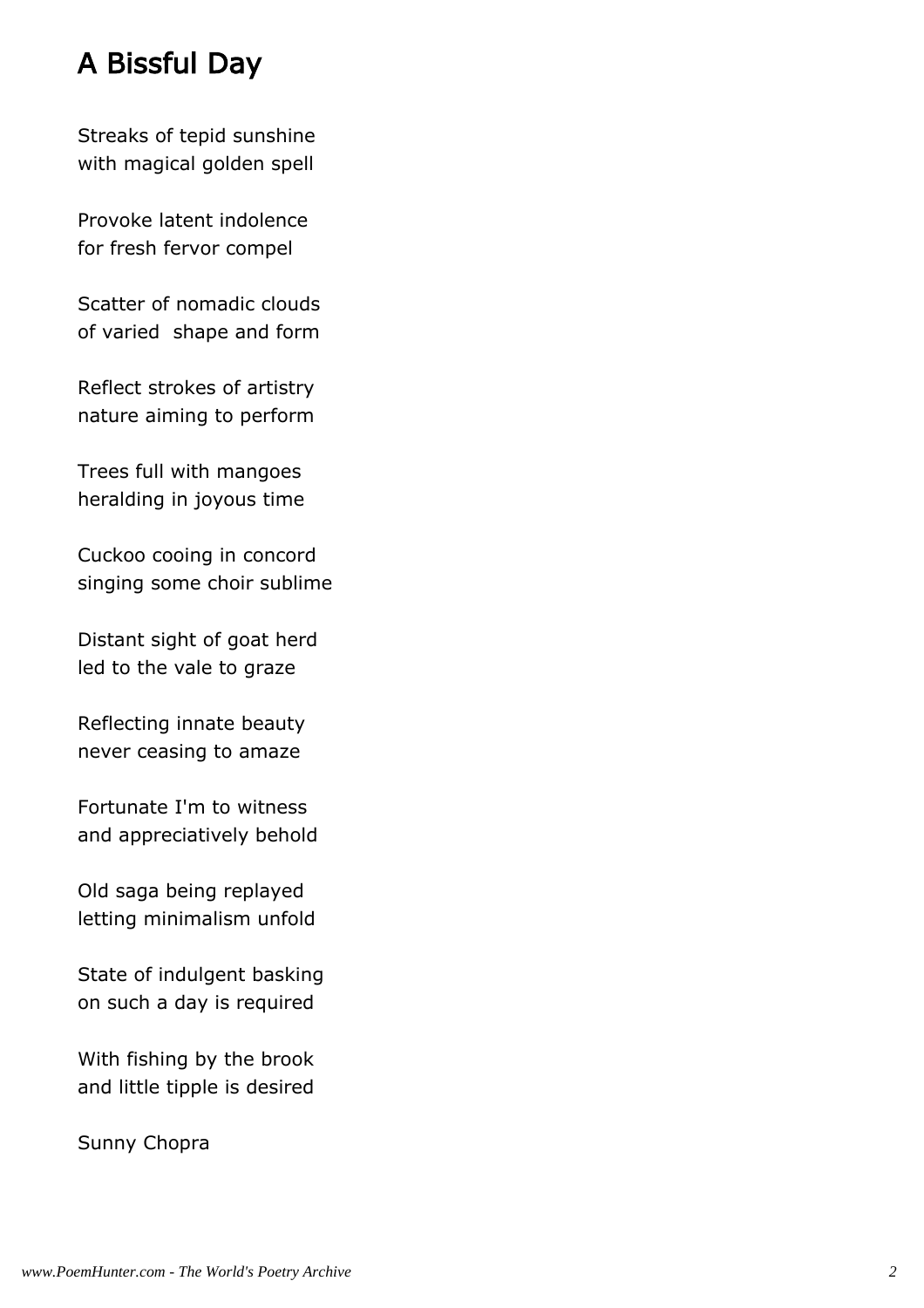# A Chronicled Marker

Build up to a landmark remote deemed in past

Far seemed to reckon but came ever so fast

Future was in distance now I am at threshold

Stringing past memoirs of knotted plots untold

Had fair share of frolic in joyous times of yore

Wish though nurtured but zest is dead at core

Canvas of varied colors some cheery, few blue

A picture of perfection but absent is main hue

Accidental mask put on now I just can't remove

I have learnt to live on as nothing I've to prove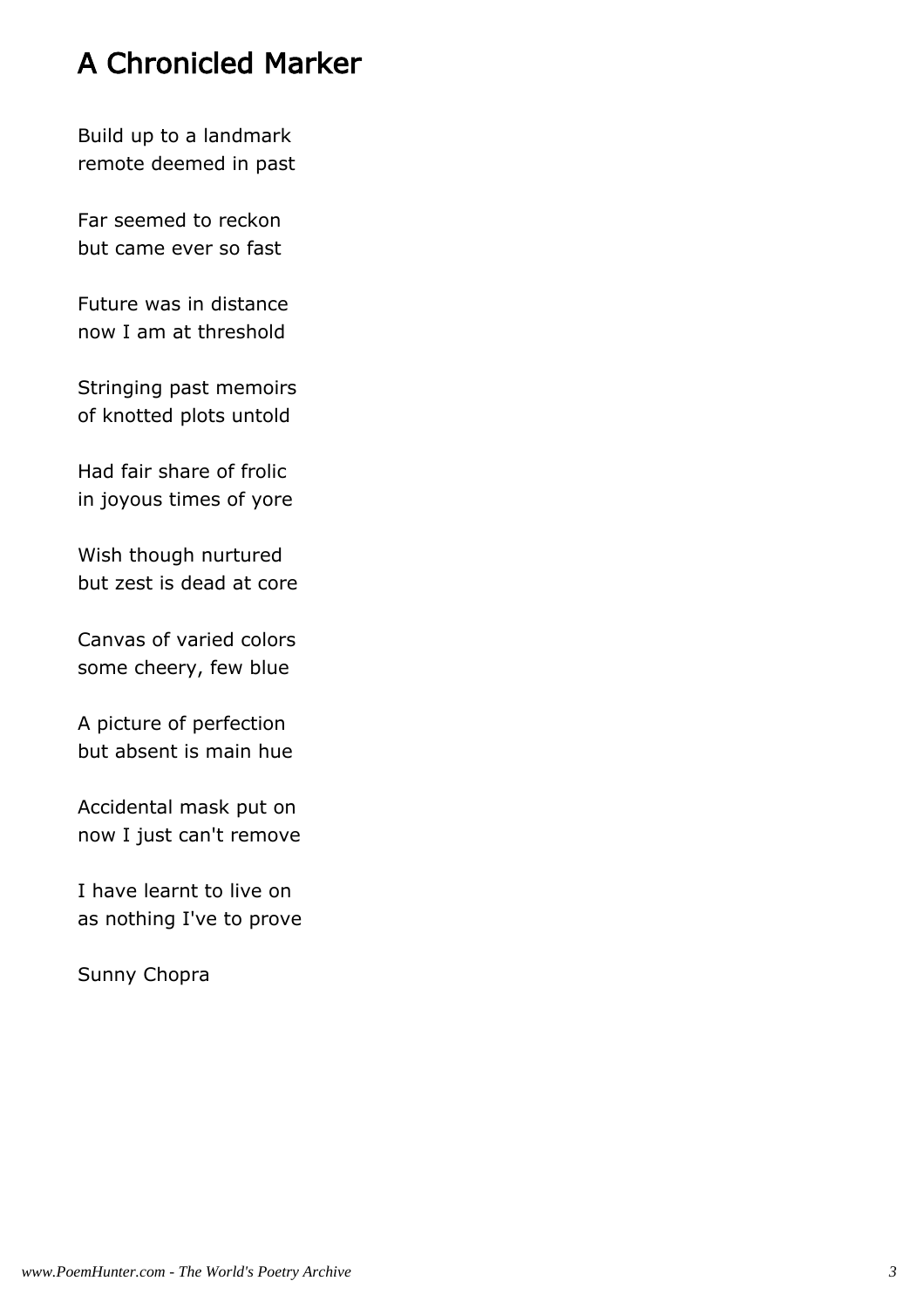# A Definitive Shade

Been so long ever since for the stimulus to ignite

Caught in odd trivialities sans anything to excite

Deep amidst the muddle even tried couldn't avoid

Despite conscious labors failed to abridge the void

Long deserved dividend now seems taking form

Where all expectations to realization conform

The winds seem shifting rather favorably aligned

Perfect for a final thrust on set course as defined

In familiar sort of setting with similar magic recast

Removed from ordinary bit atypically in contrast

Time's ripe to repossess all deemed lost with time

Stake yet another claim & seek glory of old prime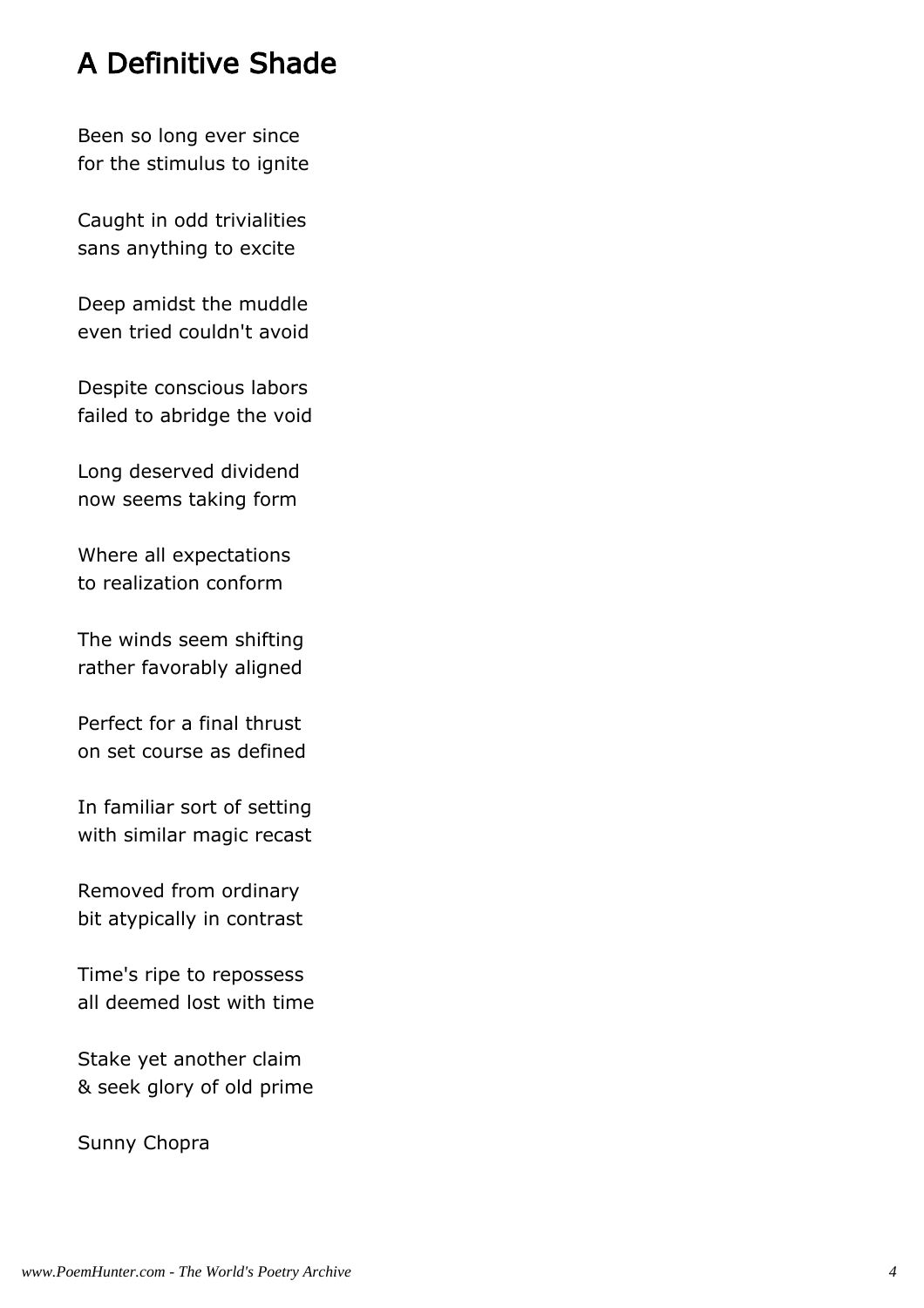# A Fantasist

Often dubbed dreamer to illusions since belong

An escape from reality for surreal feel strong

Seeking all indefinable of future yet to be seen

Transitory are nuances so from realism careen

In world full of charade its escape to break free

Being one with fantasy to extent of any degree

All deemed improbable it may though not occur

Your dream to envision none can possibly deter

A realm of the unknown has surprises in spare

Where story gets told of past and new share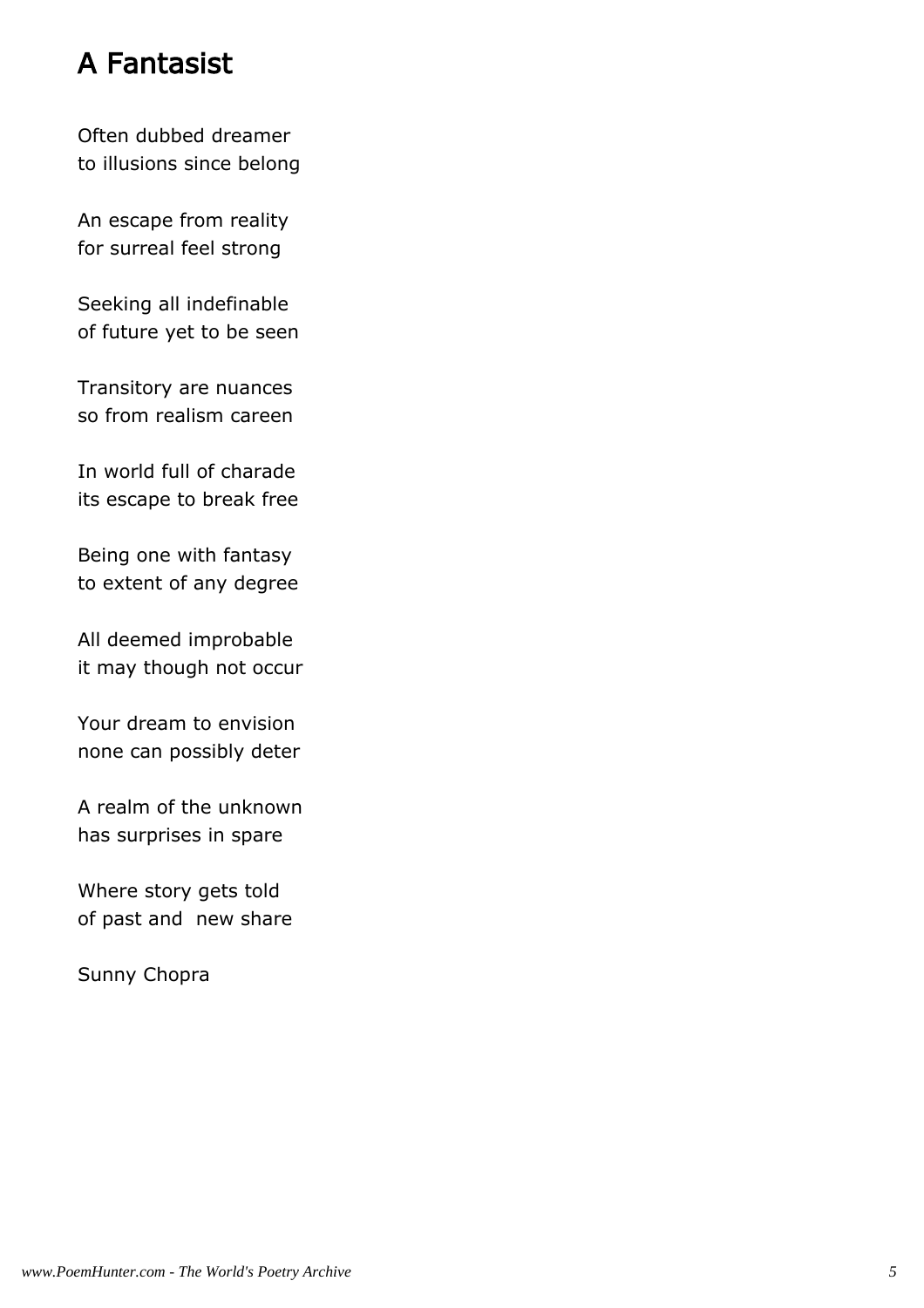# A Notion

Ditching past identity to don another avatar

Starkly plain divergent rather peculiarly bizarre

Diverse may seem from how earlier was meant

To carve afresh a niche and new persona reinvent

I may play role pivotal, but in atypical sense

Beholding what's around but from across the fence

Hopeless will turn probable in slow rotary cyclic time

What is now disregarded would turn apt paradigm

The night is yet at darkest dawn has not broken light

Means may not be plausible but end would shine bright

Each day a newer challenge situation averse to contend

With past reserves depleted awaited is deserved dividend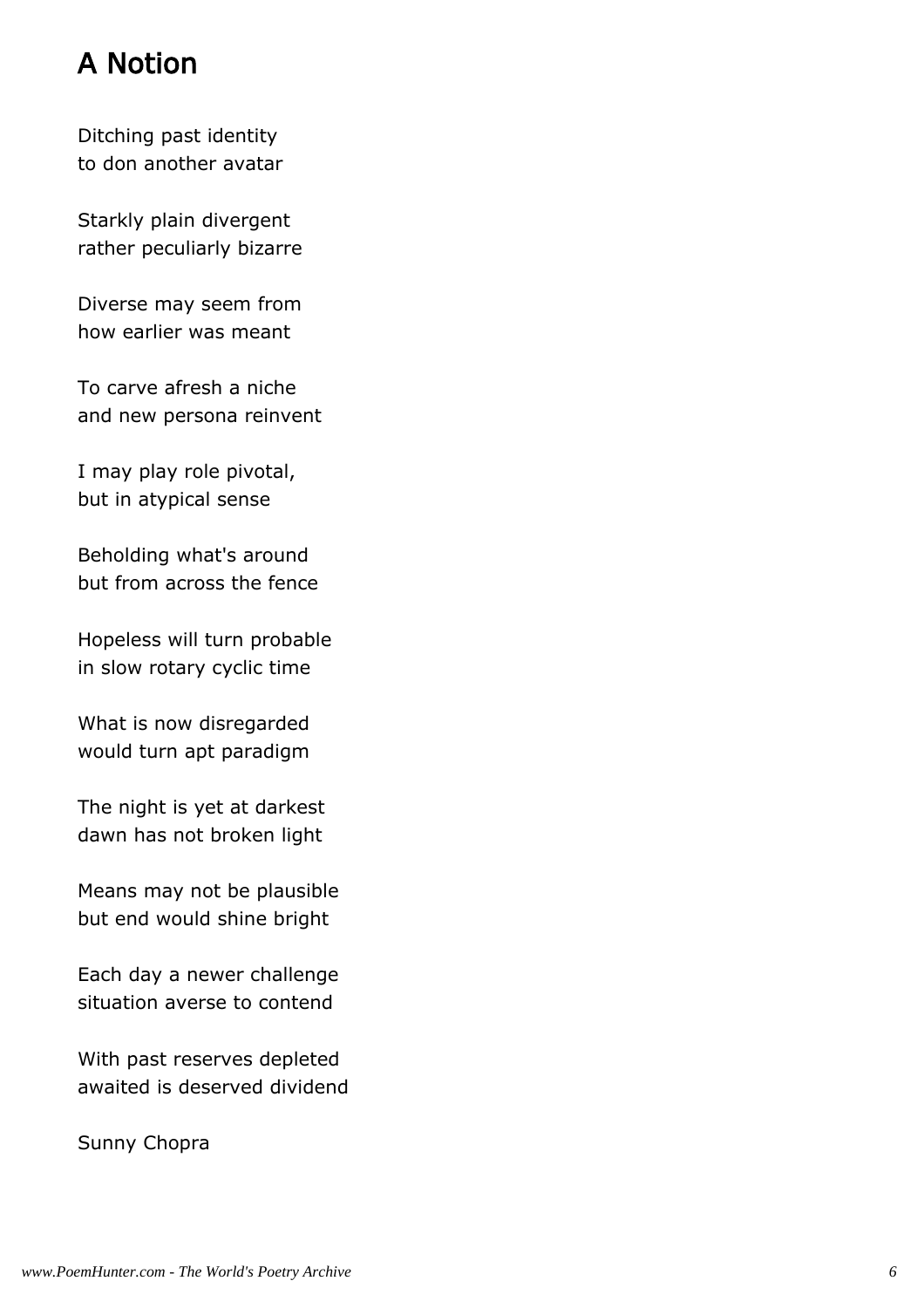# A Perceptive View

Paths at times converge then go a different way

However much is desired but situations interplay

Past and the imminent flip sides of same cent

Though bound together contra faces represent

Nothing is permanent with time must elapse

Sturdiest of foundations amid upheavals collapse

Must ditch dame misery lot options are in store

Most of those oblivious and never sensed before

Shed no tear on bygone all lost none can repeal

Realign your objectivity for new vistas to reveal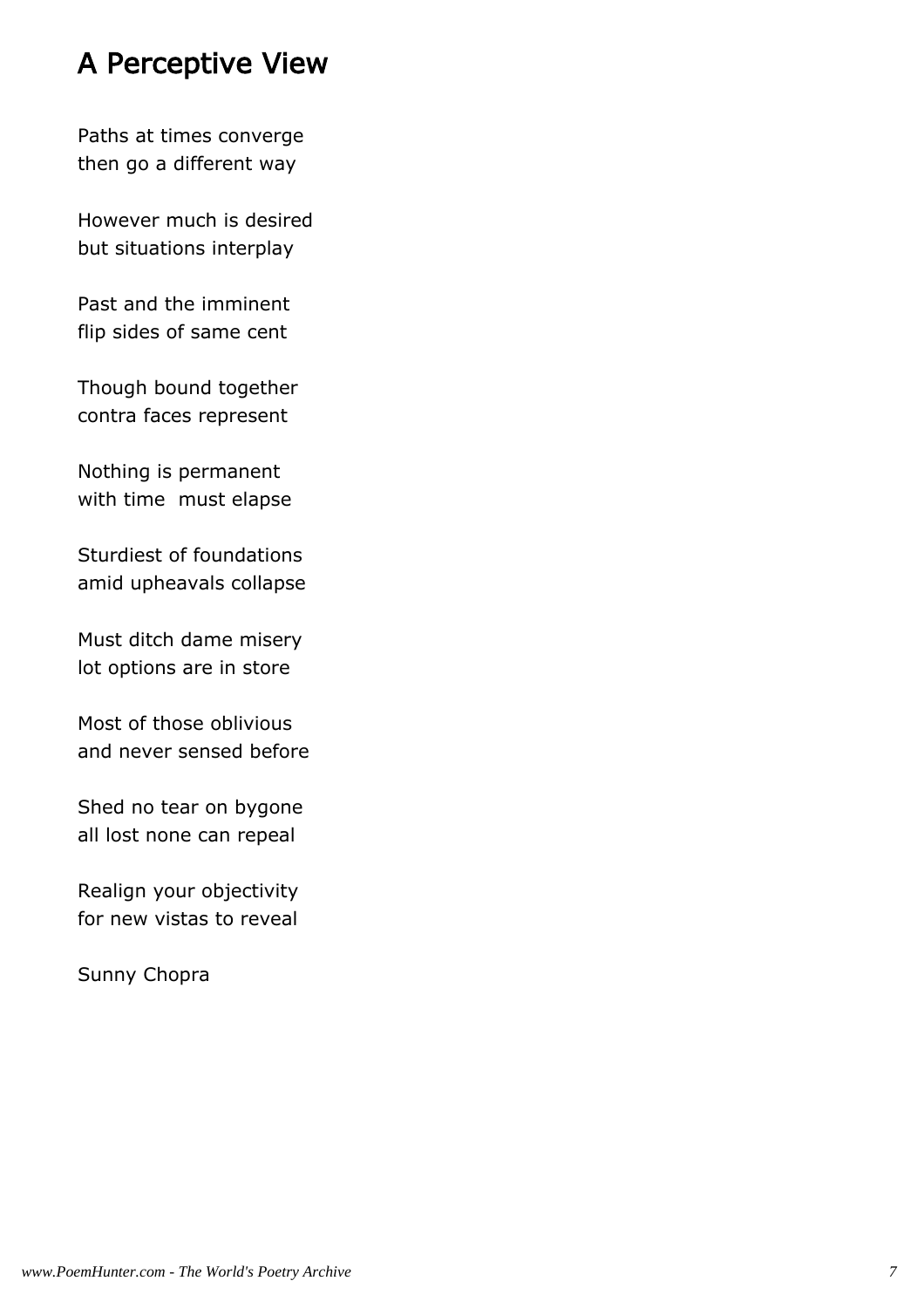# A Stray Notion

Apathetic forever responses just try being bit concerned

Readjust to sense of giving for volumes to be returned

Get rid of limiting blinkers to view all what surrounds

Delights ripened for picking where bliss always abounds

In vain quest of inexplicable old bridges which get burnt

Prove means to an inapt end for lessons in life learnt

Seemingly secure closeting a haven around that's built

Very base of self deception validating some earlier guilt

Tenacious assumed persona deprives one of genial verve

None there to stand beside what intent will then serve

Penitence notwithstanding never late to make amends

Restore whatever possible before all ultimately ends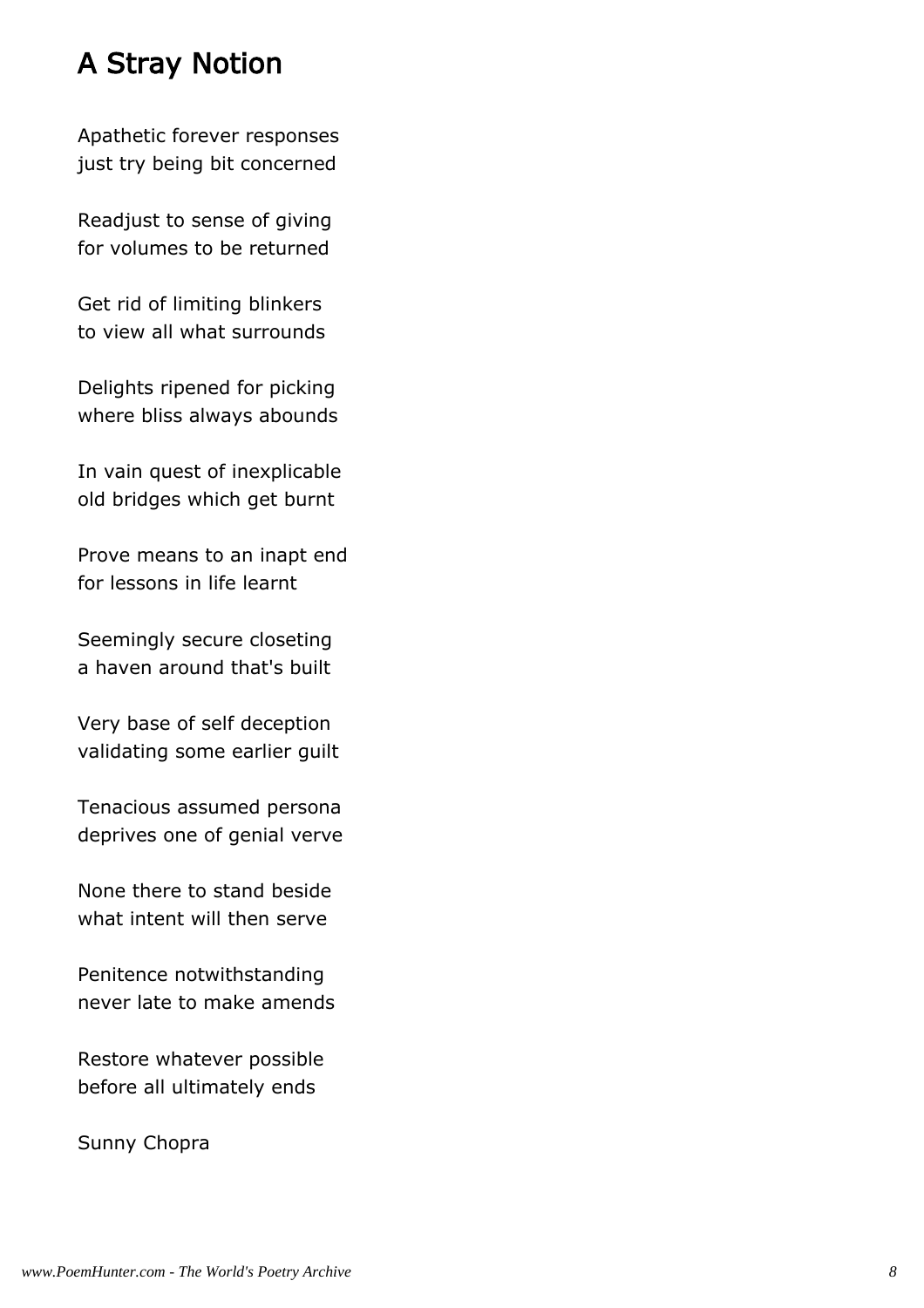#### Annoyance

Confounds very purpose in end what it ensues

Logic macabre nurtures and irrationality accrues

Those closer tend to shun all unknown you befriend

Despise meant well being disinterest just pretend

Time soon pass you by feeling sorry to repent

Unaware you're of perils insecurities it'll present

Wonder current situation accidental or by design

End rewards would justify apt relevance thus assign

You're wished all the best in vain efforts to deceive

For all callous investments fitting end will so receive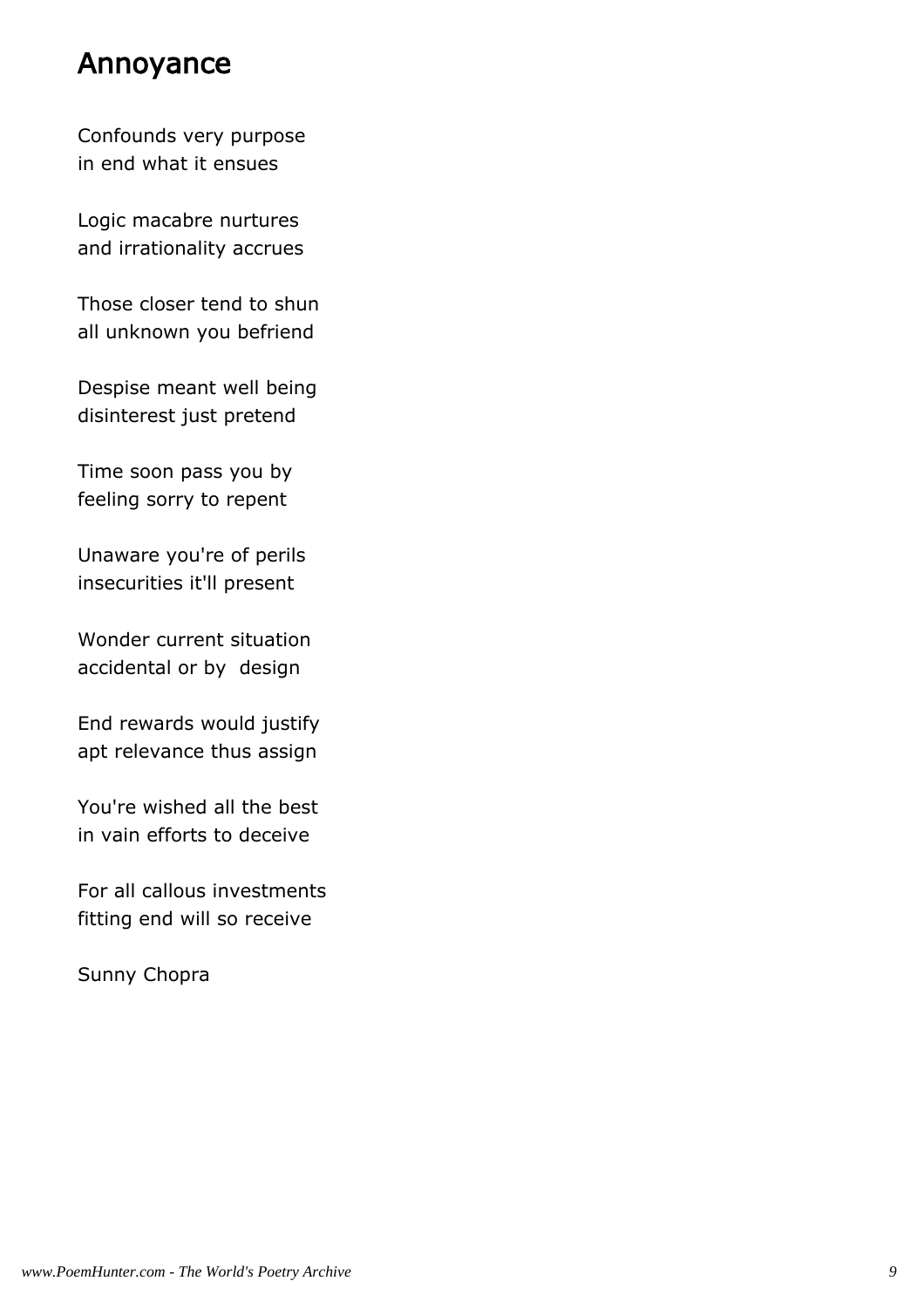#### Atypical Persona

Get branded as an oddity to edicts I don't conform

Mundane most practices in routine I can't perform

Cosseted in nothingness bonds me with innate core

Drifting in surreal abyss not since explored before

Often get sneered upon for choices past made

Some fueled by passion few had ominous shade

It's about perceptions for right deemed wrong

Most may or never learn as who I were all along

What seen is illusion from reality far apart

I am sort of a paradigm resolutely living my part

In moments of reflections from all I stand removed

Some see me just vegetating but light years I've moved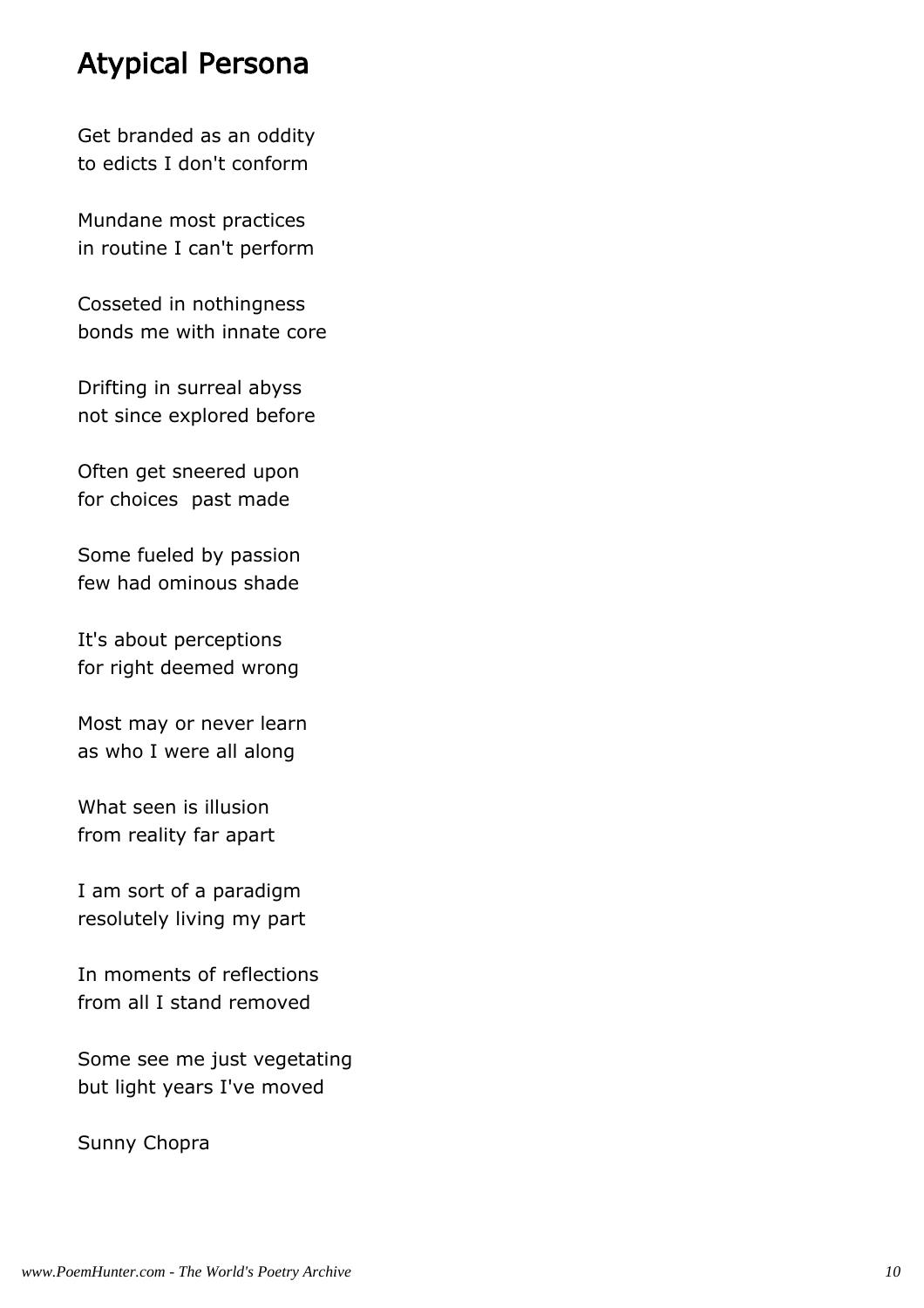#### Best To Come

With all of self denial and phases those glum

Sure I am of prospect my best is yet to come

Apathy and disregard brusquely I did sustain

What read as my frailty was controlled restrain

None of any reluctance even a backward glance

Seeking newer alliances with touch of tad romance

Deserved was lot better from odd peculiar deal

It's matter of new balm for older scars to heal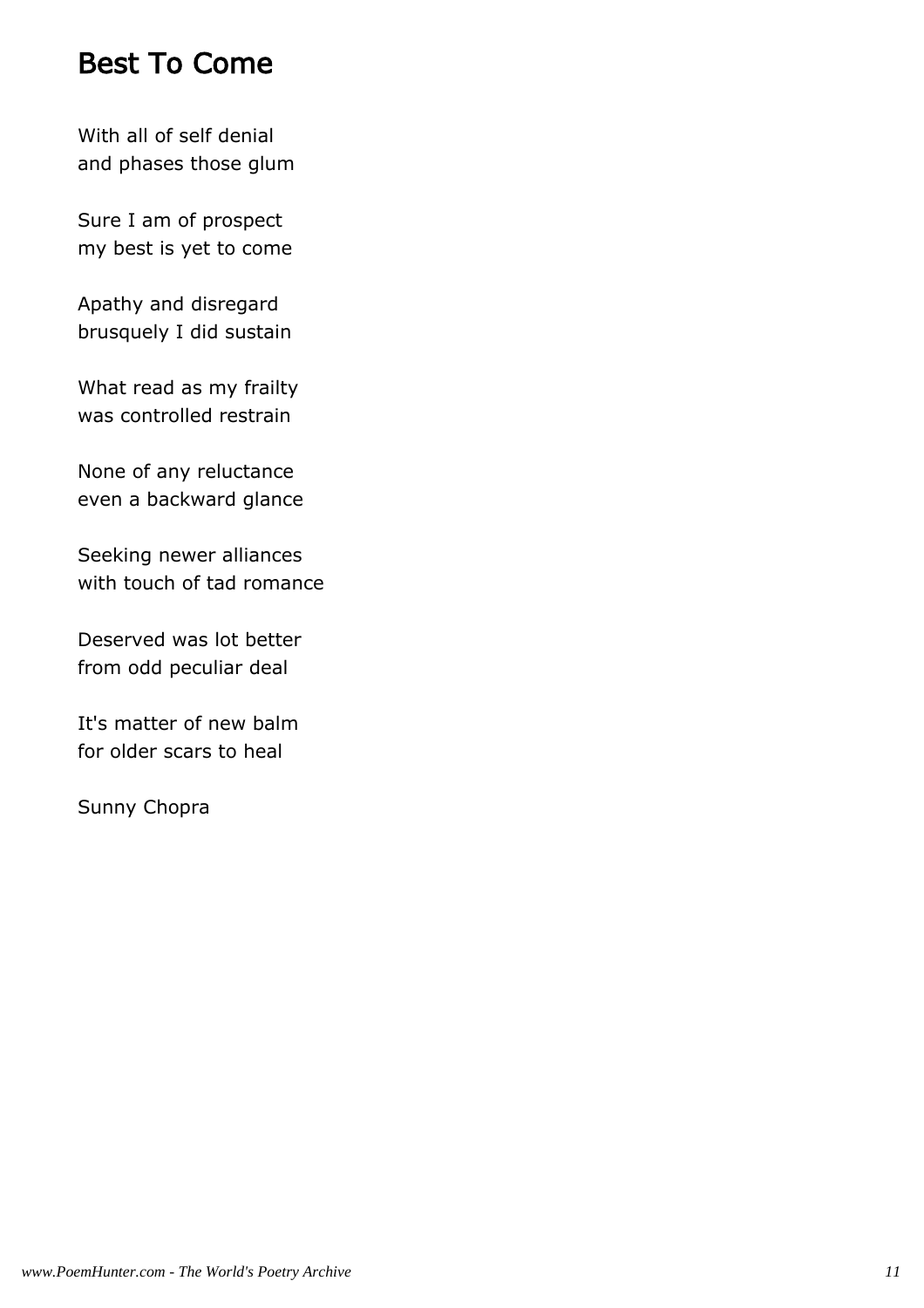#### Break Free

Ones ought to be in misery bask in indulgent success

With ignorant nonchalance shown to other's distress

Weary I am of hackneyed and many a wily attempt

Since improper to let go I just choose to circumvent

Too long has the time been for winds to slowly amend

Brave one must odds now break away and up ascend

It would change hence on for older myths to quell

Such doers will be victims of their own devised spell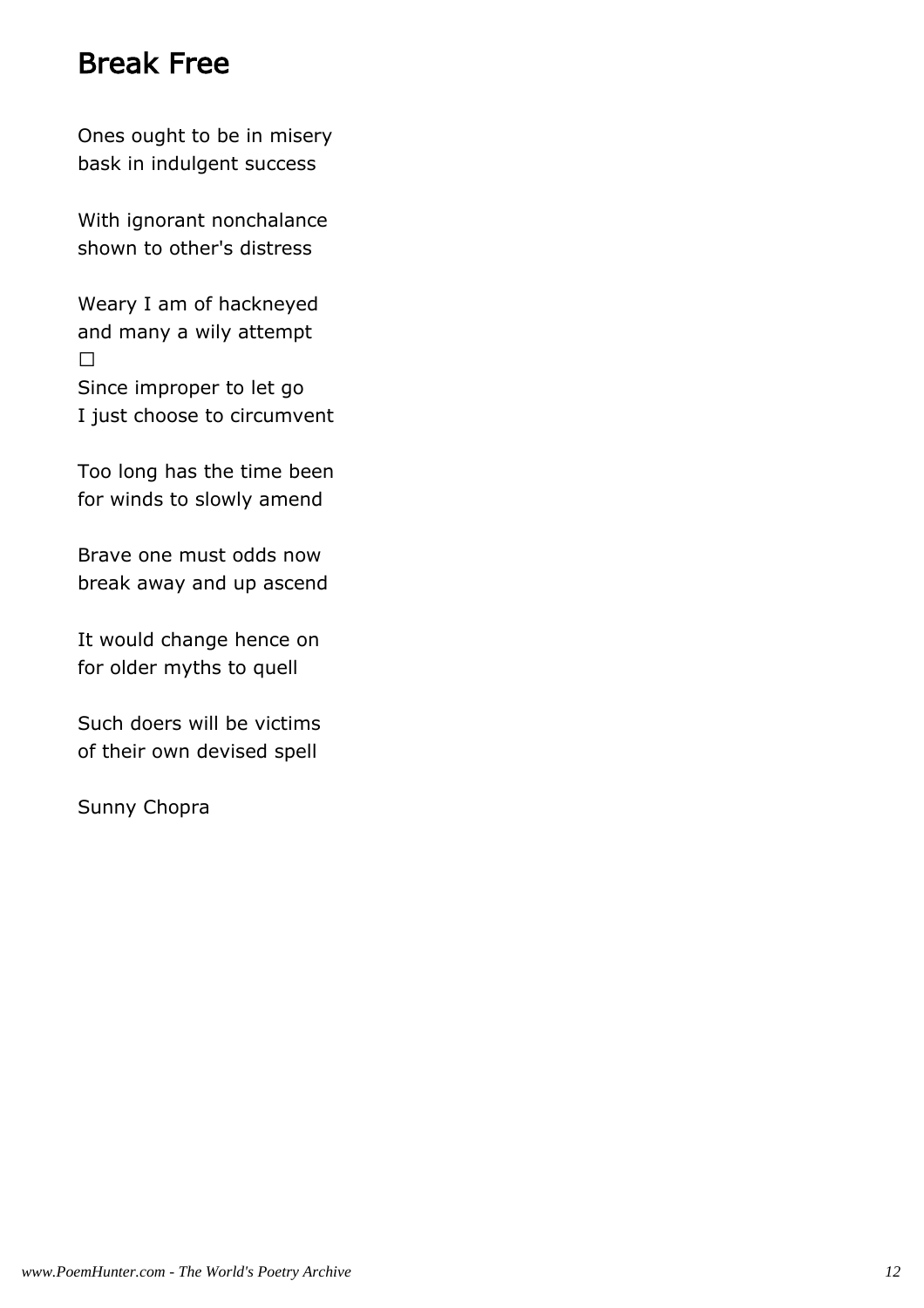# Conflicting Contention

One of desolate moments sans anything going right

Game all set for match but intent for a fight

Objectivity in shambles expectancy seeming glum

Anxiety of chosen choices foretell the end outcome

As one feels bit cheery new facet comes to fore

Inducing varied irritants unexpected since before

Whatever be the outcome of now appears unknown

Awards awaited patiently for all good in past sown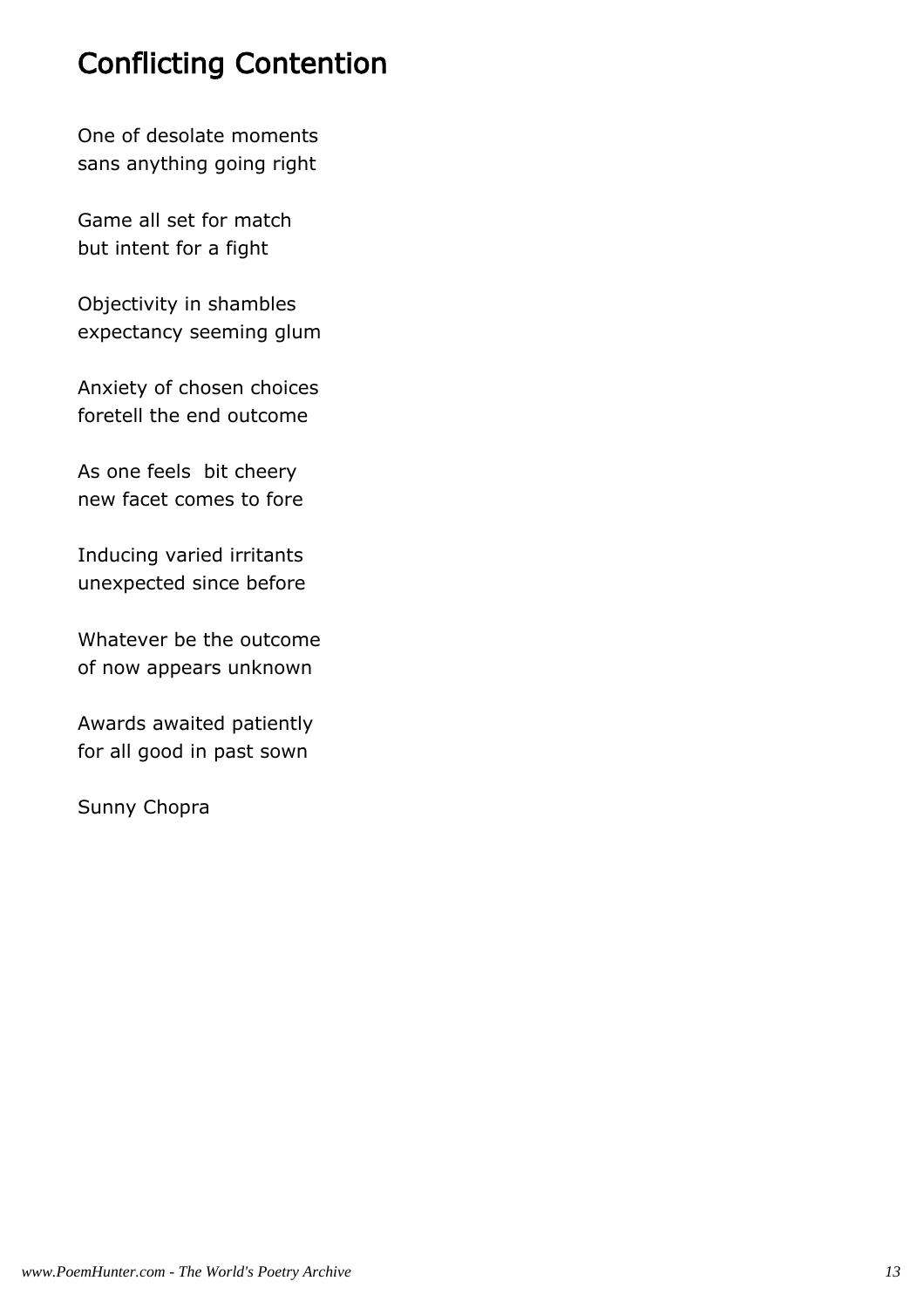# Daybreak

Rising to crack of dawn a feel refreshingly pure

To behold nature's awe at best appealing allure

Apt for corporeal regimen ridding of residual stress

Be one with the elements and challenges address

Dew from trees high above casts rinsed sort appeal

Sun aft wild stray clouds silver lining does reveal

Little nestlings in frenzy chirping for morning feed

Older combing infinite sky for daily subsisting need

Goat herd of a magnitude being led to vale to graze

Panorama of chaste magic that never stops to amaze

Little nip and mist shroud reflect mystical type feel

Sans any of human strains in space chaste and surreal

So much there of bounty to appreciate and realize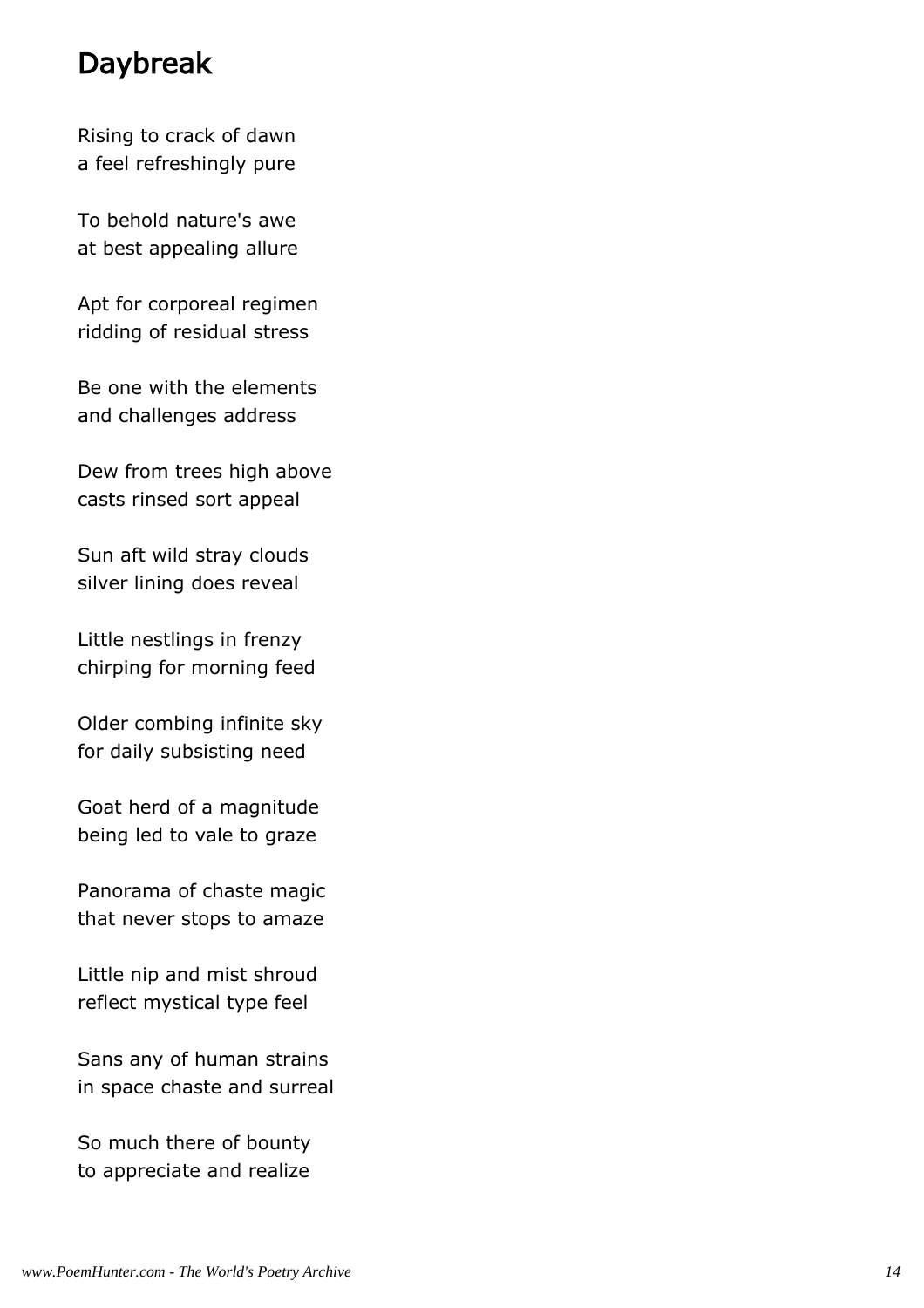Sheer wonder of environs we often miss to recognize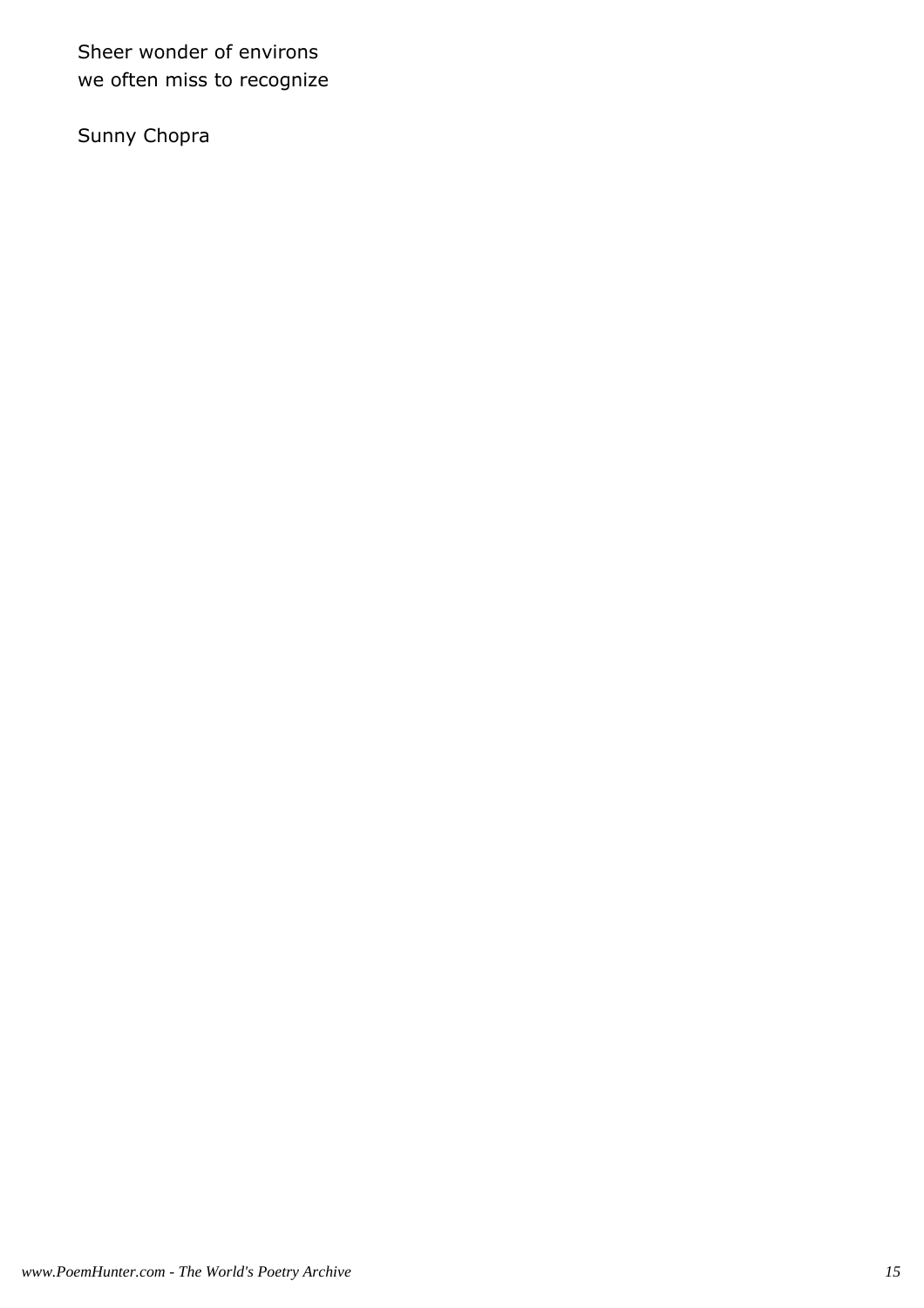# Deepavali - Festival Of Lights

Dispelling of all rancor and settling past debts

Air rife with festivity with few indulgent bets

Goes to offers new start with purging of the old

Harking to the folklore repeatedly being retold

Dusk brings in excitement with myriad colorful lights

Sky is set ablaze with with multi-hued delights

Bejeweled seems setting akin to newlywed bride

Confirms sense of cohesion most animosities get belied

Known as pure manifestation for the righteous to prevail

In warding off all depraved and their wickedness unveil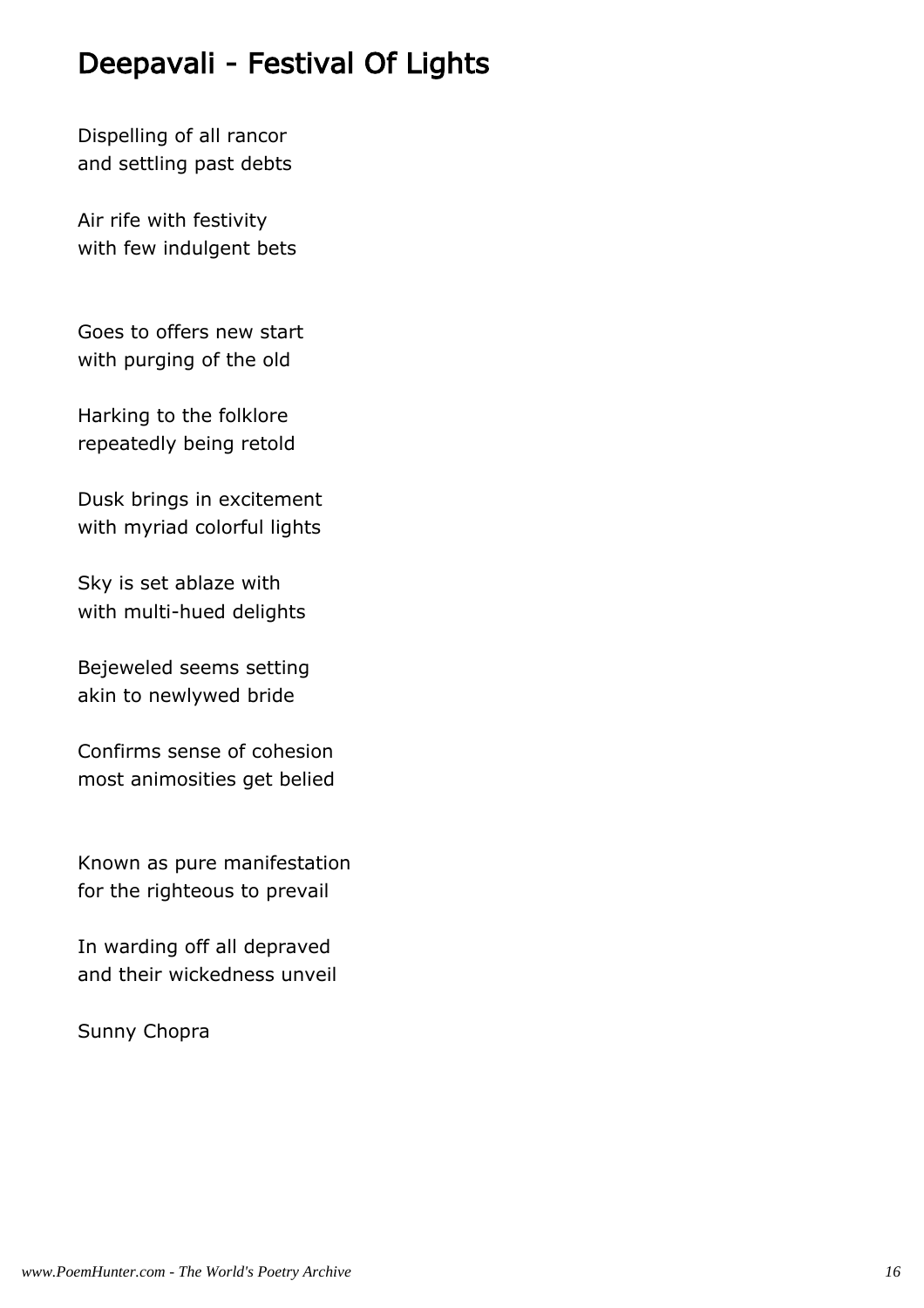# Deja Vue

Often talked of in bygone a feel is being returned

Opponents honing rapiers for tables thence turned

All those inconsequential to milieu were consigned

Now standing vanguards as redeemers combined

With shallow the intellect they are unable to gauge

What's deemed as finale is interval at this stage

No wrath is being foretold or kind of suggestive cure

It's all a tested foresight and practiced skills mature

Position may seem feeble but dilution persists strong

Future would record a saga of right and what was wrong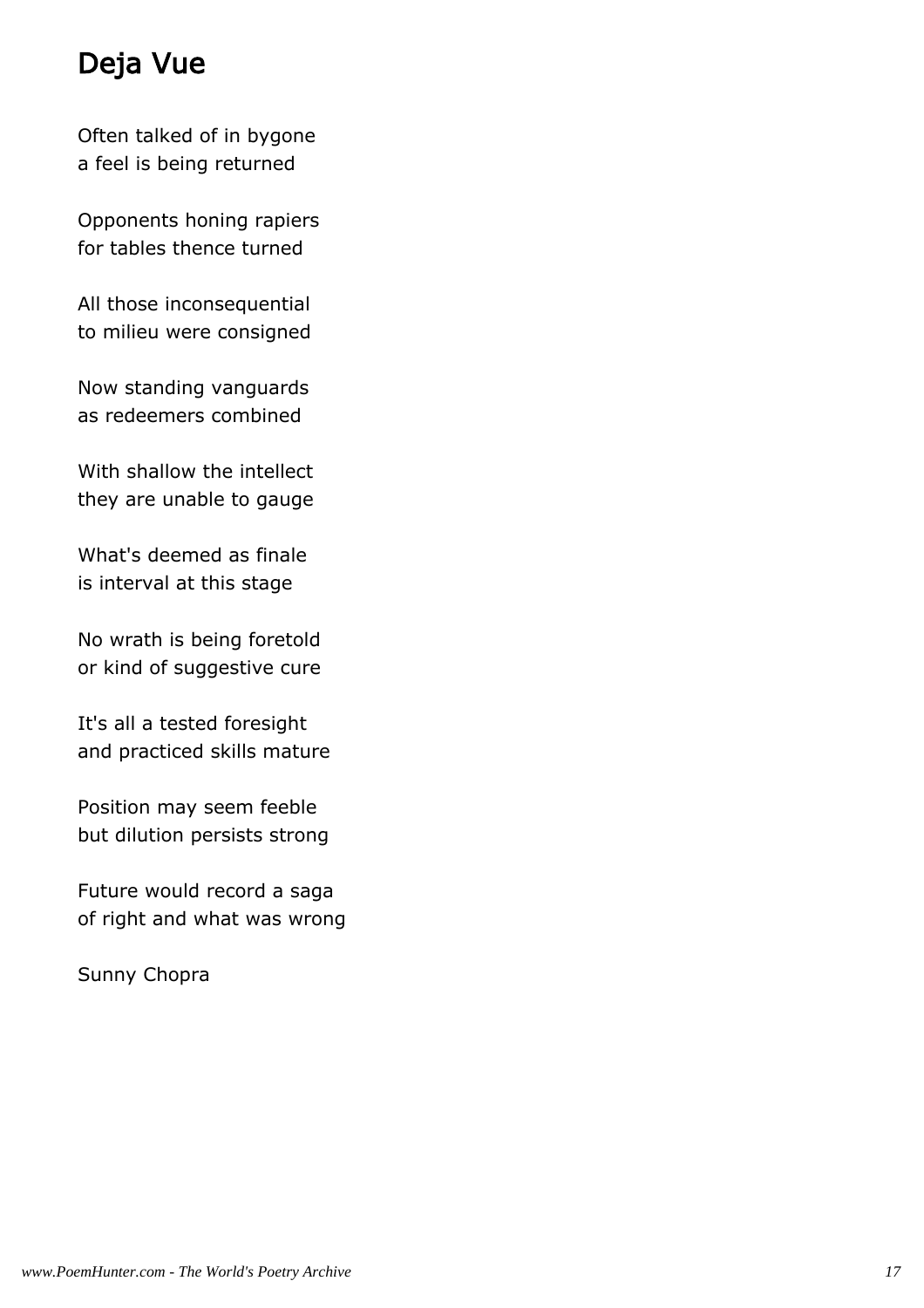# Dilemma

Few of irritable nuances which disturbingly appall

Have had lot of blaming, am not so awful after all

I forever toed the line despite how I did feel

Fending most oddities for someone's ordeal

Viewpoint had to follow was brusquely on me thrust

Presumed was my assent regardless of disgust

Life own and me master to plot and to contrive

Just for me to decipher, and it's core gist derive

Valued are all opinions, most stances and advice

Best if few refrained from leaving me to own devise

Dictates no manuscript stricture or even ordain

To get walked all over even after due restrain

Beleaguered I am often blamed for many a crime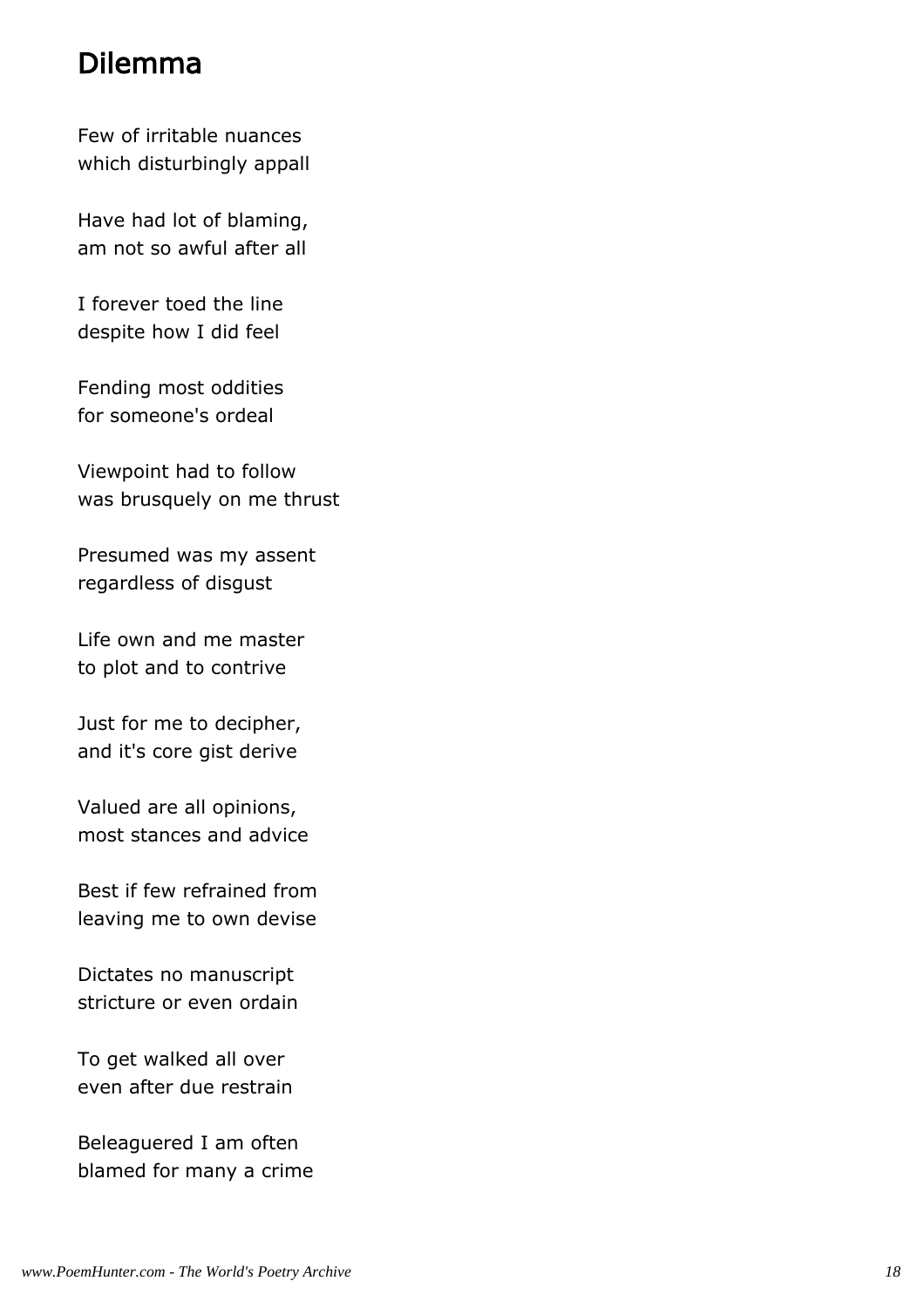With doings not personal and faults none of mine

Introspected I've aplenty thus attempted being nice

Gambit always returned with me paying the price

Took it upon personally lest caused another pain

Endured losses in private all contenders got to gain

Apathy one must adopt, to whatever others think

Shouldn't matter slightest if sail safe or were to sink

No empathy for irrelevant ones branding me a fiend

Expelled they all stand from my life quarantined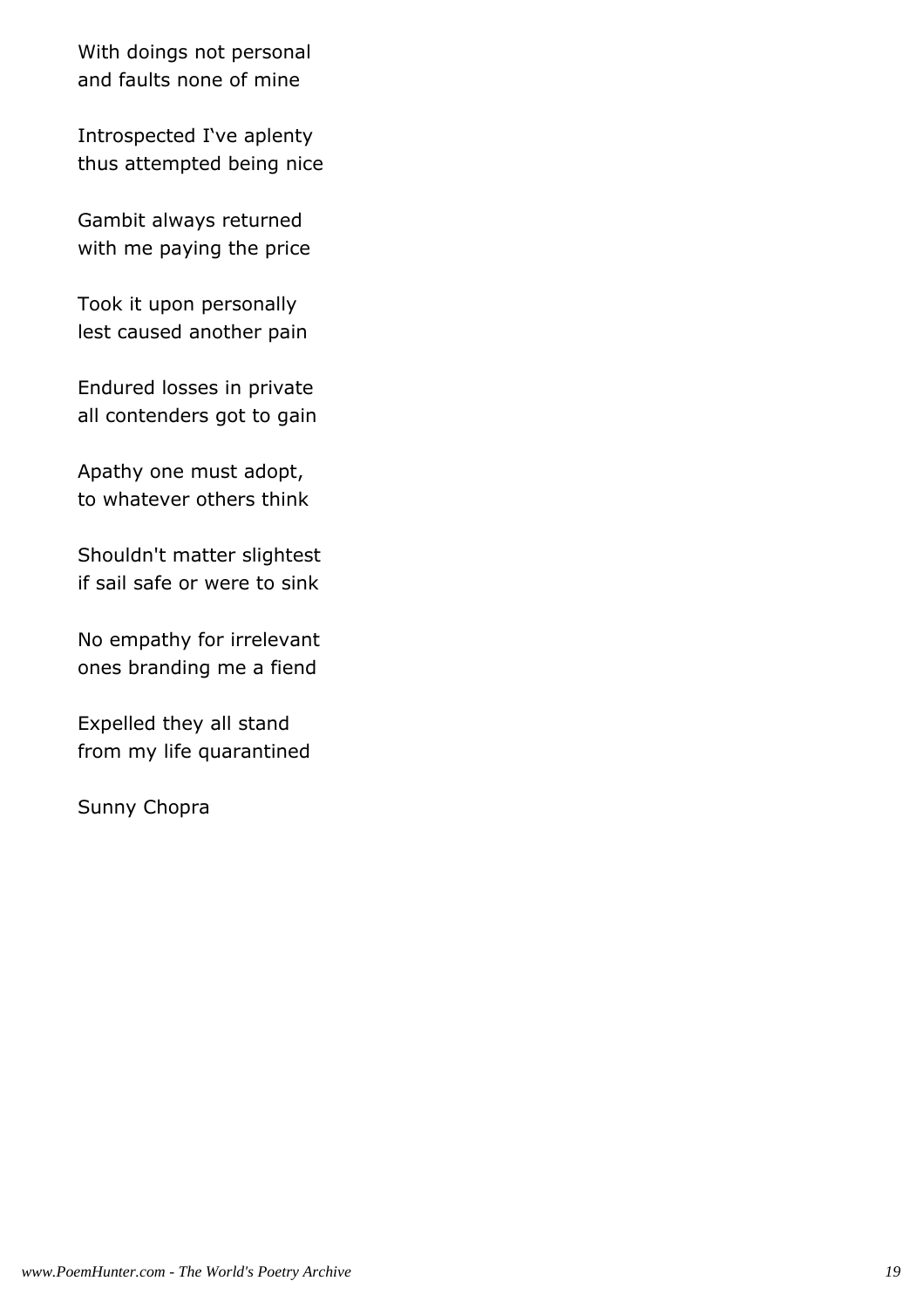#### Disenchantment

It's been almost a lifetime in gyrating spiraling flow

Defying constant onslaught of getting pulled far below

Each time tried resurfacing in a new vortex got caught

Adding on presented misery to existing scene distraught

Tired of repetitive challenges testing every bit of strength

Wonder extent of all trials and of tribulation's length

Little placidity is yearned for the current struggle to end

With a little let up in effort as respite in ongoing trend

Nastiest of any situation eventually gets to abate

Perseverance lone resolve coping with ubiquitous fate

Hope this skirmish exertion positivity goes to project

With apt awards for labor expectancy which reflect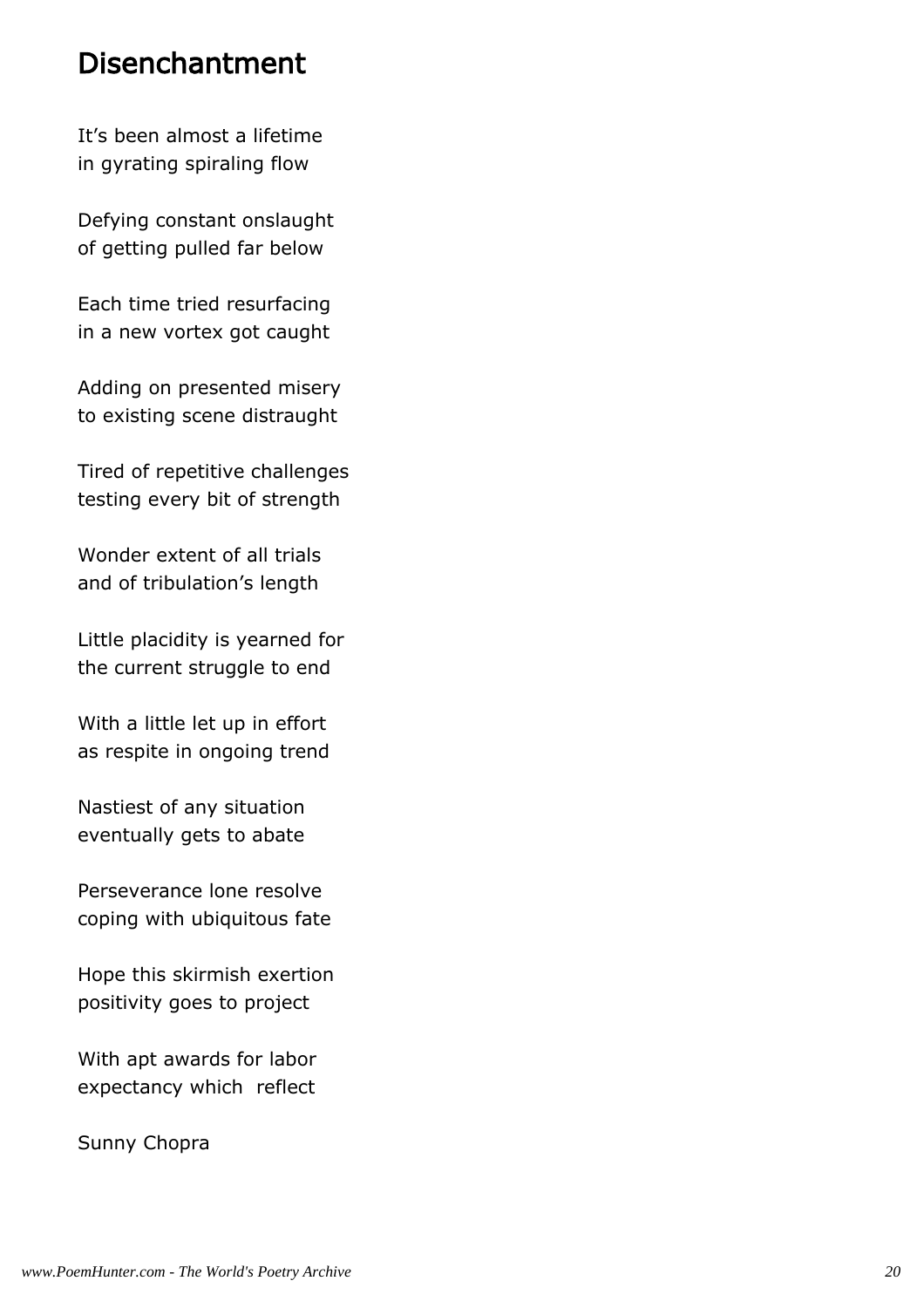# Down But Not Out

Caught in boundless spirals with imminent full of doubt

Must accept unkind reality of being down but not out

All dreams in past nurtured now appear so far removed

Resolute earlier perspectives for now stand disapproved

Transient phase of ambiguity will eventually get to abate

Where most of expectations with conveyances correlate

It's hard but not astonishing was known since all along

For trudge to be demanding, tad muddled and overly long

Perseverance with patience with dogged kind of resolve

Plain means to an apt end where puzzles on own solve

Time would stand a witness vindicating current stance

The very logic of this ordeal in challenging circumstance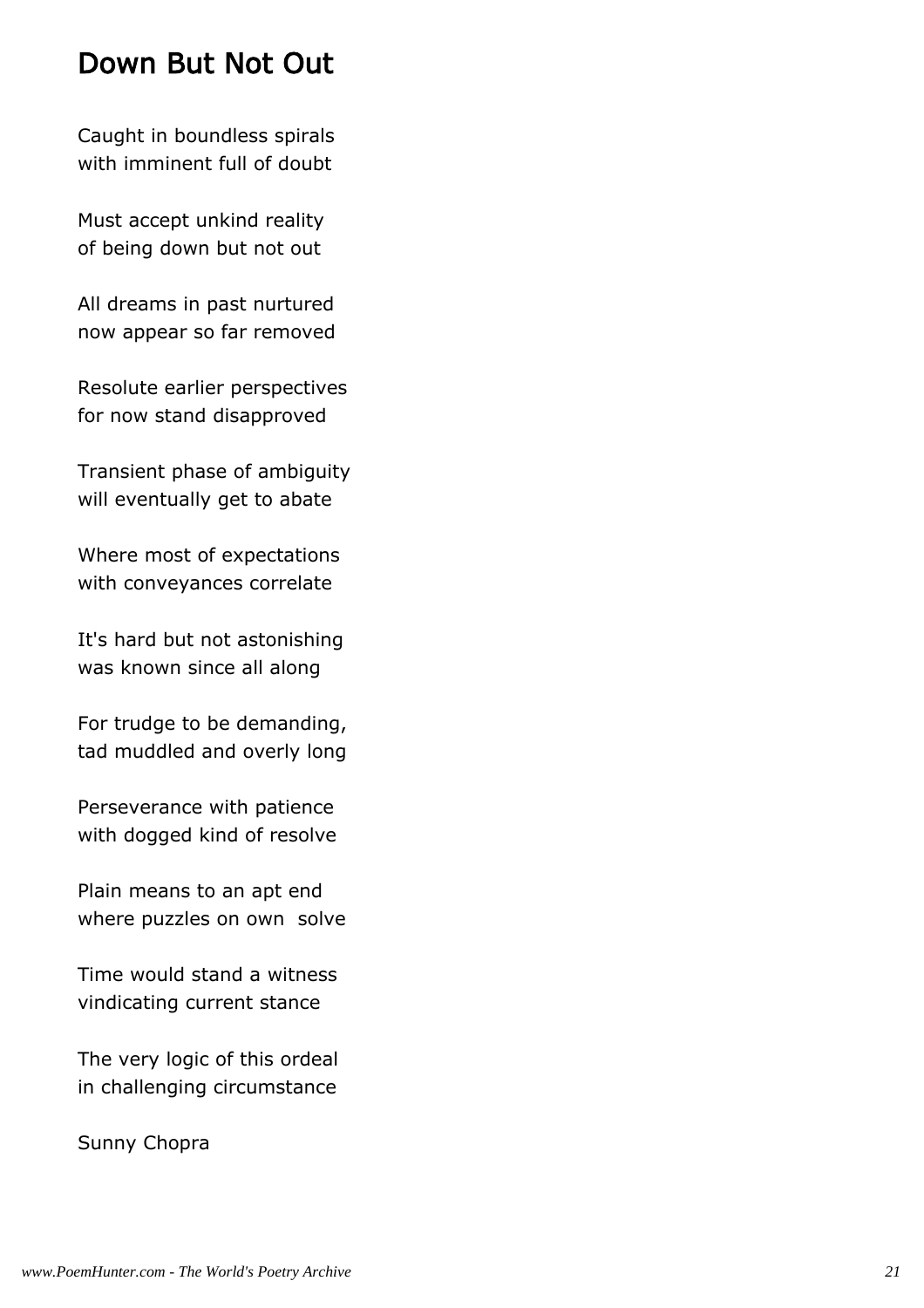# Ephemeral Passages

Current events are conducive with nonchalant seeming pace

When future springs surprises with time will learn to face

Cheery current subsistence hence freewill I propound

Confines once start stifling I might've broken new ground

Perceptive mind still active with inspirations all about

If illusions start dissipating then new pastures I would scout

Resources just about adequate for me to earn my daily bread

In probable days of utter penury accept all fate has for me spread

Traversed I have vast distances to seek tranquility for the mind

Treks in future if improbable then peace within I would find

Environs are lush and verdant with magic for one to behold

Even autumn spreads enchantment with different shades of gold

Reality a perplexing passage, through many an abyss and ridge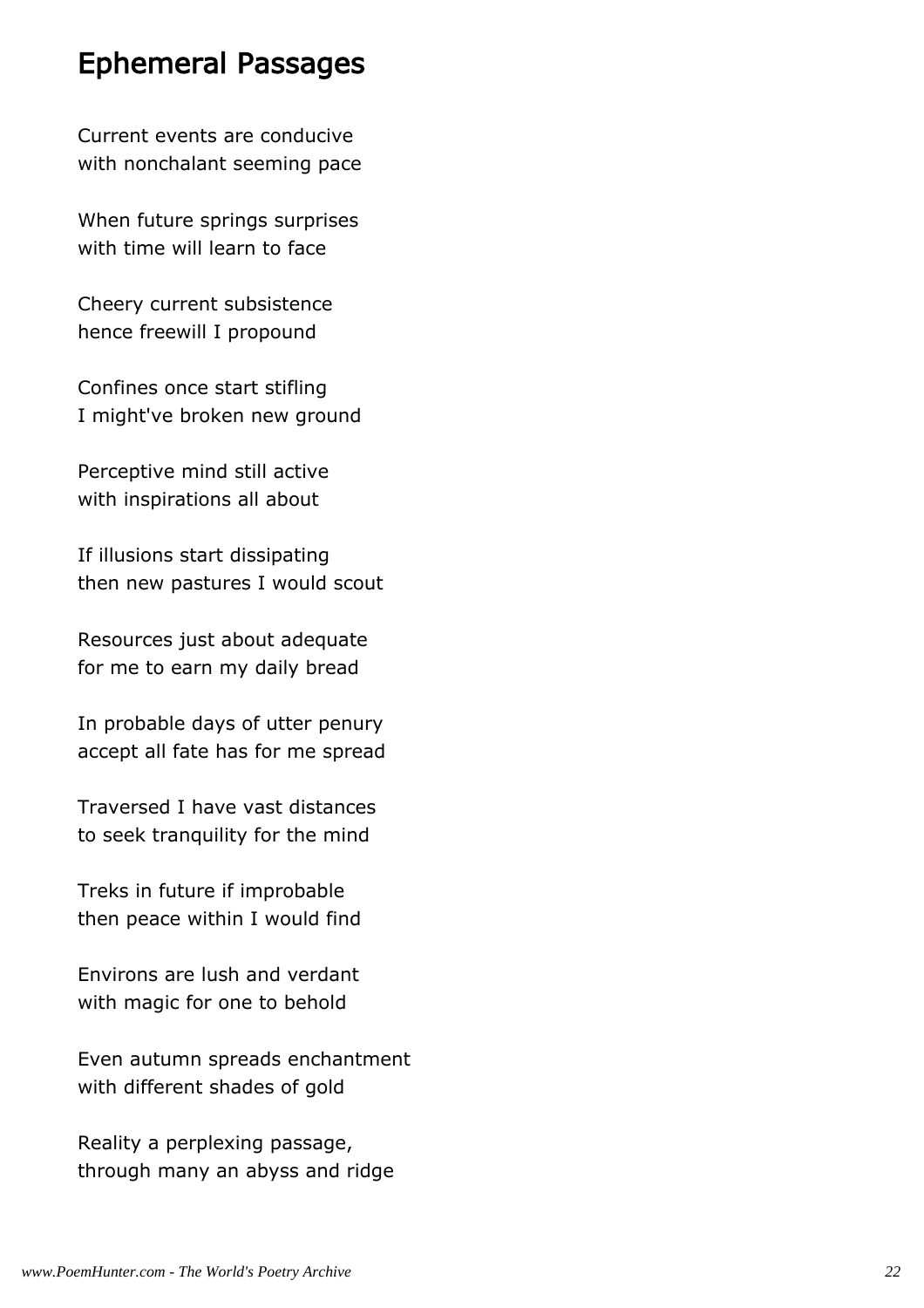Each nuance to be contented aptly while coming to cross any bridge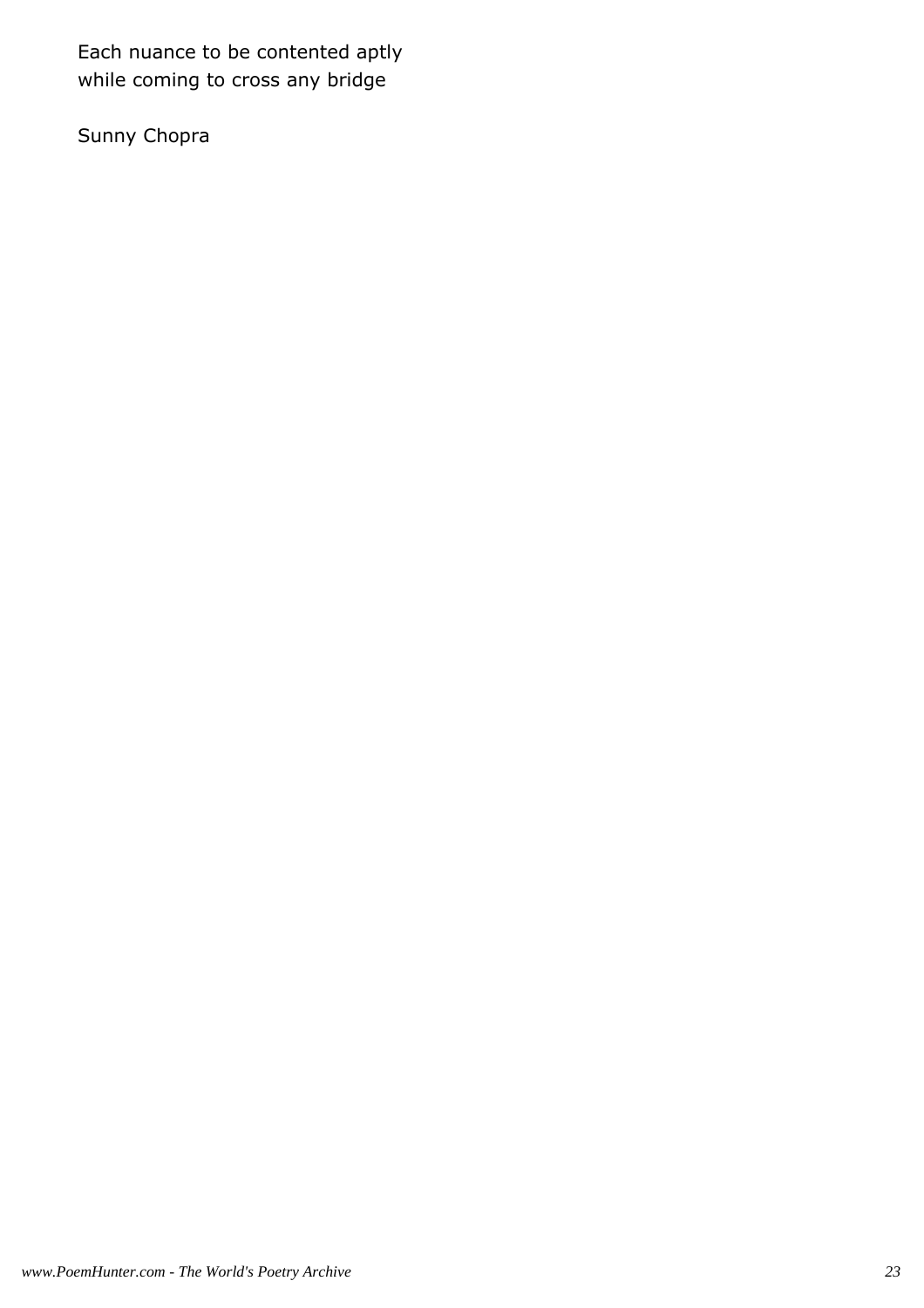#### **Expressions**

Pathos and vivaciousness have similar hues of tint

Feelings both go to evoke towards rationality hint

Living works as a palette with emotions as a brush

Imagination props easel to paint life's canvas lush

Crests few, abyss a many, my drive continually stoke

Zest to keep on bettering and vie for finest stroke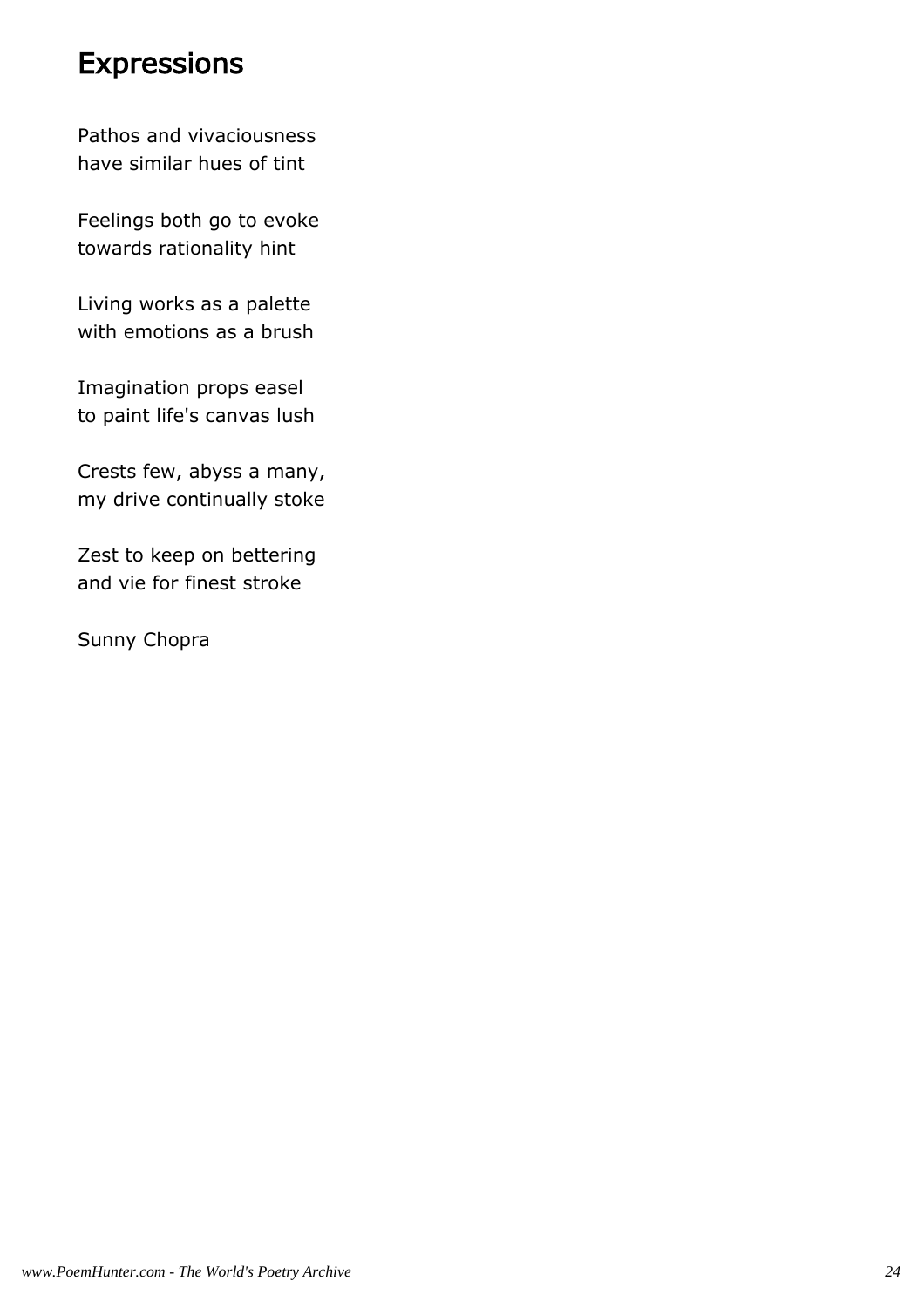#### Forever Young

Peering over the shoulder certain sadness does ensue

How rapidly does time lapse move on without any clue

Wonder all carefree epochs where along got mislaid

What reflects in the mirror is of what you were so afraid

Got embroiled in trivialities in attempt to somewhat attain

Fighting all diverse oddities for the subsistence to sustain

Affiliations picked enroute few stayed and lot didn't last

Few facets were as expected, most others were in contrast

Images of all known earlier on meeting again get belied

As ravages of the time-lapse have metamorphosis applied

Enfolded within each heart an interminable child exists

One with immature nuances where impish streak persists

Whatever appears outwardly inside old self remains clung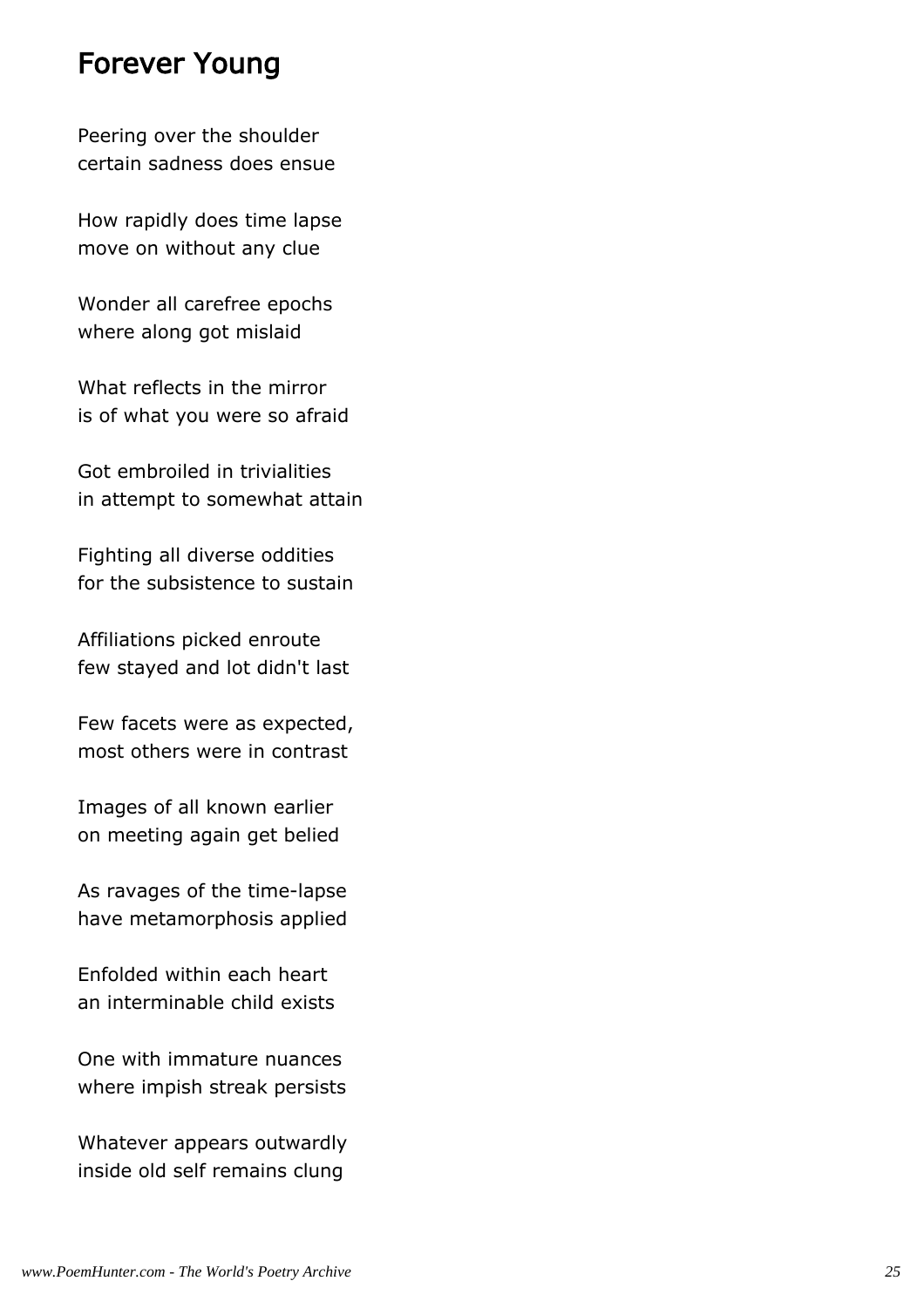The body may though wither but soul remains forever young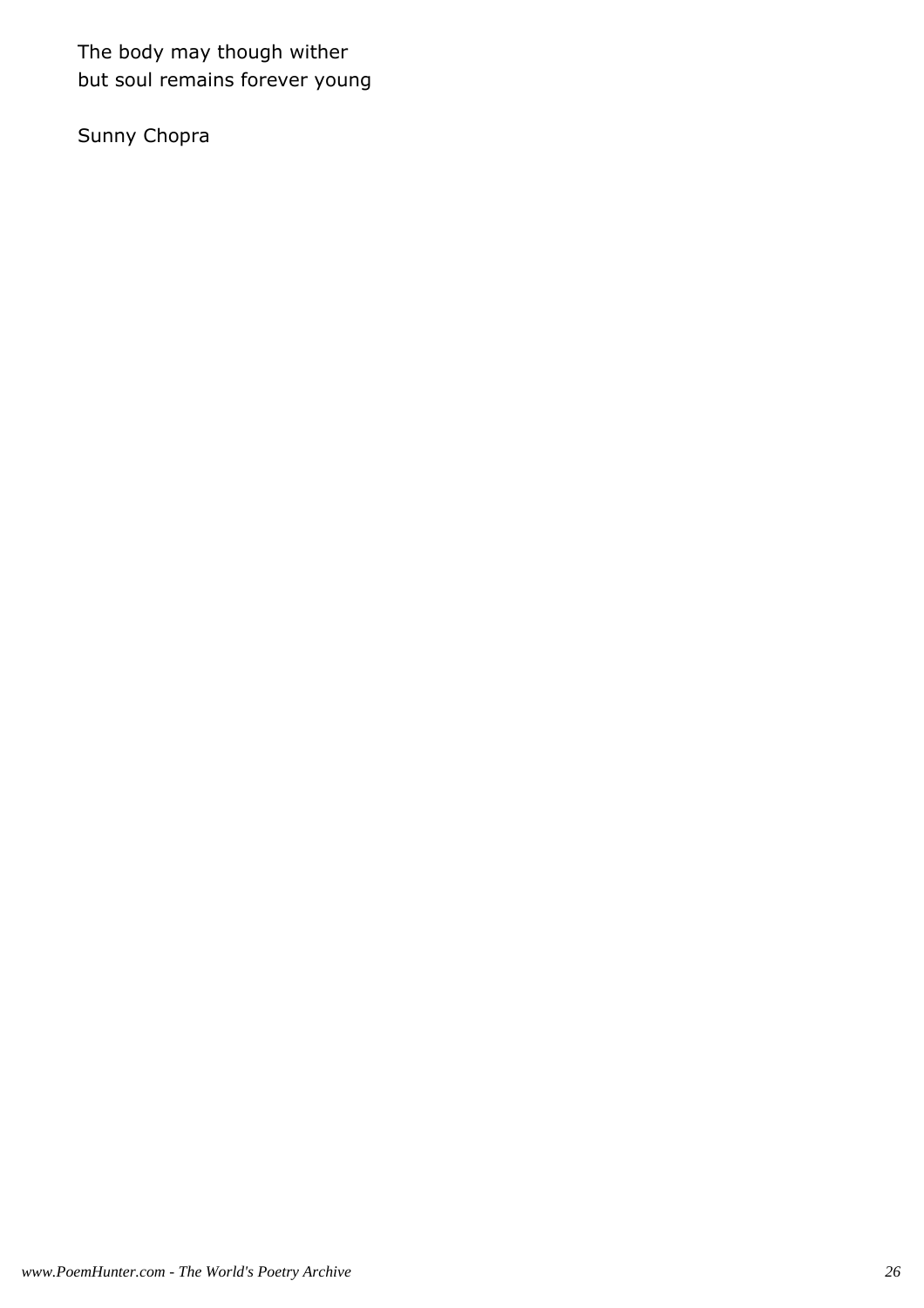# Fruit Of Labor

Nearly on the cusp of what was embarked

Time to seek returns on all tasks earmarked

Seeds sown long ago its time to check yield

If efforts of bygone what in future wield

Done all as expected way beyond known edge

Fate hangs precariously balanced on a tiny ledge

Laurels or notoriety flip sides of subsistence

Win if you may or lose still part of existence

Gambit is set in place to a point of no return

Unsure if proves pleasing or curve for one to learn

Whatever be final outcome will take with bit of salt

Not blame any of nuances but take on as my own fault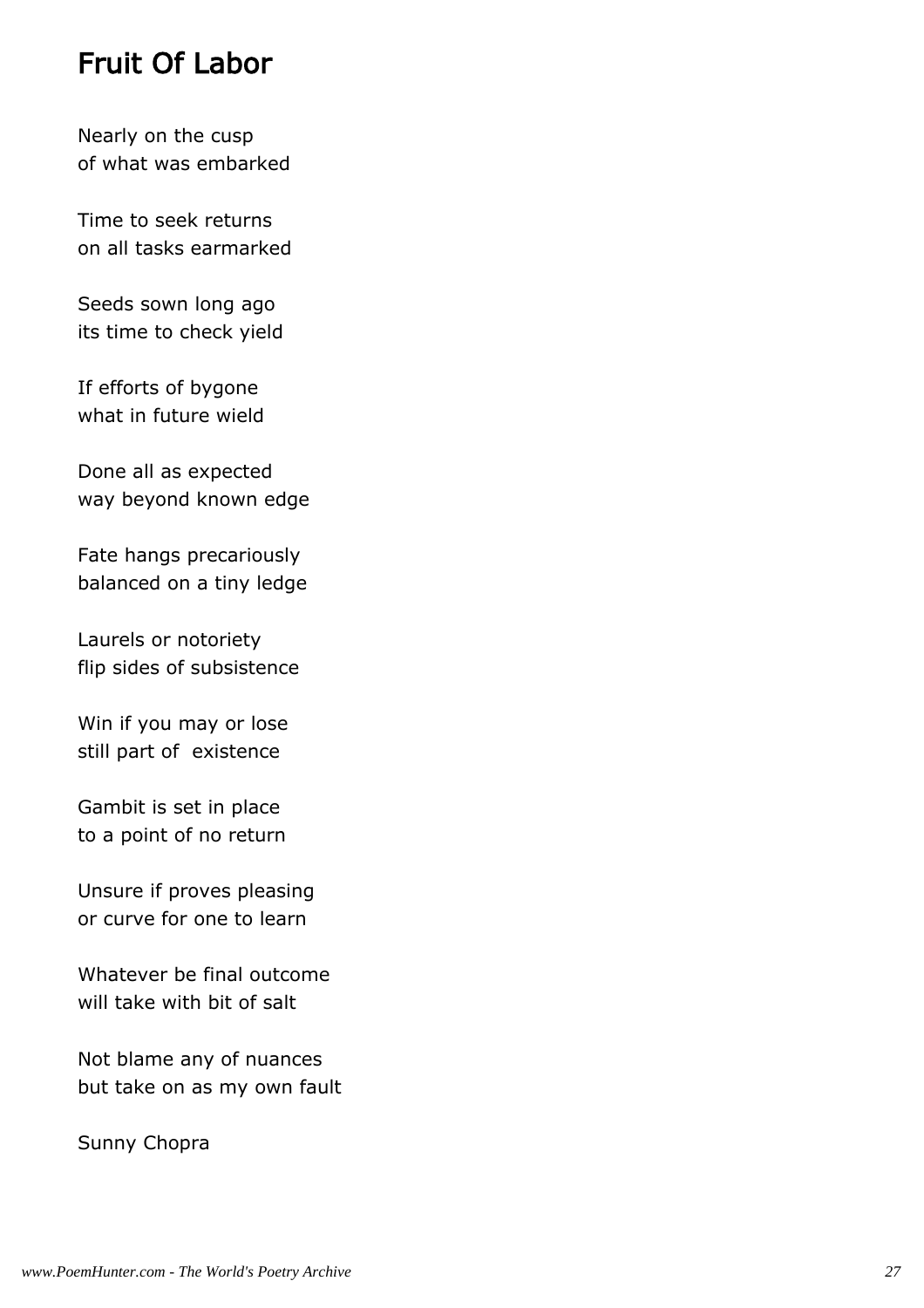# Full Circle

Slow but sure turning cycle of life is in view

Fixing a few oddities of living gone askew

Hues since blemished now reflect vivid tints

Shade seems evident of new color it hints

All blues to be daubed with strokes sanguine

Wary of the apathetic which tedium outline

Wait though eternal is approaching its end

As fruit to past labors with deserved dividend

It was no odd accident but an ordained design

To stand tall yet again and old verve realign

Indebted to all caring ones who stood beside

Bearing storm face on waiting for it to subside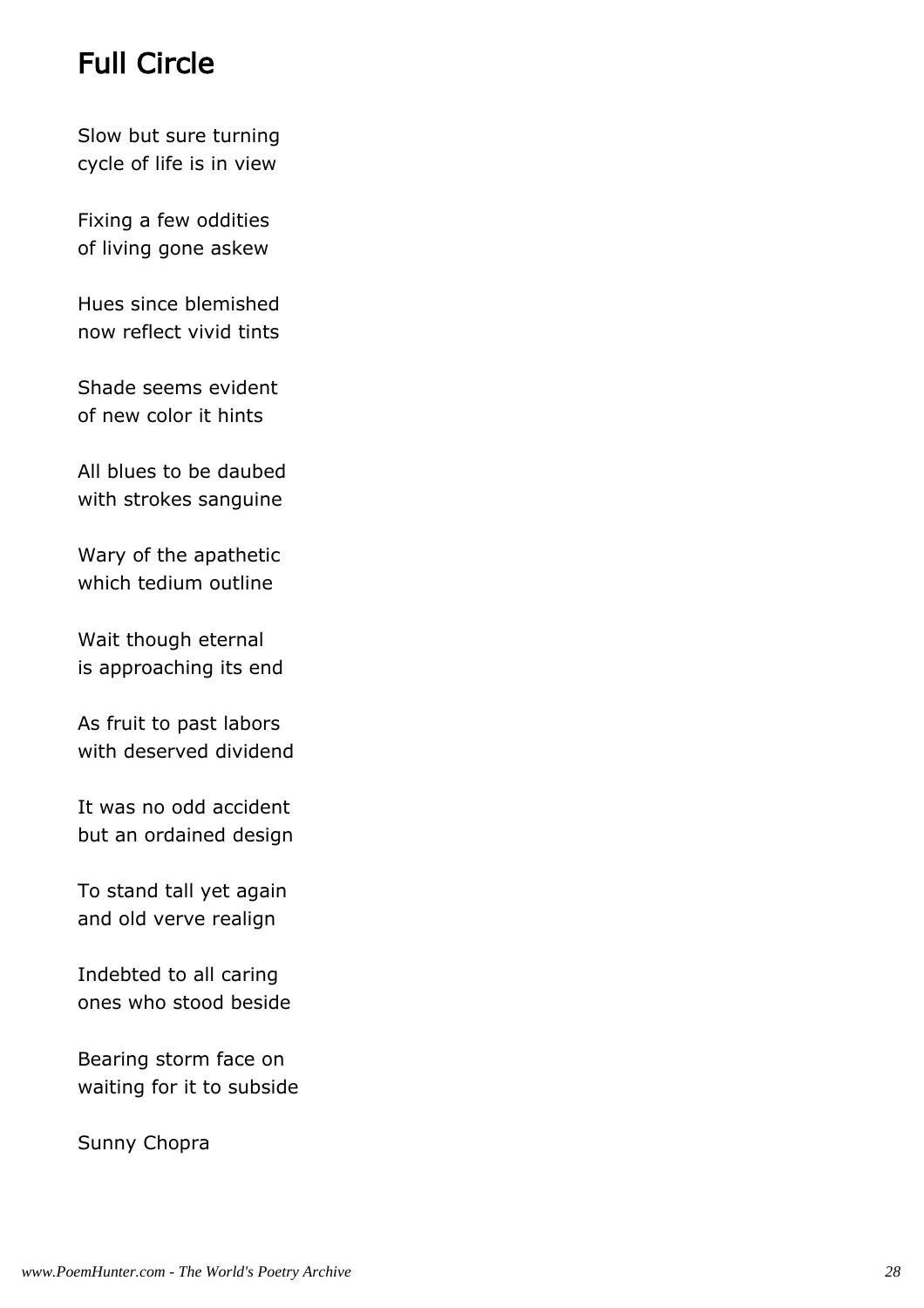#### Gratification

Most seems pre ordained celestially thus contrived

Time returns to bewitch for all one had strived

Destined courses charted on trying can never deter

Sans any of attempting events on own will infer

Doesn't stop us mortals from wishing and to aspire

All metamorphic Delusions for the objects of desire

Pondered more than often what one can ask or seek

With fate being generous, each attempt a lucky streak

Pointless is to nurse rues and for old bones to pick

Believe in self achievement striking balance key trick

Rise way above ordinary from most trivially inane

Separate to stand solitary and own individuality retain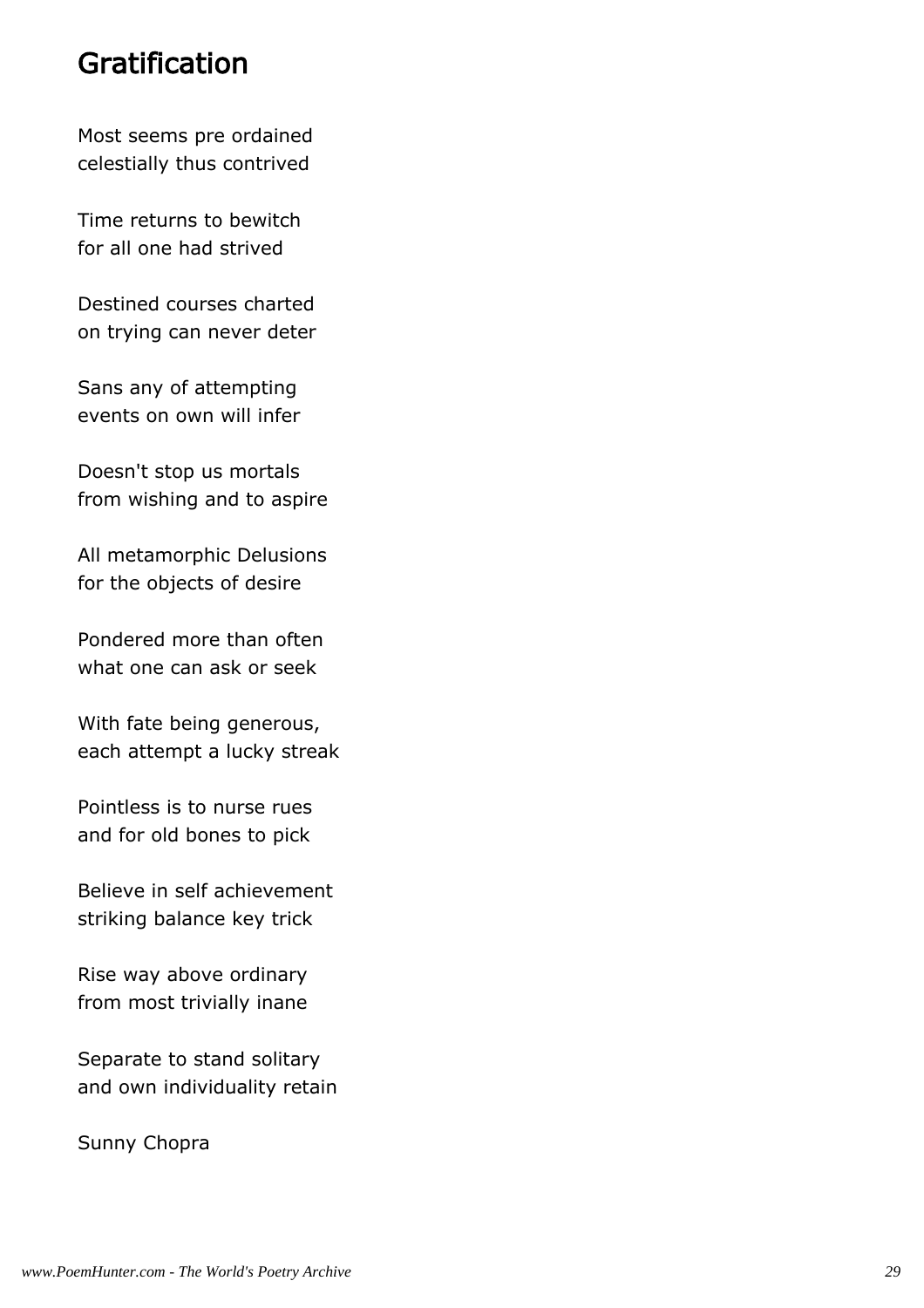# Impediment

Build up to such situation near impossible to defuse

Most convictions of earlier sense uncertain now infuse

Defying palpable rationale to point radically extreme

Sane logic where rescinds past any credible scheme

It hits akin a thunderbolt hard shot out of the blue

Keep searching for trigger sans slightest visible clue

All visions since nurtured seem shattered and lost

With imminent prospects of an insurmountable cost

When scales start leveling balance again goes awry

As a setback to progress to start all over and retry

Patience gets put to test in a forever testing fight

However may be darkest but end will shine bright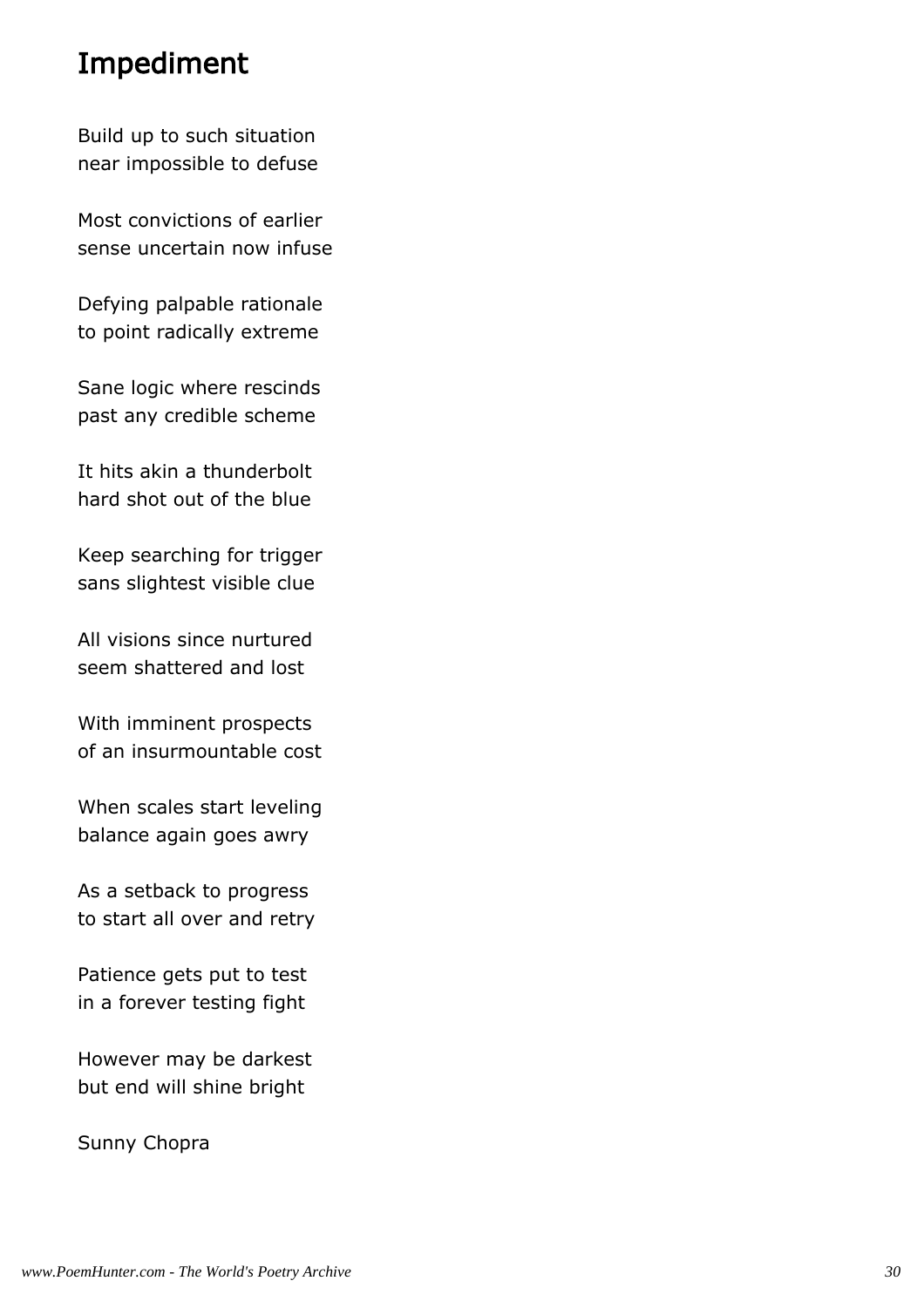# In Retrospect

A bit of a while it took me, to admit and openly divulge

How misery stoked subsistence whenever I tried to indulge

The unions are providential with celestial accorded consent

Some seem daubed with torment and primed with devious intent

None of any emotional bonding or an enthused social connect

Caring considered a travesty sharing treated a touch suspect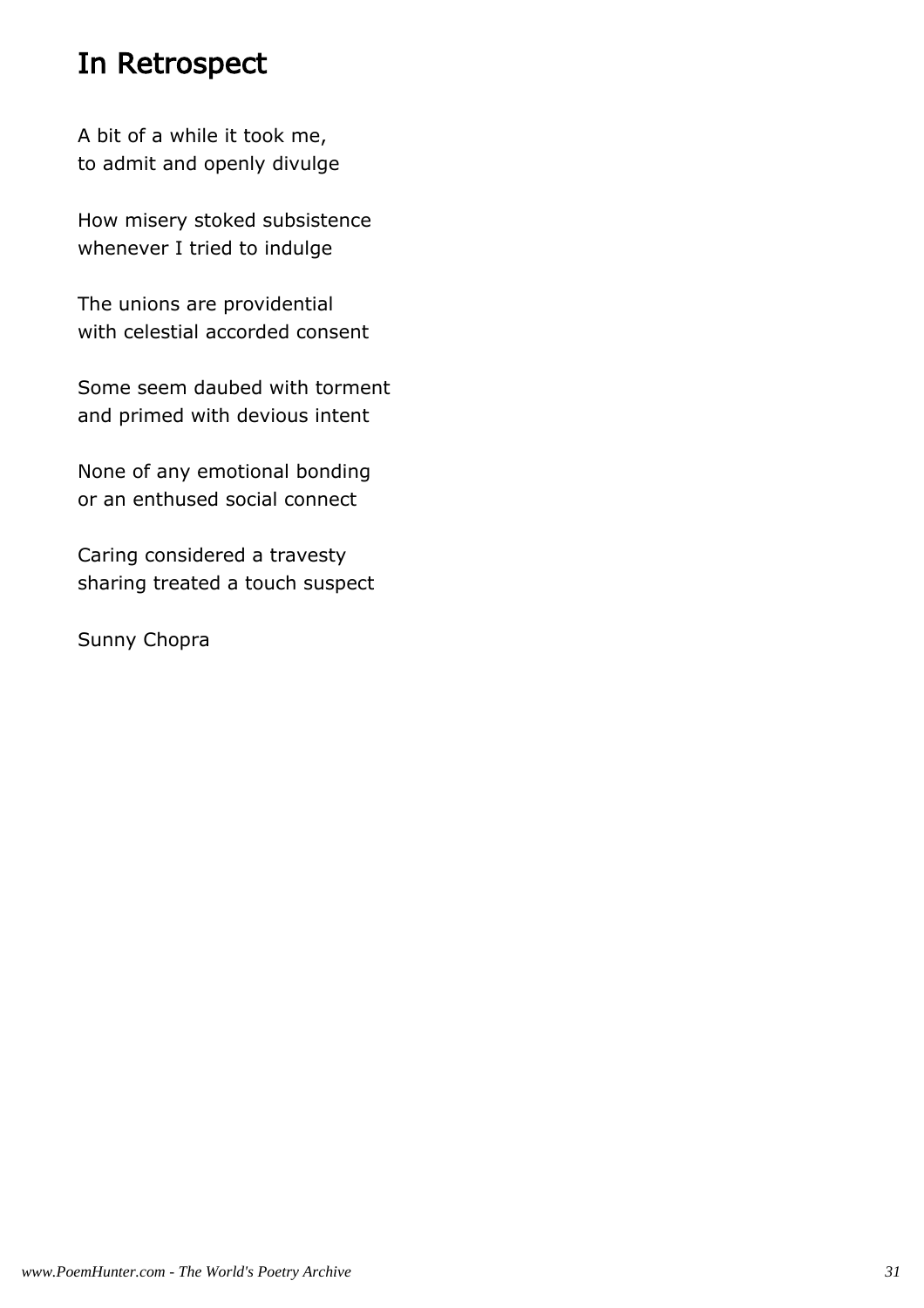#### Inverse Strokes

Unsullied pallid canvas propped on easel again

To paint picture afresh sans any of nasty stain

Imagery to be sanguine with cheery kind of feel

All gray must dump now for new vibrant appeal

A multicolored palette of vivid shades baroque

For using in abundance with each brush stroke

Milieu daubed ebullient theme blissfully inclined

No space for any lapses all facets well defined

Upshot will be spot on a sort of masterpiece

Devoid of any shadows or an insensible caprice

Switching past dark tints streaks tainted in blue

With verdant landscapes fresh verve which imbue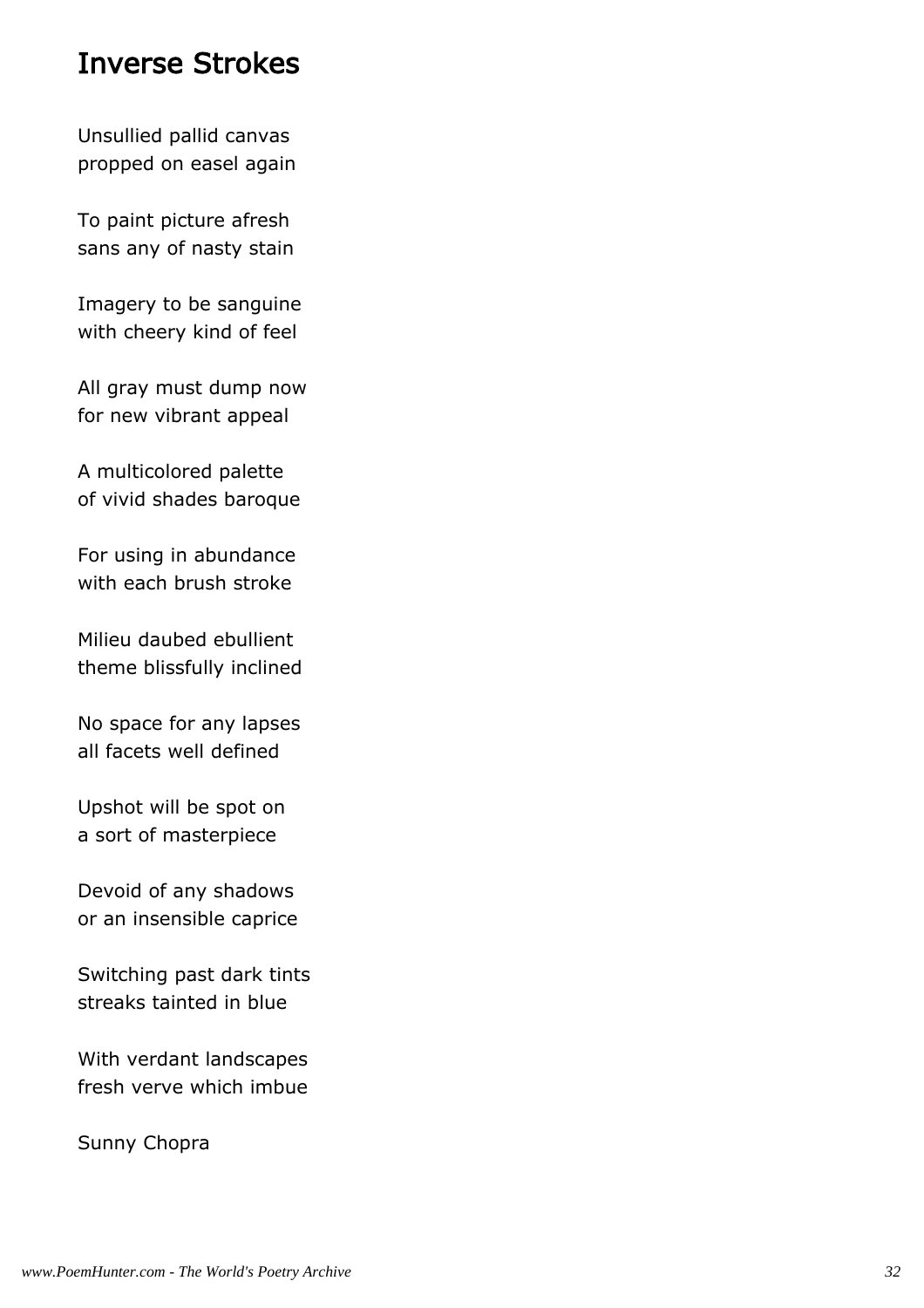# Likely Changeover

Haze would finally scatter for light again to gleam

Like stirring from stupor from endless nasty dream

Illusion since envisioned project nothing as of now

Good harvest is awaited that bygone saw me sow

Perseverance is precursor for the destiny to amend

Where bliss is in harmony with a laudable dividend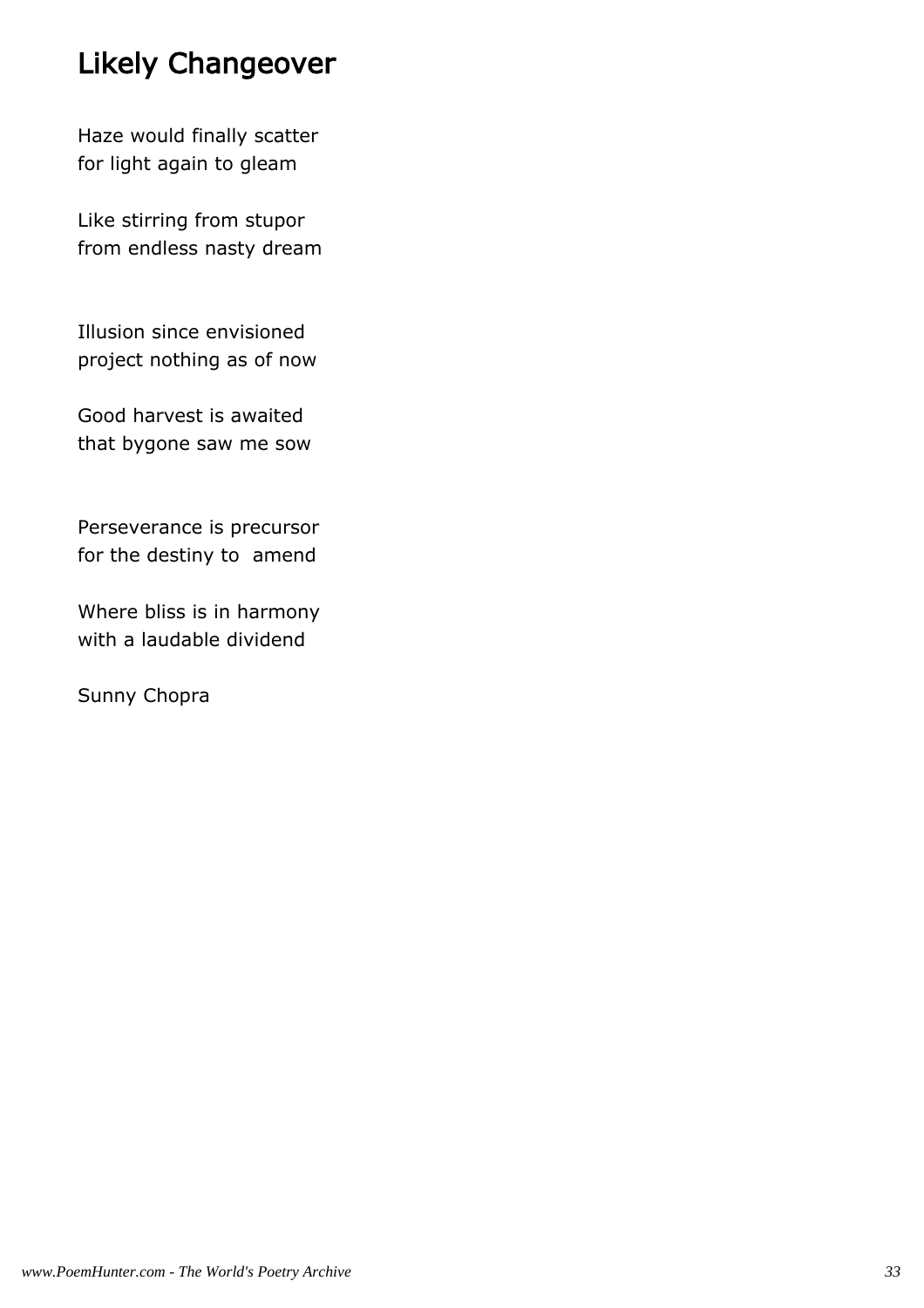# Lonely Only

Amidst of joyous merriment sitting lonesome in solitude

Own shadow as company at a tether's end fortitude

With none of any inclination for any indulgence to ignite

Reminiscing all times of yore with so much there to excite

Am sure all the ones cursing for me to be in such a state

Are not any better removed caught up in a similar spate

Wishing me the incarceration burn themselves in distress

Penitent of caused anguish but can't rise up to confess

Current phase just transitory and so the inhibiting situate

Just means to ultimate end for lost verve to regenerate

Ticking of clock being cyclical once again will turn around

The present notwithstanding would've broken new ground

Fresh unions and space anew intrinsic zest which enhance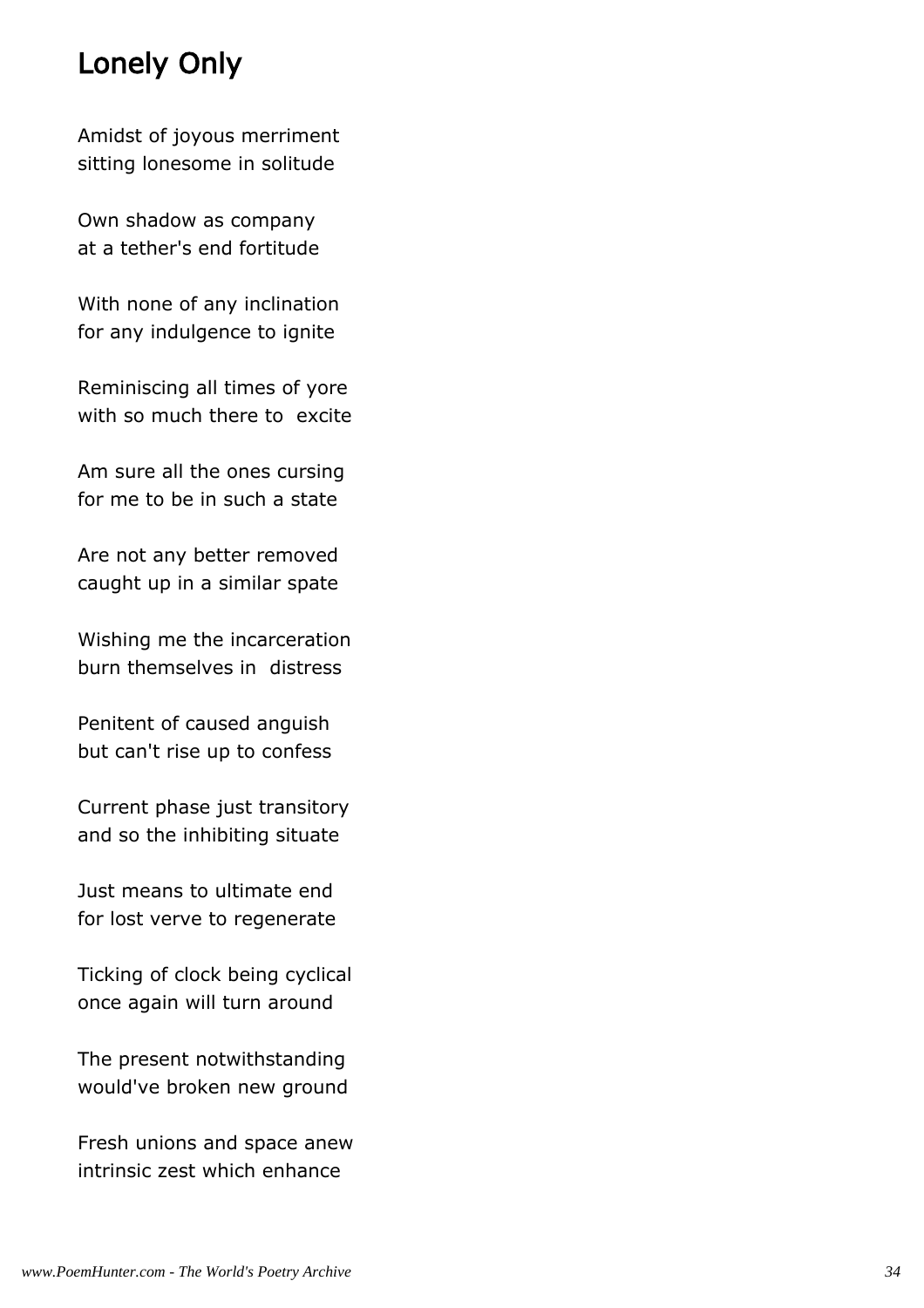The day where is full of magic and eve with touch romance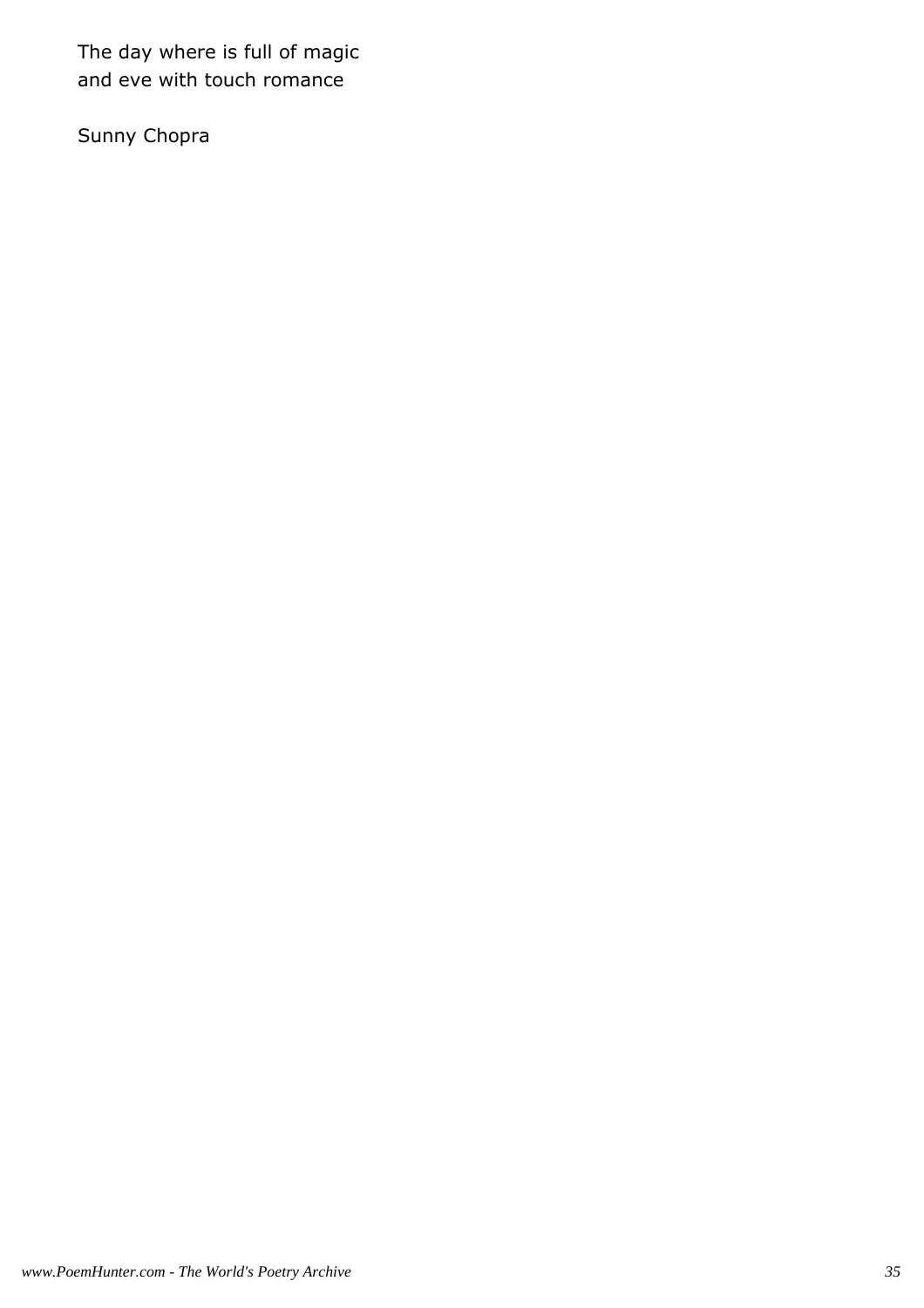## Loney Trudge

All deluding visions impact those portend

To be dealt personally singularly to contend

Journey yours to walk on many a risky bend

Dreams too individual if please or do offend

Laurels and notoriety equally must befriend

One stay, other leaves in cyclic sort of trend

Kinship and alliances unable to comprehend

Closer in times better afar through bad wend

Maxim does prescribe just on own life spend

Cherish all of conducive detach what can't mend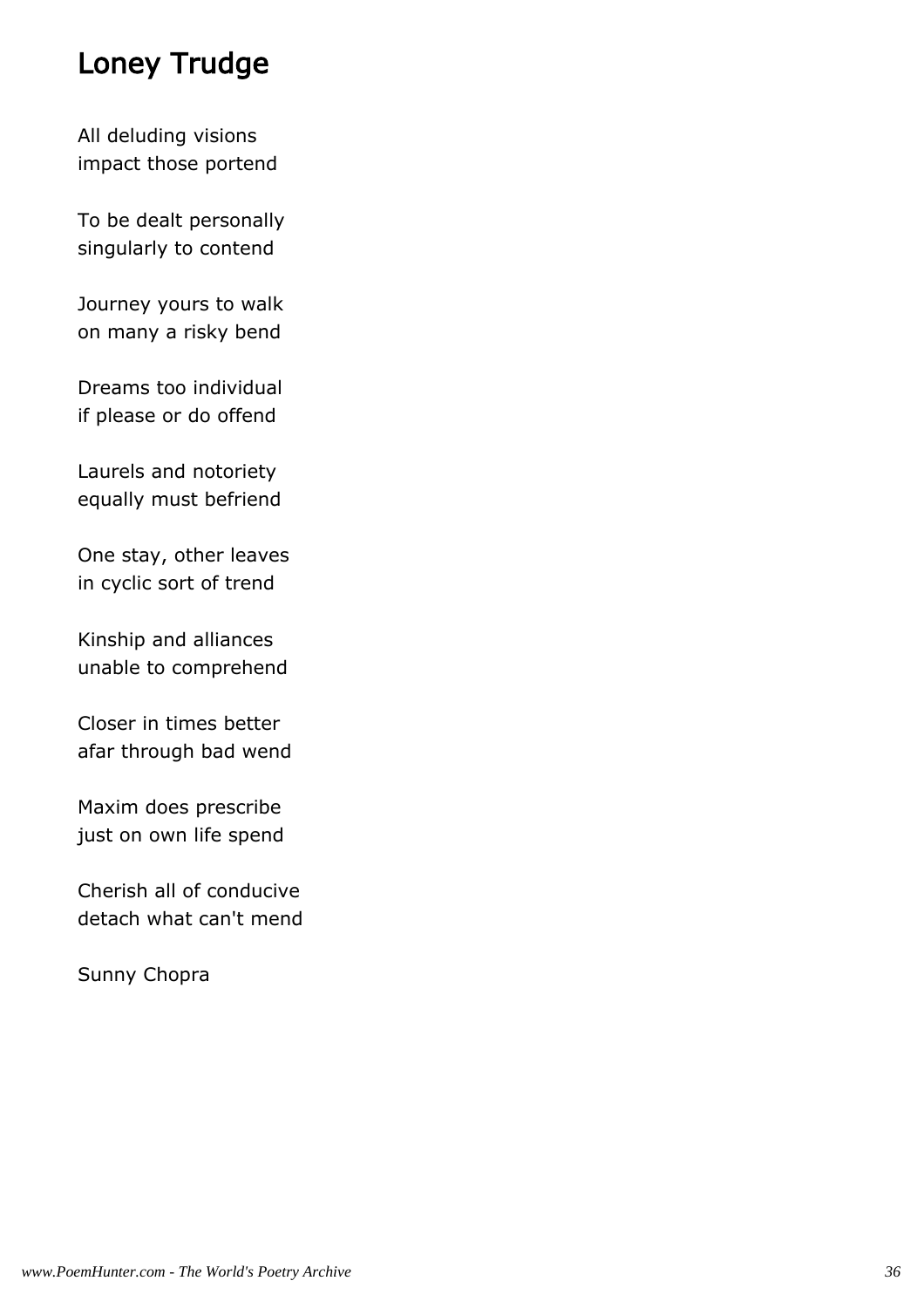### Magical Monsoons

Streets are akin to rivulets for children with paper boats

Farmers in a bit of frenzy in the improvised raincoats

Drop of the mercury rouses indolent stimulus to the fore

To paint a picture perfect afresh and with new hues & tints explore

The flora in wild proportions propagating as far one can gaze

Panoramic vista utterly unique that never ceases one to amaze

Twilight though turns gloomy needs uplifting of lowly mood

An indulgent tipple goes nicely as an aperitif before the food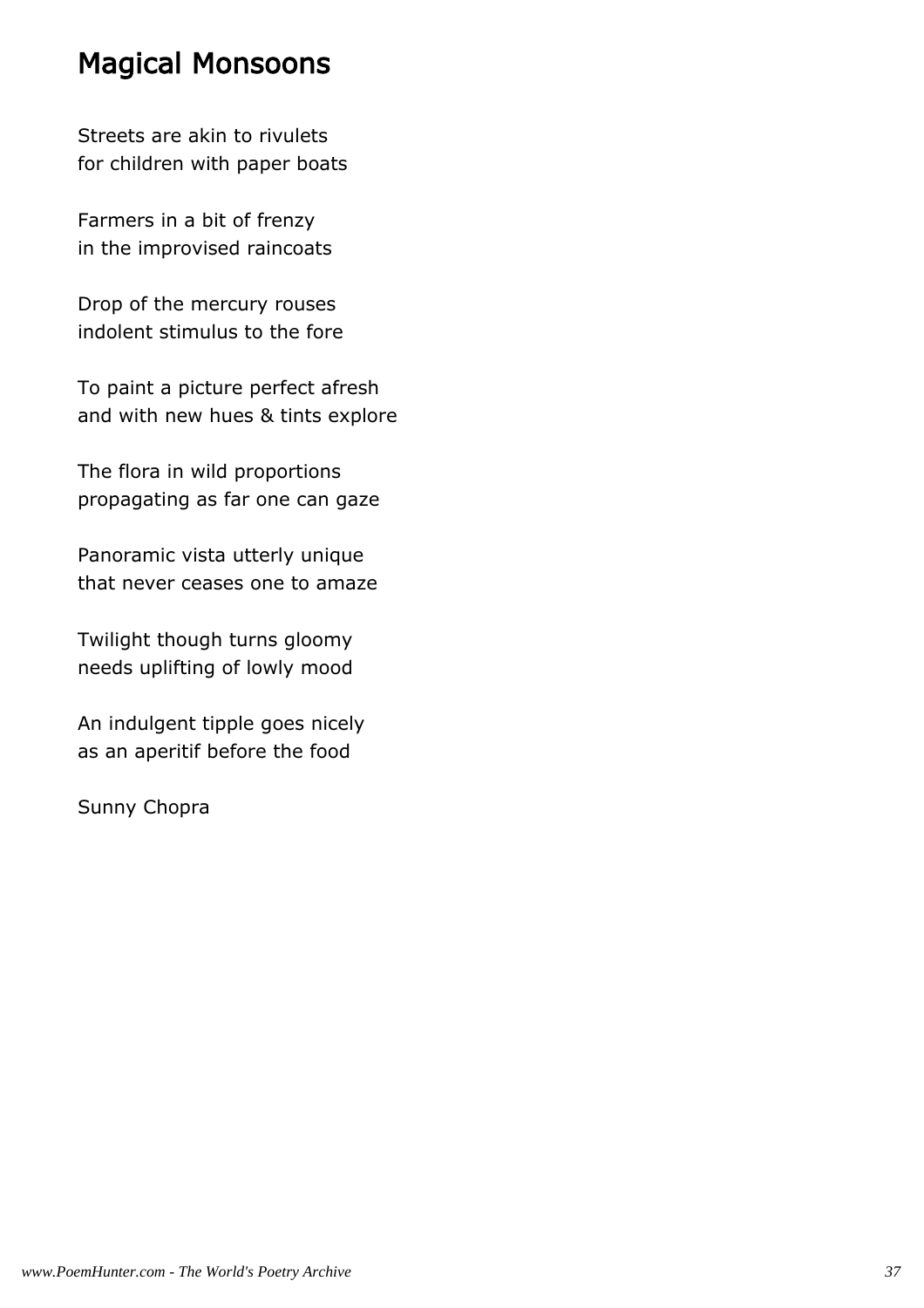#### Malevolent Deceit

Playing up as a victim having caused all pain

Feigning fake innocence crying foul to complain

All attempts at naivety are wily sham pretense

A price would be paid that at your expense

Empathy that you seek mocking other's stance

Tables will finally turn in cyclic circumstance

Nothing is permanent with time must elapse

Even great and mighty concede then collapse

All of exhibited vanity payback with revenge

Notwithstanding logic old apathy thus avenge

To approve or censure the future will project

Most of going around will catch up to connect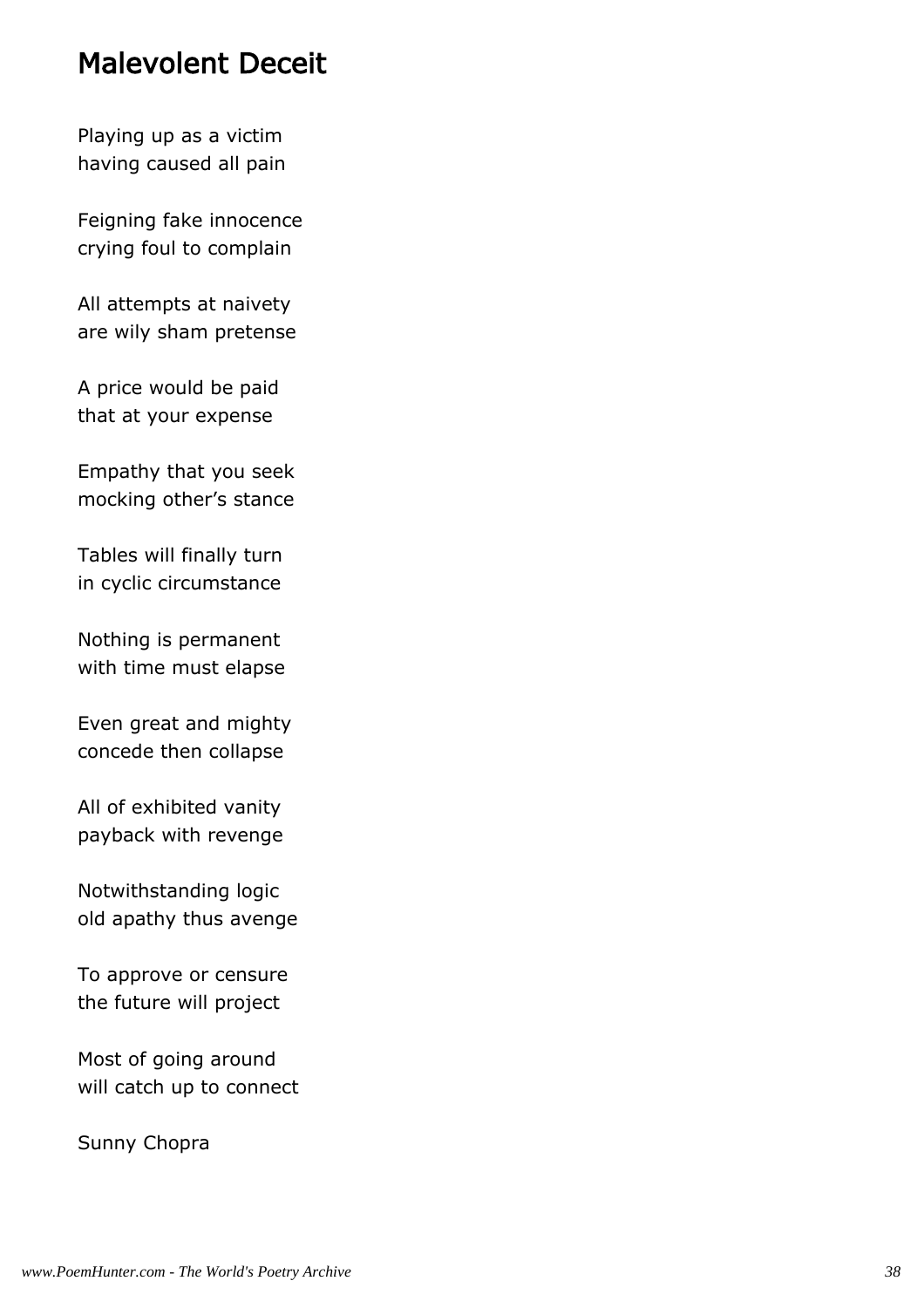#### Manifested Rue

Midst of societal compulsions I truly was unable to behold

Time stealthily slipped past that no one could withhold

Got woken from the reverie it were nearly into night

Revelry over and done with left was a residual plight

One with practiced patronage stands alone and in penitence

Source for other's rationale is now mending many a fence

Old craving still persists but lost is the earlier zest

Fresh stimulus playing truant no intent is for newer test

The part of thence milieu is now rueful and forlorn

Witnessed a lot of trickery loads of contemptuous scorn

From cheery bygone subsistence to present filled with remorse

Guess whole lot needs dumping to embark on a fresher course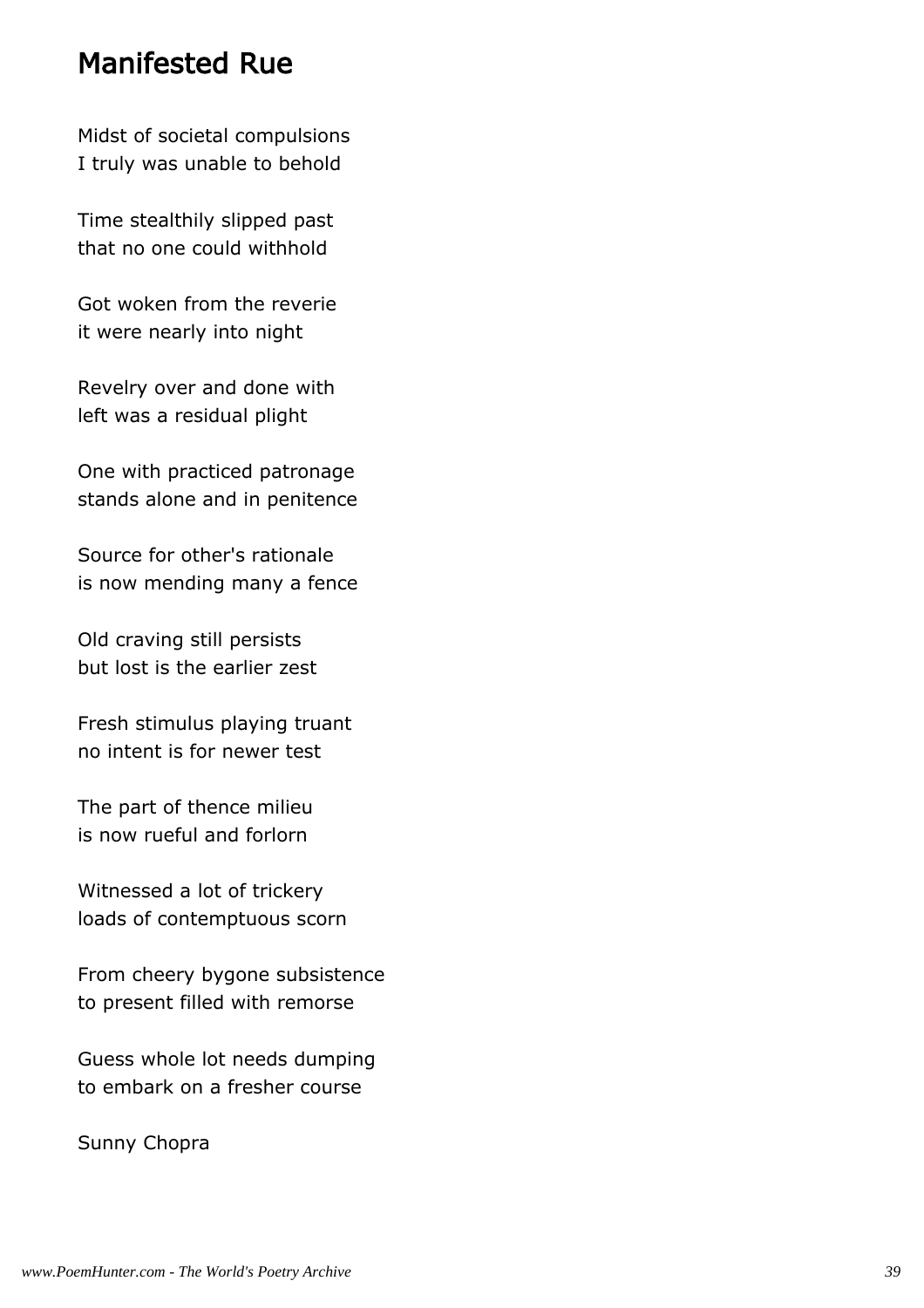## Mater Moi (Mother)

Farthest though you've traveled but in my thoughts always remain

Time tries to alleviate sorrow but loss impossible to explain

With undying your true devotion you raised me brilliantly fine

Telling what was then righteous and how not to pessimism resign

The placidity in disposition far reach of your foresight

Made me pass many an abyss scale pinnacle of any height

In the deepest of my slumber I can feel a calming caress

Dispelling nastiest of demons unshackling me of undue stress

Let this day be the harbinger of your advent on this earth

For honing my latent abilities to true salts making me worth

Life would turn a full circle with a reunion at the very end

In benign state of your presence till infinity which will extend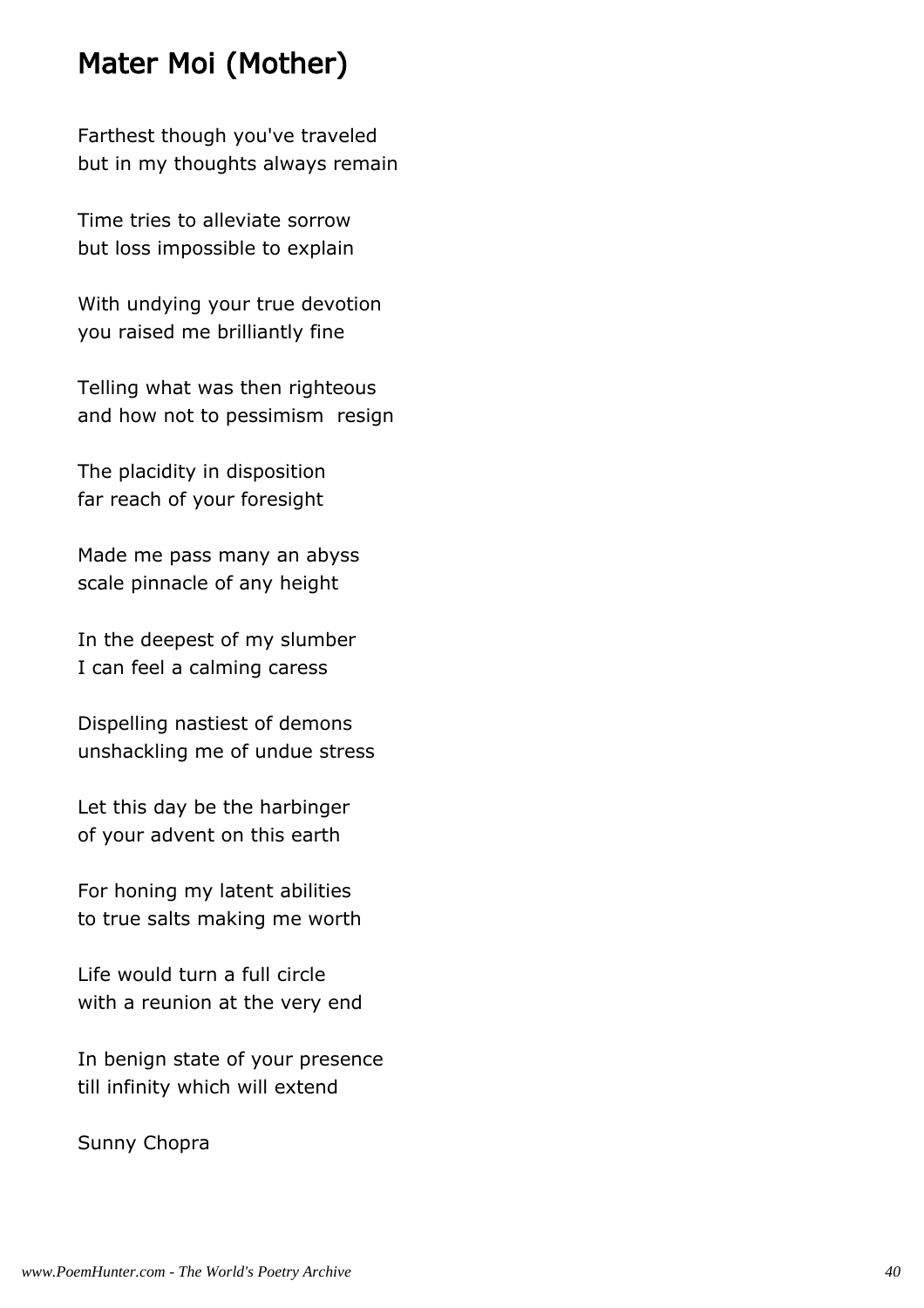### Meeting Myself

Seemingly forever known I did chance upon a face

Where I had known him I was not able to place

He looked little seasoned brow furrowed with time

Ashen whiskers of maturity radiating aura bit sublime

Dressed in an average garb with nonchalant his stride

Something looked familiar but I was unable to decide

My greeting was returned with gesture to sit beside

Prodding me to open up, what I was trying to hide

Curious I was to discern if someplace we had met

Response to my queries, with time I was told beget

Shared with me his trails and tribulations of yore

Each revelation déjà vu of my having faced before

So much was there in common I could see my life unfold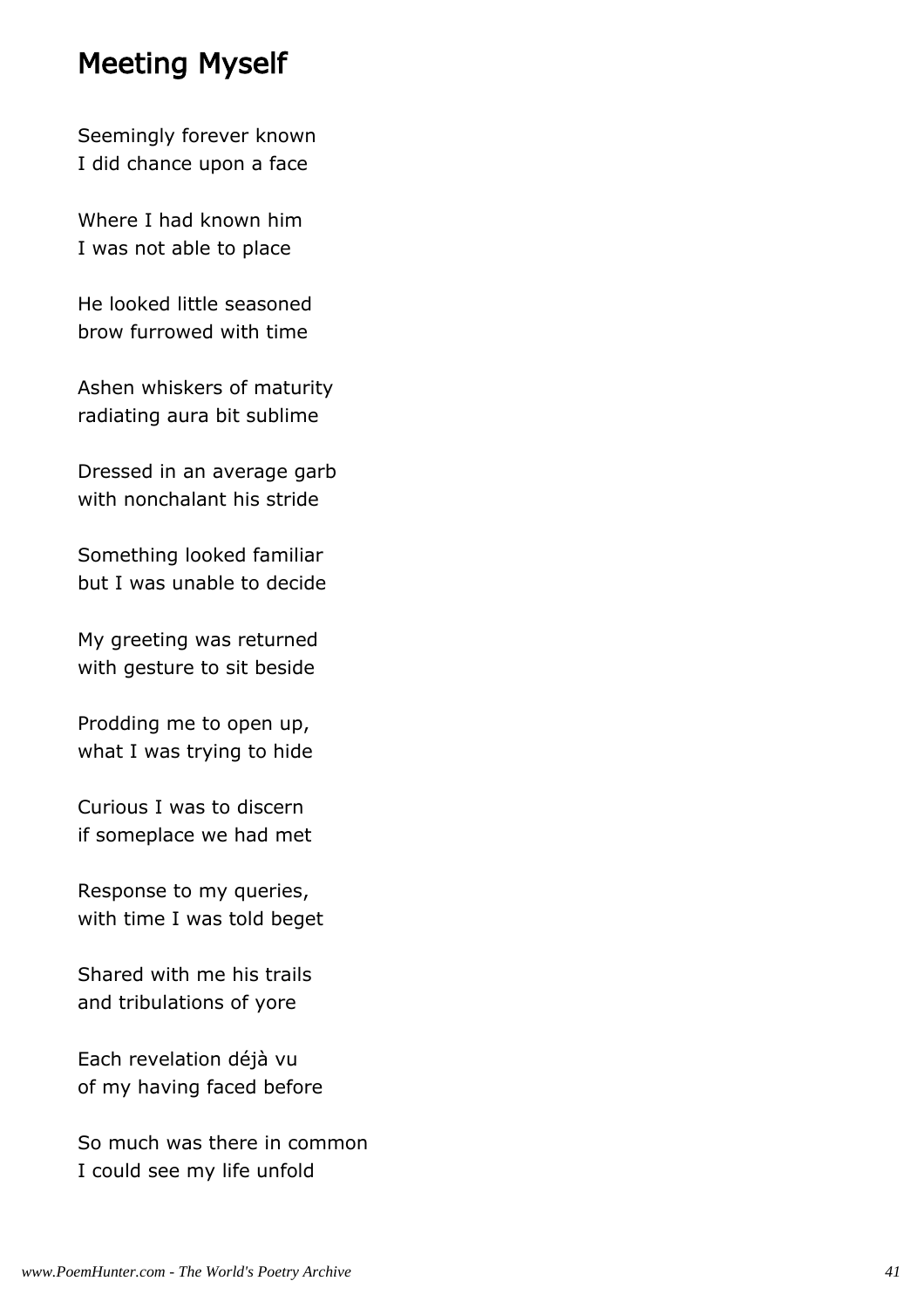Touching on every nuance to none which were told

I was aghast with ability all the answers he knew

How naturally he decoded my life having gone askew

I goaded him to elucidate how he mastered this art

Absolve all cynics he said and expel them from heart

While bidding adieu I asked, if had known earlier about

Waved he simple goodbye not clarifying any of doubt

I called out behind him if possibly to meet again

I am you from future he said and with you always remain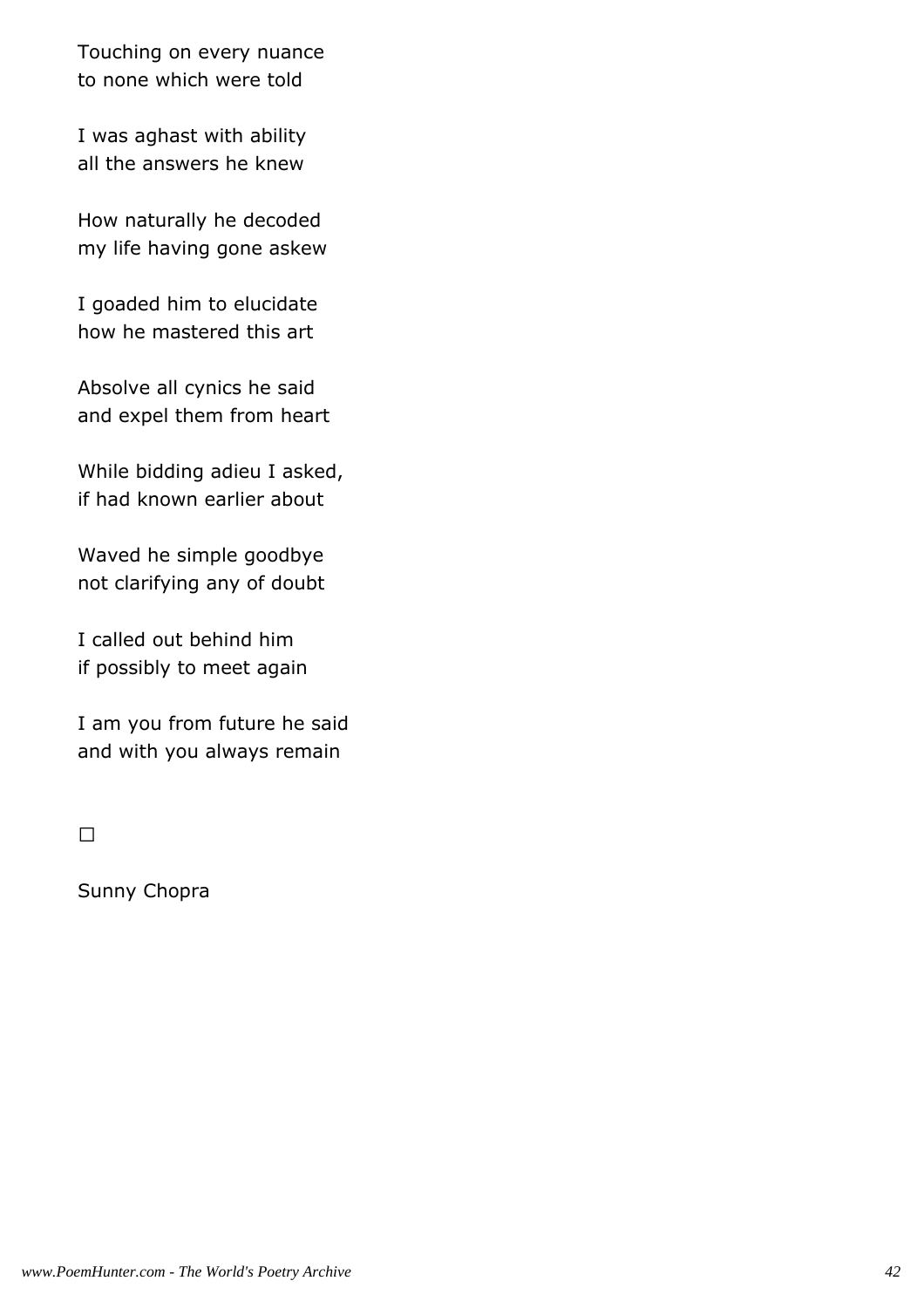#### Memories

Sitting by reminiscing how was once in past

Cheery since lost epochs deemed forever to last

Life was full of promises future not cared about

None any compulsions not be done without

Endearments unfaltering of birds, bees and rest

Each day posed challenge to contend and contest

Carefree was subsistence foot loose and fancy free

Brazen sort of frolicking on a never ending spree

Naiveté justified slip ups well taken in one's stride

Few hitting where it hurt but biases never decried

Ending well what matters not how it could've been

Feel blessed for mercies and for all yet to be seen

Rues, regrets remissions time lost cannot repeal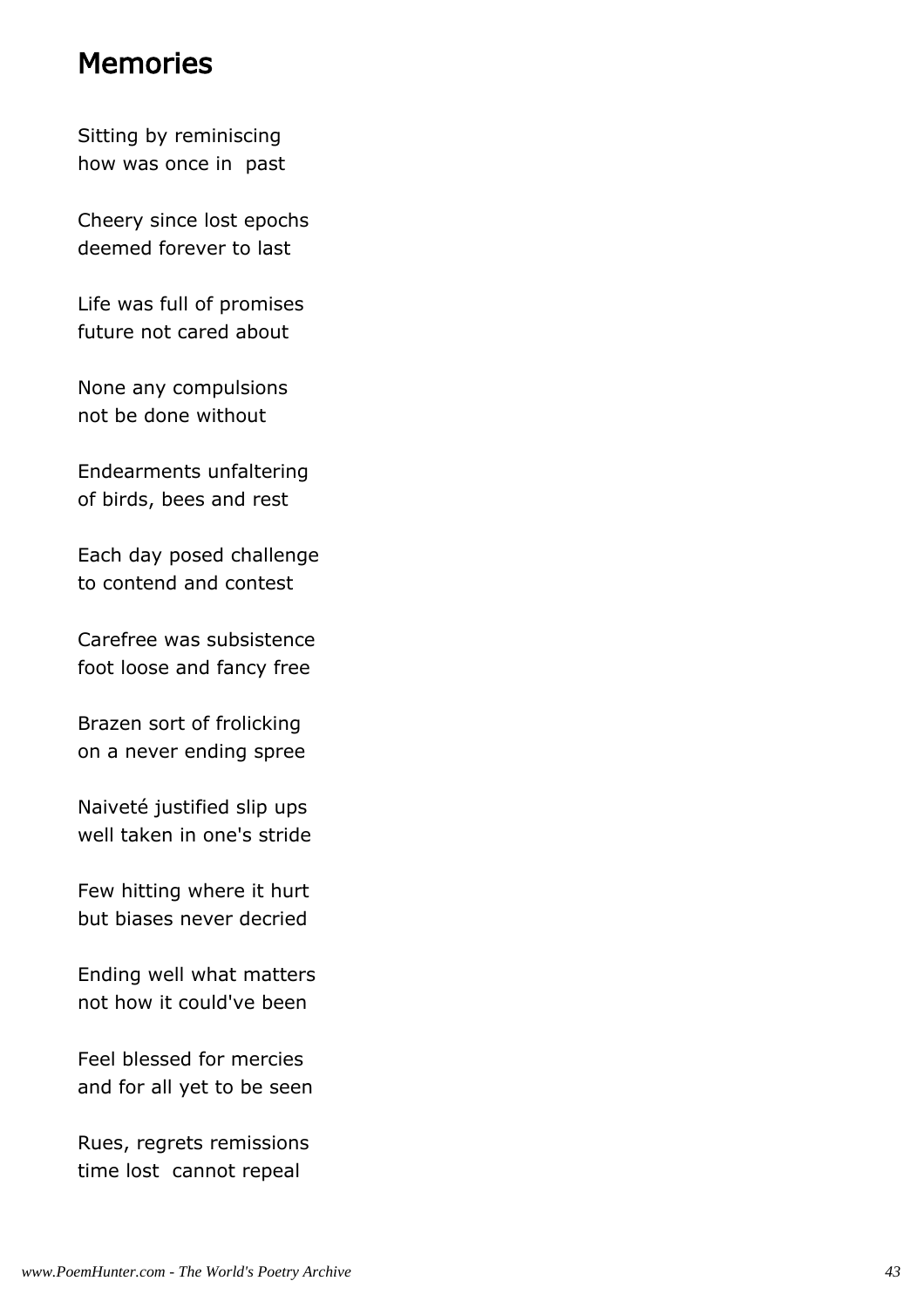Seek out core's essence and verve it does reveal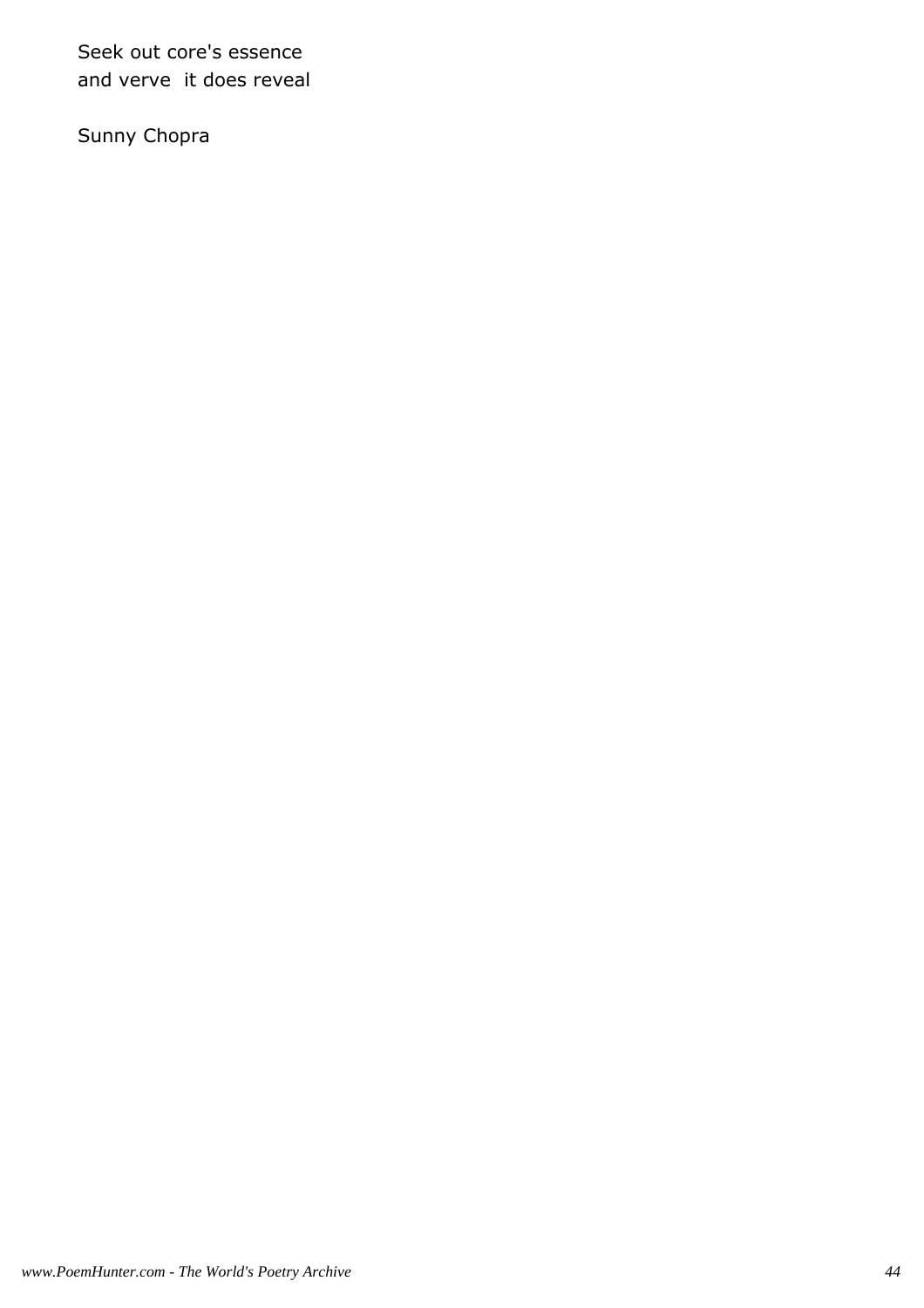## Misgiving

All beyond improbable is nearly in final stage

For rigors of the labor results am yet to gauge

At helm while directing in a muddle I seem lost

Caught in sort of vortex my own demons I accost

A belief in old prowess subsistence still directs

Belying any of the doubt enroute which interjects

Almost at a tethers end with upshot not in sight

The day brings new hope each night begets a fright

Every jab at my foresight pierces my real zest anew

To trudge upon unknown and walked by far and few

It may though feel eternal but not so bad in the end

Dark it may so appear now but light is at coming bend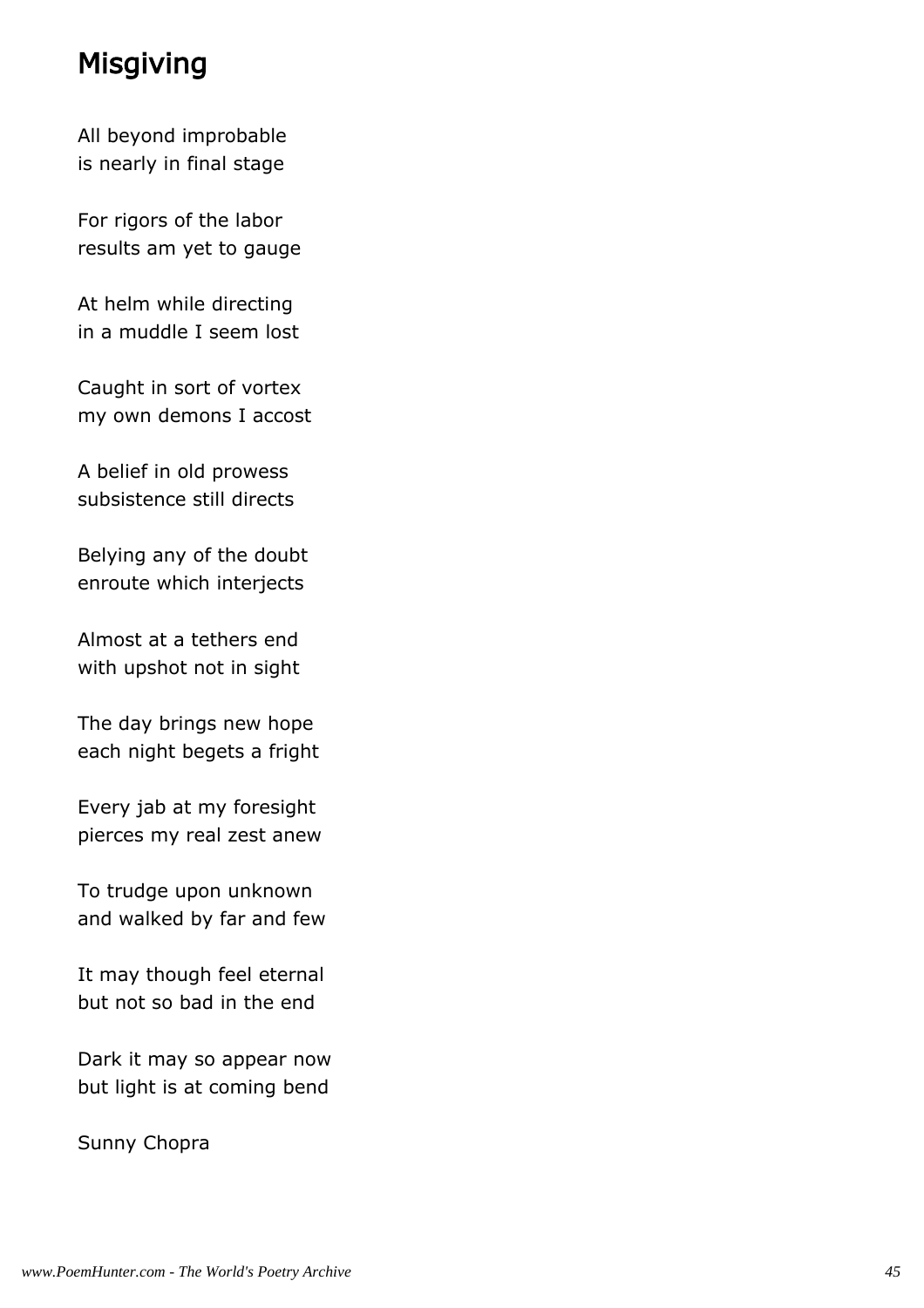# Mixed Up Emotions

Exploring my core recesses something surly seems amiss

Attempt much disregarding but simply cannot dismiss

Past ravages have bestowed, such perplexing new stance

Incapable I am to decipher the uninvited circumstance

Pliability of soul's nucleus has since then got congealed

Earlier feelings unimaginable with the time have got revealed

Insignificant traits of bygone, to rigidity have mutated thence

Bargains are now unacceptable and there's no sitting on fence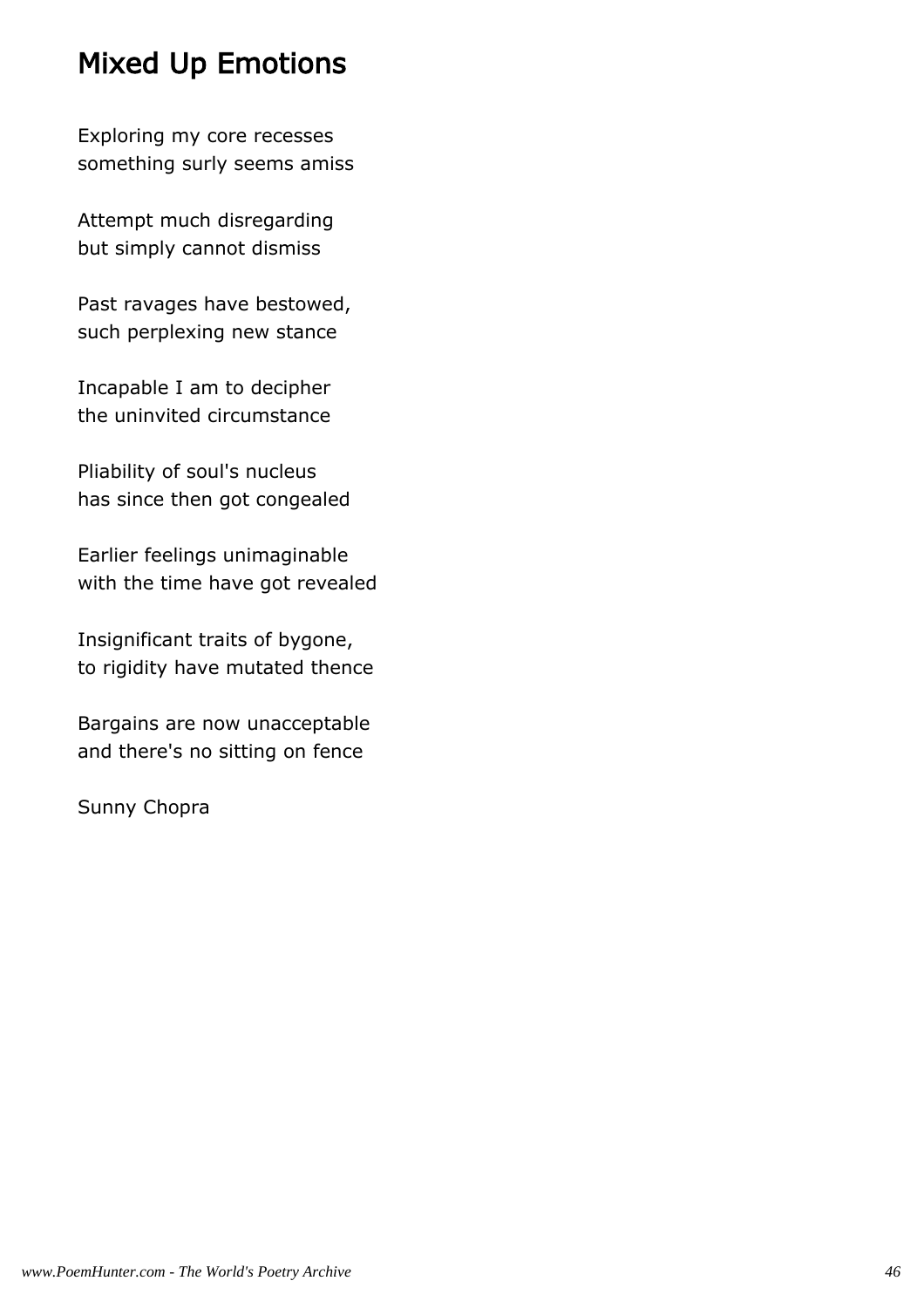#### Monsoons Again

Waking up to torrents of bucketing down sky

Day full of nothingness to only sit back & enjoy

An incessant cacophony pounding on the tin roof

Full advent of monsoons needs not another proof

Umbrellas all but natural old wallis & mackintosh

For an abundant frenzy to get wet & others slosh

Streets are akin to rivulets drains filled unto the edge

Rekindling of old nostalgia & for latent urges dredge

Weave of a natural magic on its own trying to unfold

A near tranquil indolence just to capture & behold

A feel for finding an easel, some colors and a brush

To paint a picture perfect with shades of green lush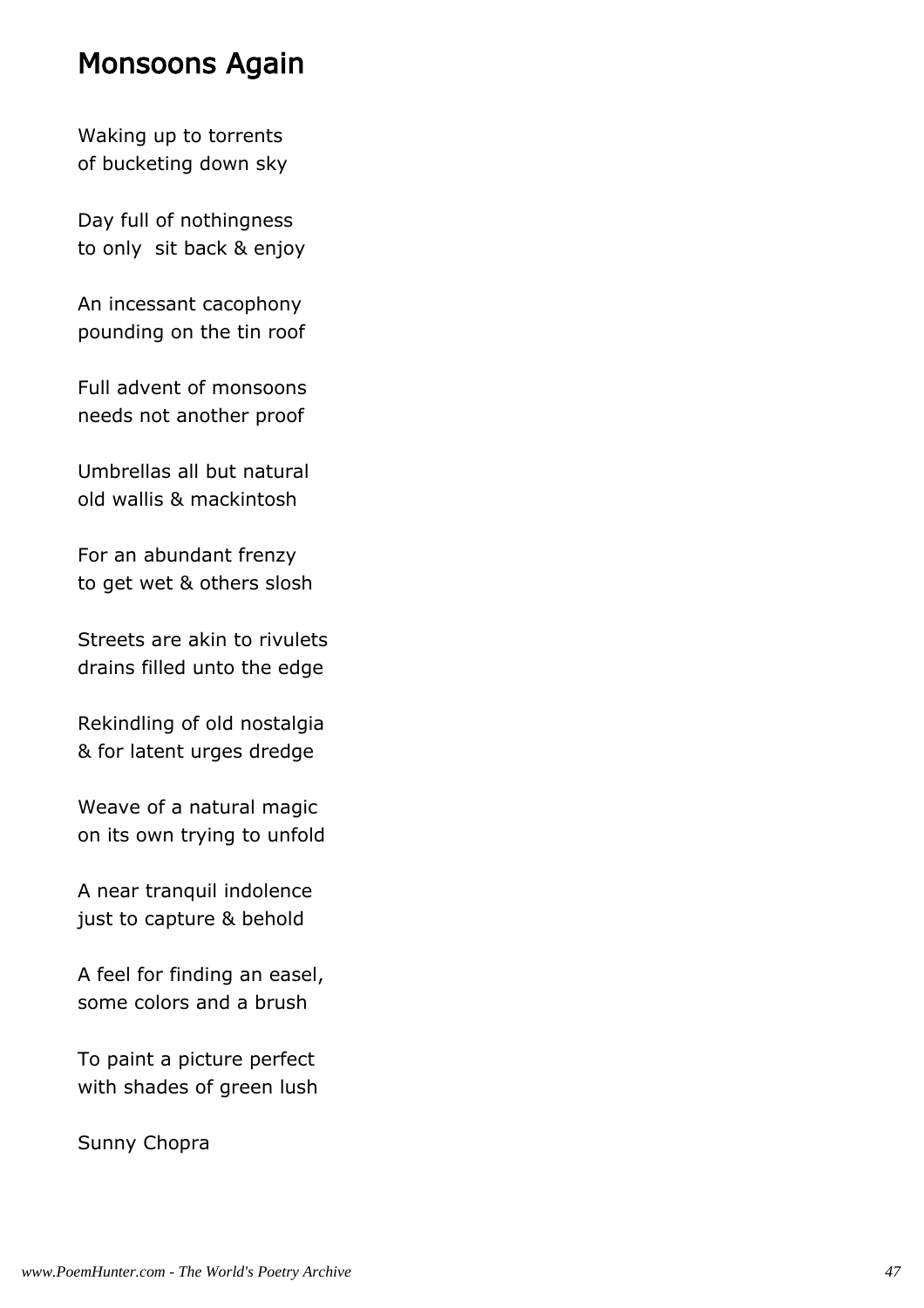#### Mother Teresa

Humblest of beginning from where she came

Tasks she took upon would put us to shame

Downtrodden as family she tended every need

Regardless of any color, culture, cast or creed

Altruistically committed to noble cause ordained

Concern for humanity she forever maintained

An apostle was seen conduit for basic trust

Stood strong against unfair and all unjust

Frail though in stature lot vigor she possessed

Deep within her heart had all pain compressed

Healing were her touch empathetic to mankind

For most of dejected, and terminally resigned

Dignity she personified and hope she displayed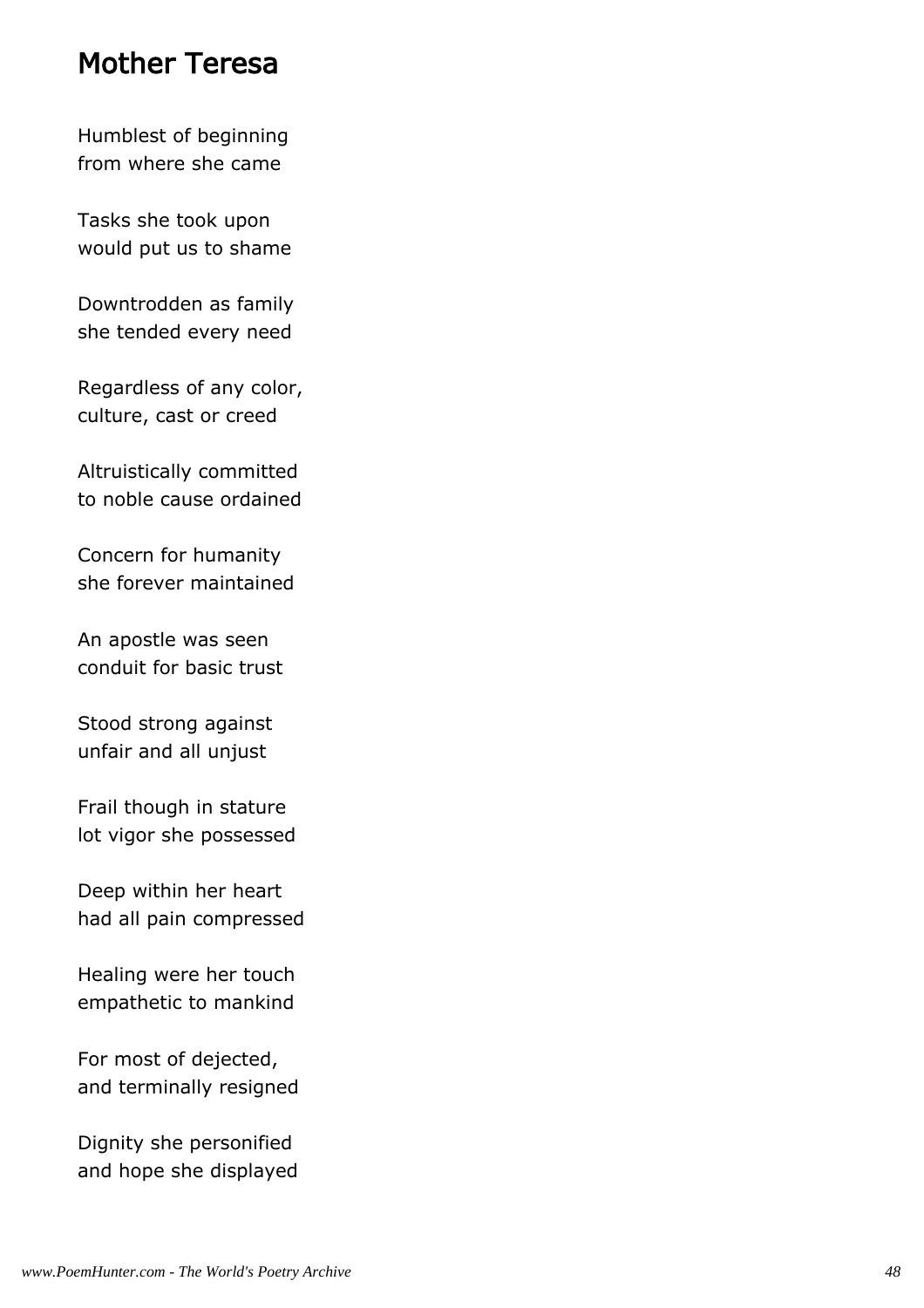Respect for all living and dead she conveyed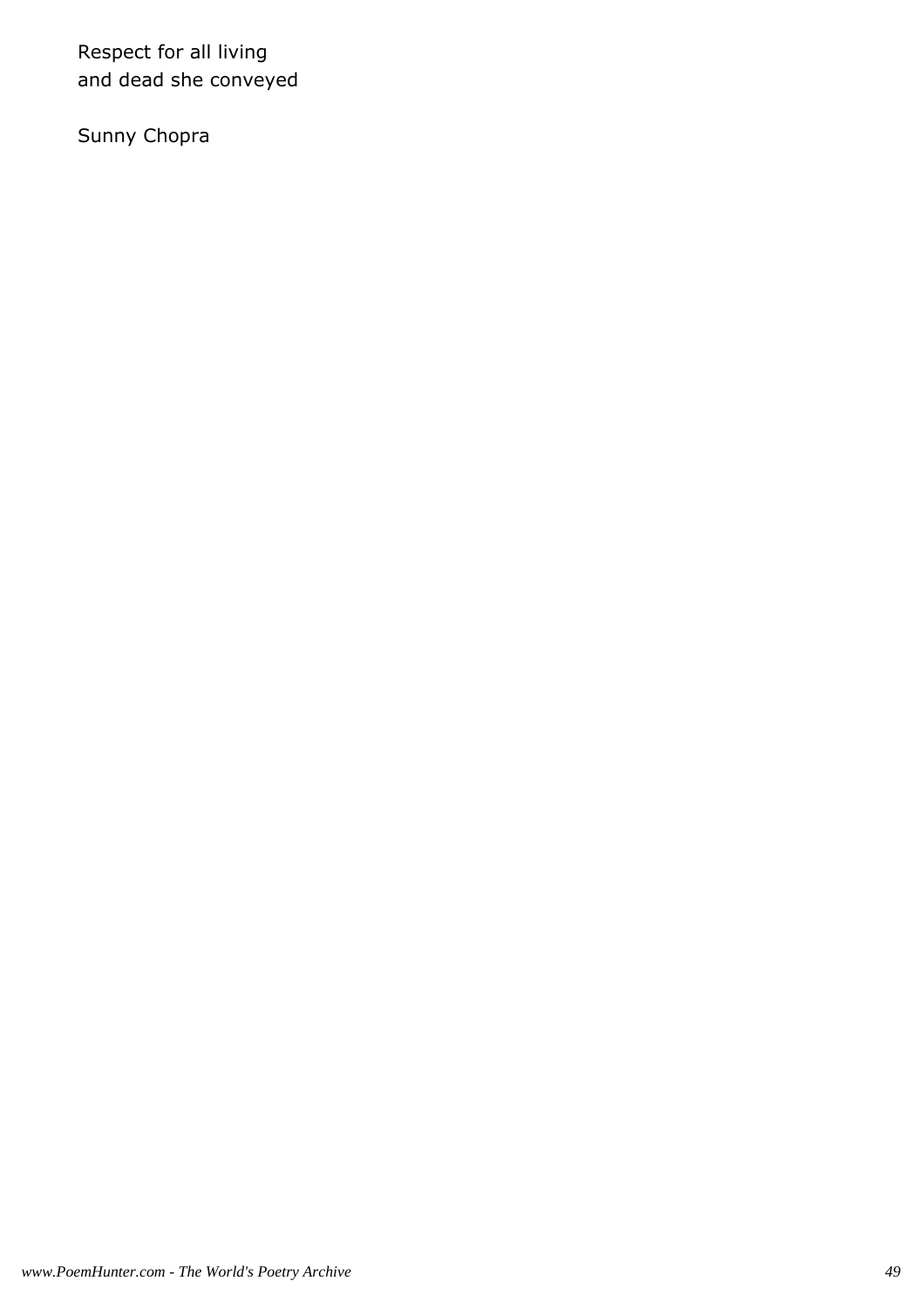# My Culpability

Felonious I get proven, trying to uphold my calm

Lending humane shoulder for hurts proffering balm

Got known as delinquent as emotions I suppressed

Stood by most of others in their times depressed

Aberrant too get branded, since to feelings I relate

Unable to twist sentiments or stark reality manipulate

Anomalous I got described when fidelity tried to pursue

Introspecting life logically lest it caused worry undue

If it marks me atypical having followed valid path

I'll humbly accept awards in the resultant aftermath

Best is to endure realism than argue other's premise

Futile would prove opposing if you deem it so otherwise

Deserving to be damned I am that living paradigm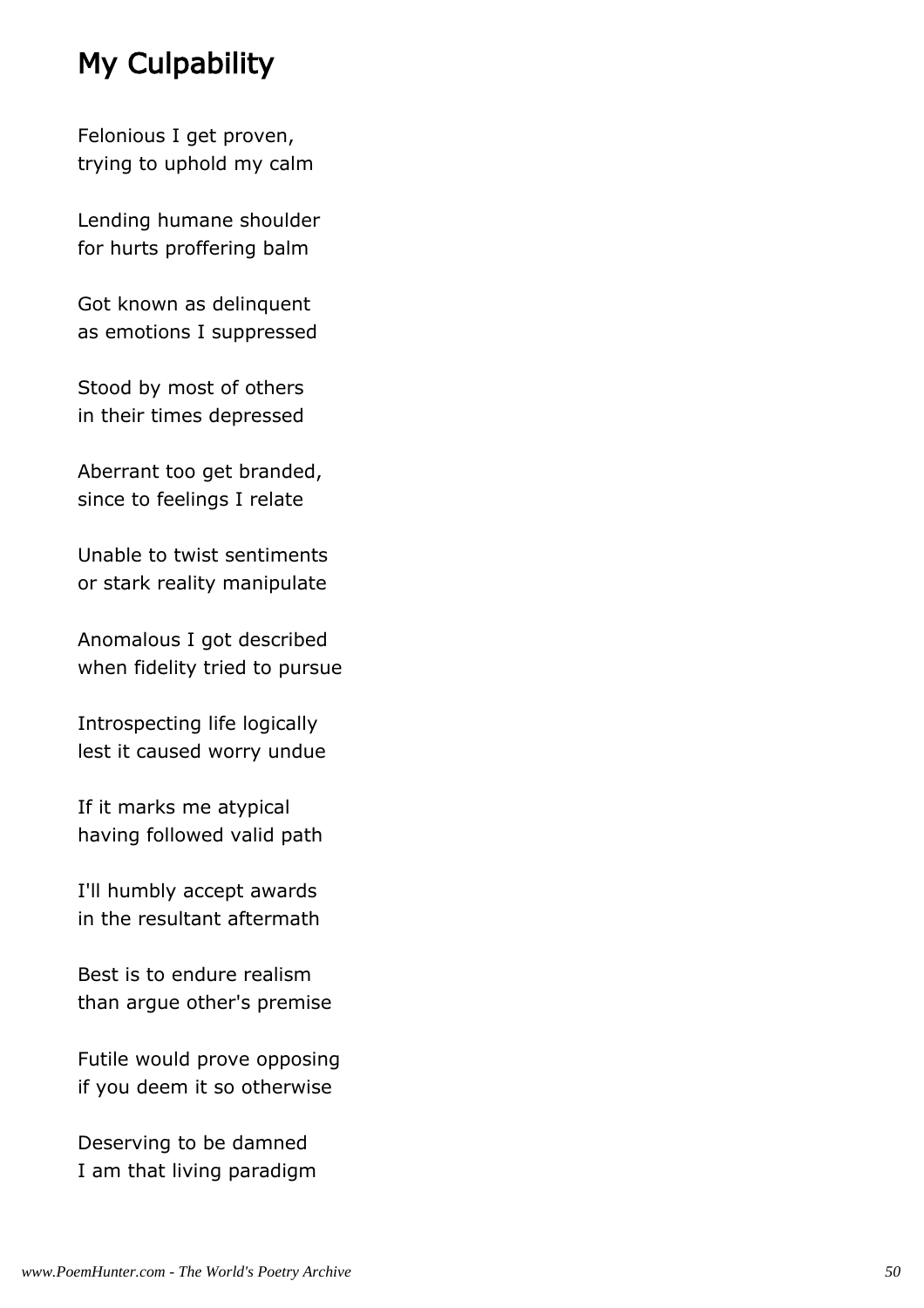Awaiting ordained judgments for many an innocent crime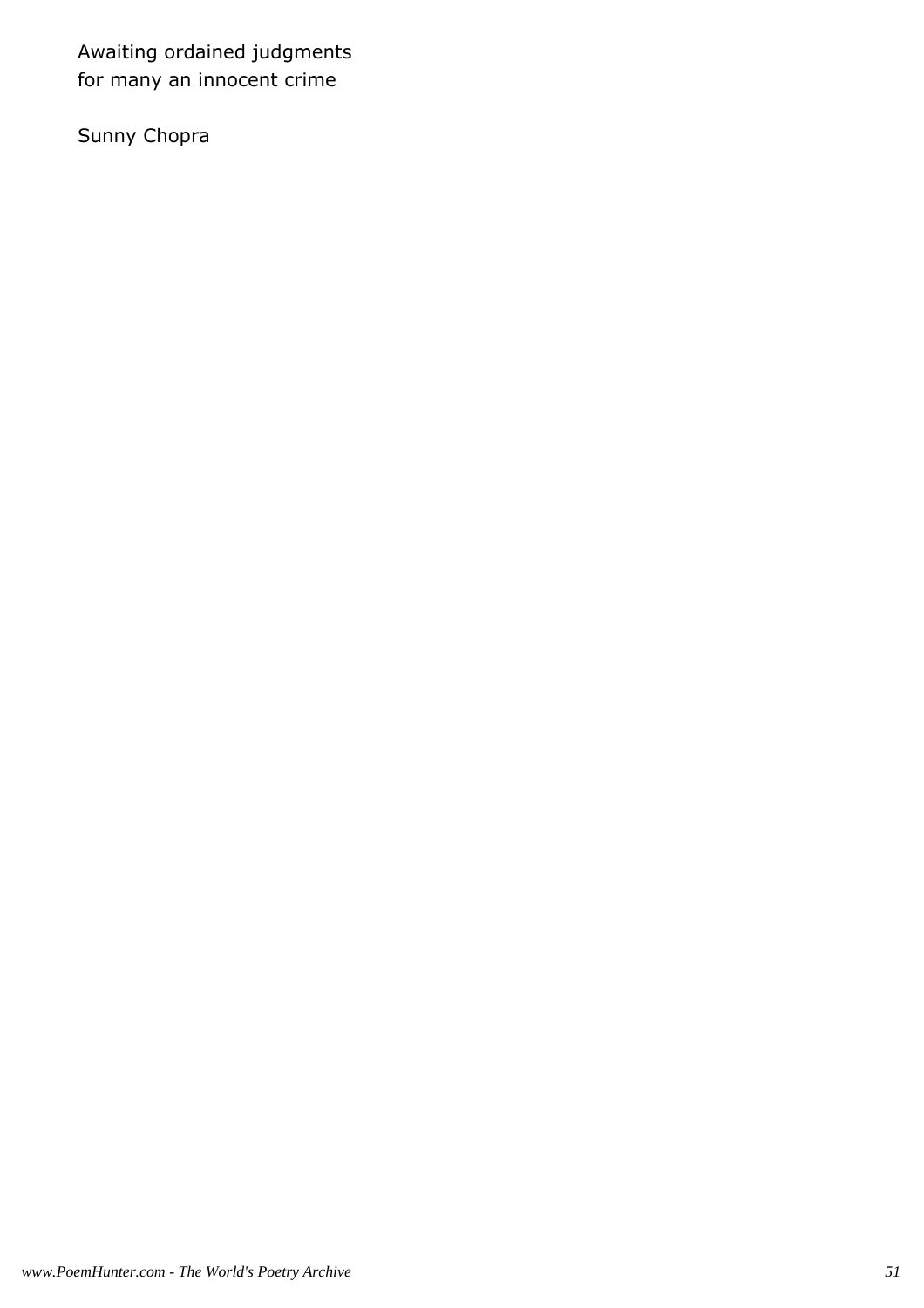## My Father In Me

Brief look at own reflection was caught by familiar sight

Seemed none but my father with whiskers grayish white

Old chord it kind of touched, a connection long since lost

Urging me to accept reality and fittingly present accost

With void insurmountable, his absence not let forget

Pangs of loss will linger on till end as cause of regret

With me now on threshold, of how I remember him last

I am but him in my own way, not much different in contrast

Pride apart but honor I deem, to have come into this being

His wisdom a guiding spirit, for my welfare and wellbeing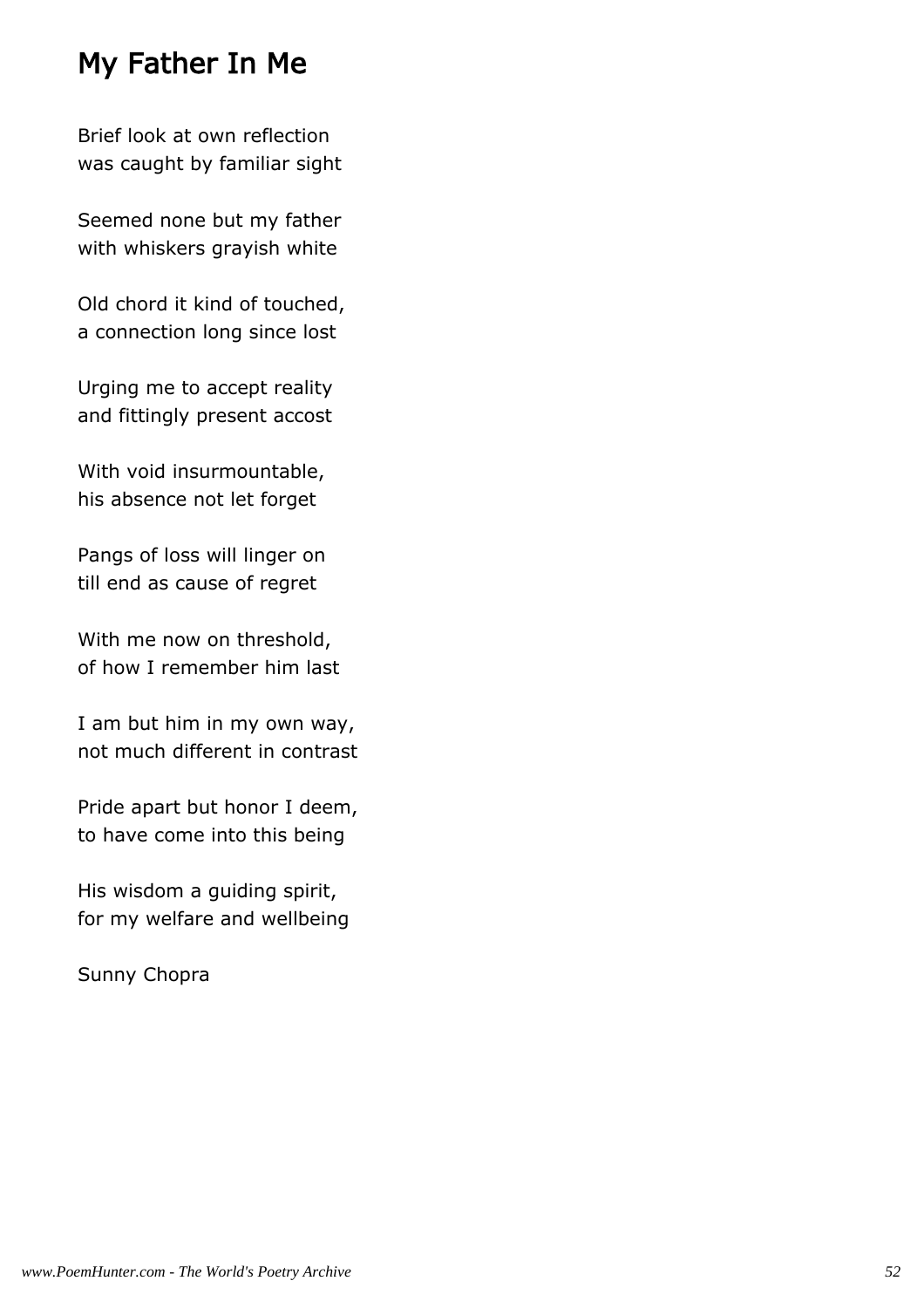## Open Book Called Life

One's living is akin to a book off the rack

Distinctive in character but varied from stack

A plot wisely envisaged true core thence strived

With innumerable rigors slow nurturing devised

Facets intricately spun with stupefying intrigue

Chronicled to project the ultimate mystique

All pages linked with a part of next thread

Rancor and the amity get concurrently bred

In unknown it dabbles around doubts revolves

Posing own quandaries similarly most resolves

Chapters in continuity vie for attention rapt

Reflecting life's density with rejoinders truly apt

At start one yearns for what is after next bend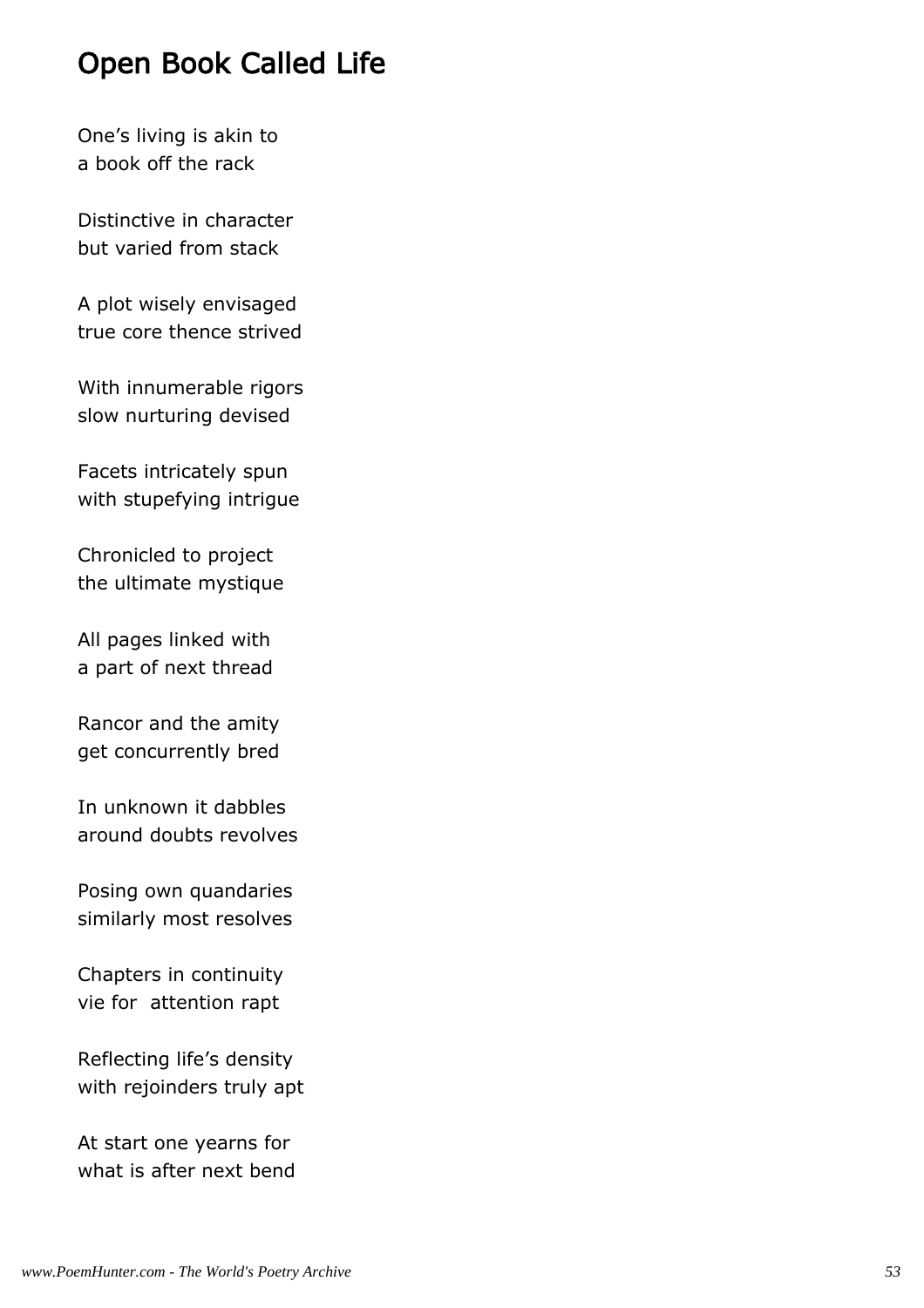How rapidly it slips past on reaching near the end

Most are taken lightly few misjudged on face

Some leave impression others lost sans a trace

Substance is what matters not the way it gets clad

Proof is joyous continuance not facets of bygone sad`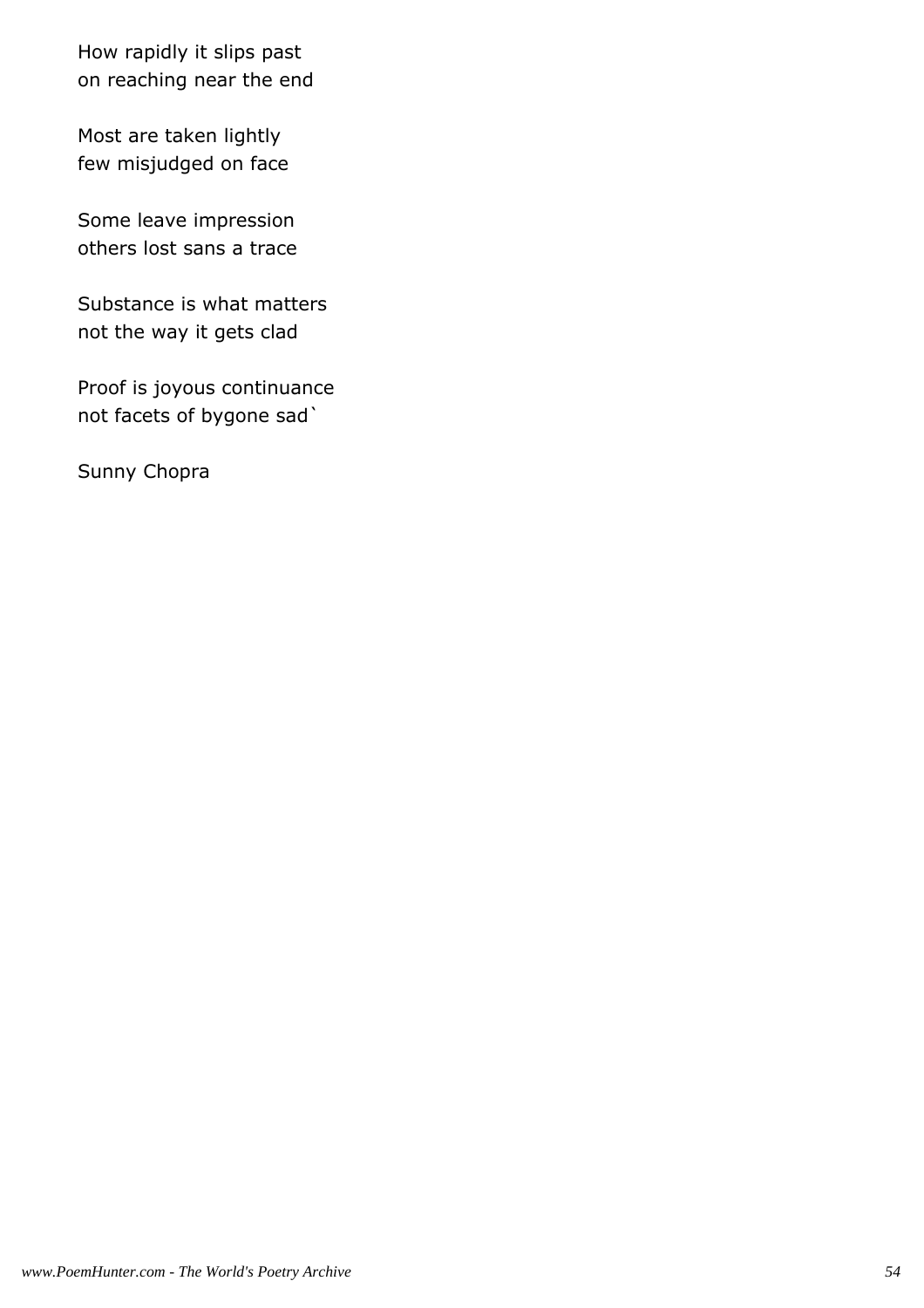#### Peace With Self

Searching in state futility for favorable drift of gust

Waiting for an apt moment to trim sails for final thrust

Weathered many a past gale now to placidity must align

Get rid of vain probabilities and to harsh realism resign

All expectancy disconnected disappointment amputates

Acceptance acts as panacea feel good truly accentuates

Challenge takes back seat introspection turns prime

One with unison of own self to find tranquility sublime

In blissful pool of immunity glee and pathos don't blend

Beyond the simple nuances existence one doesn't defend

No hostility gets nurtured or pointed fingers of blame

Rues, angst and penitence not anymore then inflame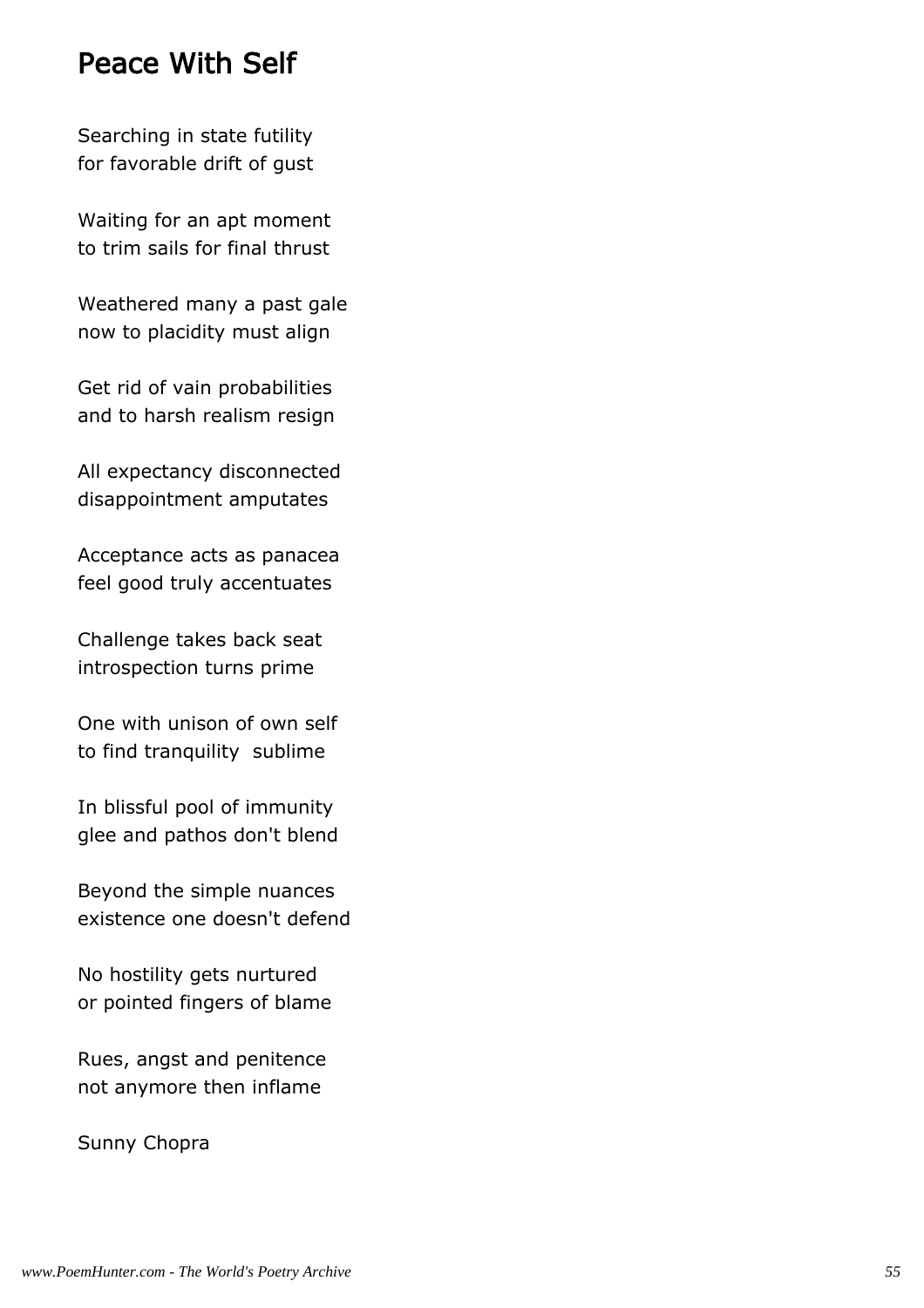#### Pearls On A String

A lifetime full of motley shades, some vibrant a few hued blue

Few transpired as likely strokes, while some unceremoniously undue

How ostensible to get typecast get served many a terse blow

With stabs in the back deepest with twisting motions very slow

Expected storms can be endured not the gusts of winds wild

One learns to ingest toughest but the malleable intake mild

Familiarly known are the judges, the jury and proverbial situate

Where awards are preordained judgments curtly seal your fate

Millions may be in reckoning with a few one gets to equate

Who believe in your objectivity and to your core values relate

Subsistence is greatest tutor, keeps guiding till the end

Few memories fondly cherished and all people you truly befriend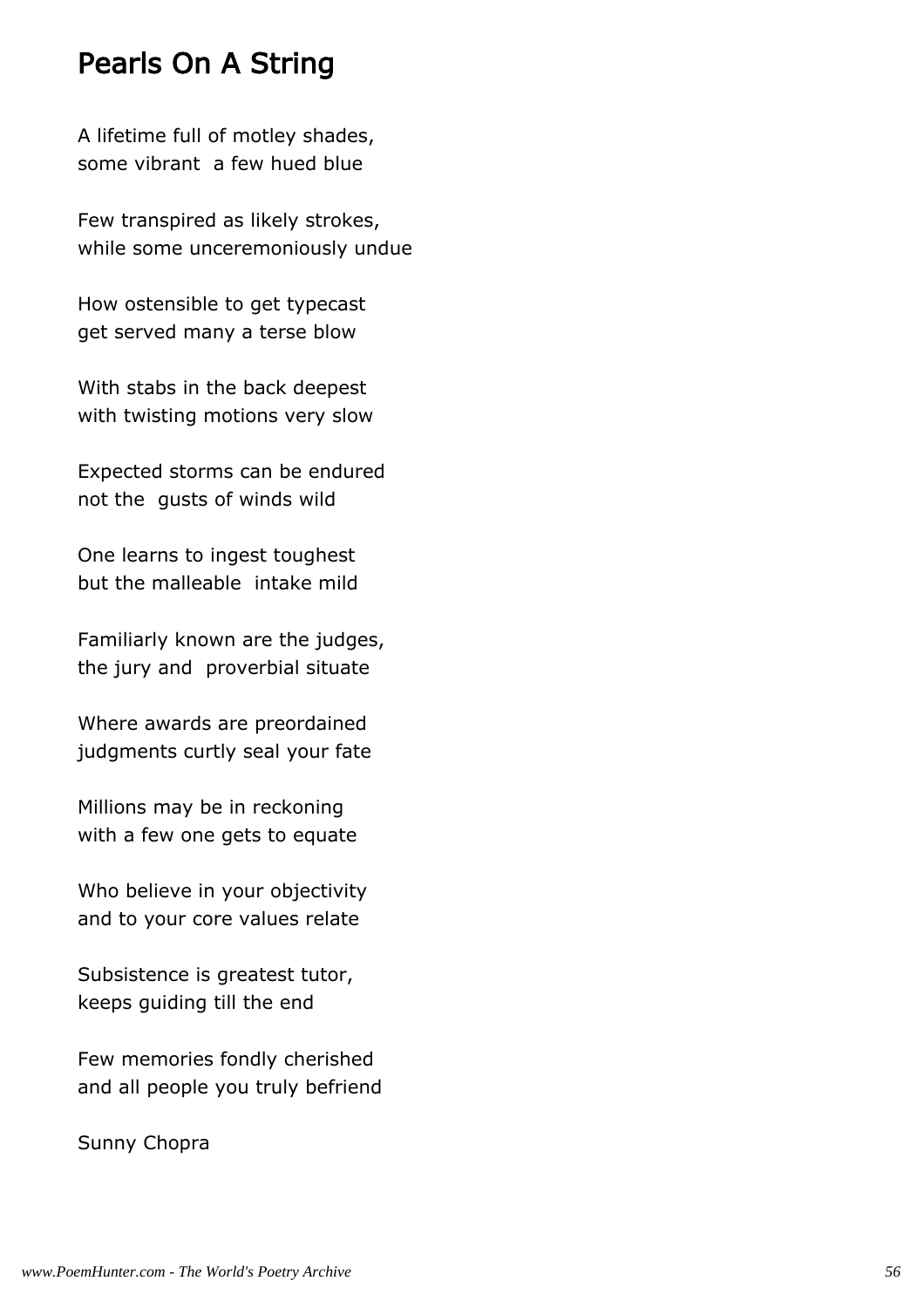#### Pensive Evaluation

Ascribing to cluttered gabble amassed in incoherent mind

Trying to dissect sane logic apt reactions I cannot find

With sensitivity at very core cause prime for my disdain

Expectations all but natural still responses don't sustain

Apathy too were attempted even that didn't do the trick

Just kept on waiting holding raw end of proverbial stick

Each one with own stringency had their schema to hound

Reciprocation stayed elusive on course pointed outbound

Been pushed around aplenty to reach at such kind of point

Beyond all levels of empathy still maintain own viewpoint

Karma known to be cyclical at some stage surely return

Wait though insurmountable and I await for what I yearn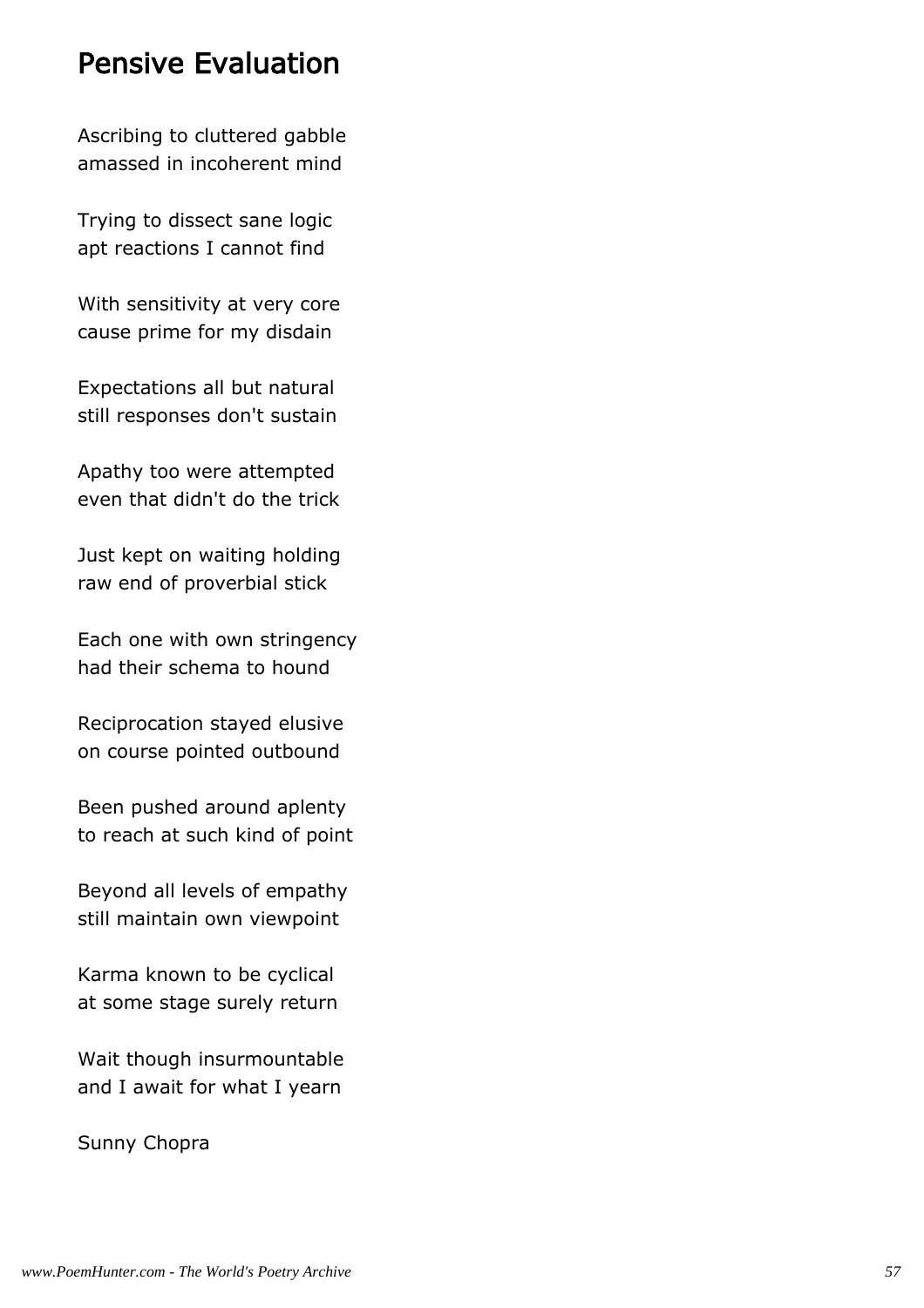## Preceding Travails

Trials mine, tribulations personal and umpteen delusions extreme

With path trudged in solitude how another can dream my dream

Sealed my lips, not once cringed accepted all what got dished

Most of it was as expected some contrarily could've wished

Joys and grief are private contended in different strides

While some ride and others ebb akin a rhythmic cycle of tides

I stop to ponder many a times what I seek in my quest to find

Future is where I am headed dead past must leave behind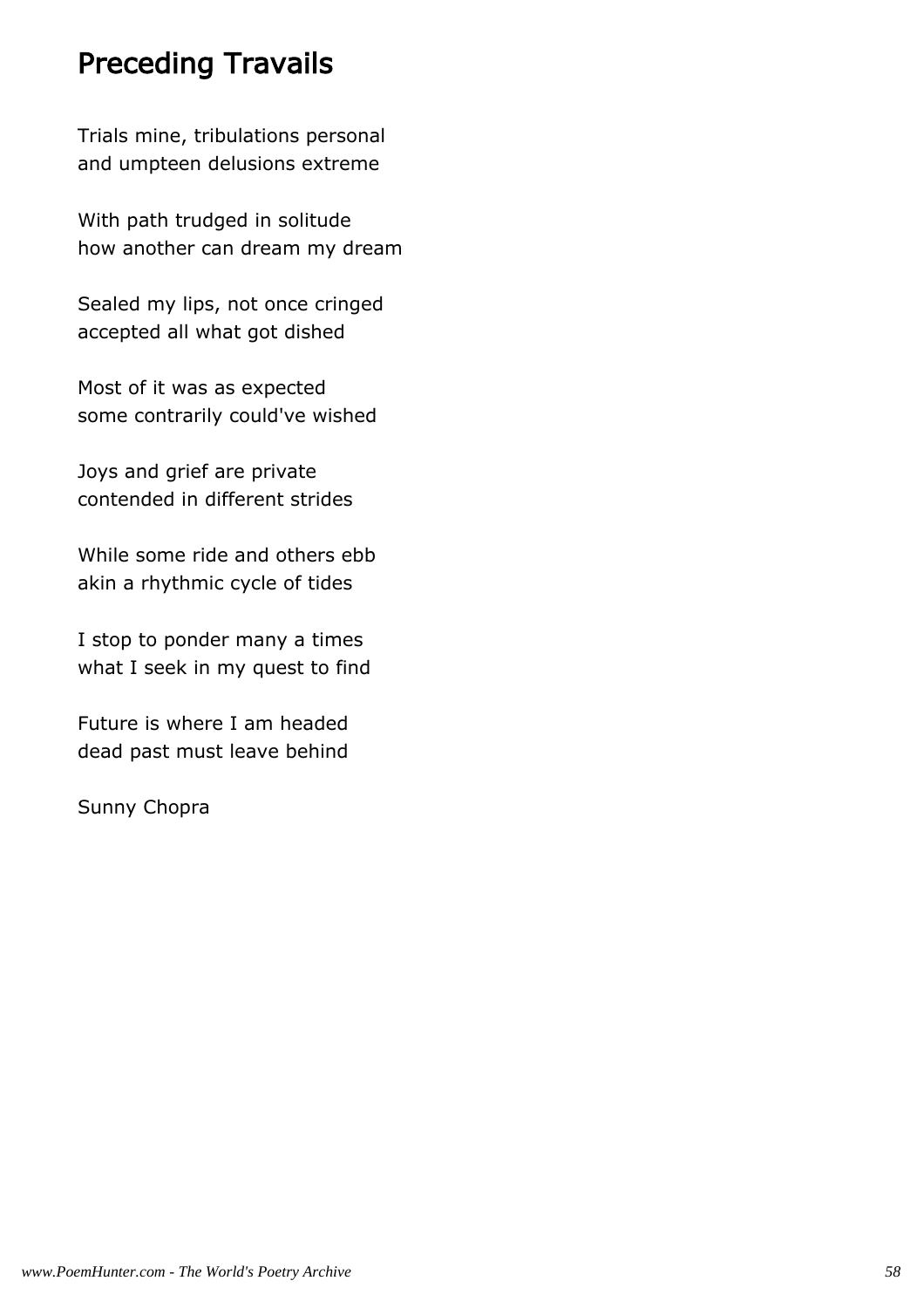### Rains - Once More

Those expected joyous times are here one can tell

Guttural croaks of bullfrogs herald an impending spell

Rumble in the distance and streaks lighting up dreary night

Perk up sullen temperaments, infusing dose of expectant delight

It's time to find old brolly and mackintosh with hooded cape

Just to sit on the patio with hot cuppa and sweetened crape

Precursor to petty indulgences and rekindling touch of romance

To dabble in frolicking gaiety in bucketing rain merrily dance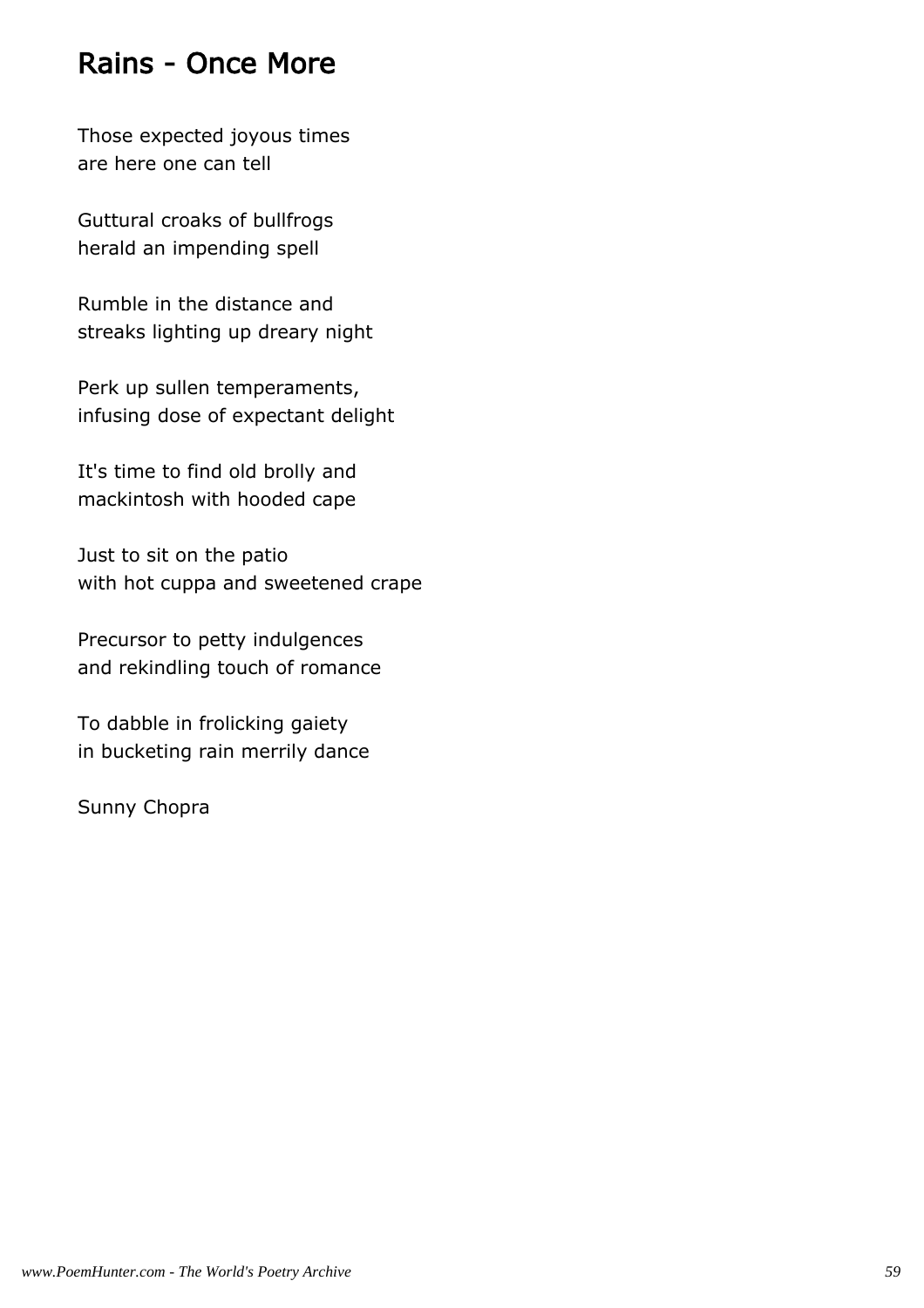## Rambling

Undoing personal intricacies vulnerably when I feel prone

I am with none but myself and yet I don't stand alone

While dabbling in mysteries with uncertainties when adrift

I go back to very beginning through old muddle again sift

Answers are often encrypted in questions which are posed

Assigning expected outcome not differently much opposed

Some moments reflect daunting end results seeming obscure

Life permeates in strange ways one perseveringly must endure

We try being picture perfect on some counts awfully fail

Must let good sense take on and over past follies prevail

The ramble may be treacherous tad arduous, tricky and unknown

Me and my shadow amble on taking what all in gets thrown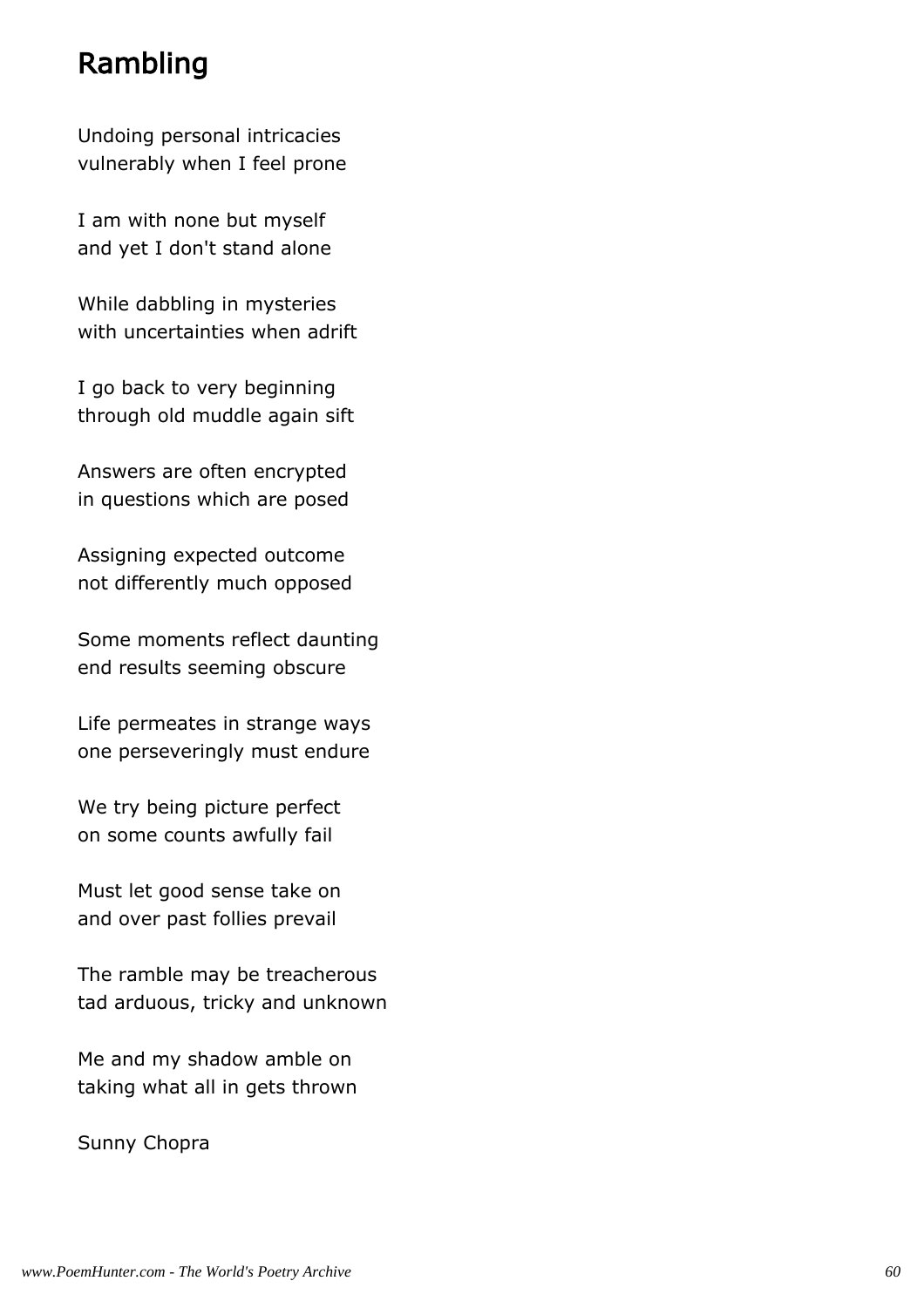## Rationality Deduced

Unyielding past convictions, reflect many an odd chink

Defying the palpable logic coercing sense over brink

All ethics turn improper unfair treated rightfully just

Most expectations get belied arbitrary on one is thrust

Line upright is seen dubious, plain motives as ulterior intent

Offered retorts sans validation the very rationale circumvent

It's not about plain strangers, but ones held to be your own

End harvest proves opposing to what in past were actually sown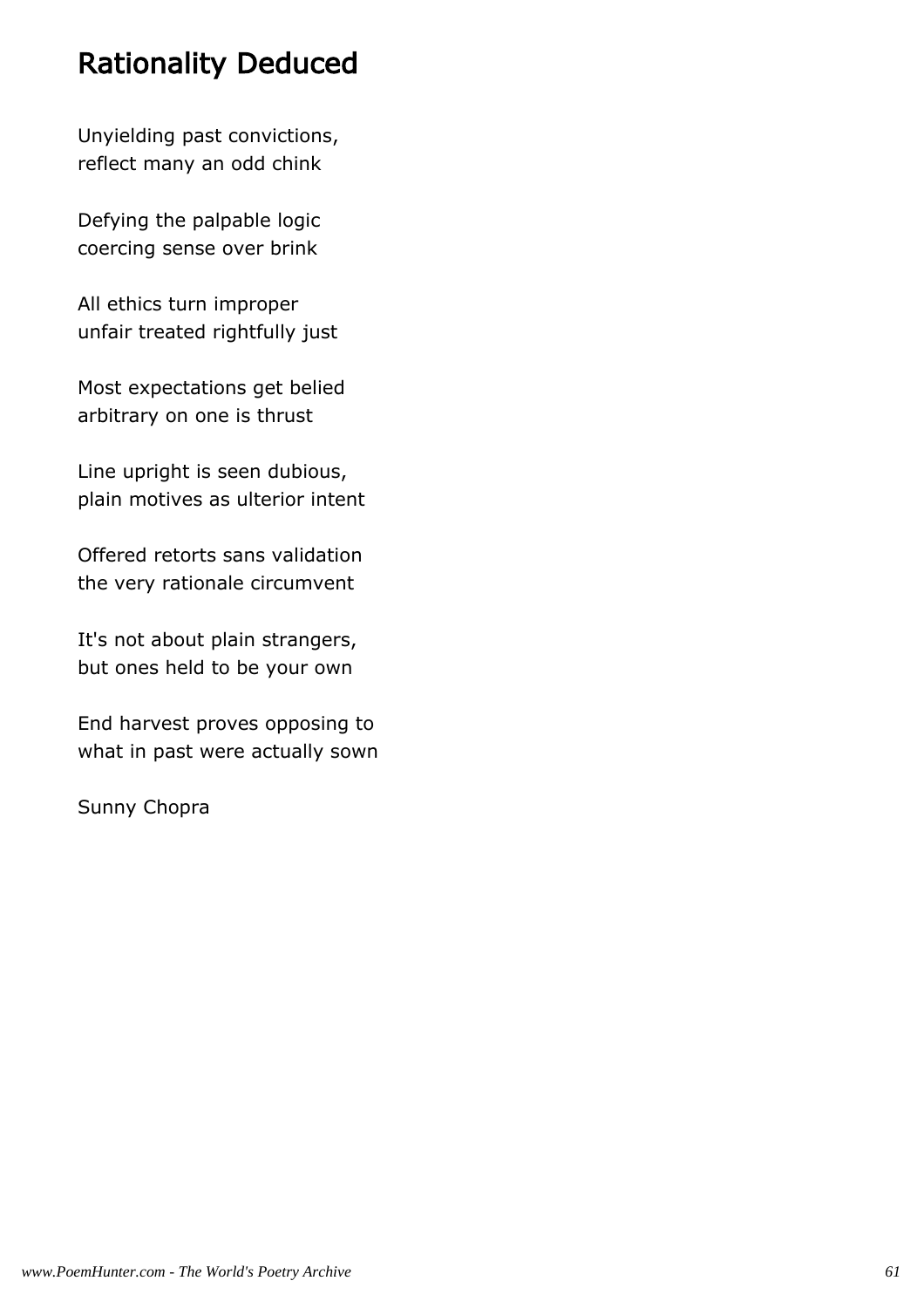### Reality's Assign

Lest it gets forgotten I too have ticking heart

All ropes I try and toe yet branded as upstart

Didn't seem in beginning with time it got be known

Amongst crowds I've to be still mostly am on my own

Kin, allies and offspring have trails to be trudged

My gullibility is exploited and emotions get misjudged

To others proffered panacea, in down moments distressed

Kept waiting in expectancy for my hurts to get dressed

If this what deal presents I've no choice but to abide

Ebbing tide is forerunner to, next roller for me to ride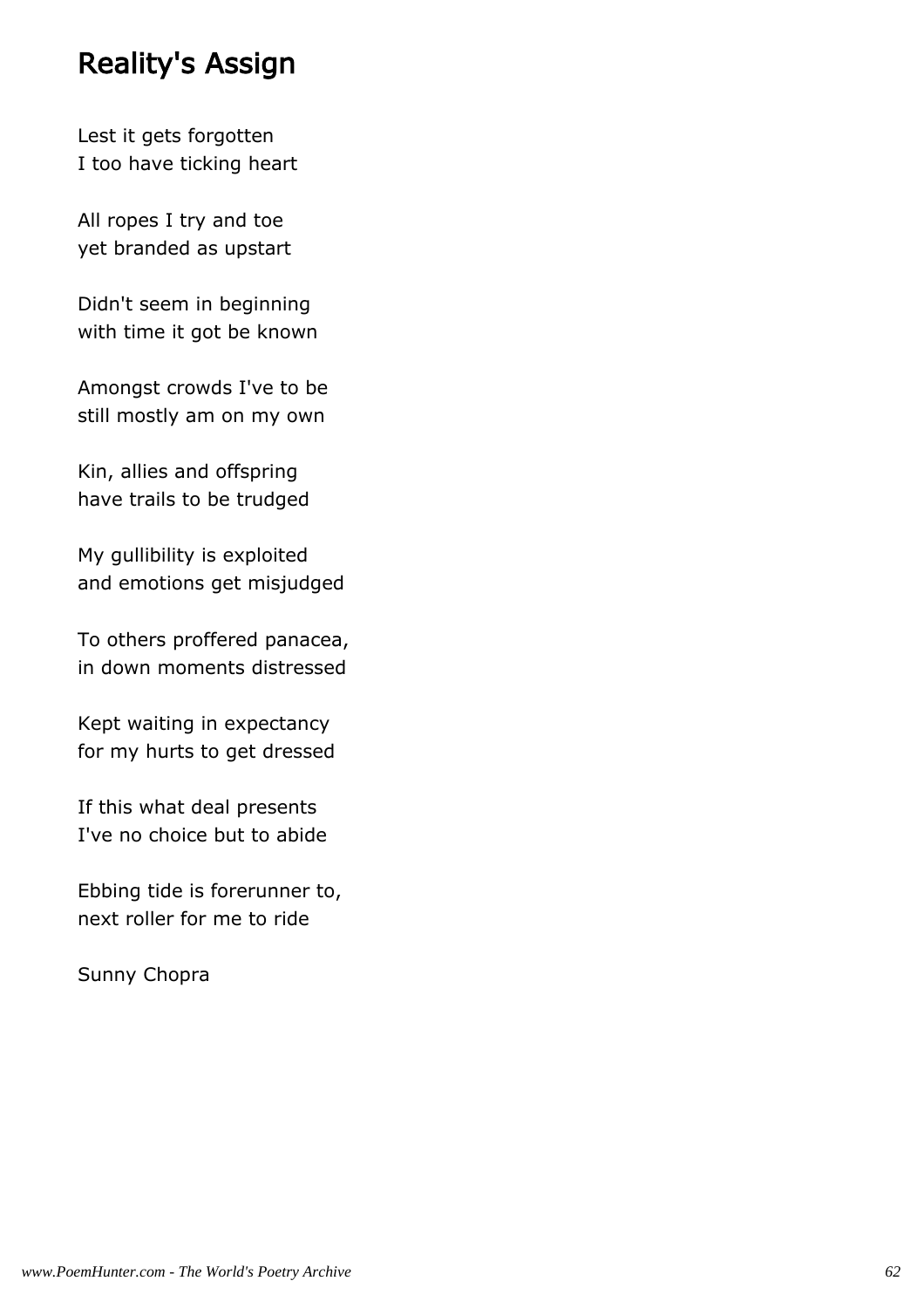#### Reflections Reserved

Paths you venture on are yours to contend

Be easiest of passage or curviest of the bend

None takes on the ride or beholds a dreamt dream

Pain of a dire affliction you alone must redeem

Advice though offered panacea never received

Irritants stay constant but pain is not relieved

All's well to be critical ridicule other's stance

Not realizing the agony of actual circumstance

Most come in flocking while better are trends

Bad times go on to tell who all are good friends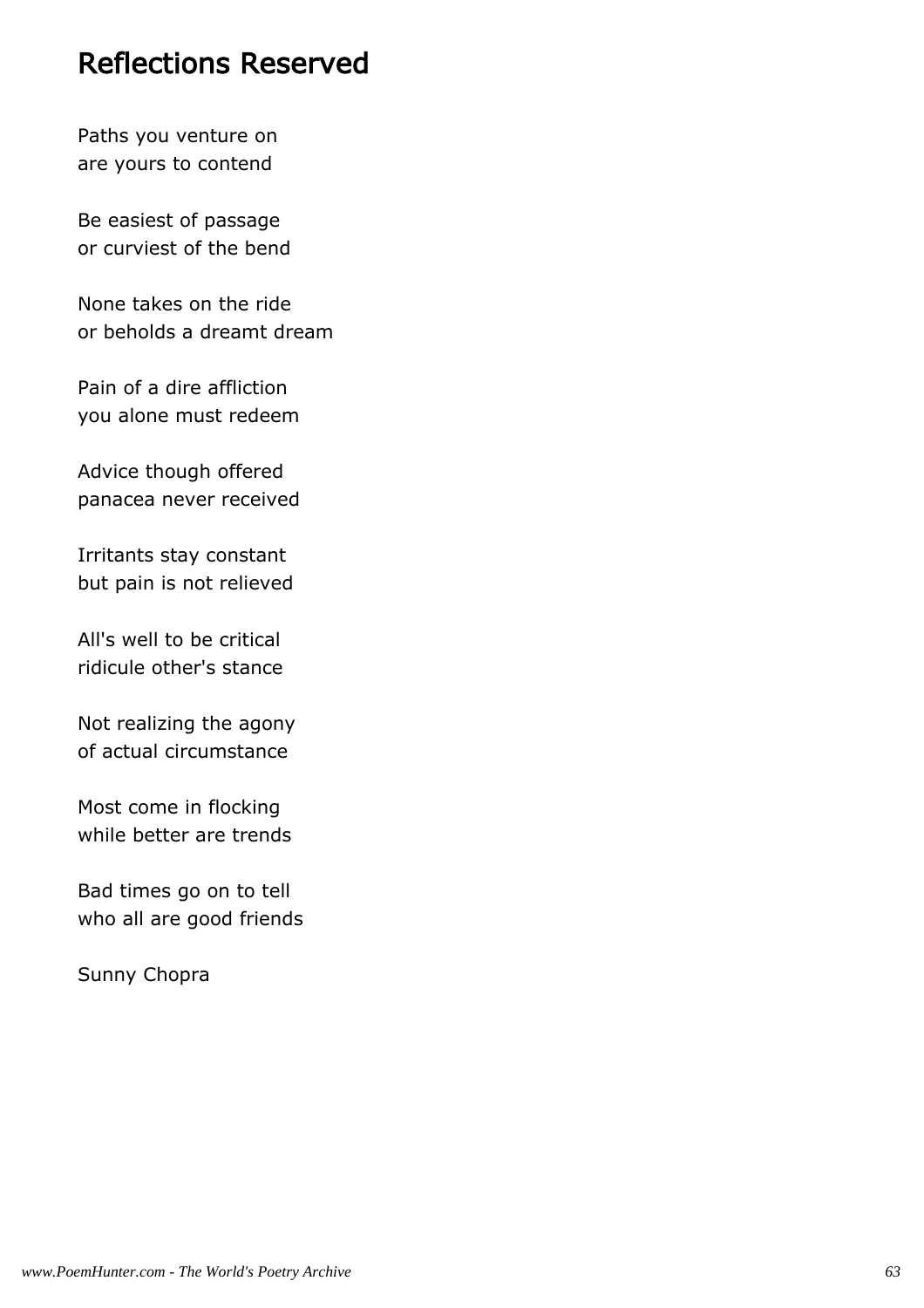### Reflective Discord

Angst what most vent out, is sort of emotional release

A failed attempt for trying, but all one can't please

Limit there is to tolerance, degrees small can be borne

It's apt to sever unions those dejectedly forlorn

No matter how may seem, must stick to own stance

By inducting infallibility in a skewed circumstance

Ones enacting arduous rituals for divine favors who entreat

In reality indulge practices which in societal ways cheat

Seek out those small nuances in distress which stay alive

Odds to be contended with for positivity must strive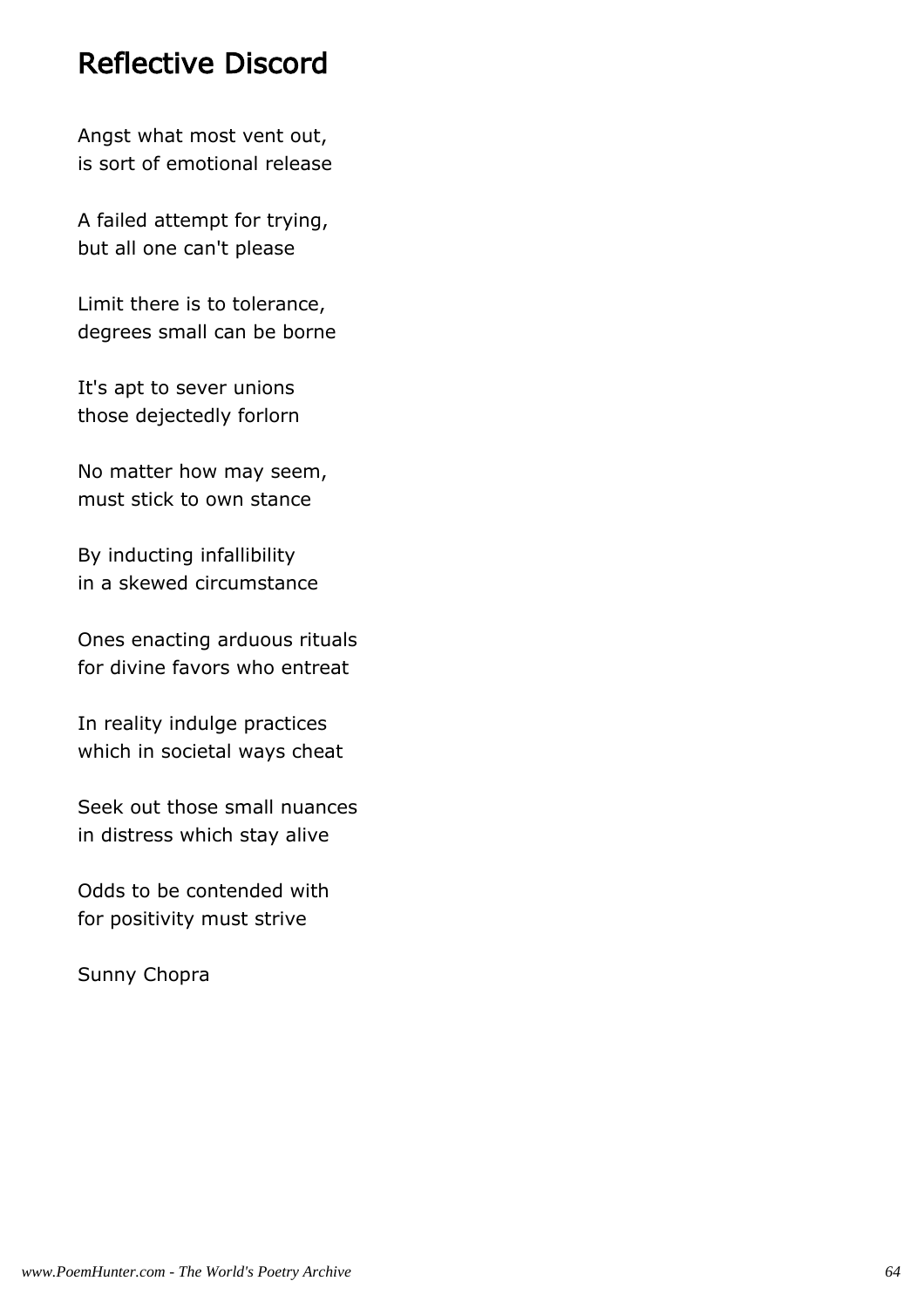#### Reparation

Don't mourn my brethren in effect you must rejoice

The cause of contention lies silenced forever voice

Futile is moving penance it's just a transitory phase

When hated my presence then why play up of praise

Worthy never deemed living now made out as paradigm

Forever in past castigated denying vivacity of my time

If this what the deal serves I feel lot better of removed

Where upright my intent stood always disapproved

Duplicitous societal facets never once cease to amaze

The living they try to bury and dead from grave raise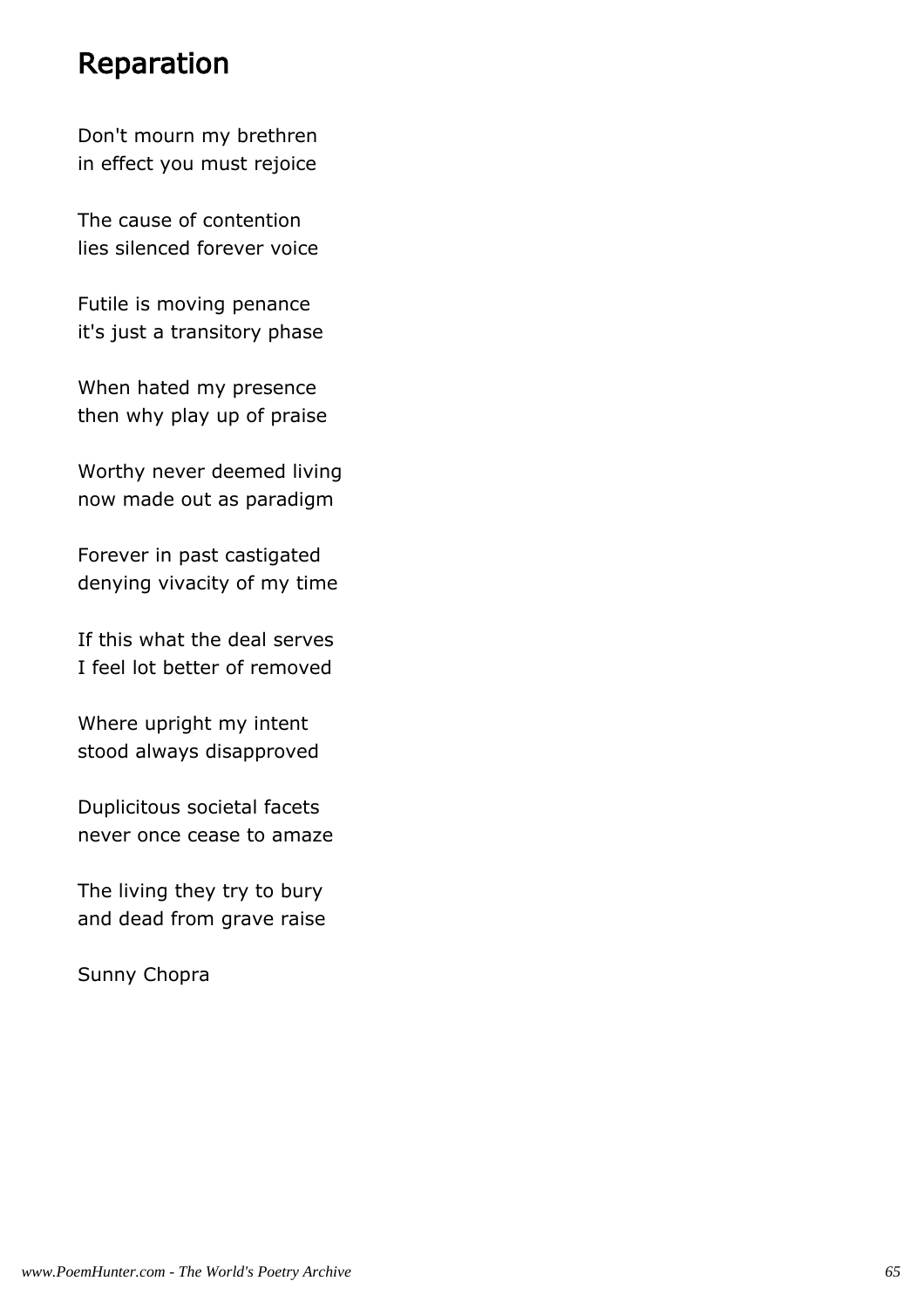#### Retrace

Wane most delusions of own personal strife

Pinched all trimmings with potential just rife

Reverie broken barely day turned into a night

Upon boarded journey time was now to alight

Urge though nurtured yet life along moved

Regrets now company of all values disproved

In quest for little bliss how the time flew past

A trail filled with agony got traded in contrast

Awaiting still my share for fate to aptly bestow

Each time tried to rise got pushed far below

Rummaged in residue for somewhat to excite

But in old dead cinders no fire was left to ignite

None of any alternates except silently behold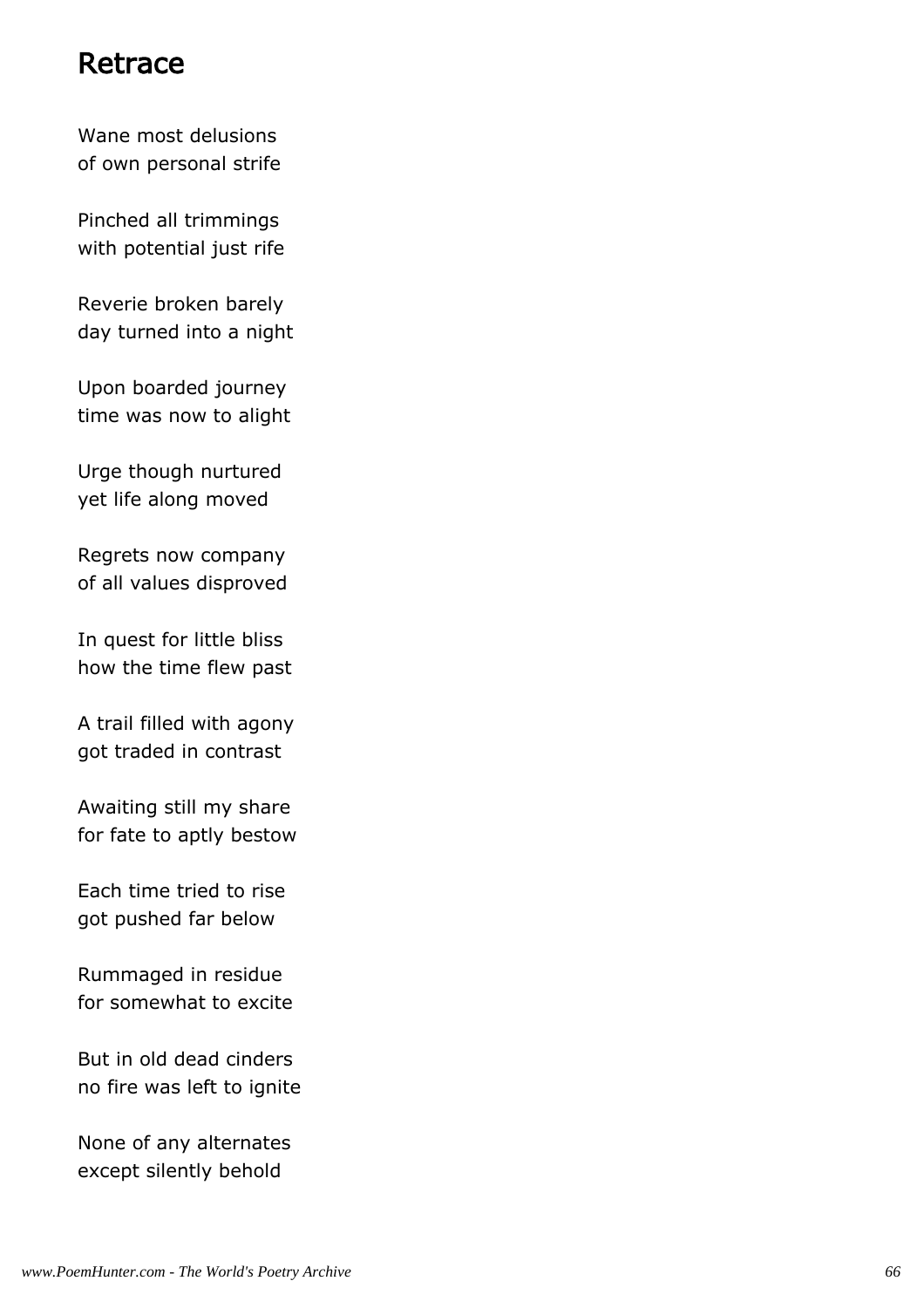A devastated aftermath in twilight itself unfold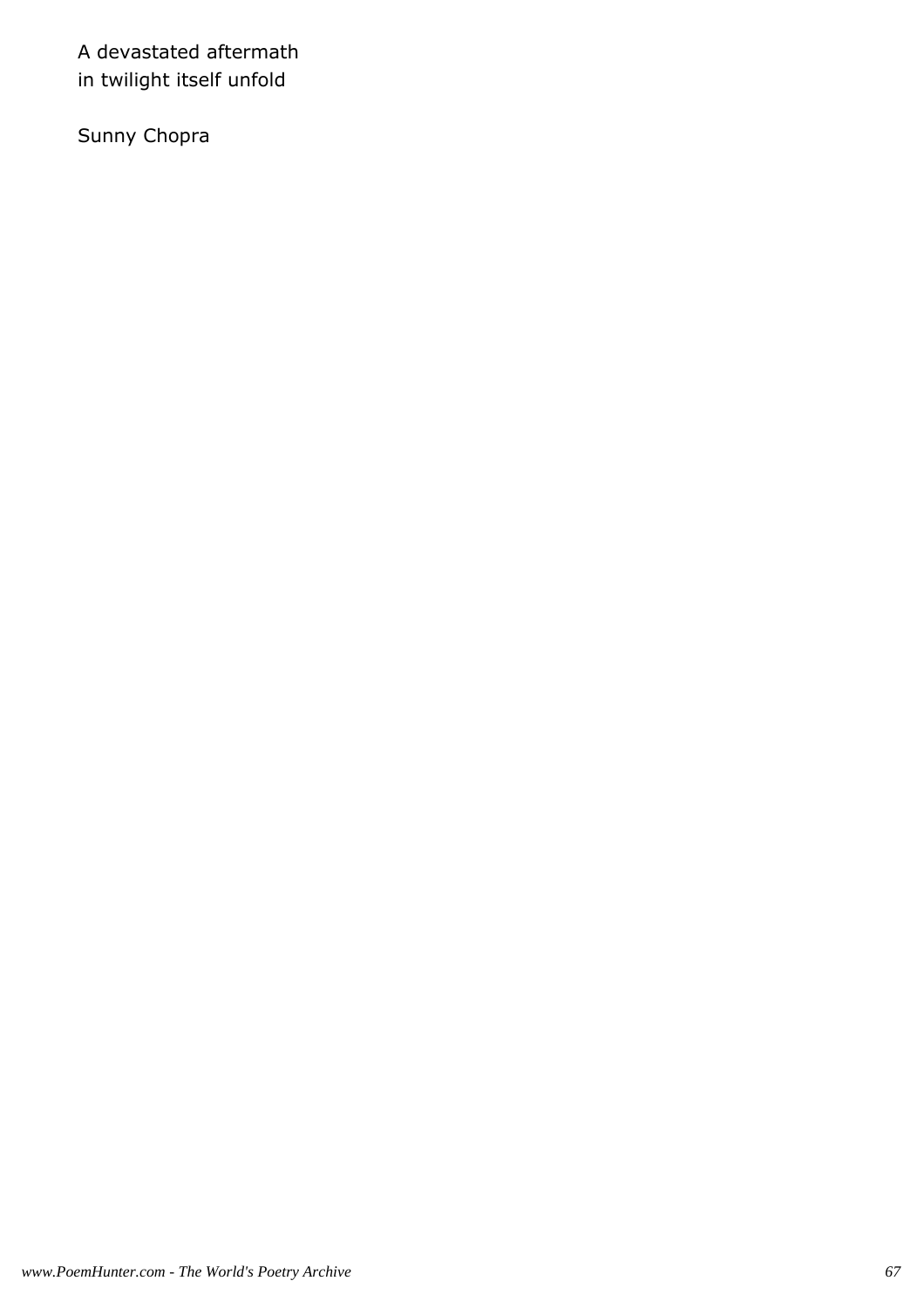### Reversability

Farthest one may traverse in pursuit to seek and find

A panacea for complexities and stimulus for the mind

Unable when to distinguish causes which fuel concern

End should not be looked at but to beginning must return

Nothing seems improbable acceptance most of it all

Setbacks are not impediments, on reversibility often befall

Let fresh canvas be unsullied with new easel, paint and brush

Strokes will mask dreariness with new hues and tints lush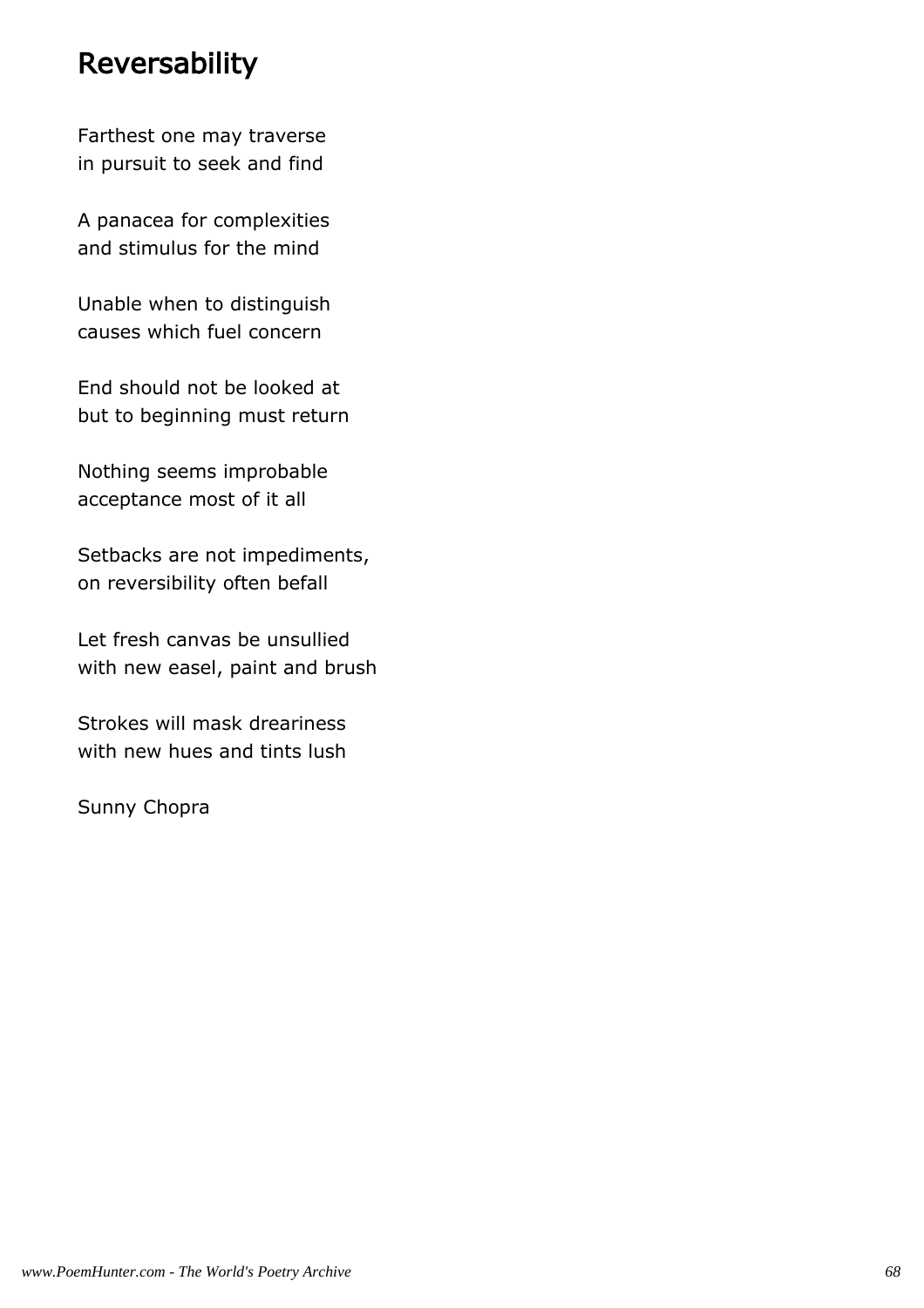### Revisit From The Past

From the door shut forever, heard an unmistakable creak

Where darkness dwelled forever was this fleeting bright streak

Intrigued I were with curiosity to discover and possibly behold

Fervent to unravel past mysteries and old raison d'être to unfold

Most long since lost epochs at once came flooding back

When bounce were in my stride with a charming affable knack

How it is wished everlastingly if past could really be revived

Its cast intrinsically in each soul and emerges if earnestly strived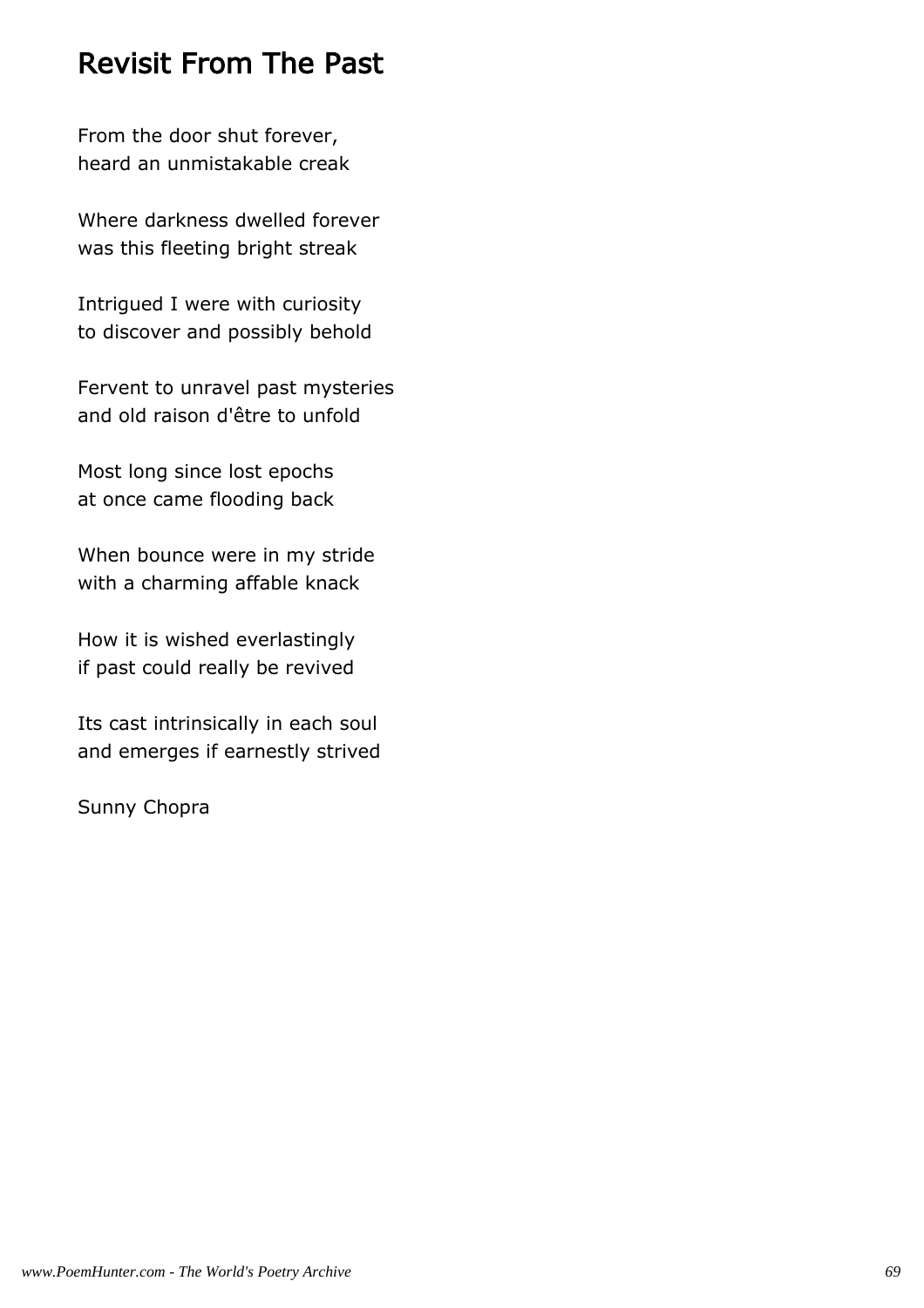#### Revisiting Past

Myths about the memory lane with delusions get belied

Where expectation is opposing and to stark reality misapplied

As if spell caught in a vortex and one's life has moved along

Though part of past existence where anymore you don't belong

Earlier memories are hurtful, as all old ties have since gone

No point in grieving time lost and let all bygones be bygone

Victuals those earlier fancied, at times lose genuine allure

If prove at present palatable, one gets confusingly unsure

The tongue though familiar, but extreme of it does daunt

As if to scorn the evolution and your sane feelings haunt

Just focus on the nucleus try not to search beyond

Bitter truth can prove cruel to now if doesn't correspond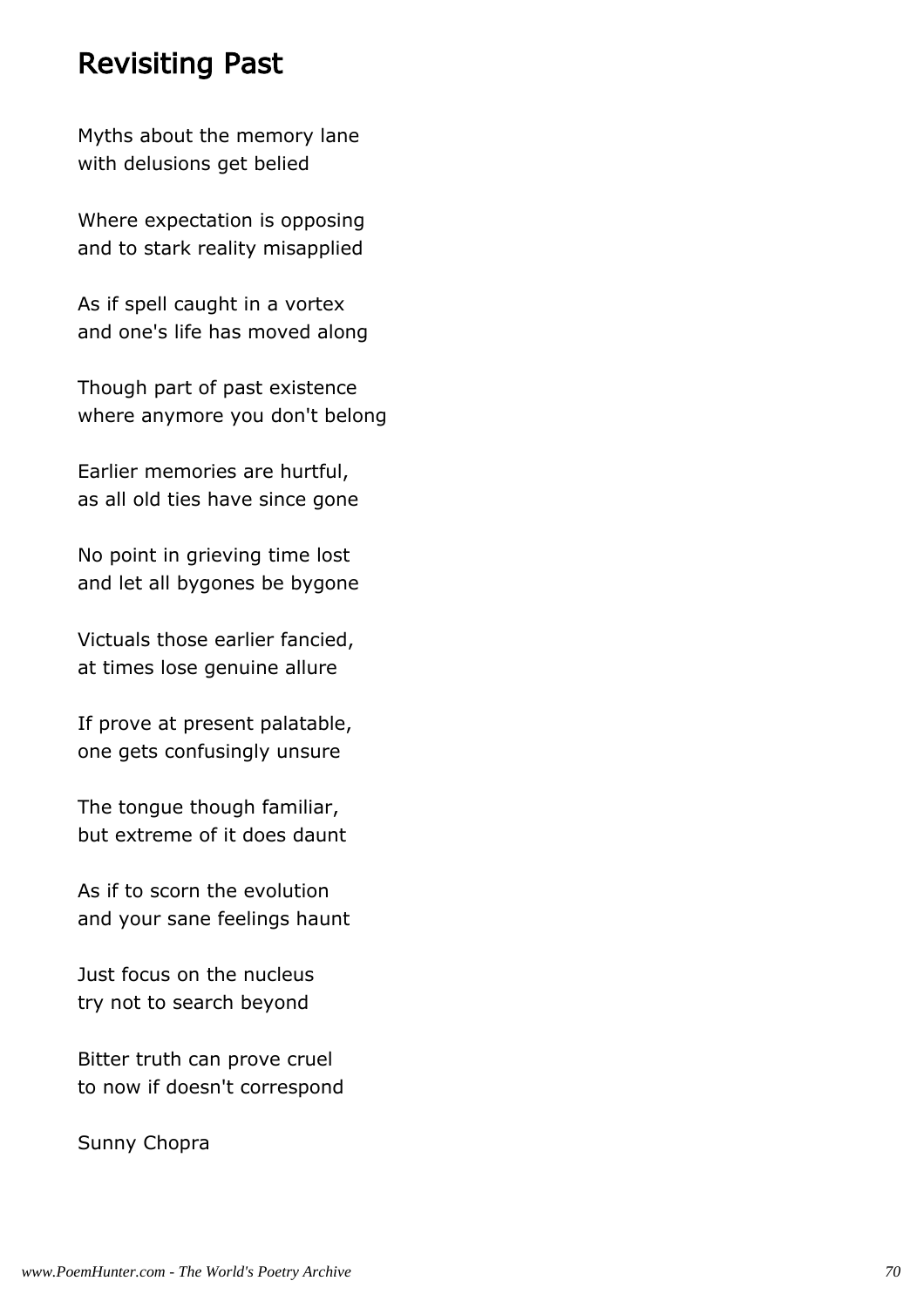## Ruminative Emotions

One may as well play a victim, lone persona being wronged

When choices were always open and pickings multiple pronged

Remorse and fraught penitence would prove hopelessly in vain

The end would stand worthless against otherwise blissful gain

Never late is to accept a folly and willfully make an amend

Mighty oak too gets uprooted, to gales when doesn't bend

Past can never be undone or what future might beget

Present directs the imminent to be cheery or in state regret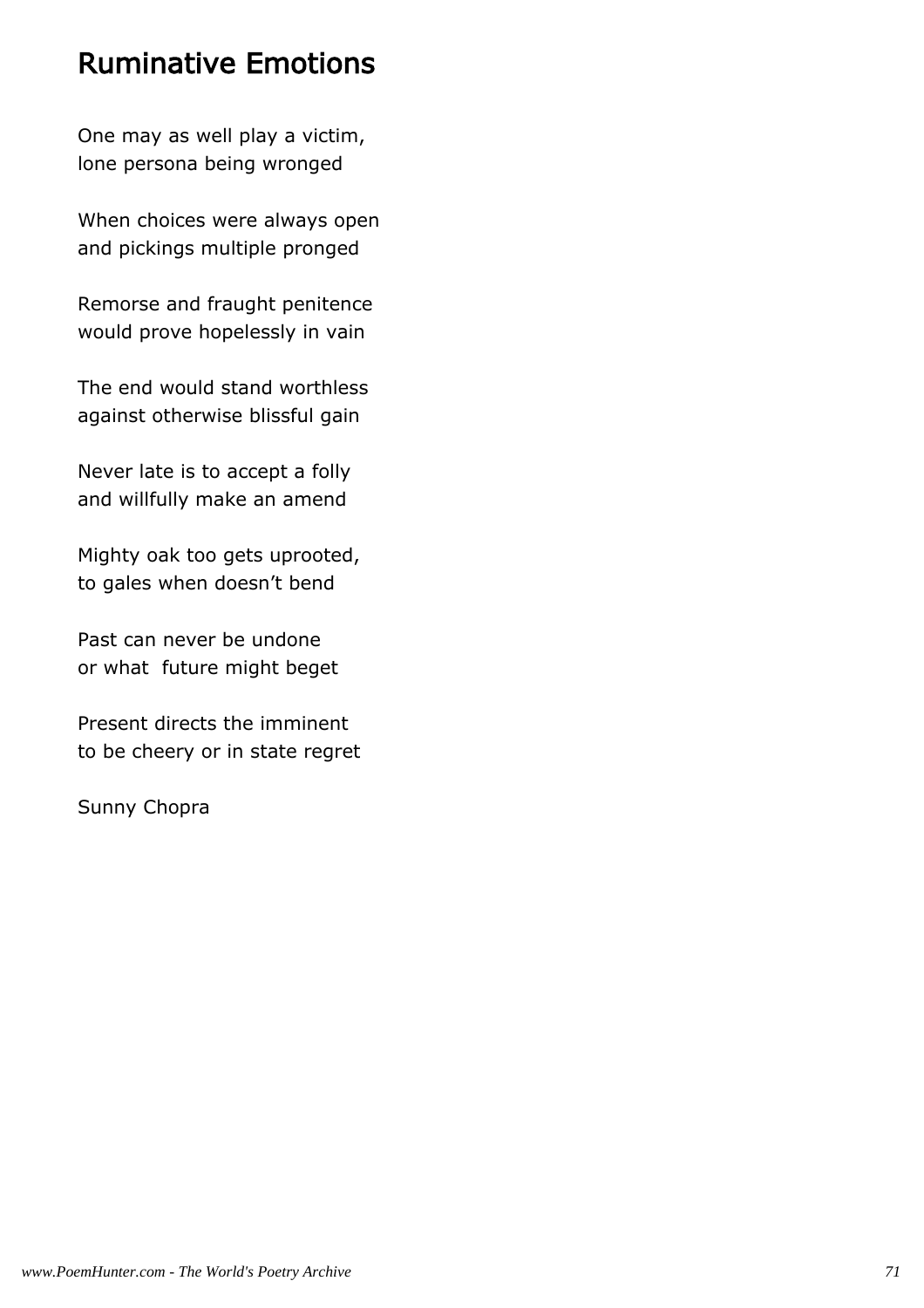# Shade Grey

In search of little jollity got me into sort of a void

Nearly similar to tedium was hoping to try and avoid

Incapable I am to decipher the cause for feeling blue

The purpose seems defeated and objectivity has no clue

Multitude were dabbled in solitude even given a try

Outcome remained static from reality a far cry

Stimulus at tether's end with emotion run aground

Akin to embarked journey not knowing where it's bound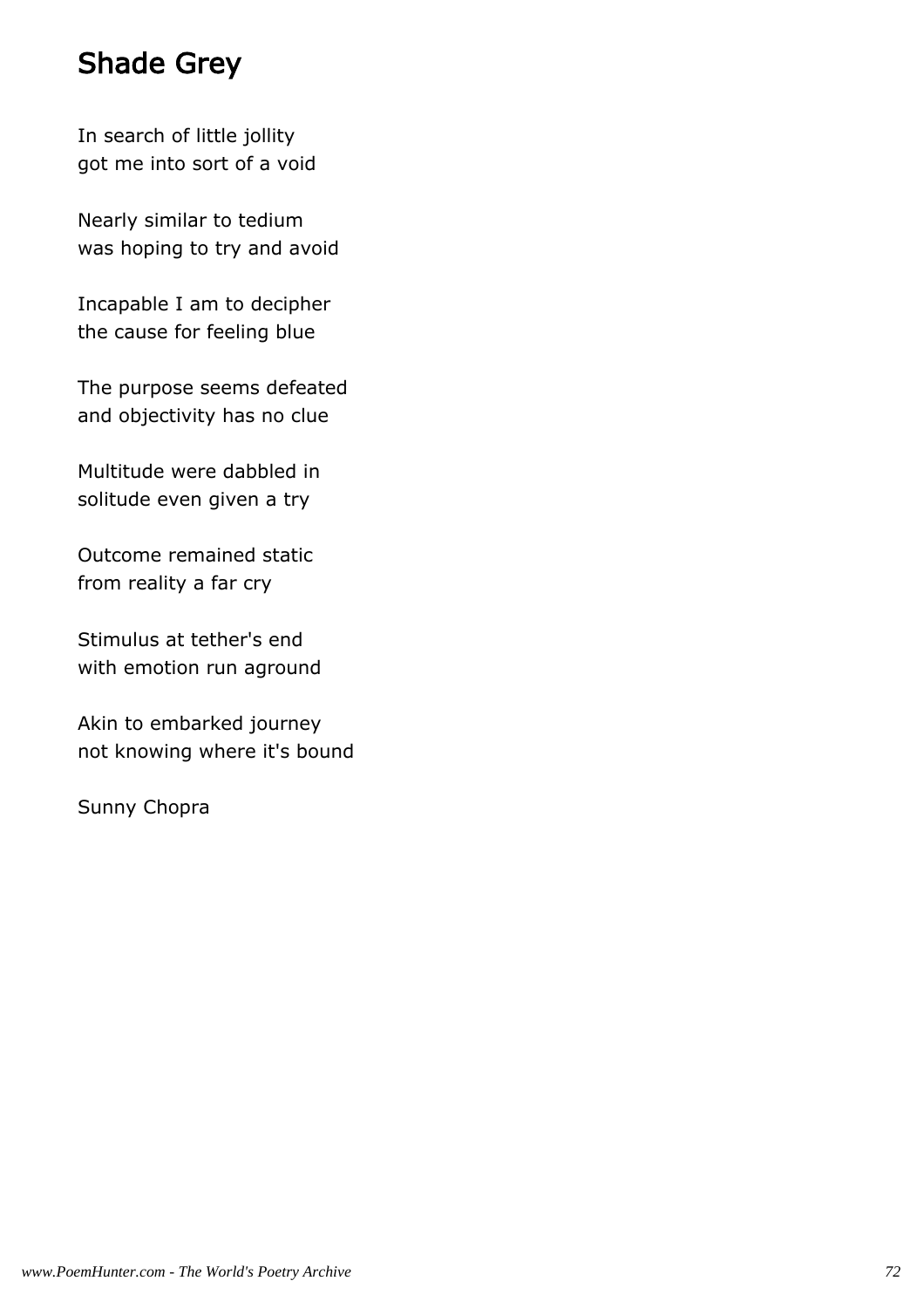#### Share Unfair

Regardless of contentions being branded reprobate

Carried on just believing a share of my dished fate

Others with own schema never once looked behind

Kept waiting in expectancy but bliss was hard to find

Harsh while in beginning then slowly got immune

With solitude as company and demons my commune

No rue though is nurtured but emotions at times irk

For bestowed unfair deal due to destiny's odd quirk

At the same very junction where paths got diverged

Kept damned hope alive but no response emerged

All what surrounds now has got me in such state

The conducive I fuse with to irrelevant don't relate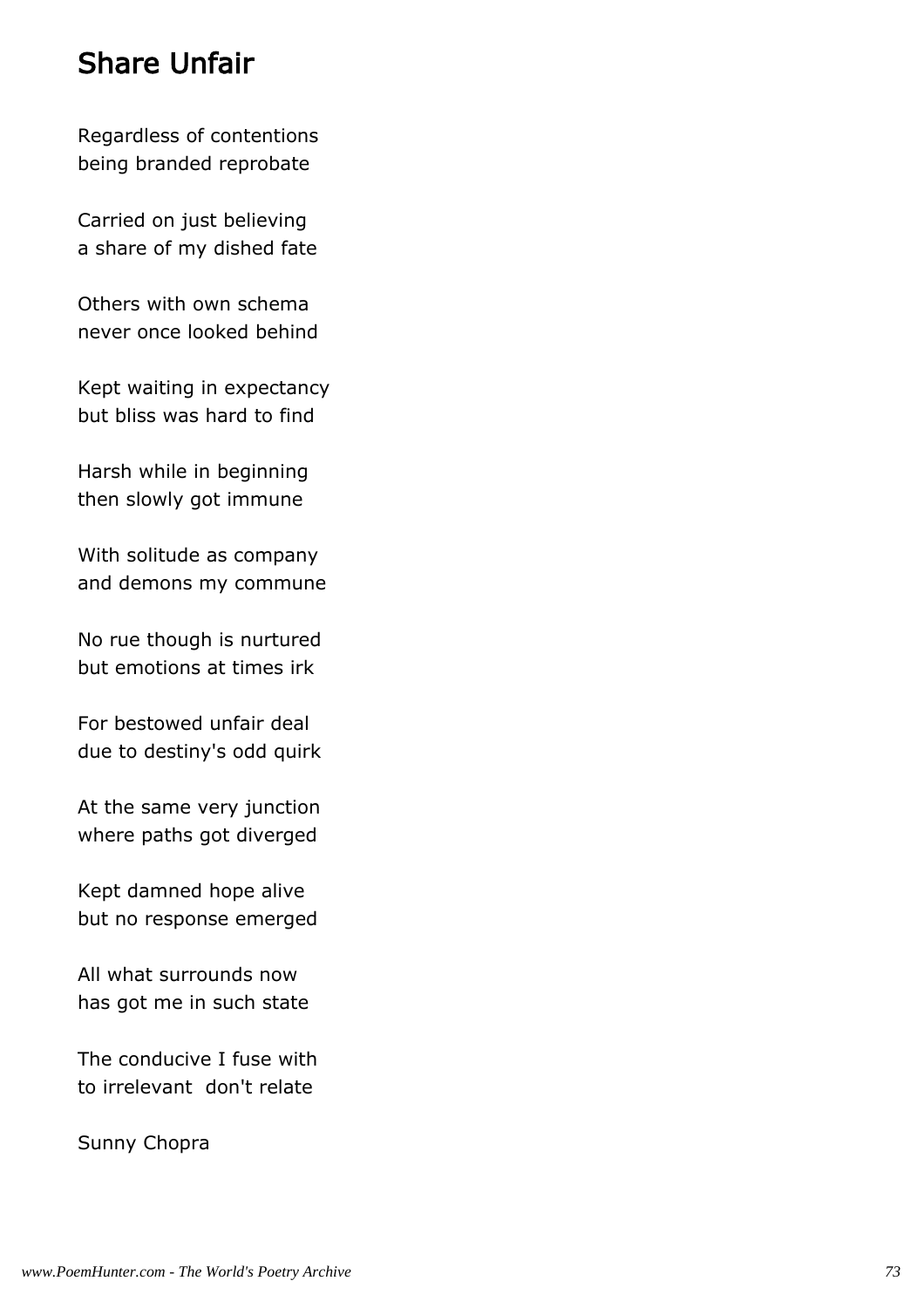#### Someone Somewhere

Where each subliminal moment is awaited in anticipated glee

For it to be captured eternally, lest quickly if it tried to flee

The silence speaks unspoken and unsaid is what's heard

Congruent are most nuances, comprehended without a word

Points are never proven or bartered in give and take

It is all about subsistence how cheery other you make

The element of this surprise, has eluded for bit overly long

To call someone your very own, likewise to the other belong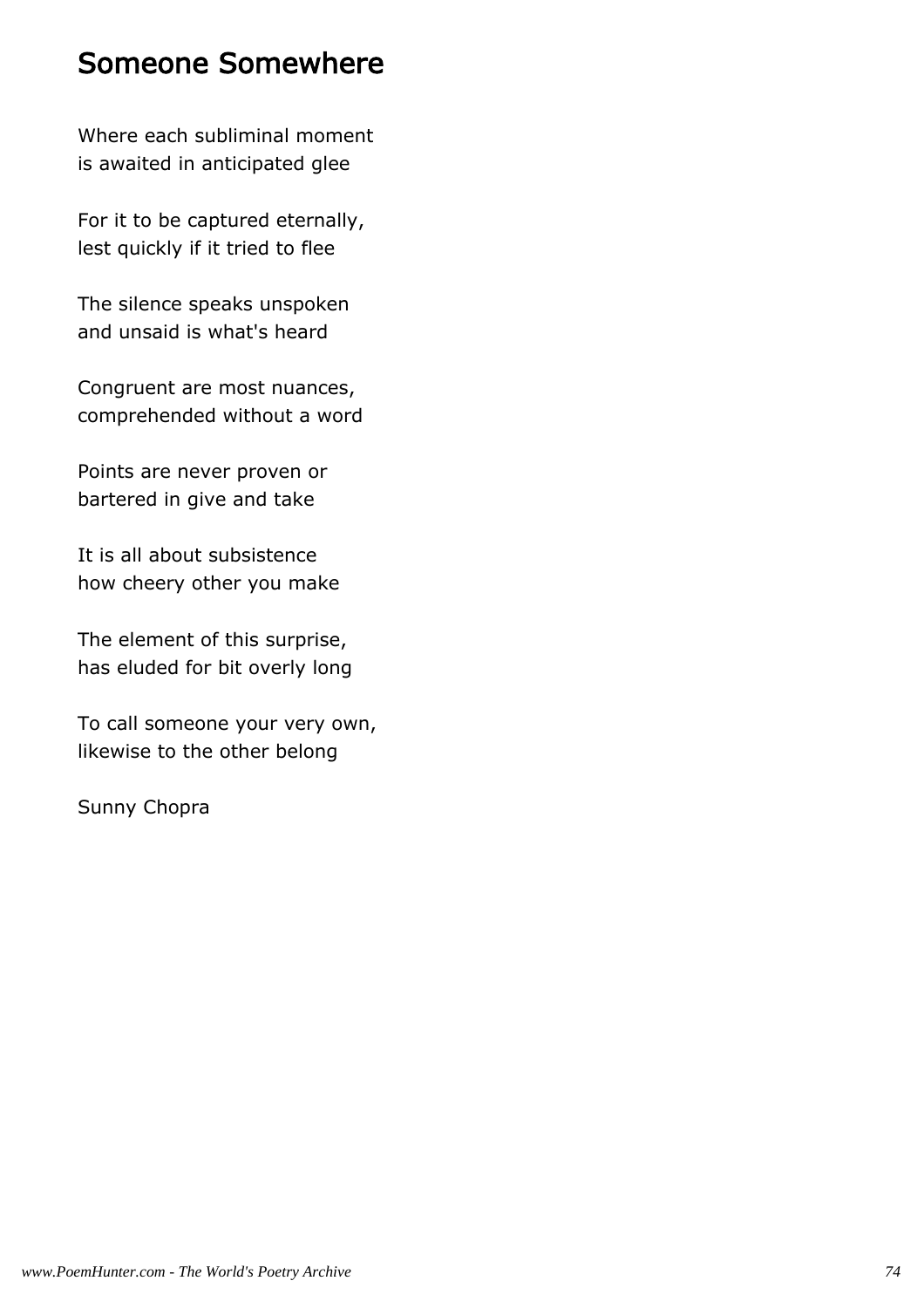#### Stray Reflection

Yet another threshold to archives consigned

Not greatly different & equitably assigned

Peaks yet to be scaled troughs I still contend

Old resolve as essence logic even now defend

A blend nearly flawless but for the final whisk

That tells all difference & worth taking the risk

Trod virtually half way to old fences try tend

Some though salvaged few could never mend

A motley sort of feeling neither joyous nor sad

Nothing to drive home or points notably add

Informal stray musings sort of a link to connect

Peek into old chronicles in future when I reflect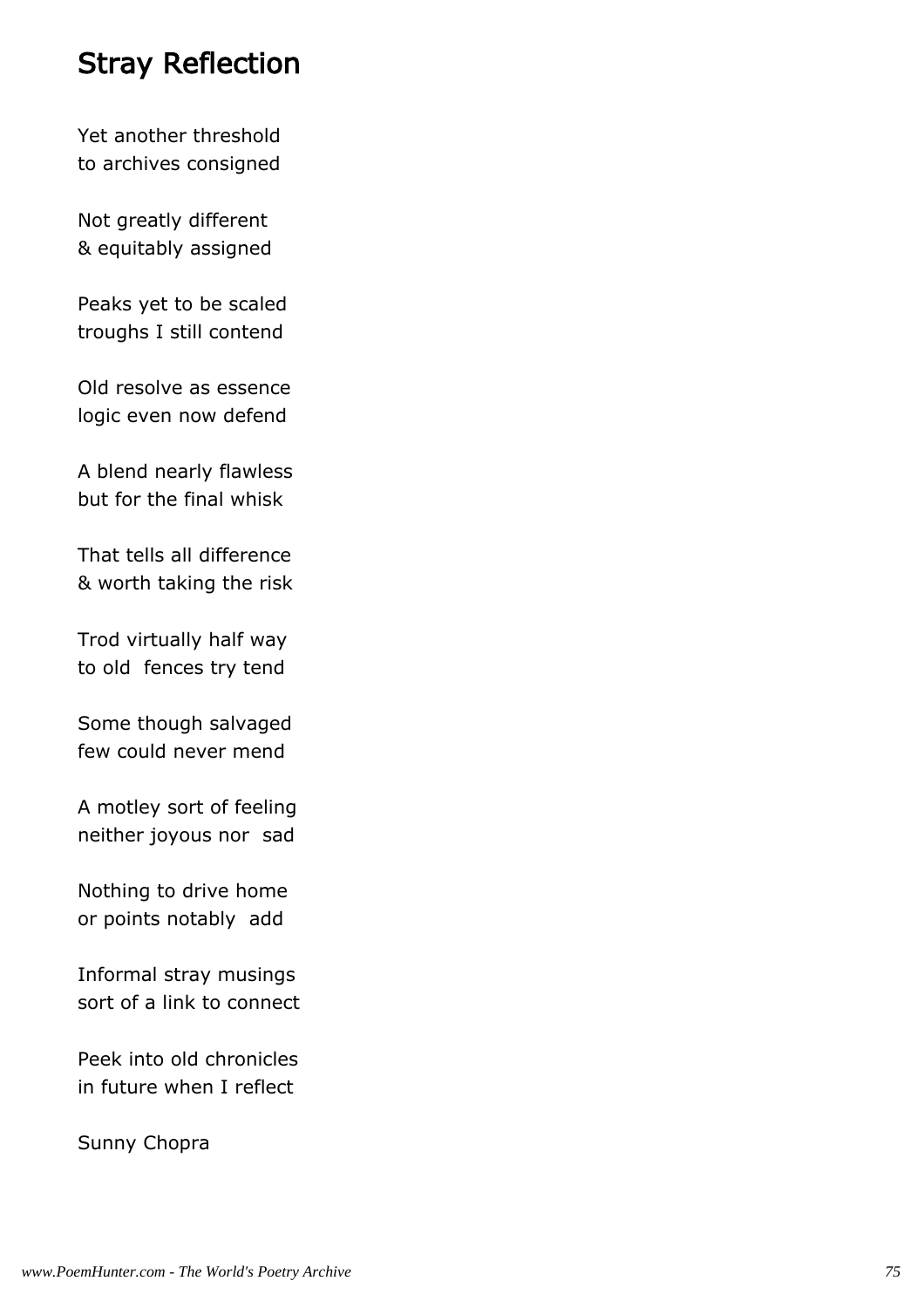#### **Tapestry**

Varied are all colors and motley shaded hues

Recalled few memorable some daubed in blues

Furrowed been paths, incredulously designed

By destiny or tragedy paradoxically aligned

Chase remains active come rain or be shine

Purpose a bit elusive at end of toed line

Sought amongst wilds where all pilgrims go

None better awarded than knew since ago

Introspection dipped in, to deepest heart's core

Chords stayed untouched with dismal end score

Self denial was practiced deprivation too engaged

Sociability thrown out even sanity got outraged

Then collated my thoughts rediscovered a new stance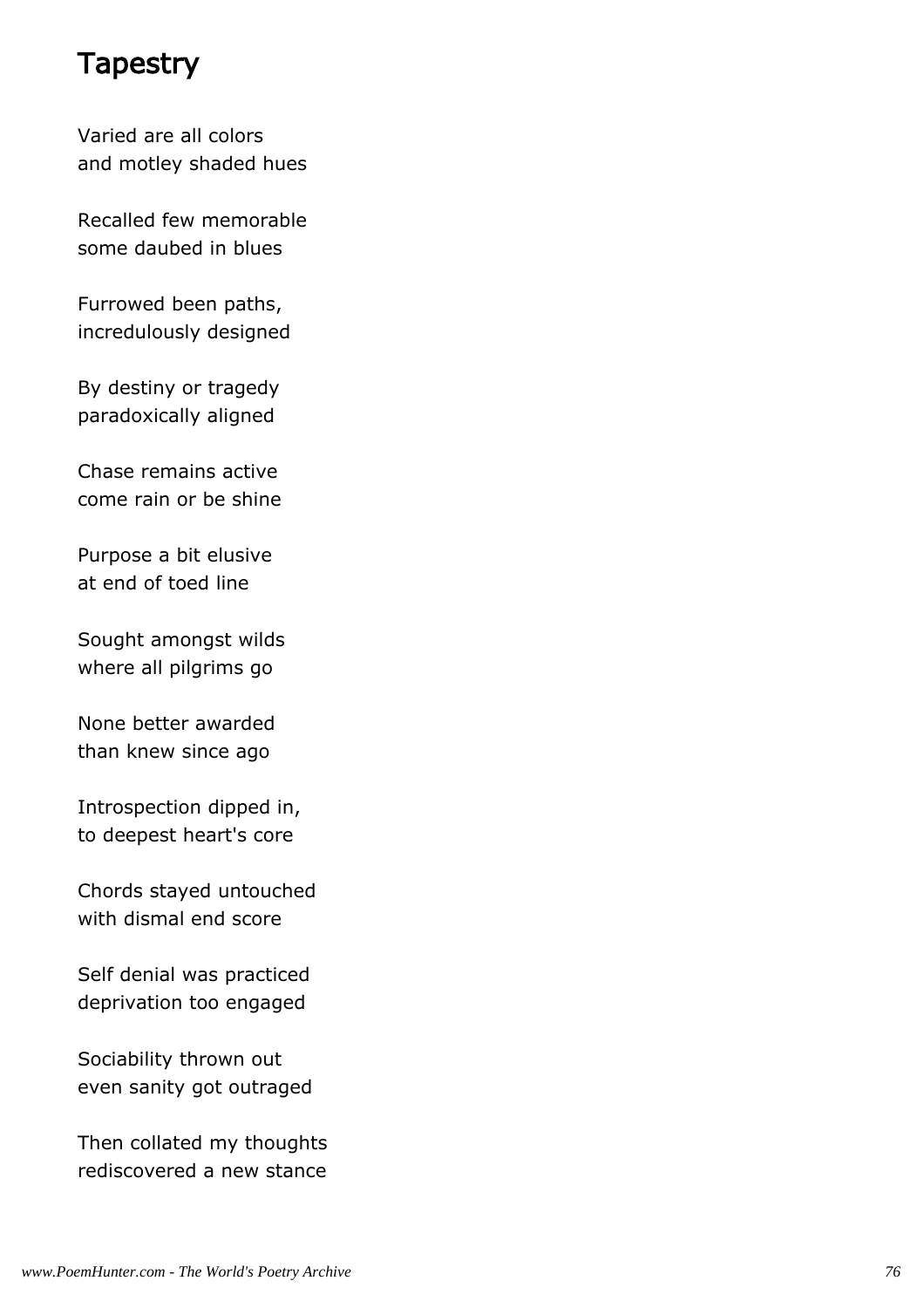Where words are my company and intricacies I romance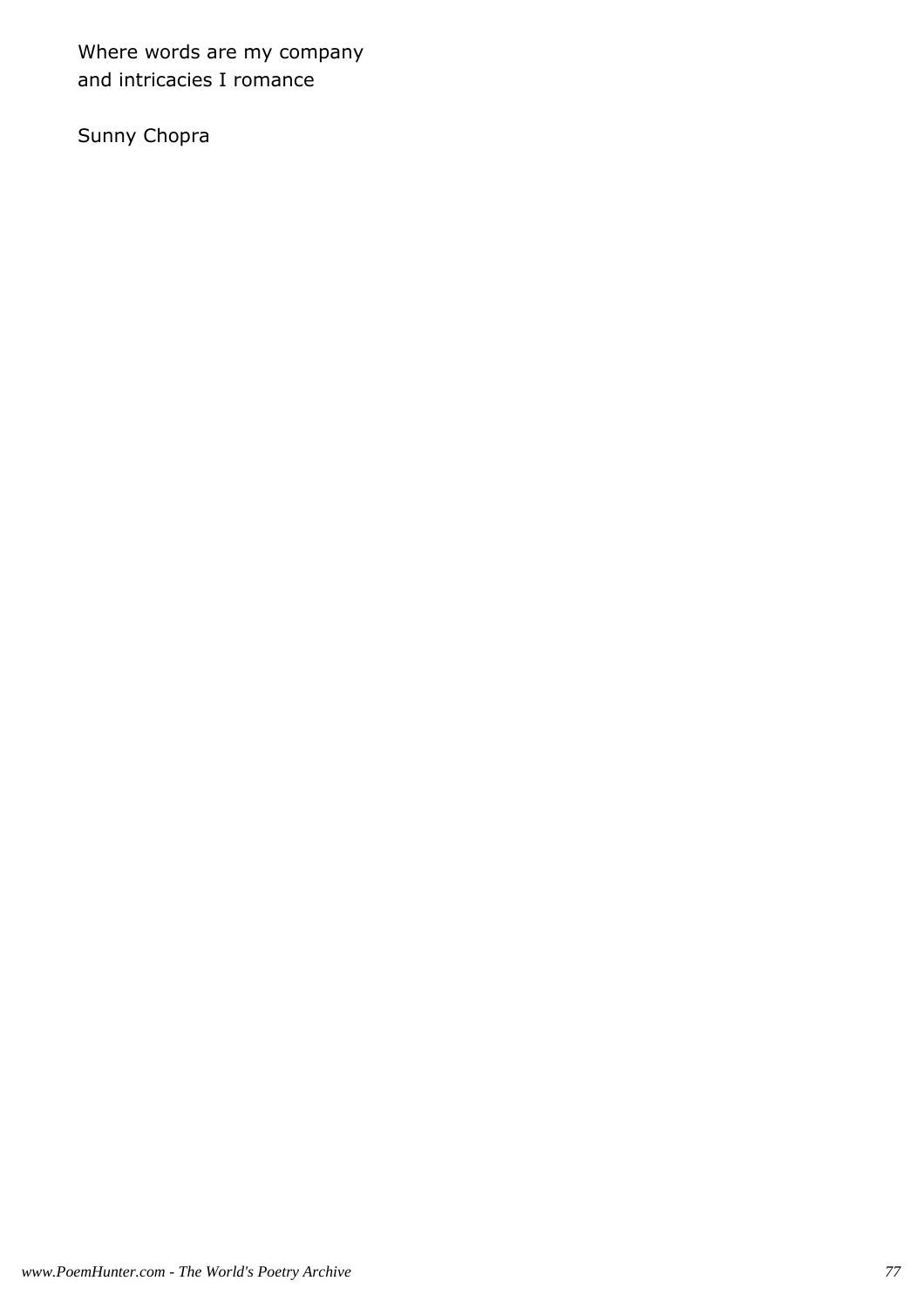## The Backward Glance

Youngest of the progeny from noble souls since gone

One propounding freewill metamorphosis has undergone

Bequeathed with siblings, having perspectives awry

Stuck with his convictions vain advice did forever decry

First love caught in naivete, got carried along the surge

Kept questioning rationale no answers did ever emerge

Offspring from earlier union became apple of pater's eye

Odds conspiring yet again little nestling did far fly

Other alliances proved fleeting with fair weather kind substance

Some stayed others trailed off, for the reasons most askance

Life has been a mixed bag with motley shades of blues

It's time that I laugh about past tints, shades and hues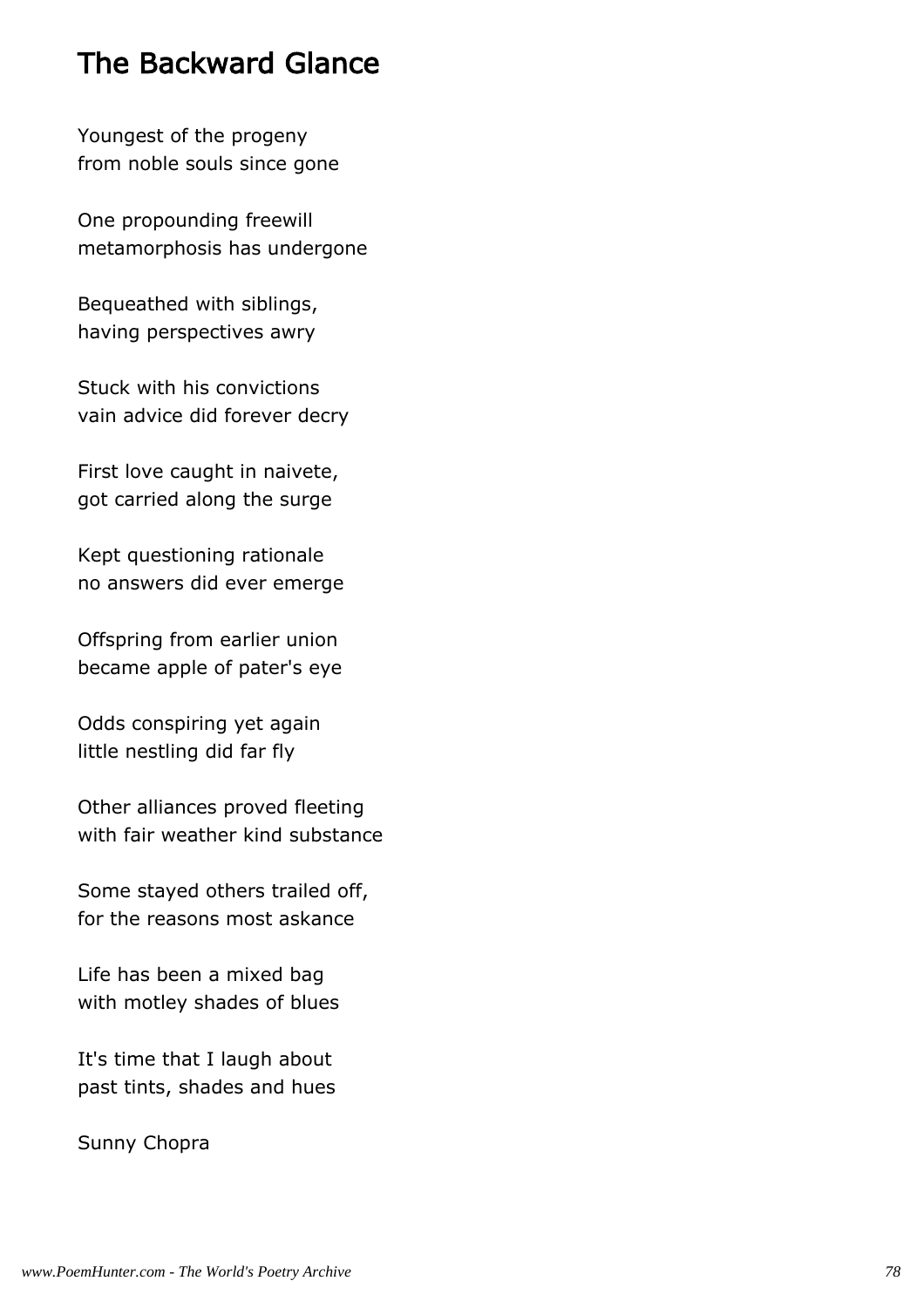# The Blessed Ignorance

Pointless be the penitence, once bridges are burnt behind

The future could prove opposing, for now if one is acting blind

Call outs may never so return as those responding could have left

Adding to one's despondency, where amends are utterly bereft

The sporadic sort of proximity, often results in divergent outcome

Where quotient joy gets extricated and someone else you become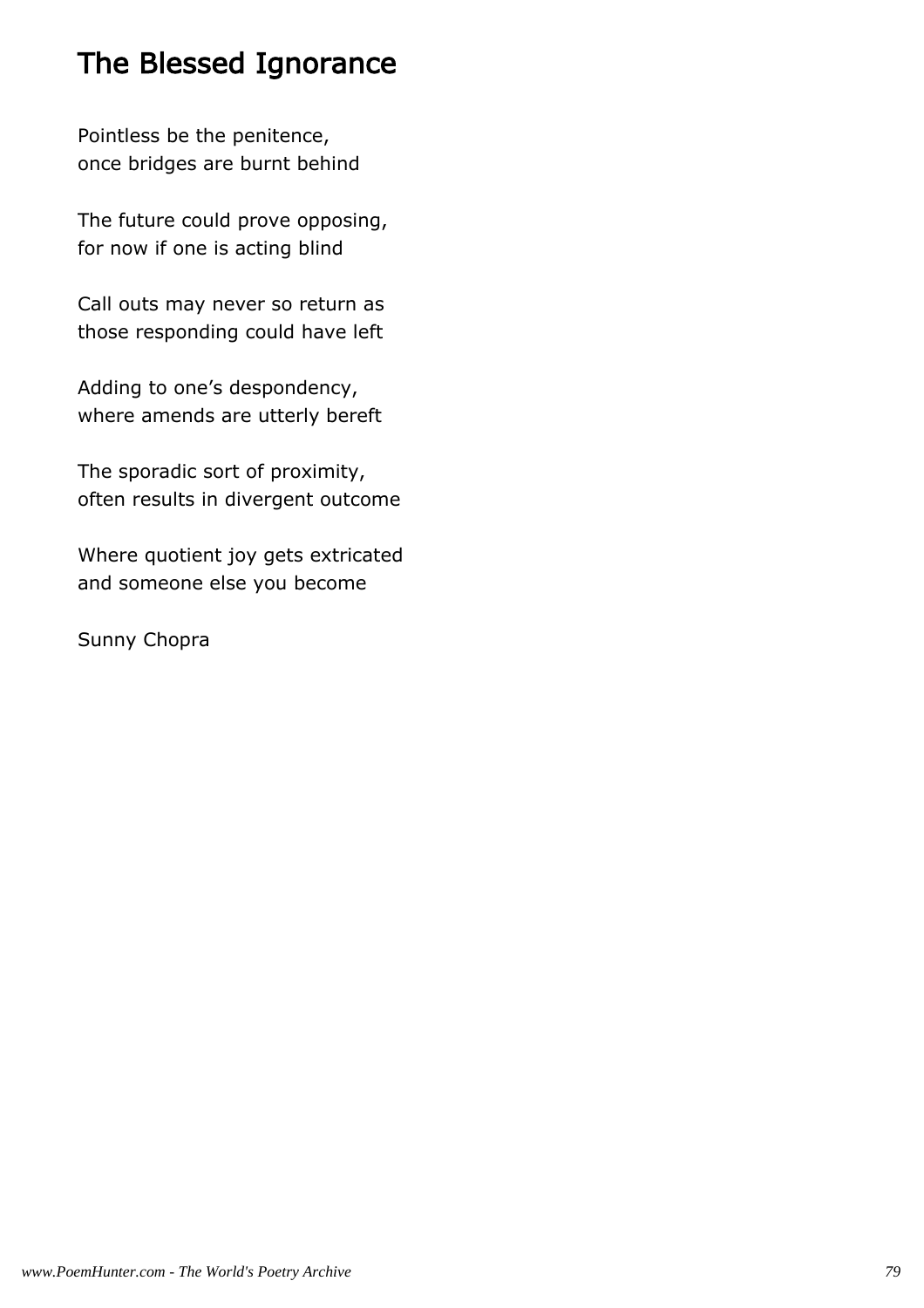# The Cleansing

Deep beyond inmost recesses the very core try and explore

Mysterious inexplicable rationale with unknown that is in store

Most answers are eluding not making definitive sense

Seeking a touch of blossom got entwined in thickets dense

The idiocies earlier committed to past must remain consigned

Pre-empt what Dame Providence for you in future has designed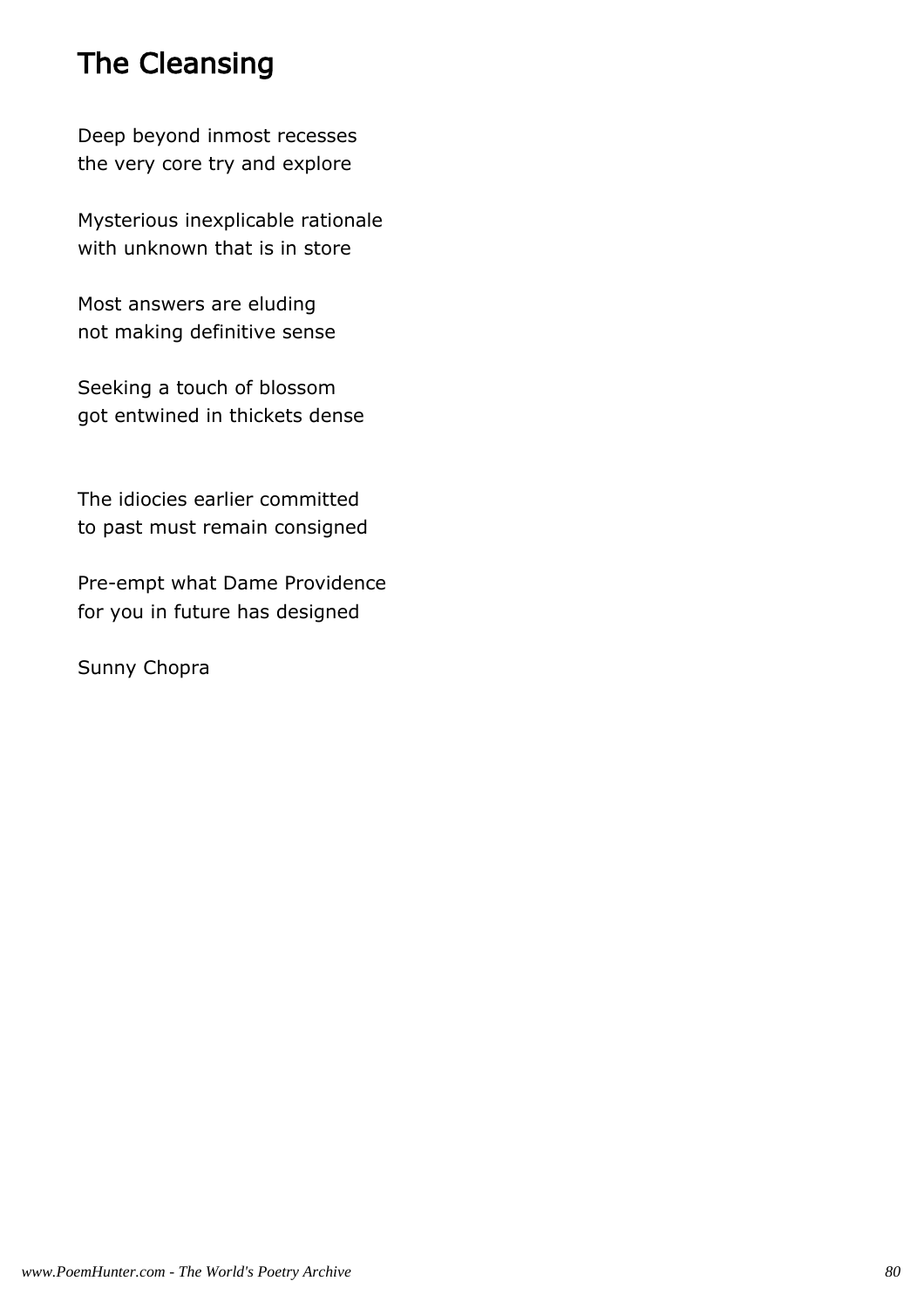# The Contrition

Desecrating old foundations fragile facade one creates

Proves acrimonious to reality from commune it alienates

Logic gets thrown to elements in the sense of arrogant air

Inadvertent damage inflicted, is beyond any emotional repair

With rage seething deep inside, to rationality one turns blind

No point then being penitent once bridges are burnt behind

May or not dawn at some stage, what damage one has wreaked

How one's idiosyncratic nuances, have another's feelings piqued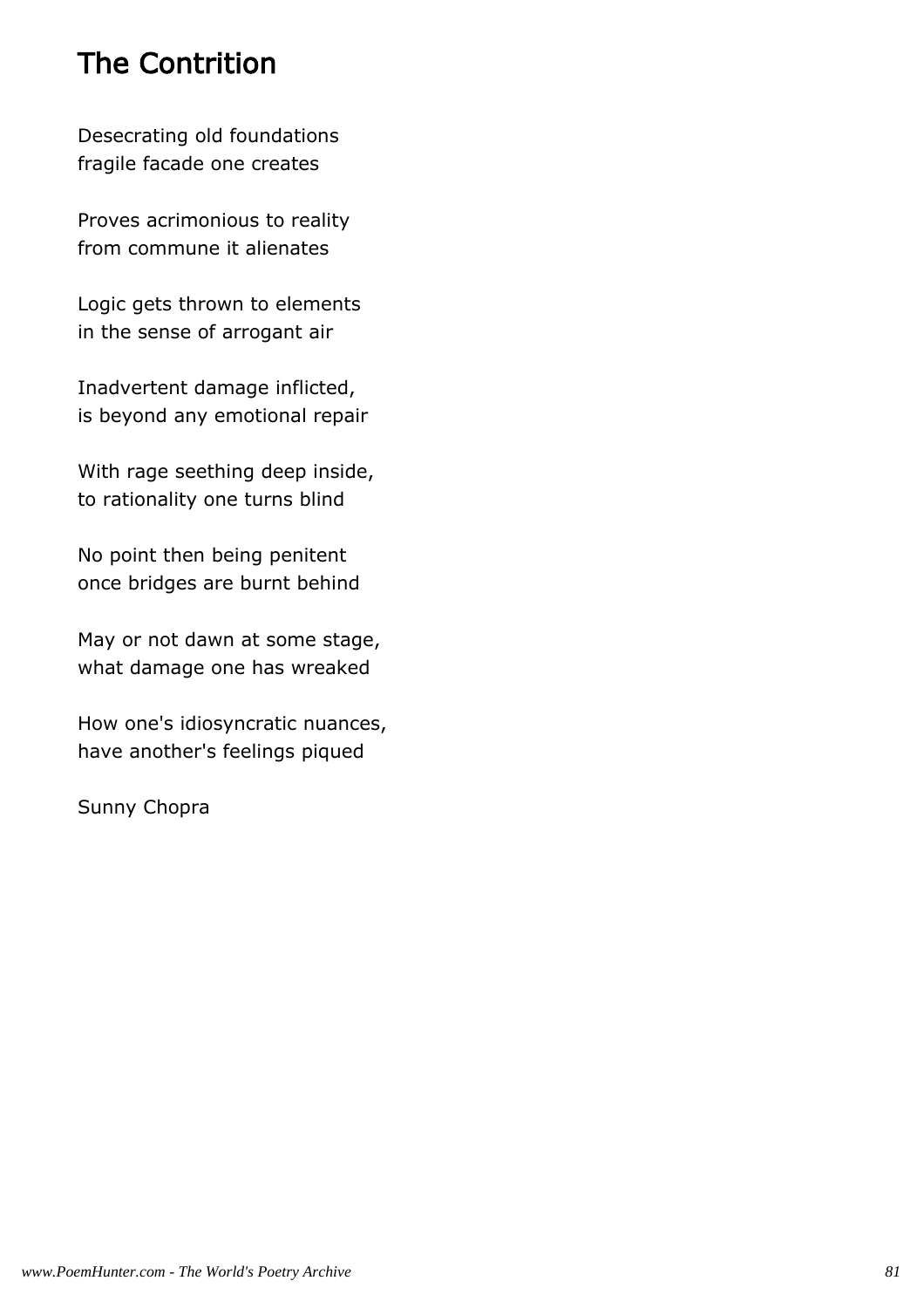# The Craving

Blinkered kind were subsistence not seeking what lay ahead

Most results were as expected hence nonchalantly always tread

Now challenge seems defeated and mislaid the past enthrall

Must unearth newer stimulants, with fresh gusto those install

Testing are the prospects for final bow and having to part

Leaving a near way of life to an unpredictable fresh start

Forever chased rainbows, it is time to discover and find

The unknown sought anxiously or the haven being left behind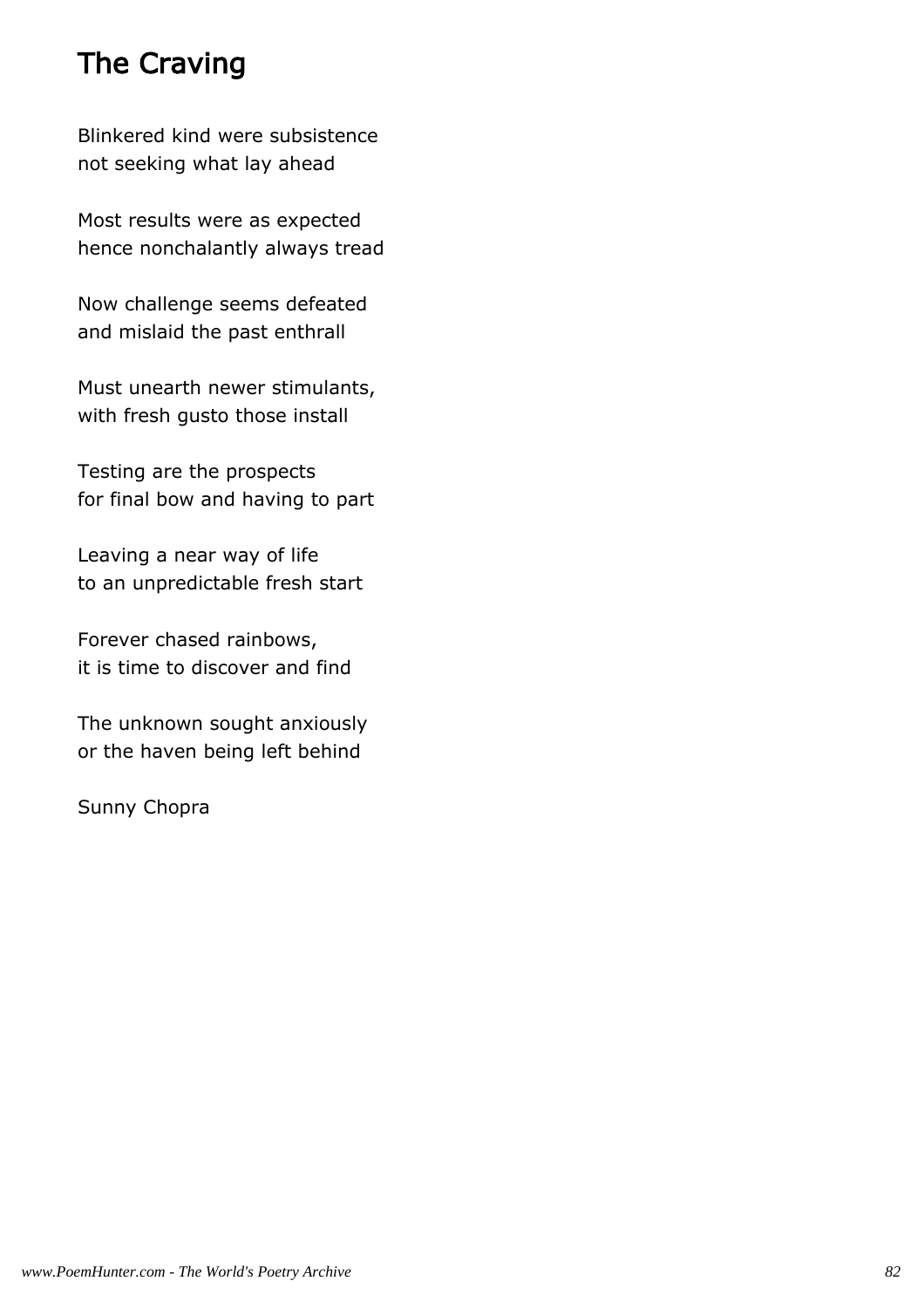# The Deception

Ropes you think have mastered is nothing but a minor part

A clumsy stroke on a canvas of sustained and intricate art

What need were to be duplicitous when at helm you held the rein

The purpose for false pretenses innocent ignorance try and feign

Consume you would in own fury for the failed deceitful plot

Past association often envied now would prove cardinal blot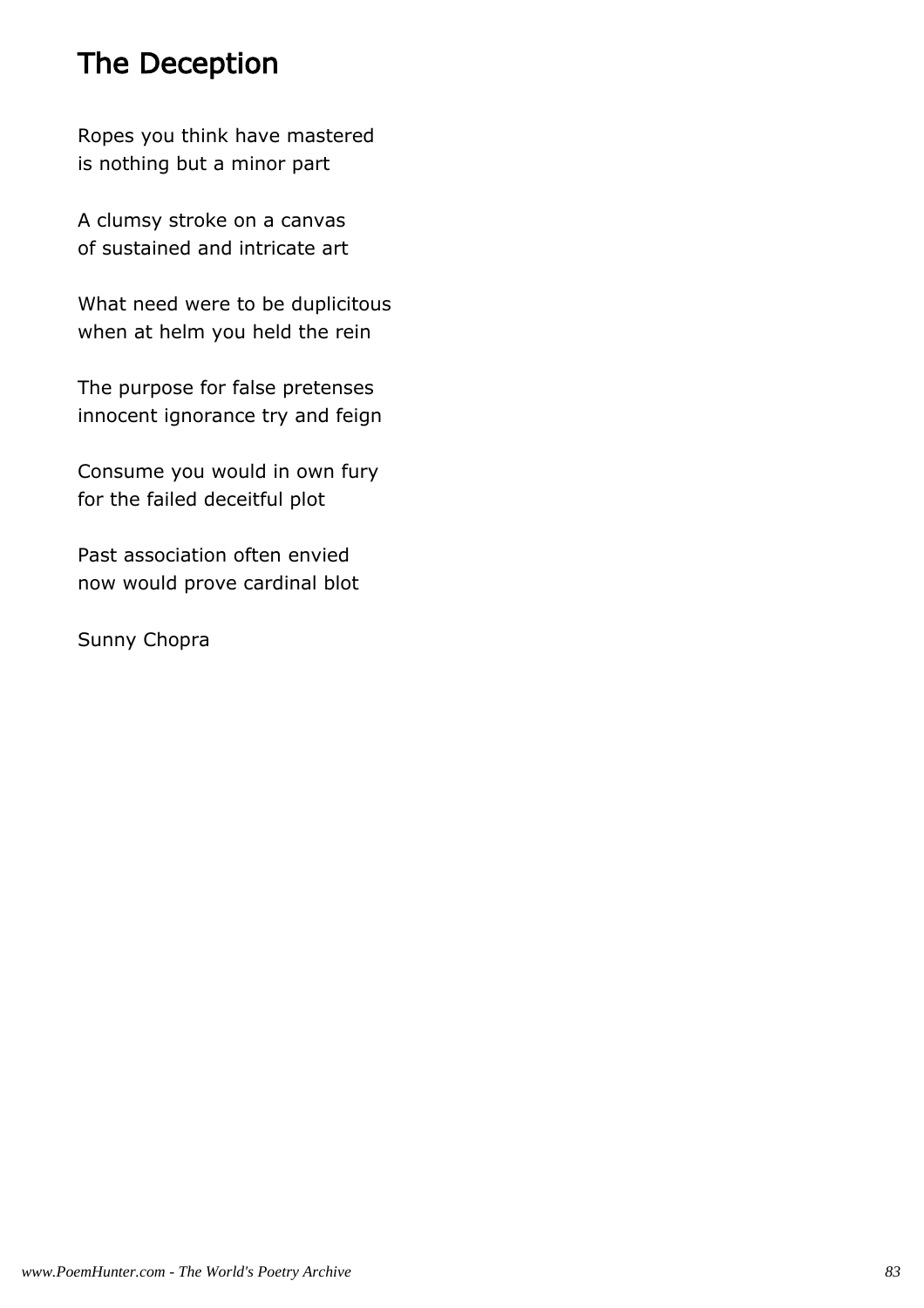### The Delibrated Rove

Coerced sort of subsistence where soul doesn't belong

The right that was in earnest with time gone awfully wrong

Just a step in front of last one in a rather melancholic mode

Where each avenue is familiar most streets earlier strode

Routine at times is daunting with longing for spirit to sway

To ditch comforting environs step out in a jumbled array

The lot would try and dissuade for your sensibilities to deter

Difficult may prove final call on path which one would prefer

Expected or if were otherwise some point in future would spell

Heart's precedence prevailing over what your head was trying to tell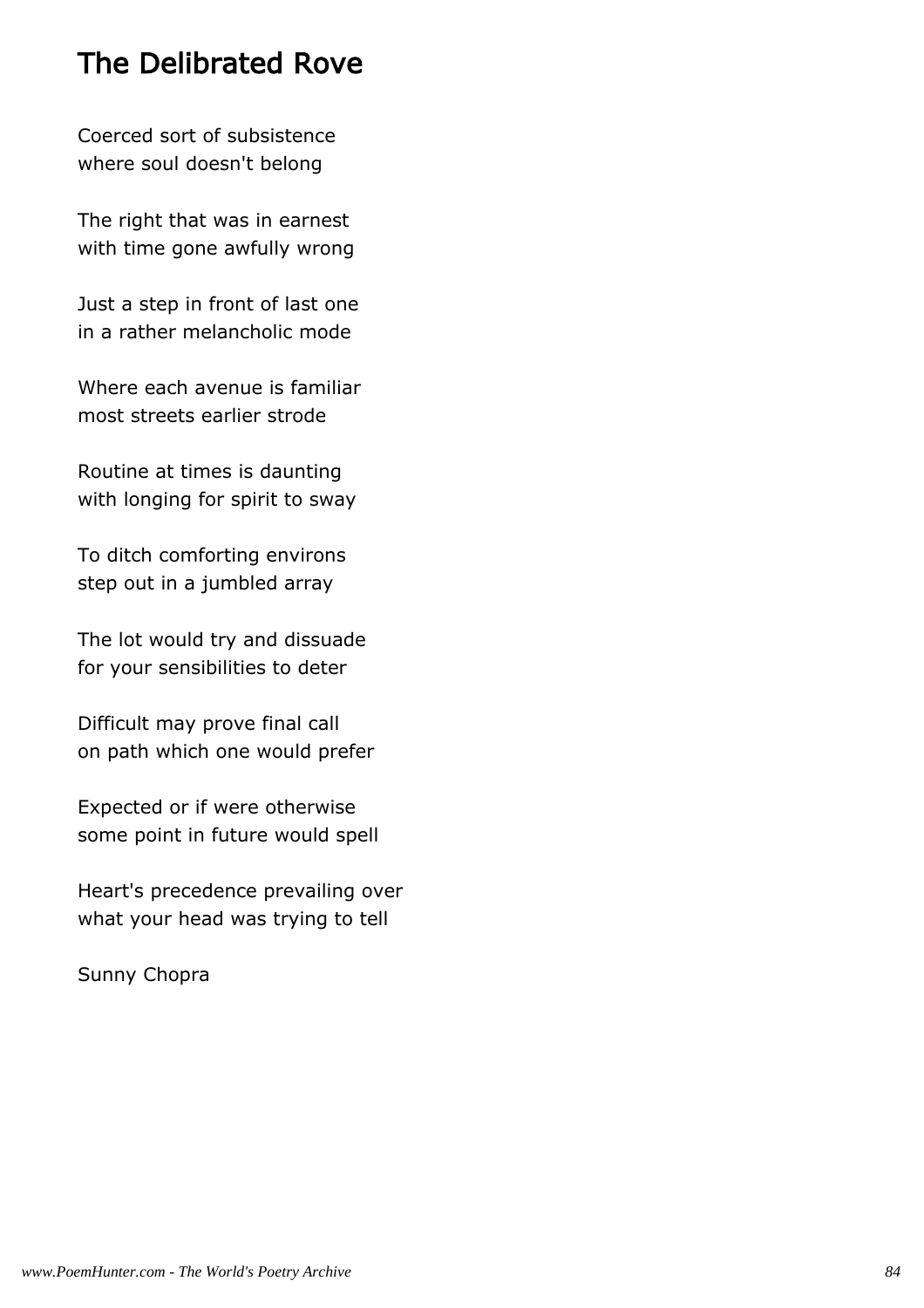# The Dignity

Starve you may of famine thirst for water in drought

Let freeze congeal senses or hot scorch burn you out

Live in penury for evermore, be with a roof or without

Uncertainties will accost you fill you up with many a doubt

Malevolent with designs devious, for your irritants may try scout

In vortex of utter uncertainty, one could just be thrown about

Can retrieve what's lost today with genuine earnest tryout

Preserve core trait Dignity as a beacon all throughout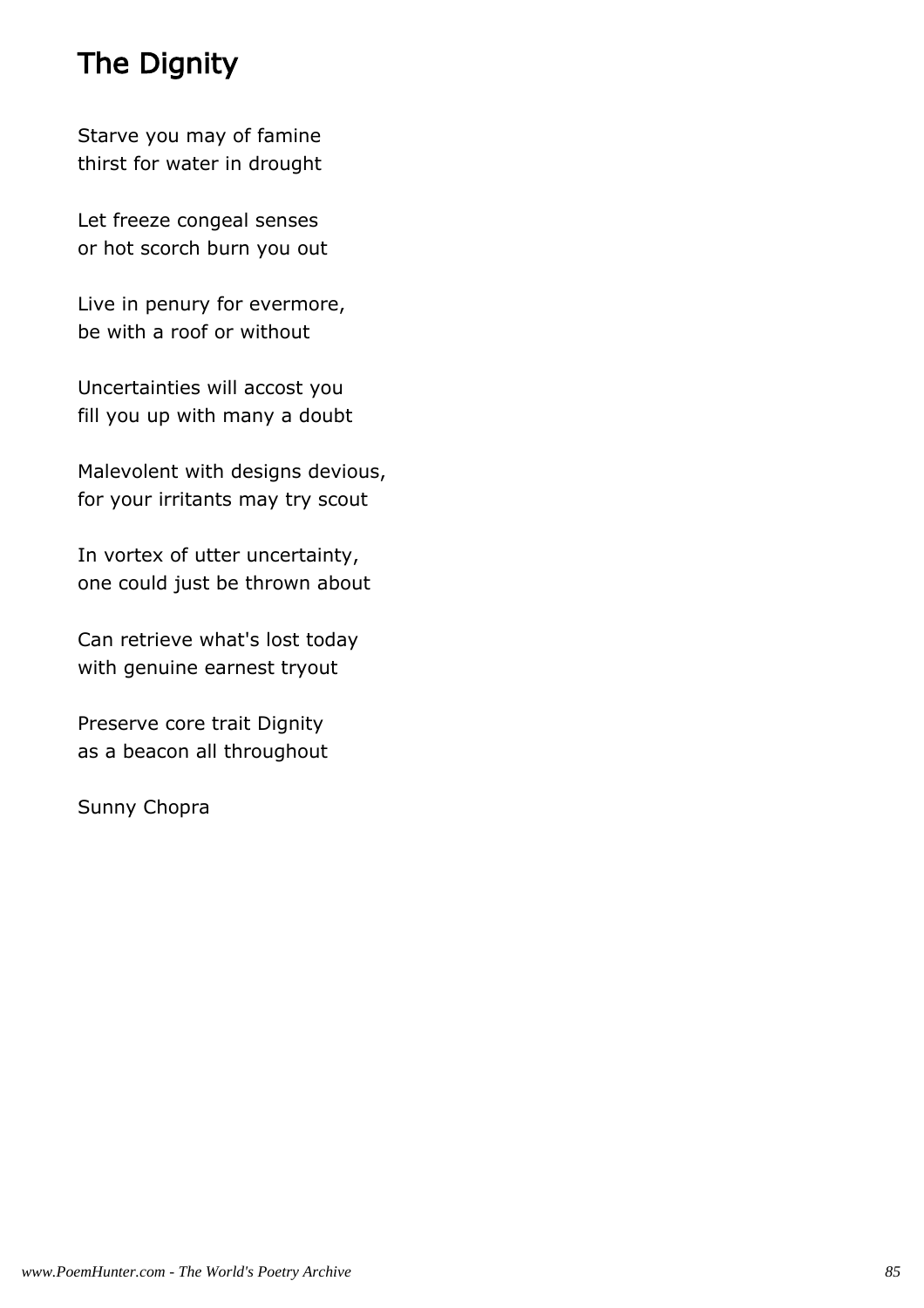# The Enigmatic Eddy

Undoing intricate complexities one feels disoriented and lost

Panacea in past proffered, own sensibility does accost

A savior amongst sundry, himself needs redeemed

Indulging in self adversity, all joys for others who deemed

Life got compartmentalized and solitude got conferred

Contrary proved all awards, from one would've preferred

Glimmer in distance beckons with mysterious kind of sign

Aspiration at the destination where converge and then align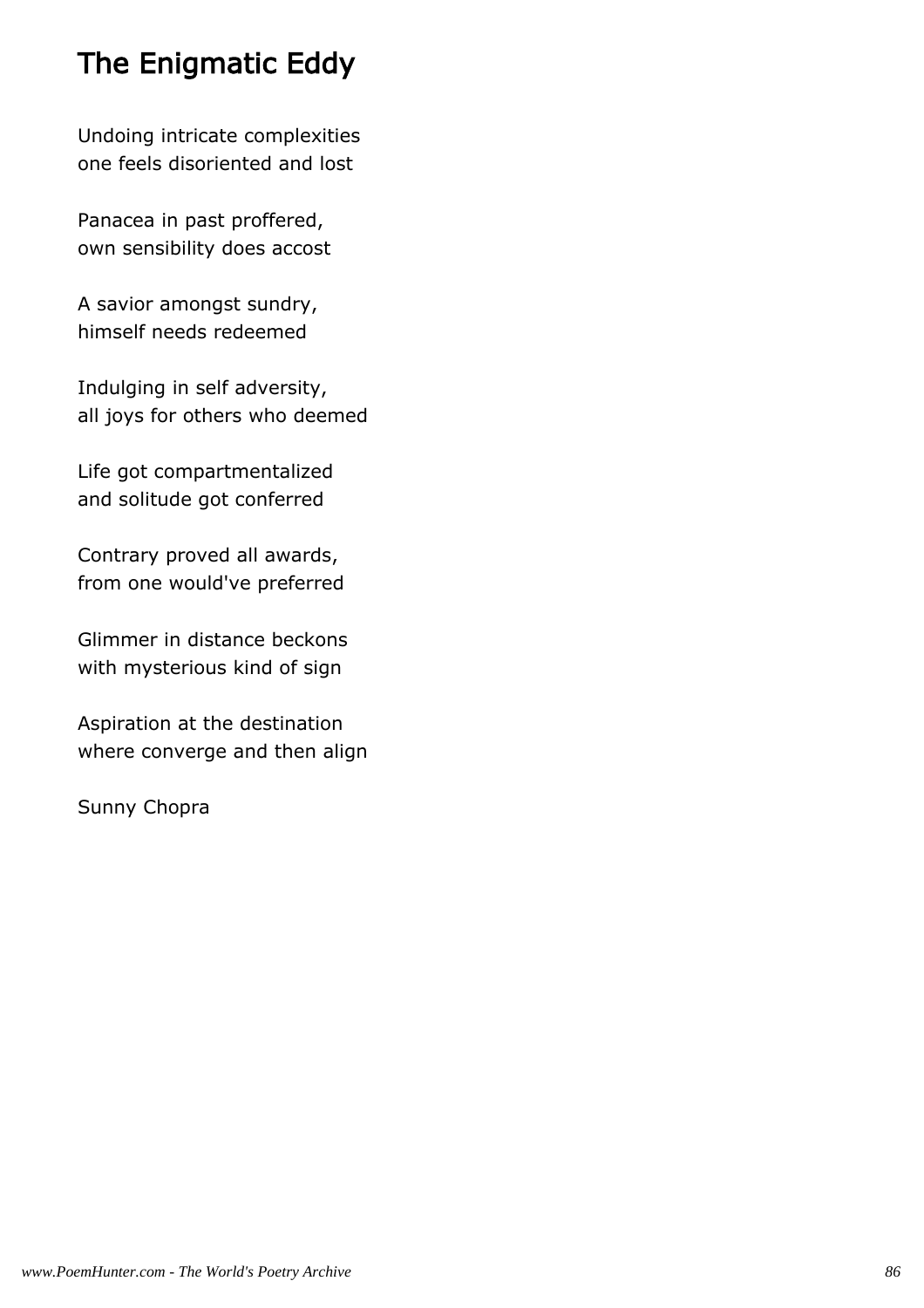# The Gripe

In the days of despondent crises none recalls who stood beside

I traversed my forlorn moments sans any aid or another to guide

How quickly shattered illusion I naively had come to form

It's forever about giving to take an unacceptable norm

The point is that of no return on threshold of an impulsive instinct

One removing me from mediocrity to a persona inversely distinct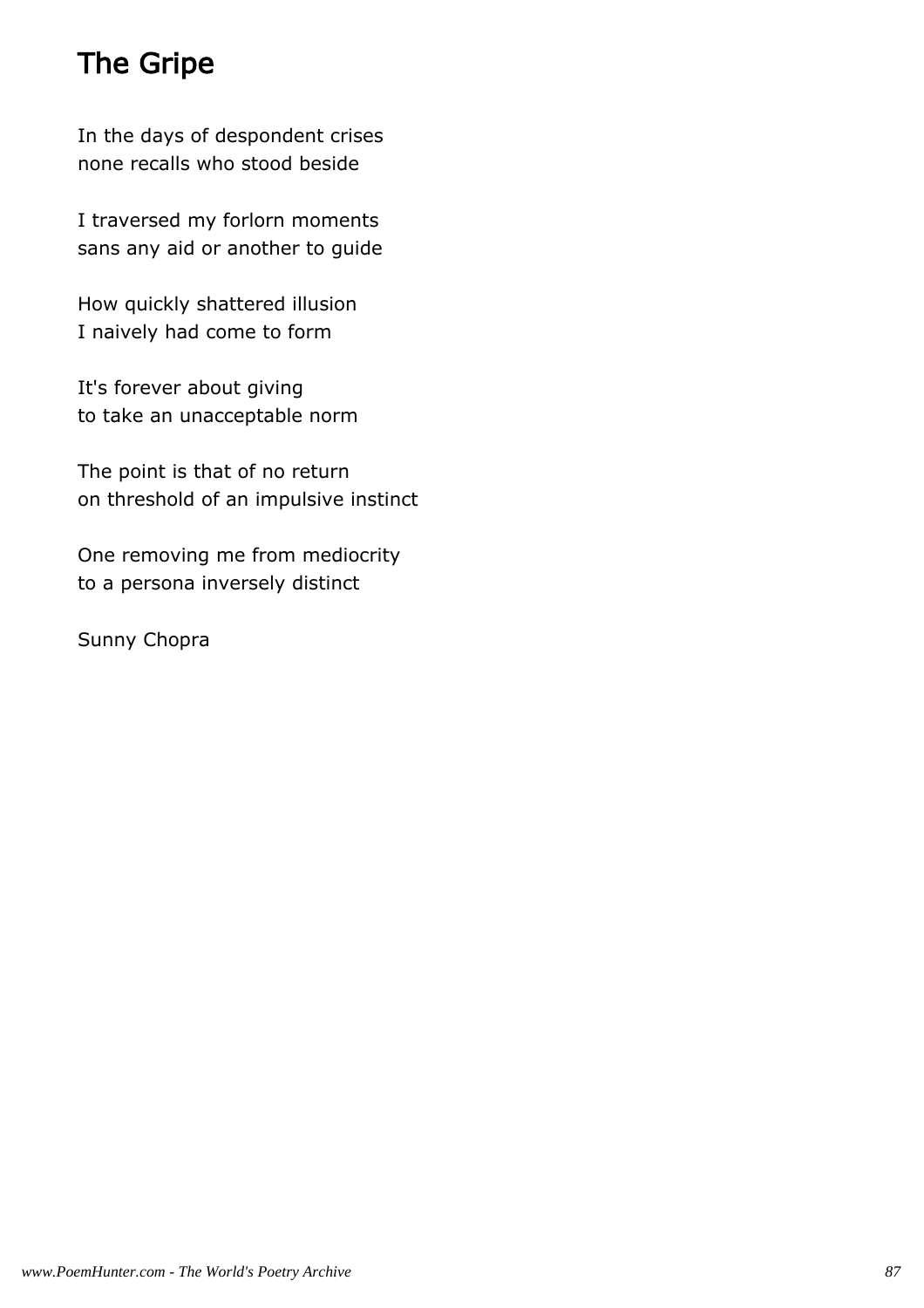# The Impending Year

To reinvent cheery old self from mundane tedium switch

Wipe clean written old slate and all affecting ties ditch

Let detractors mourn and fret none other is there to blame

Wicked plans and plots devious would beat them at their game

What's is now being chronicled, its sense future would imply

Like rise of fabled phoenix from ashes to soar and fly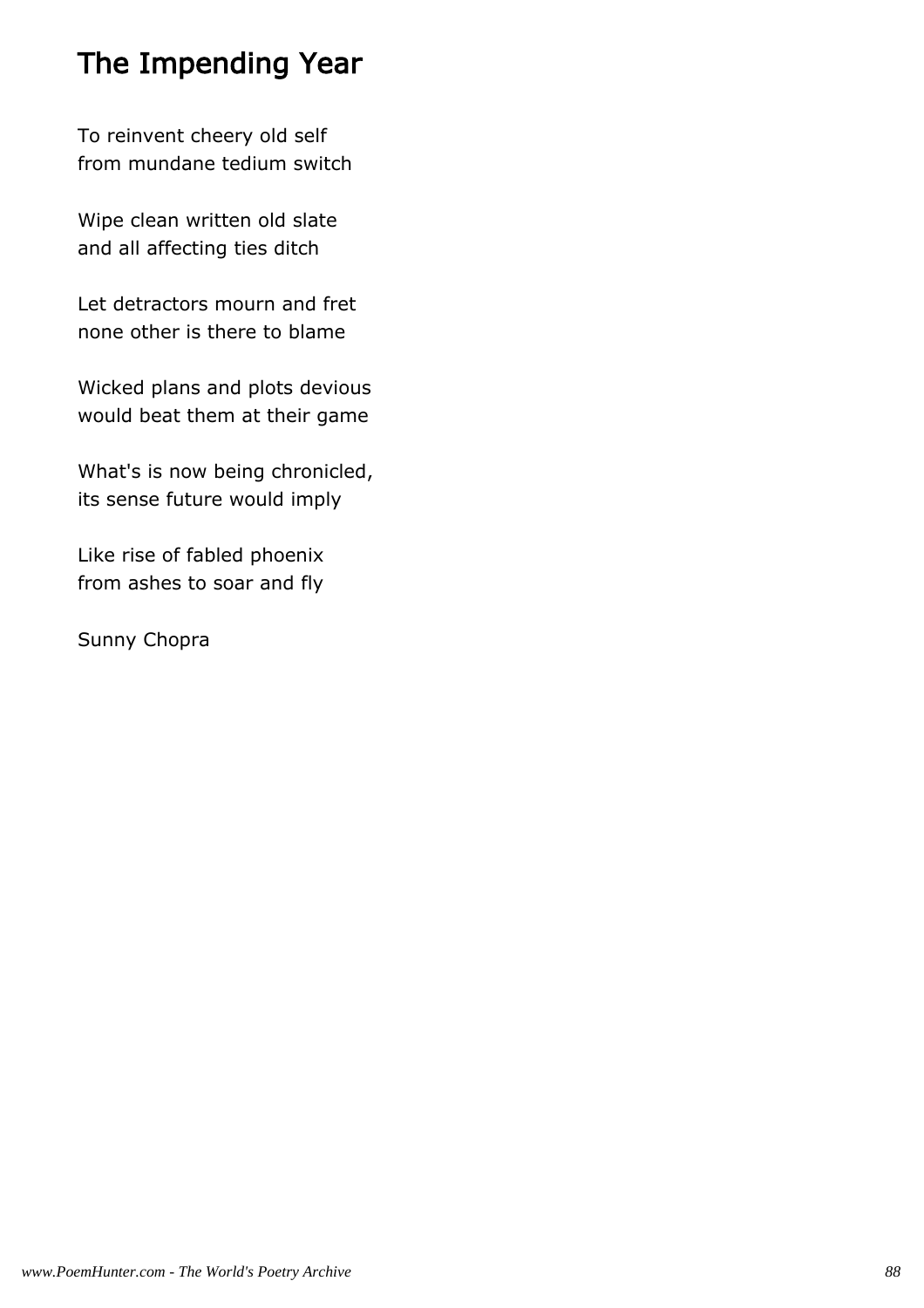#### The Intended Switch

Wish easier were to wipe old cluttered black slate

With flourish and abandon, a new space afresh create

None of the past drudgery or situational old repeats

To lead a life lot simpler before any verve depletes

Impediments to be evaded and crisis skirted around

No time for any acrimony that may run one aground

Affability treated hallmark coexistence point supreme

Caring just as much sharing gets held as part of scheme

Simple it were at the outset till complexities stealthily hit

Interchanging simple naivety with unalterable knotty bit

Lost time can't be inverted, its future one must amend

Ditch dreary for all cheery and life with ardor spend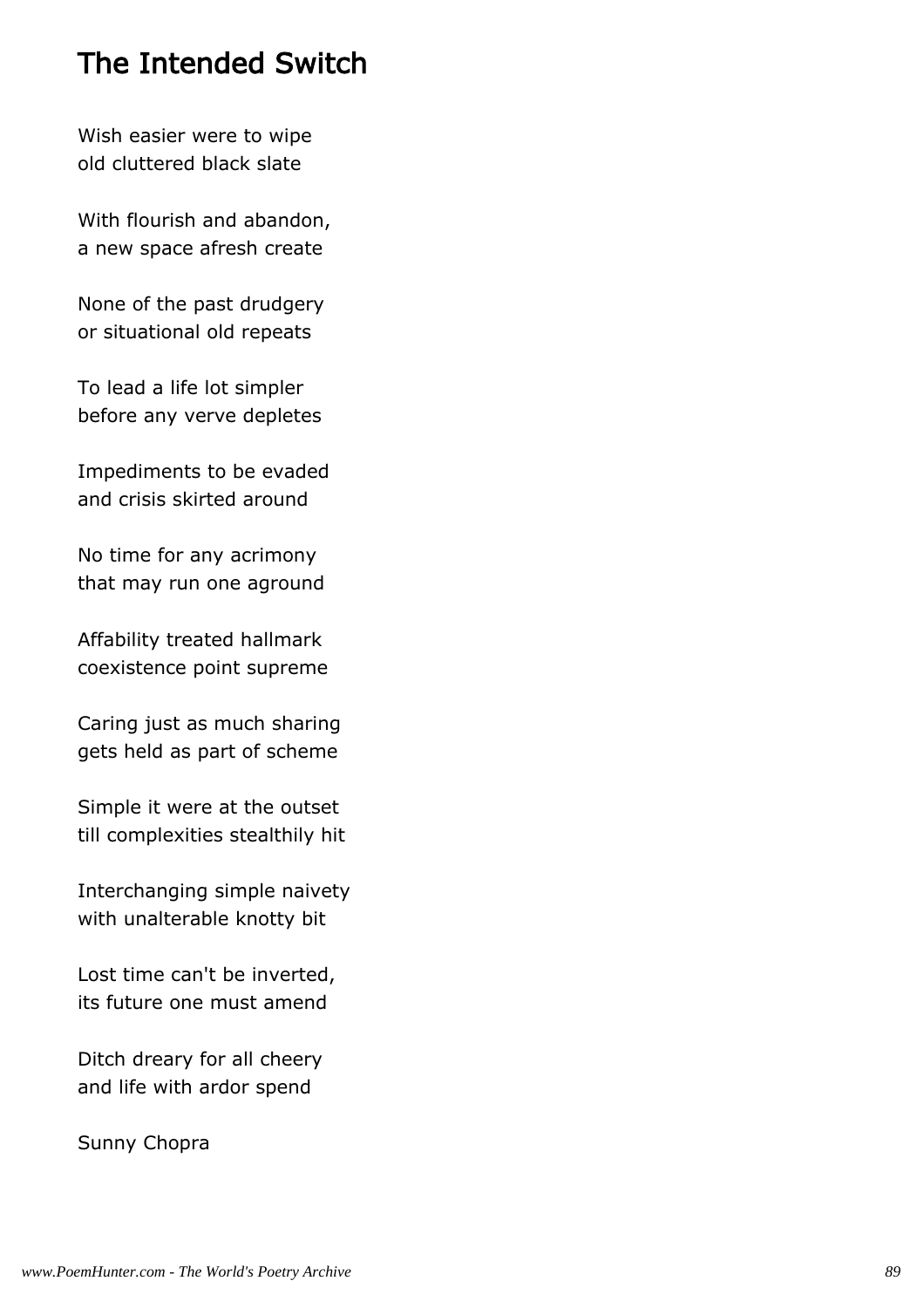# The Mediocrity

Beholden I am for mercies with time which got bestowed

The apportioned fair reality awards that time has endowed

The ones served on a platter accepted as destined ordain

For all what was improbable I didn't once rue to complain

No space for any penitence leftover window seeming brief

To accept one has at hand and from it so seek relief

It's inane to pick old shards in attempt to try and dissect

Present is that lone bridge to future which will connect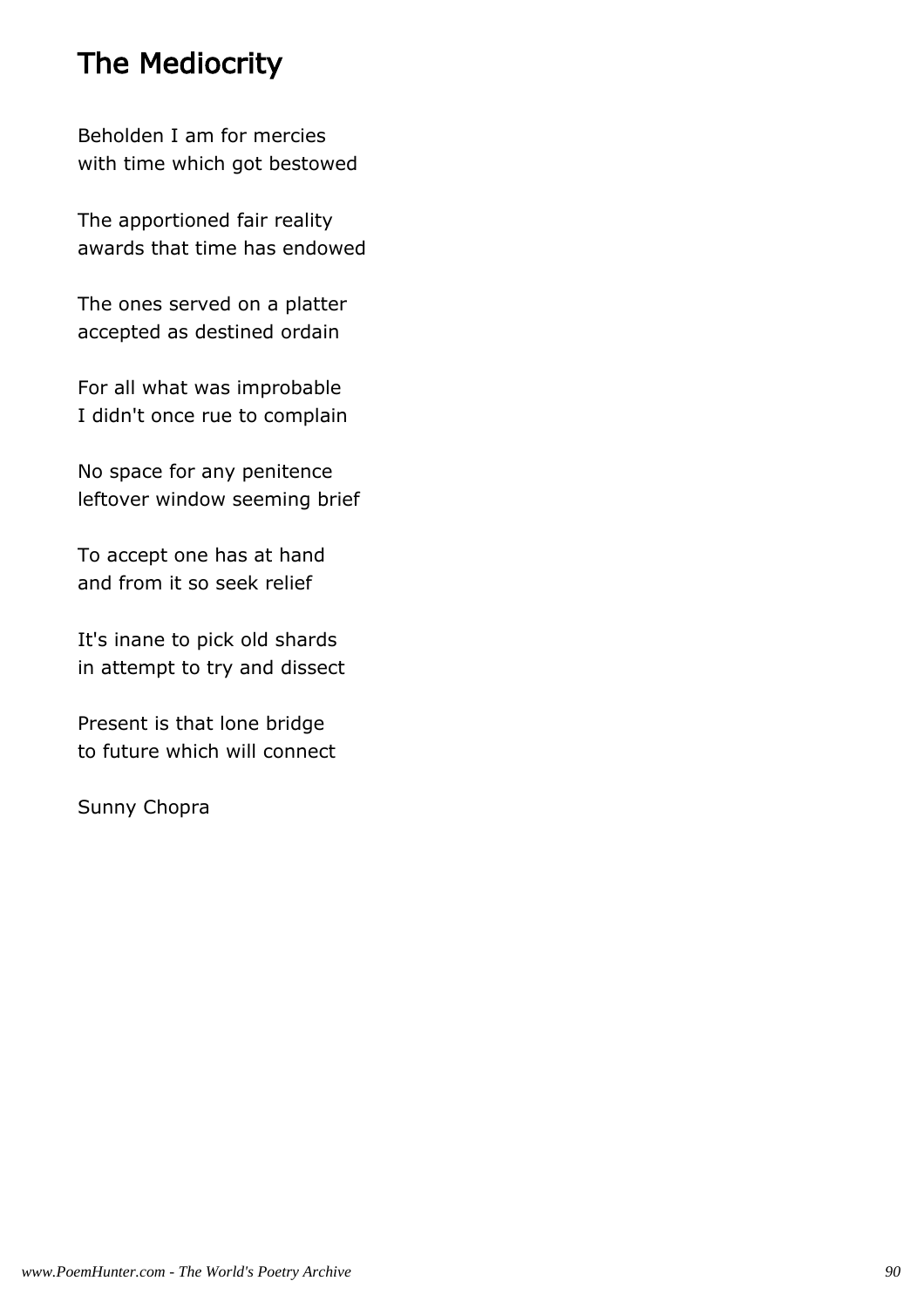### The Muddle

Craving though strong but unable to discern

Await relevant pointer a call for what I yearn

Inconceivable as of now with time guess resolve

A purpose to existence and culpability absolve

Bestowed while ample still something's amiss

Nagging at the nucleus feeling hard to dismiss

Sought among throngs solitude even given try

Answers stayed elusive with outcome a far cry

Dabbled introspecting for an analytic rewind

Went around in spirals panacea did never find

Albeit all the blessings why then such a state

Wonder ordain celestial or if bizarre twist of fate

Can't help but to go on with an enduring quest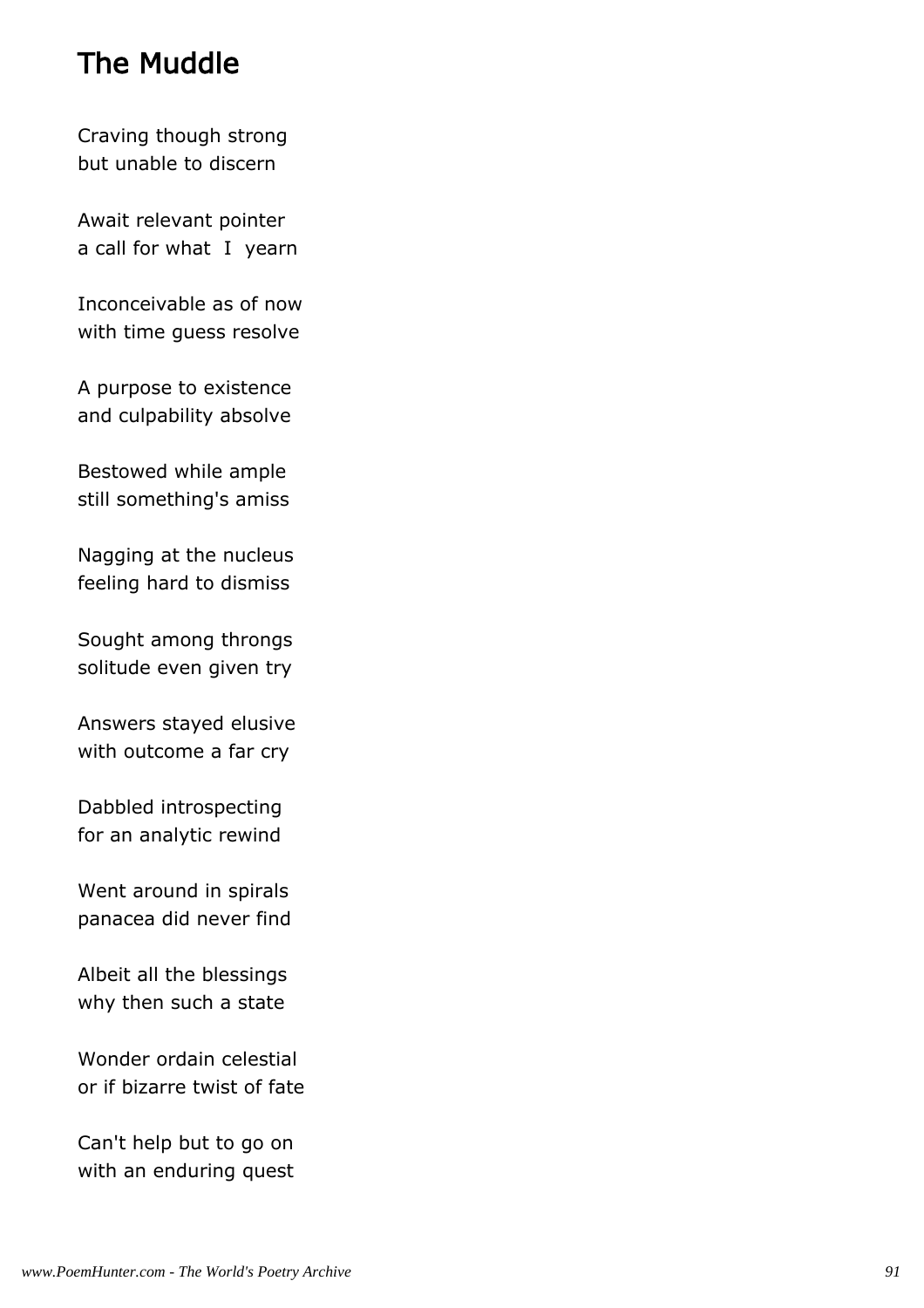To rid accrued stockpile and seek bliss manifest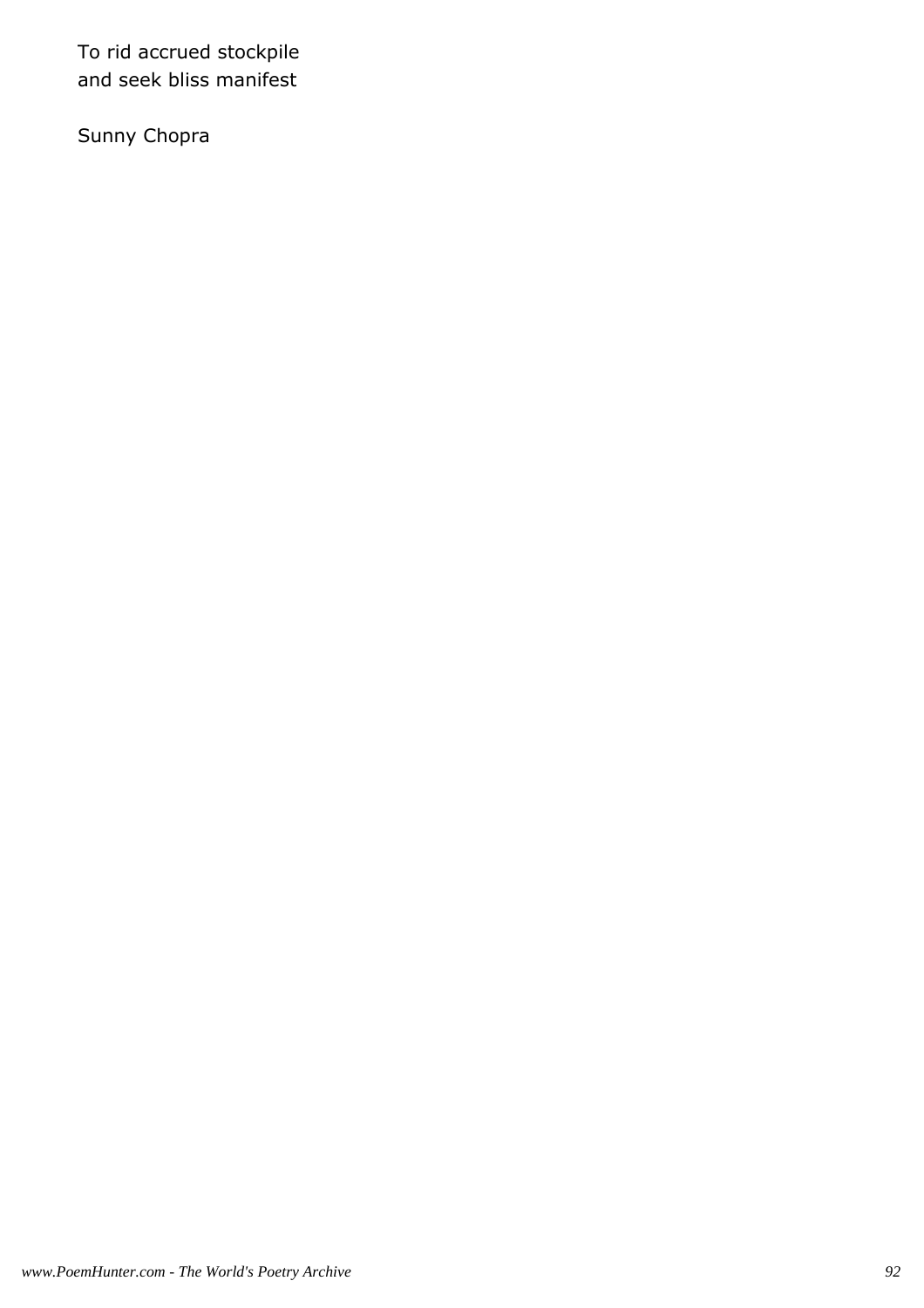### The One With Self

Conduit for most surroundings nearer edge one stands alone

Catalytic to others benediction, own redemption cannot atone

Long lonely paths perpetual, trudged somberly and on own

Seeking glimmer in darkness familiarity amongst unknown

Involved in chores dreary aiding in trying to subsist

Few proved a bit gratifying, others wish I'd tried to resist

Affiliations deemed amiable, prospects of some eternal bond

Most of those proved contrary to expectancy didn't respond

Inverted angst fused with fury found kind of subliminal release

Where self and persona conjoin to handle odds with simpler ease

All sought becomes irrelevant materialism is treated greed

Purpose of dissecting logic, exceeds way beyond it's need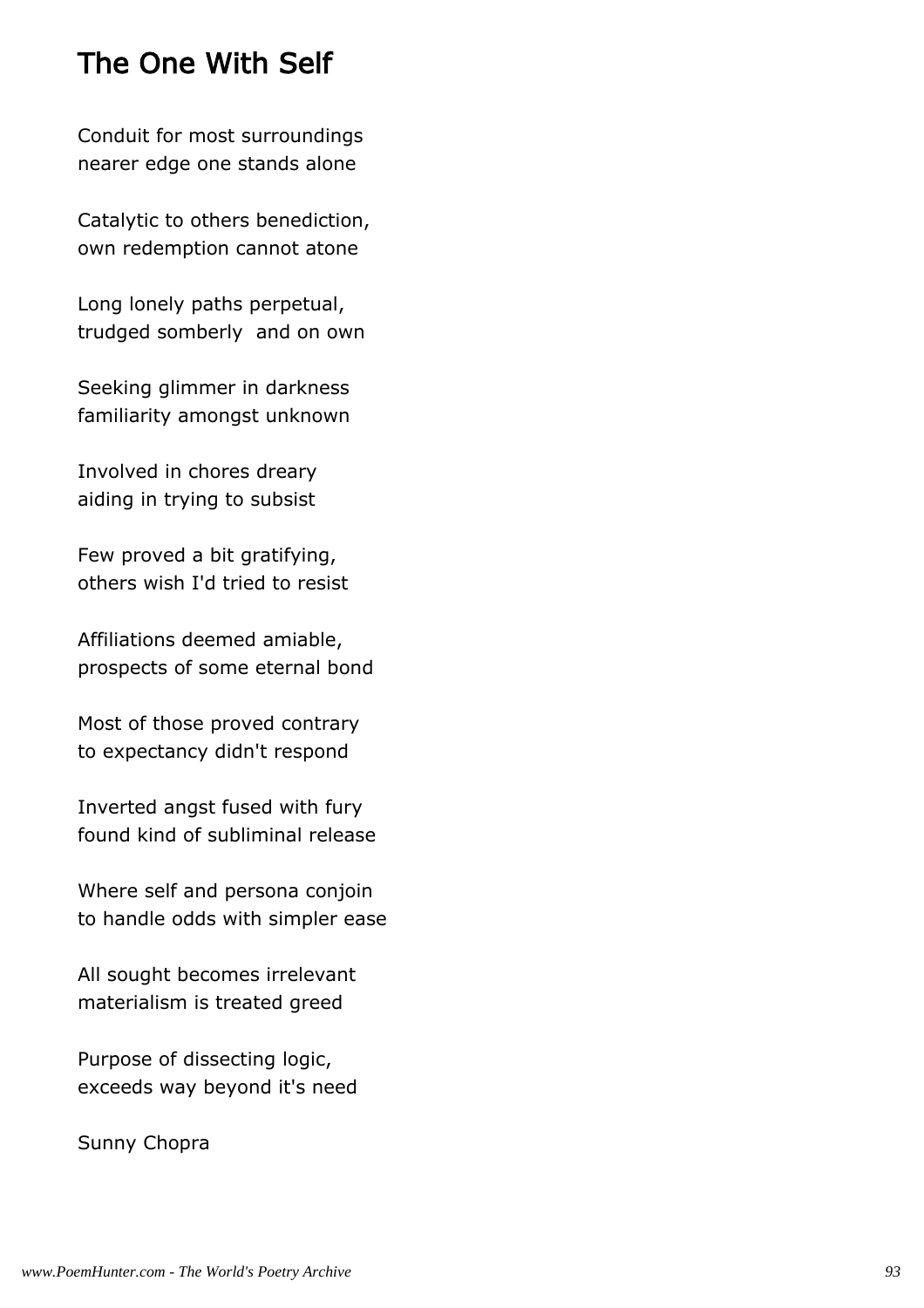# The Ones Entrenched

Shown infuriating ferocity never means to an apt end

Vain prove all endeavors just alone one has to bend

Penitence for past follies, at times does prove futile

Victims would have distanced from earlier excesses hostile

Let such claimed know alls in spherical domain enjoy

Their equivocal philosophy would finally them destroy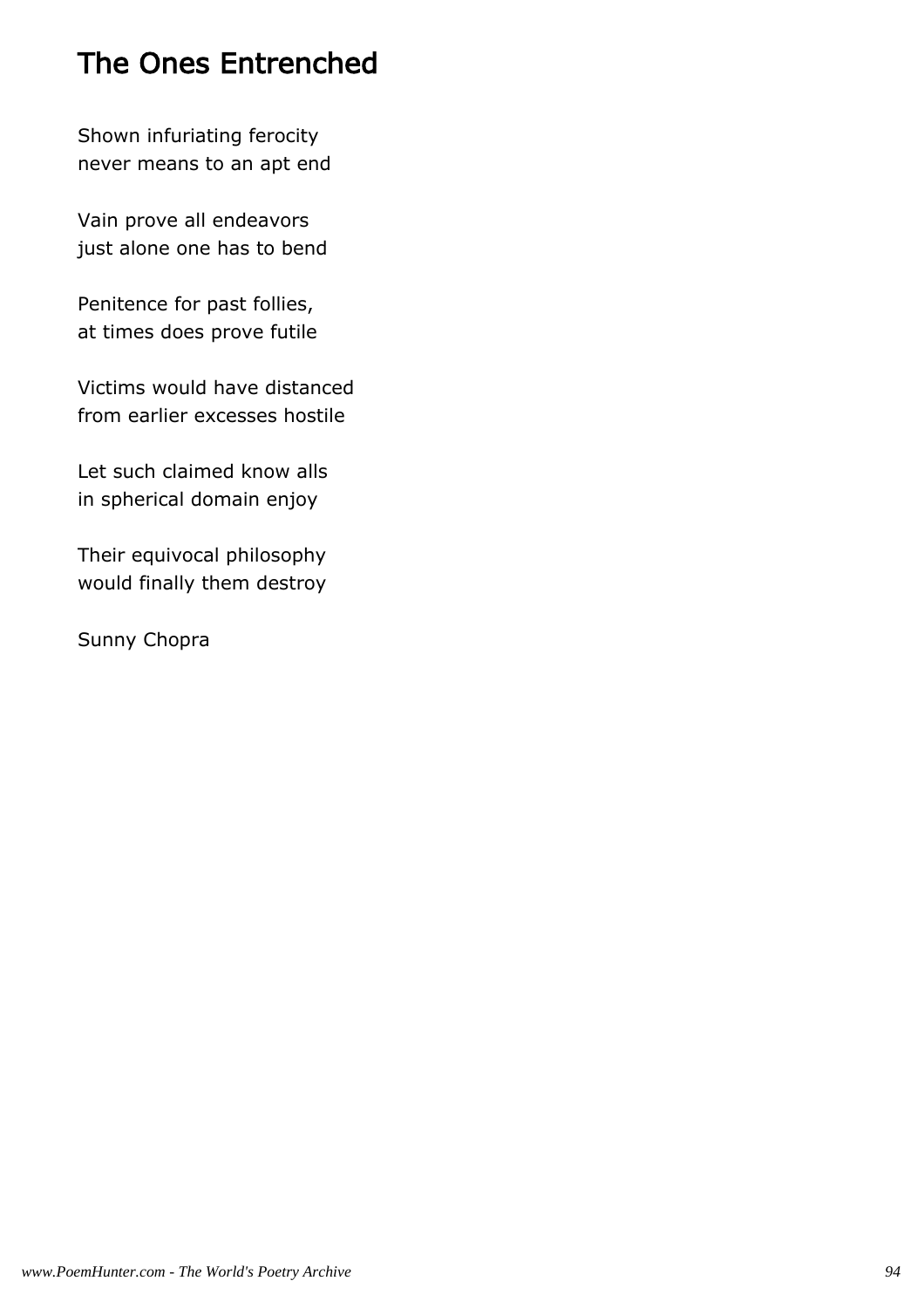#### The Perfect Diner

Nice quaint sort of eatery by the side of old brook

New it does not seem so by way of one's first look

Past saga it goes to tell, of when times actually stood

Where pace was little slower and prime factor feel good

Fare is simply amazing the true gastronomic type

Proof said is in eating than believe in local hype

Setting is near perfect perhaps a touch subdued

In echoes of the bygone whole ambiance is imbued

Set lot are customers forever returning kind

For leisurely indulgence or perhaps just to unwind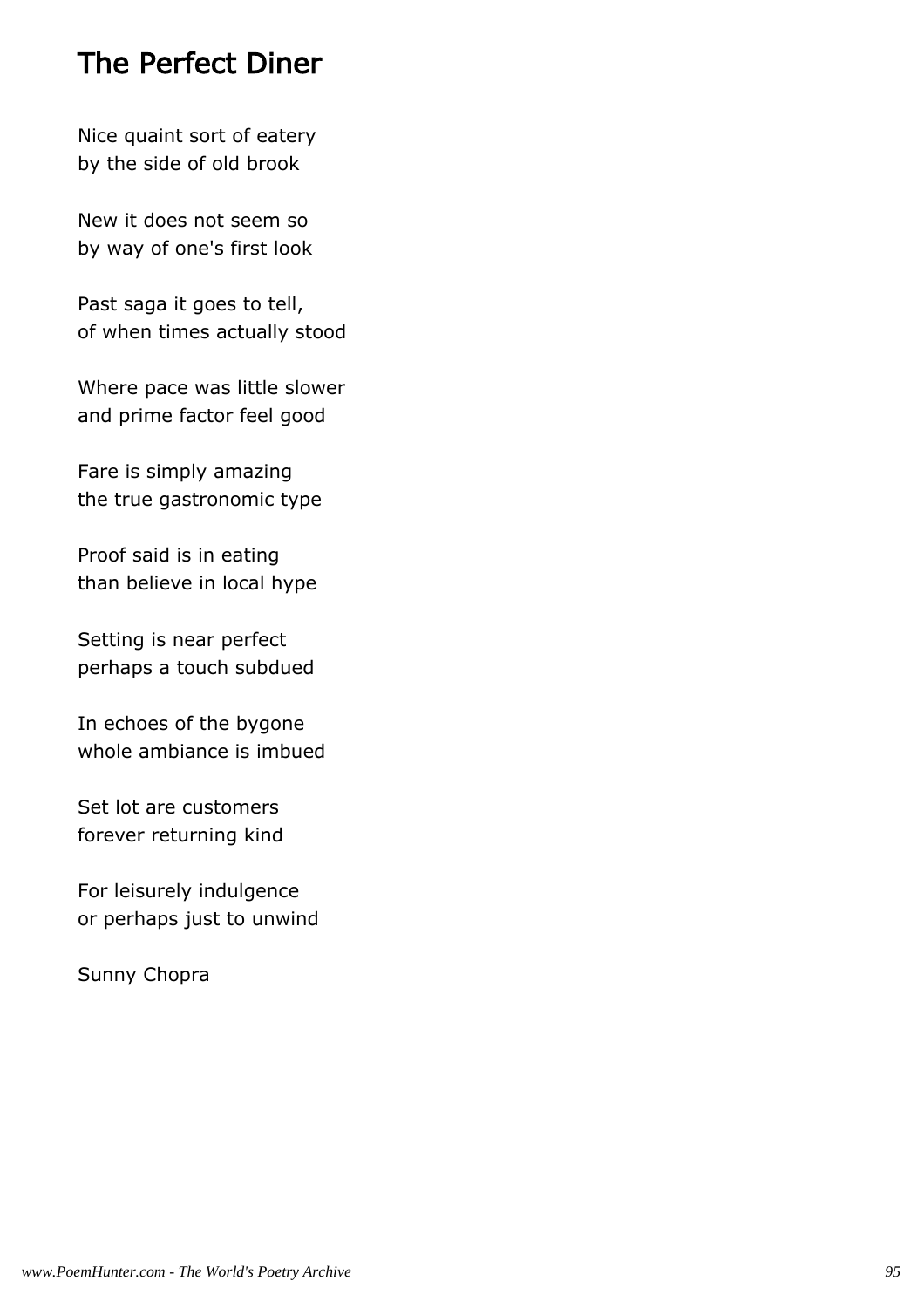### The Ponderings

Pretense of all endearments, in an invented sort of ploy

With fitting use of other as slanderous game's decoy

None did try and reach out in attempt to find or seek

All my emotional upheavals, when feeling forlornly weak

Aided and abetted building domains most others aspired

Couldn't save own foundations which providence had mired

Tried being a guiding beacon showing verve shining bright

But kept groping in darkness sans flicker of slightest light

Each hurt that I tried tending returned with a stabbing gash

Pain could though be endured but nasty & sardonic whiplash

Far too long has a wait been for winds to favorably align

I'll ride the next passing gust and to fate's final intent resign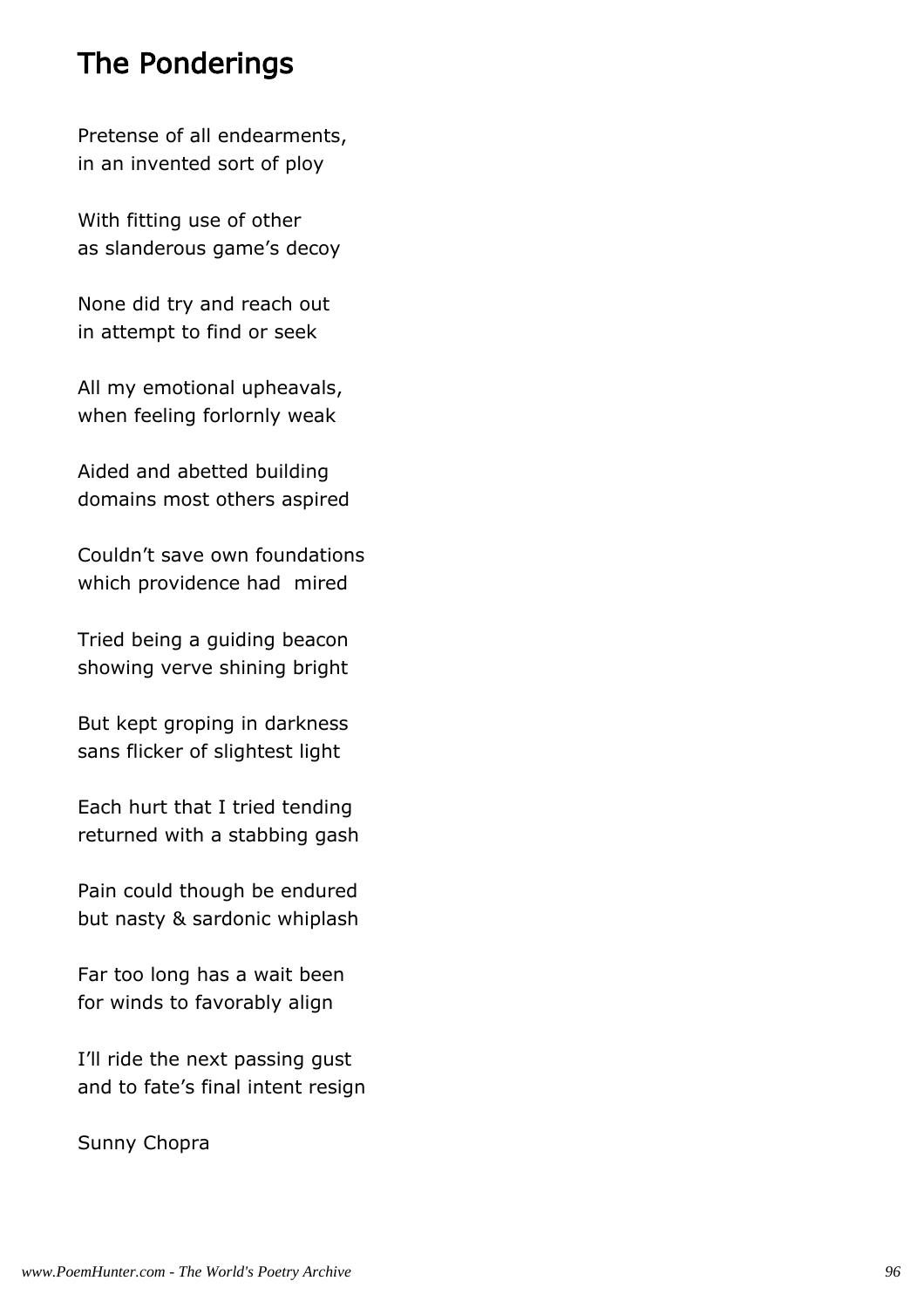# The Qualm

Sustained spans of inactivity on ability at times cast doubts

Core riddled with uncertainty educe dreary seeming bouts

Phenomenon not really off beam the situation as such affects

Pessimism it goes to spotlight keen fervor tries and deflects

One may be a persona practiced but ambiguities still impede

Success may well be a hallmark but few attempts often concede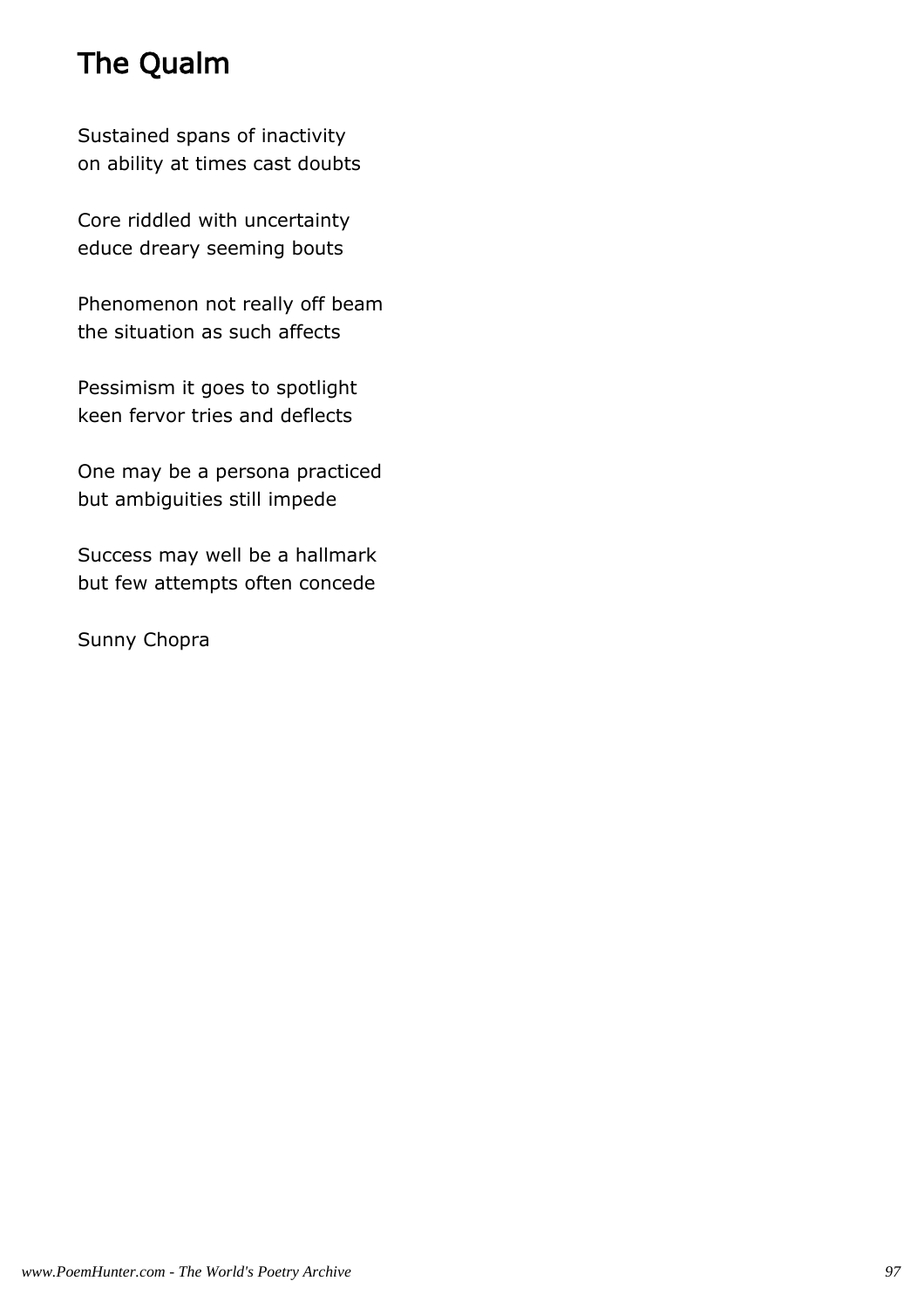# The Reckless Standpoint

We try and seek mysterious get oblivious somewhere along

All illusions deemed apposite with time prove ever so wrong

Easy it's is to nurse grudges ostensibly another censure

While mixing remedial potions one digresses from final cure

What's seen as affliction proves panacea in the end

Alliances we keep spurning broken fences finally mend

It's not about proving oneself try living up to other's stance

Each day be filled with magic and eve with a bit of romance

Never late to make few amends before most of it all is lost

No good will prove all reprisal at huge penitent personal cost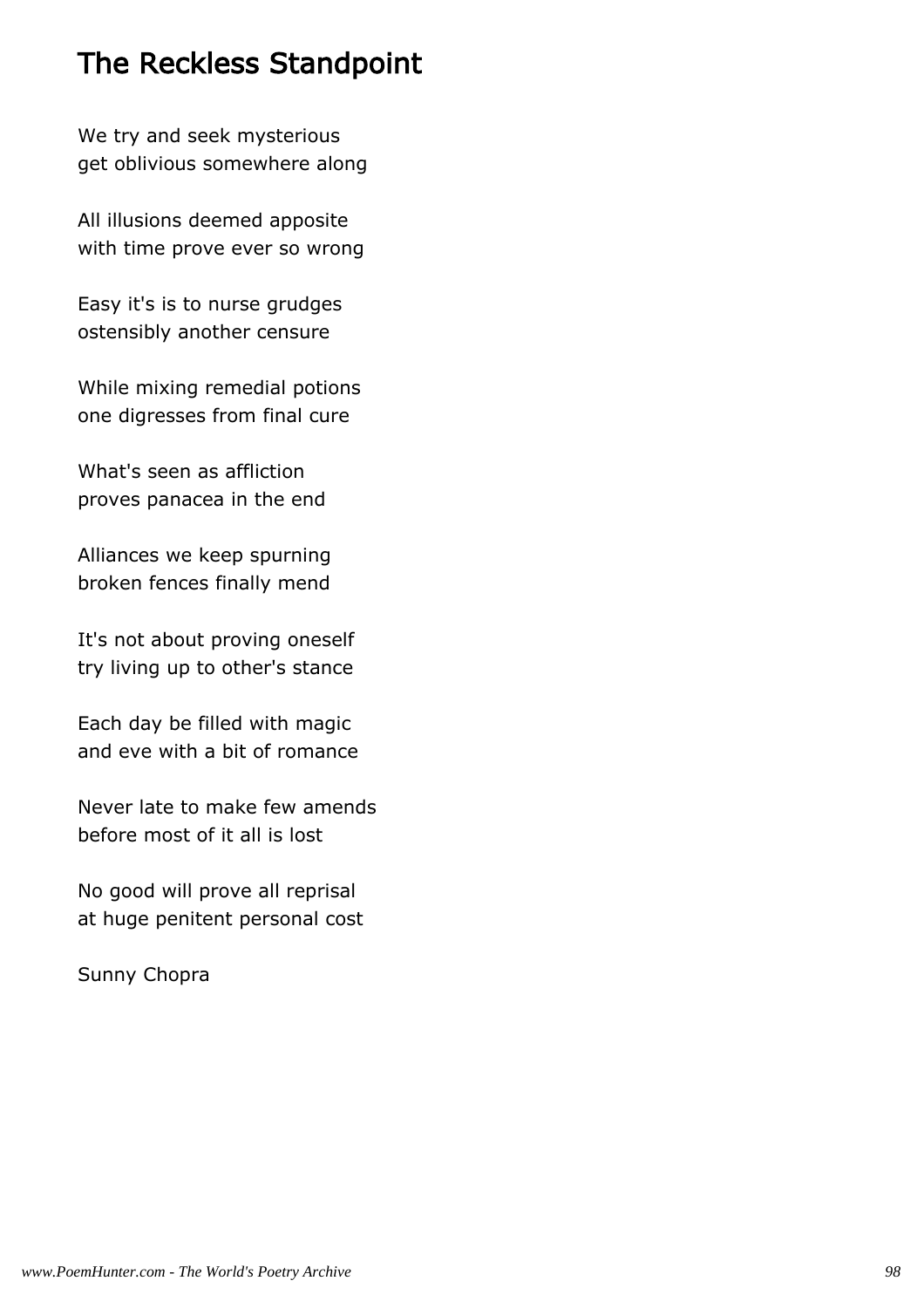# The Recompense

Trail earlier insurmountable is nearly reaching the end

Bright light seems evident after tunnel's final bend

Illusion of long bygone is taking tangible design

Still confounds this godsend yet inexplicable fate's assign

It's time to test the labors and final judgmental decree

To test if it were off mark, which way and by what degree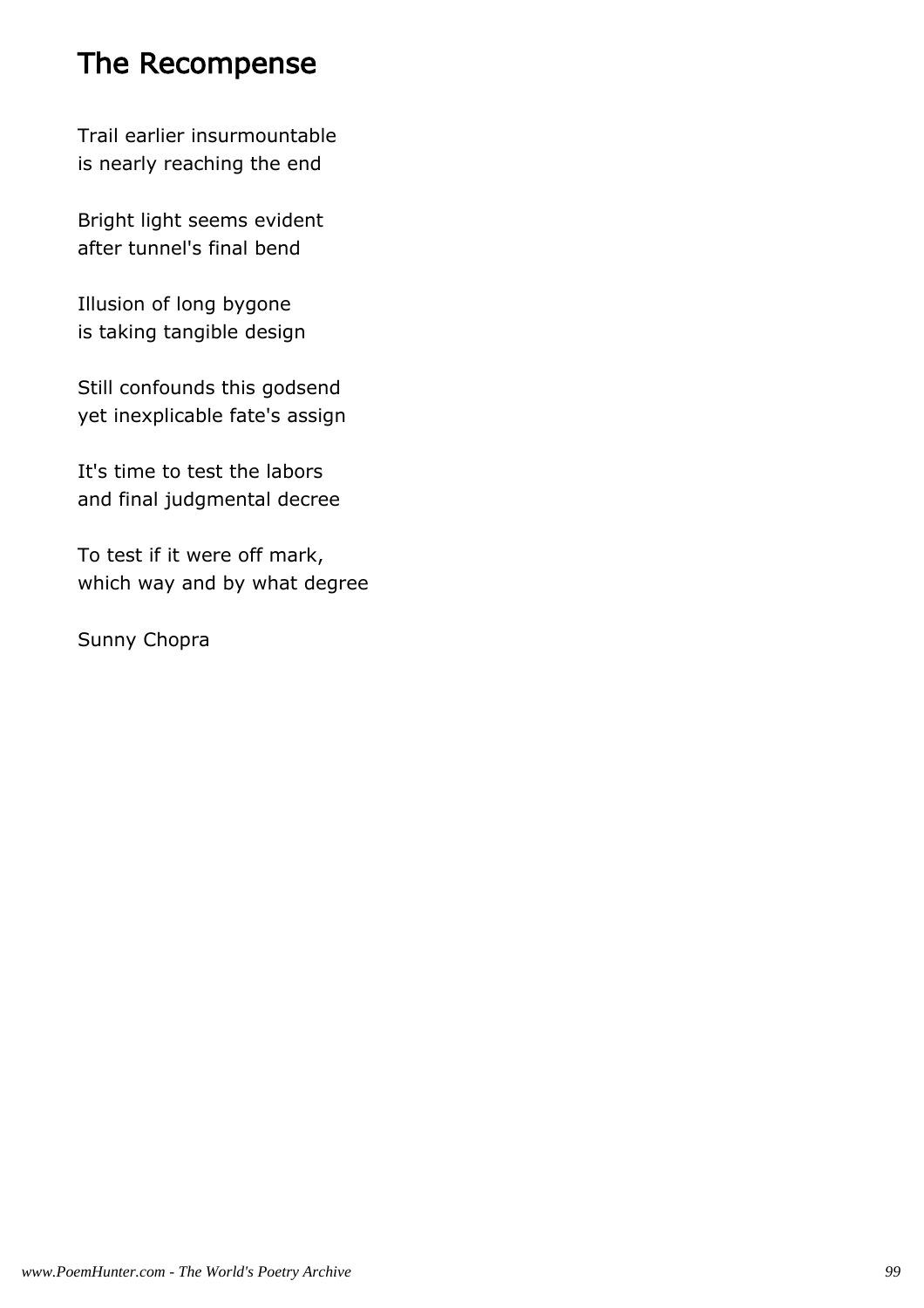## The Rethink

From chronic sort tedium must rise above to explore

Life beyond old drudgery since long not felt before

While in indulgent misery the core had twisted askew

Time to rid of past clutter to rewrite lost verve anew

Dump affecting baggage sensitivity from life eject

Just let in what's conducive all futile out-rightly reject

Far too short is a window to brood over any grudge

Once irritants overcome blissful turns the trudge

Destined and yearned for coincide once contrived

Attempt must be in earnest to beget all truly desired

Dream afresh aspirations new purpose thence assign

Upshot will be astounding and with expectations align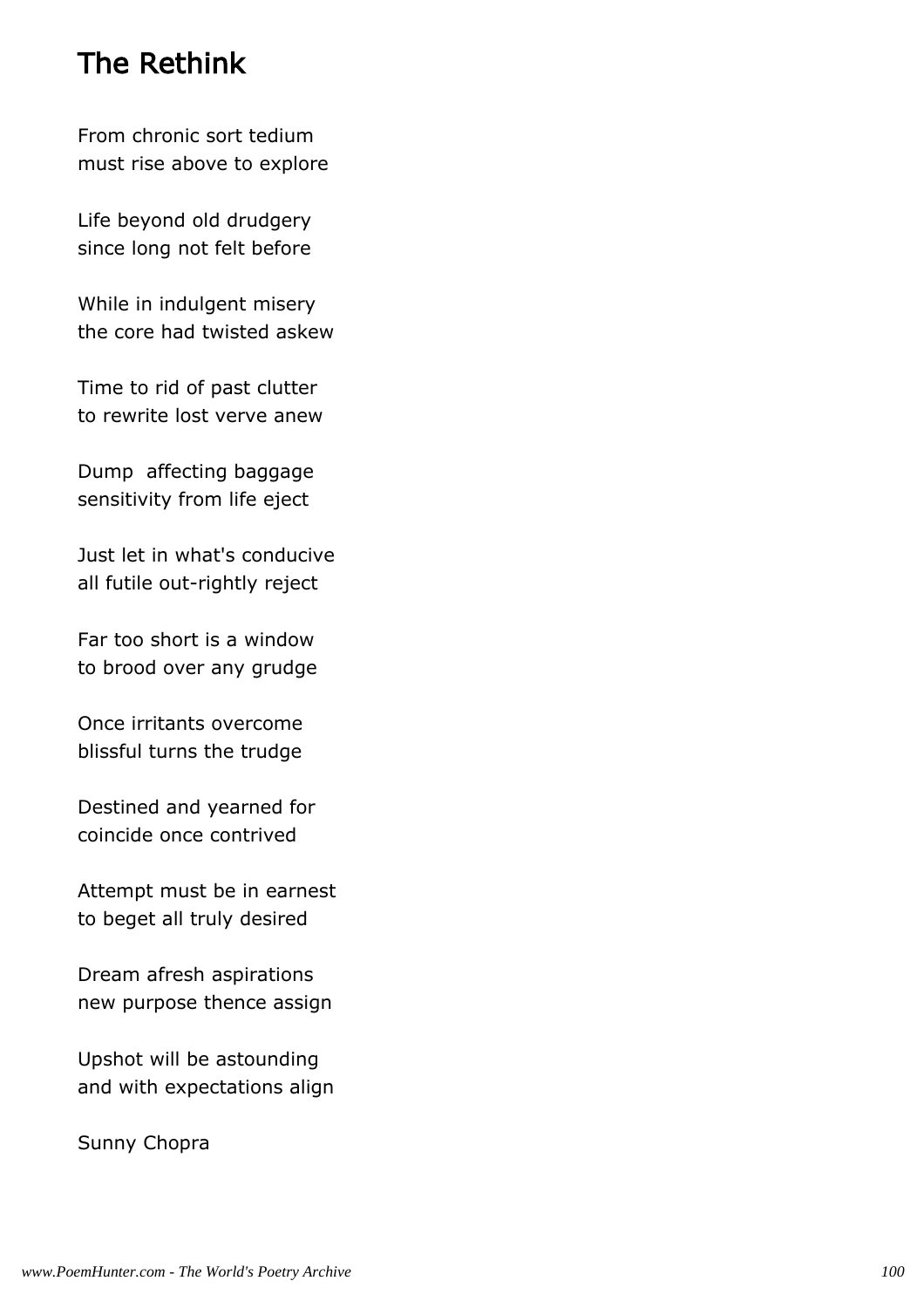# The Saga

Indeed I too breathe human no stone I have for heart

For all I'm one amongst them, but a touch stands me apart

I too did have the yearnings, with time I learnt to suppress

Contained my own perspectives, lest caused another distress

While attempting affable amity, inadvertently got branded a fiend

For judgments passed by others, had none but me quarantined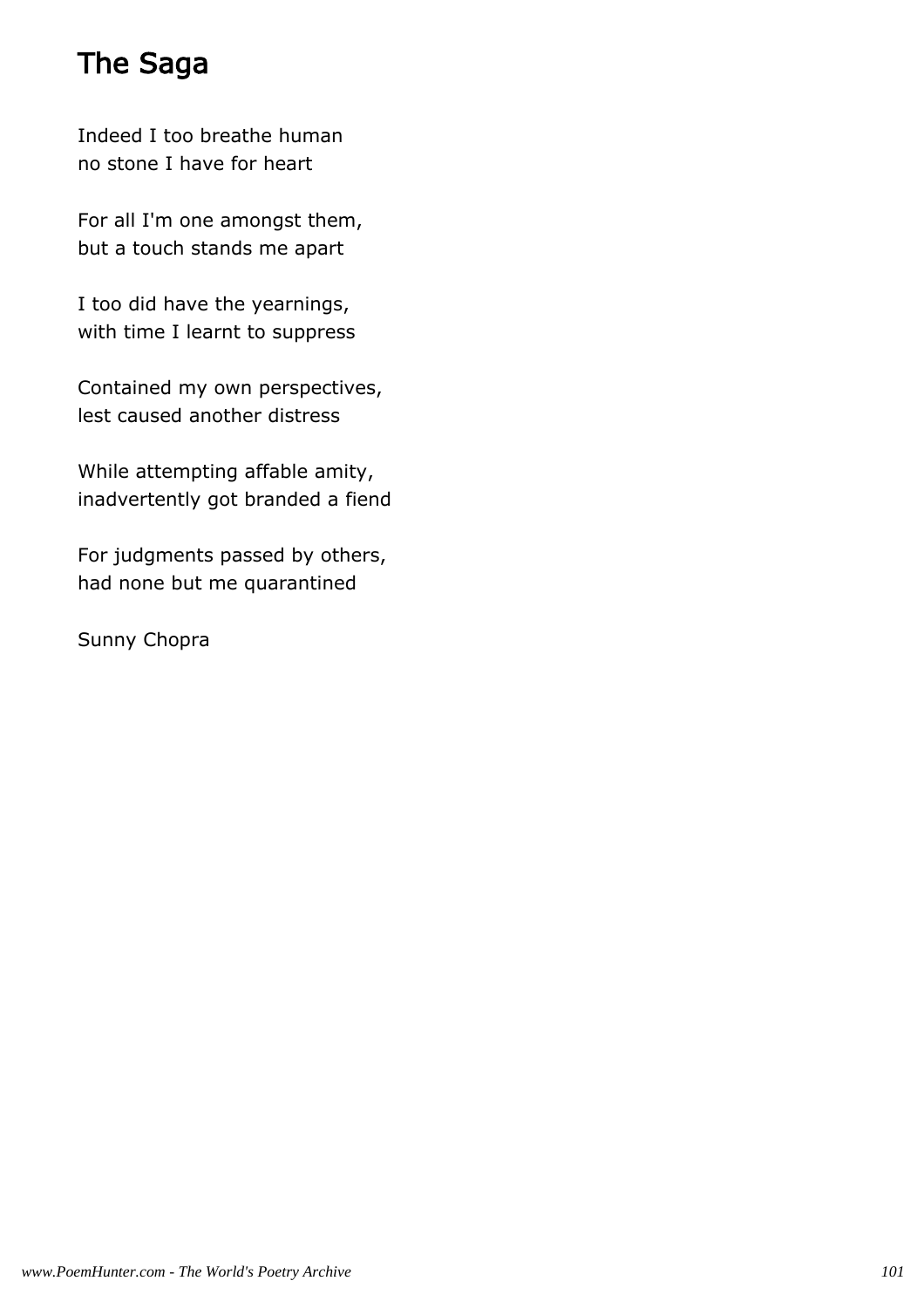# The Stance

The time would bear a witness, telling right or if were untrue

For standing by core convictions with values those tried to imbue

Conducting in manner honorable, if wrong then I am at a fault

Not calling spade what should be then I am not worth my true salt

Embarked I have on a journey someplace I am sure will end

Being one with the elements, rest of life where I'll spend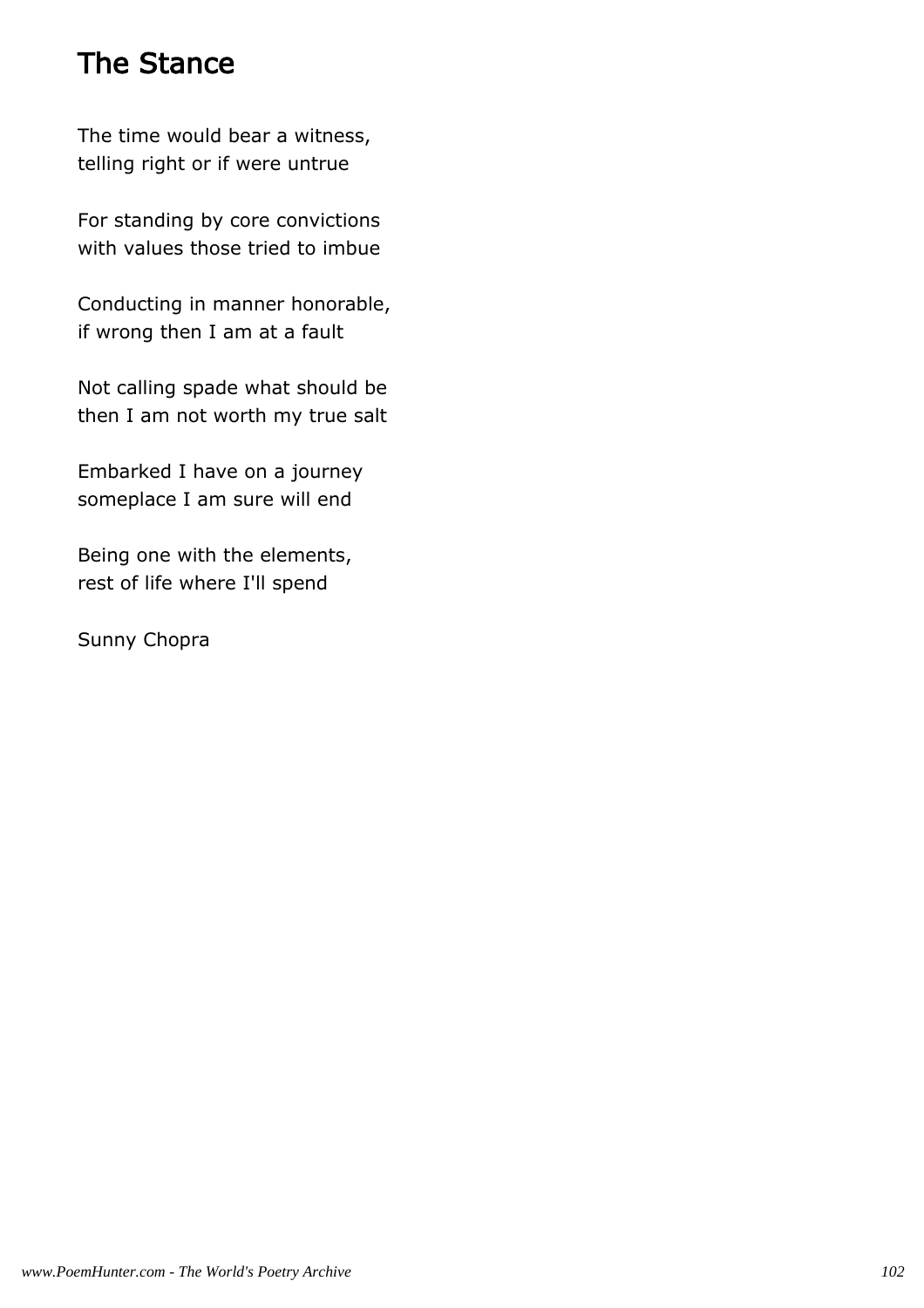# The Standpoint

My actions are reactions of measures you dispense

Response in fashion mirroring and reflected truly thence

It's very easy to be judgmental and arguably simply censure

When standing is questionable and your logic weirdly obscure

The past were so much simpler had unabated frolicking abound

Ravages of time took their toll all lost was never to be found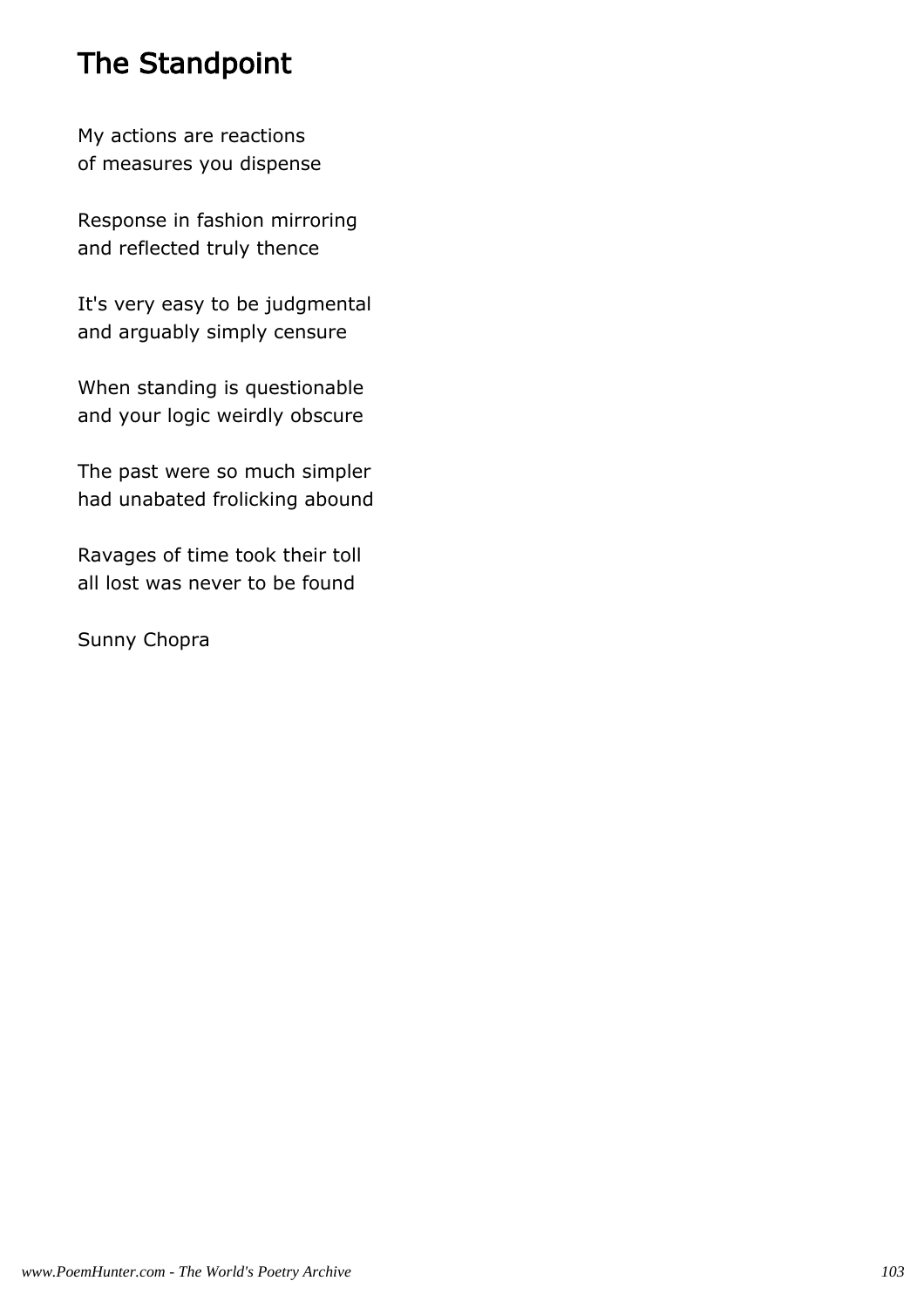# The Tuning

Since clouded is stimulus, inability to aptly express

Relief is playing bit elusive, true feelings must suppress

The melody seems off key without any fitting note

Depriving one of veracity and what it should denote

With explicable confounding, unknown too becomes averse

All familiar turn strangers, cordiality goes in reverse

Obligation to chores dreary no time to satiate own thirst

Instead of indulgent revelry, one is putting all others first

What cause it goes to serve or if a simple means to end

Time would proffer upshot if deficit or were a dividend

I would continue as always doing what I deem correct

Rewards may prove contrary or the way I would expect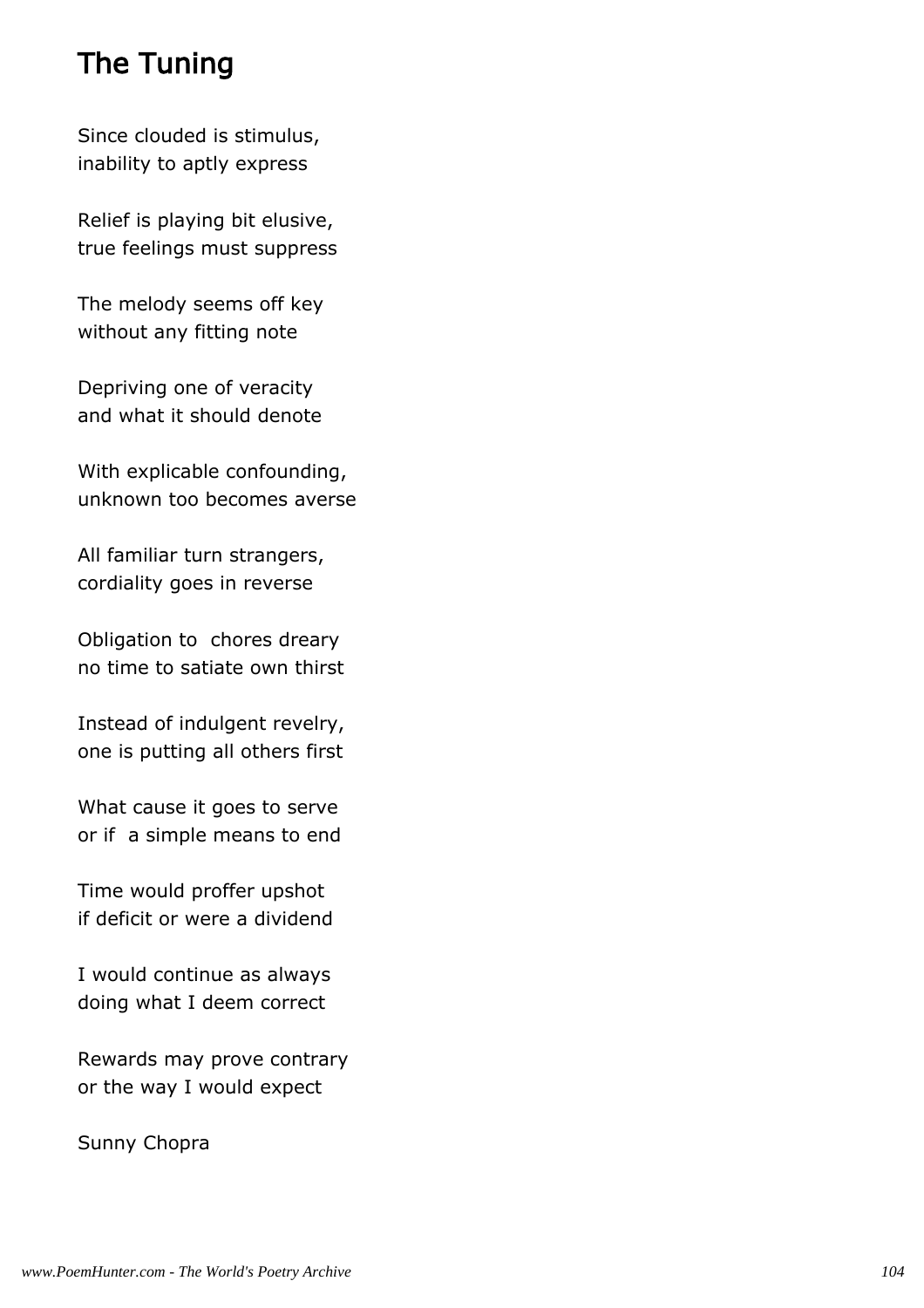# The Unlikely Penitence

Points be impressed upon, proven and put to a test

Oblivious you may seem but results were manifest

None permitted perspectives, but your personal standpoint

Dammed most of associations lest some offered counterpoint

What good would be penitence after damage has been made

Too late to darn the fabric with time which has frayed

All your vain assumptions had no substance at all

Your adamant onvictions will play truant on recall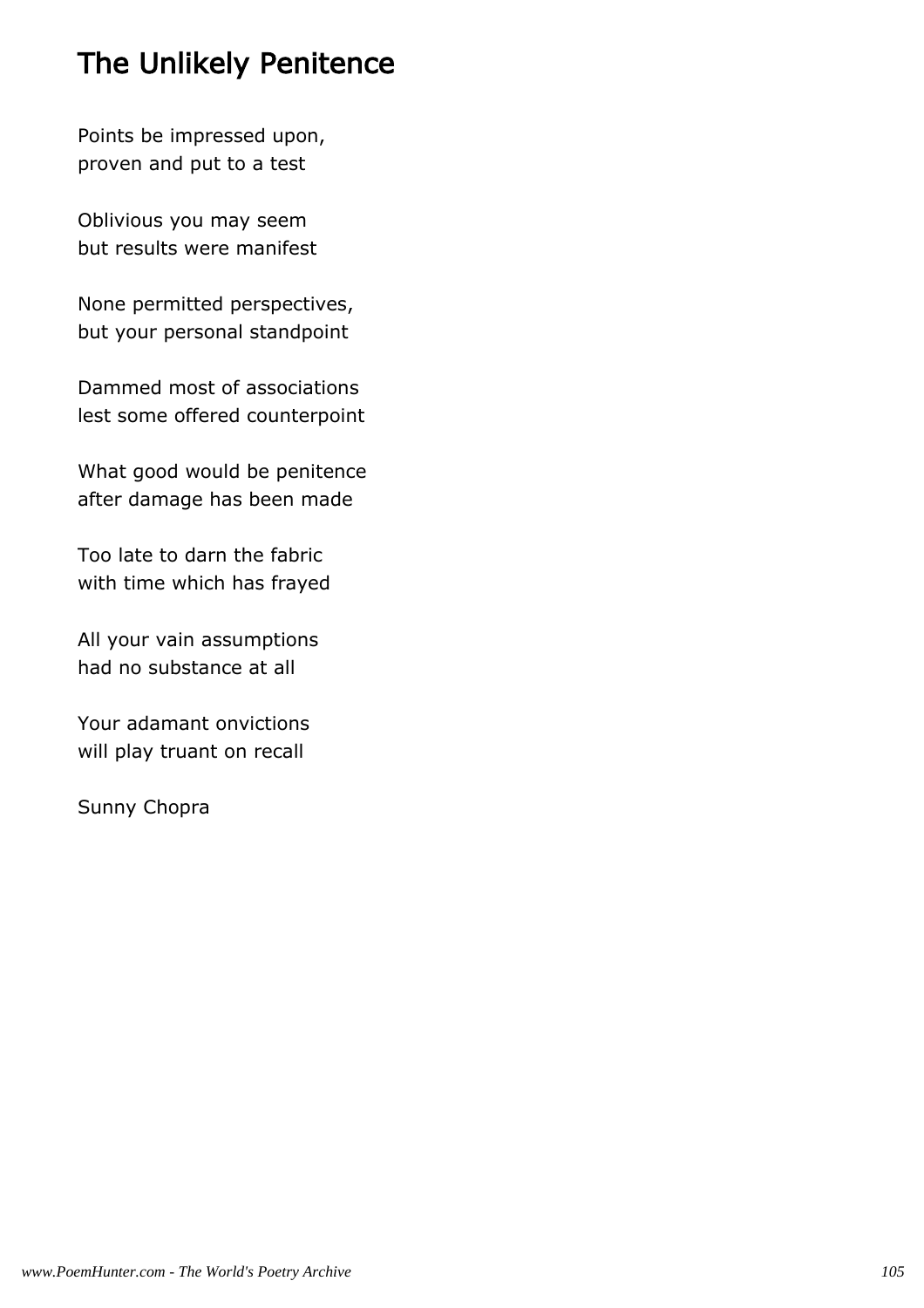# The Urge

Even for a phase fleeting, I long to take on a chance

To defy most detractors ones misjudging my stance

A prayer on the lips and with reticence at my heart

I play on grounds familiar, old game with a fresh start

The faith in my endeavors with unwavering kind zeal

I may or not foresee as yet but sure will be an apt deal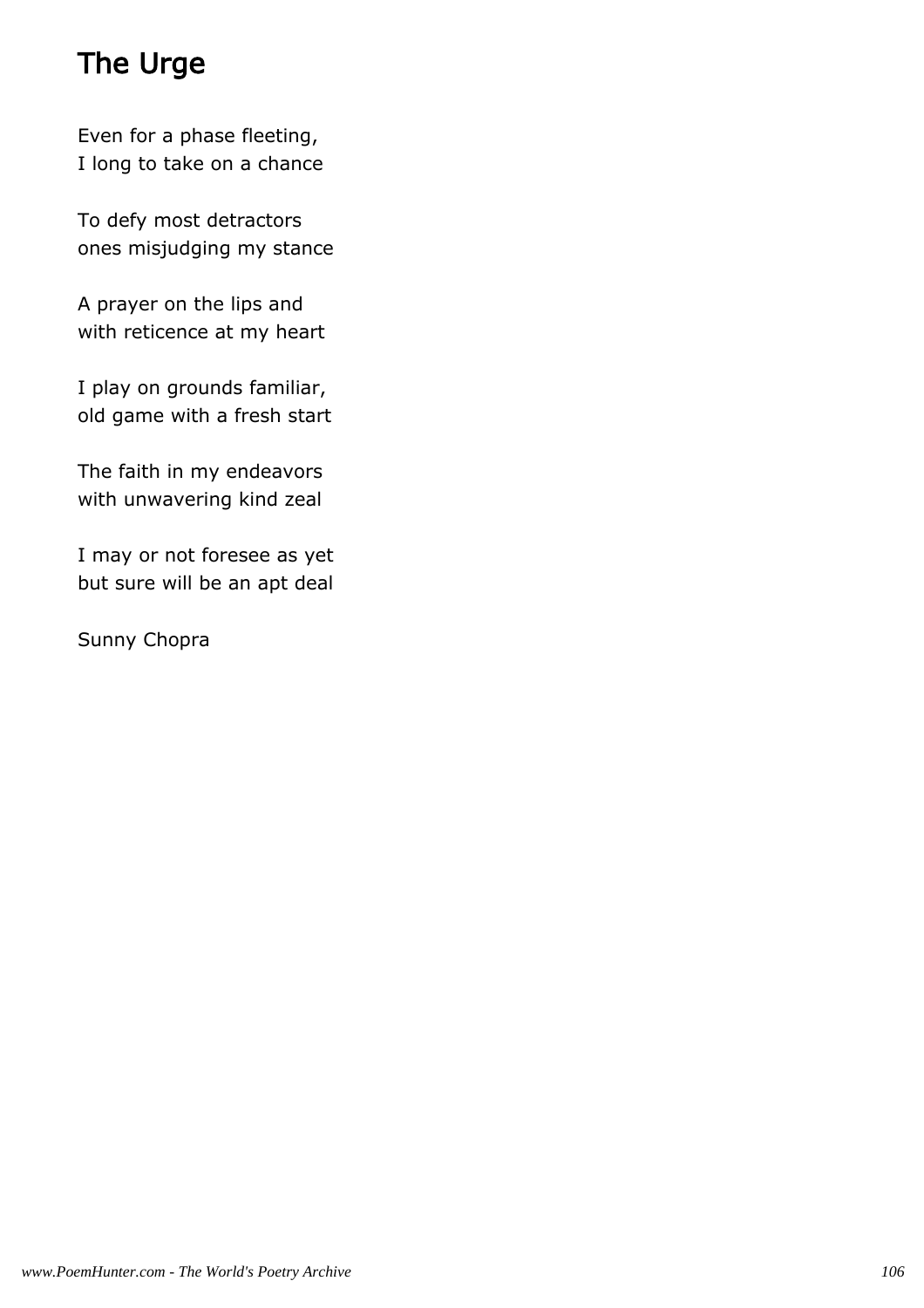### The Wandering Fado

Soft music proffering backdrop in a tongue peculiarly diverse

It were some sort of a ballad with the words woven in verse

Couldn't grasp what it projected, just felt some sense profound

It traversed beyond the restrictions, free spirited and totally unbound

The voice were mesmerizing, emanating from deepest of core

Unheard of from earlier on but seemed familiar from before

The song though just fleeting but held me in such an enthrall

I got lost in my soul's essence in a state transcendental I recall

Blessed be the possessor of the gift celestially conferred

That wanders beyond the borders and by language is not deterred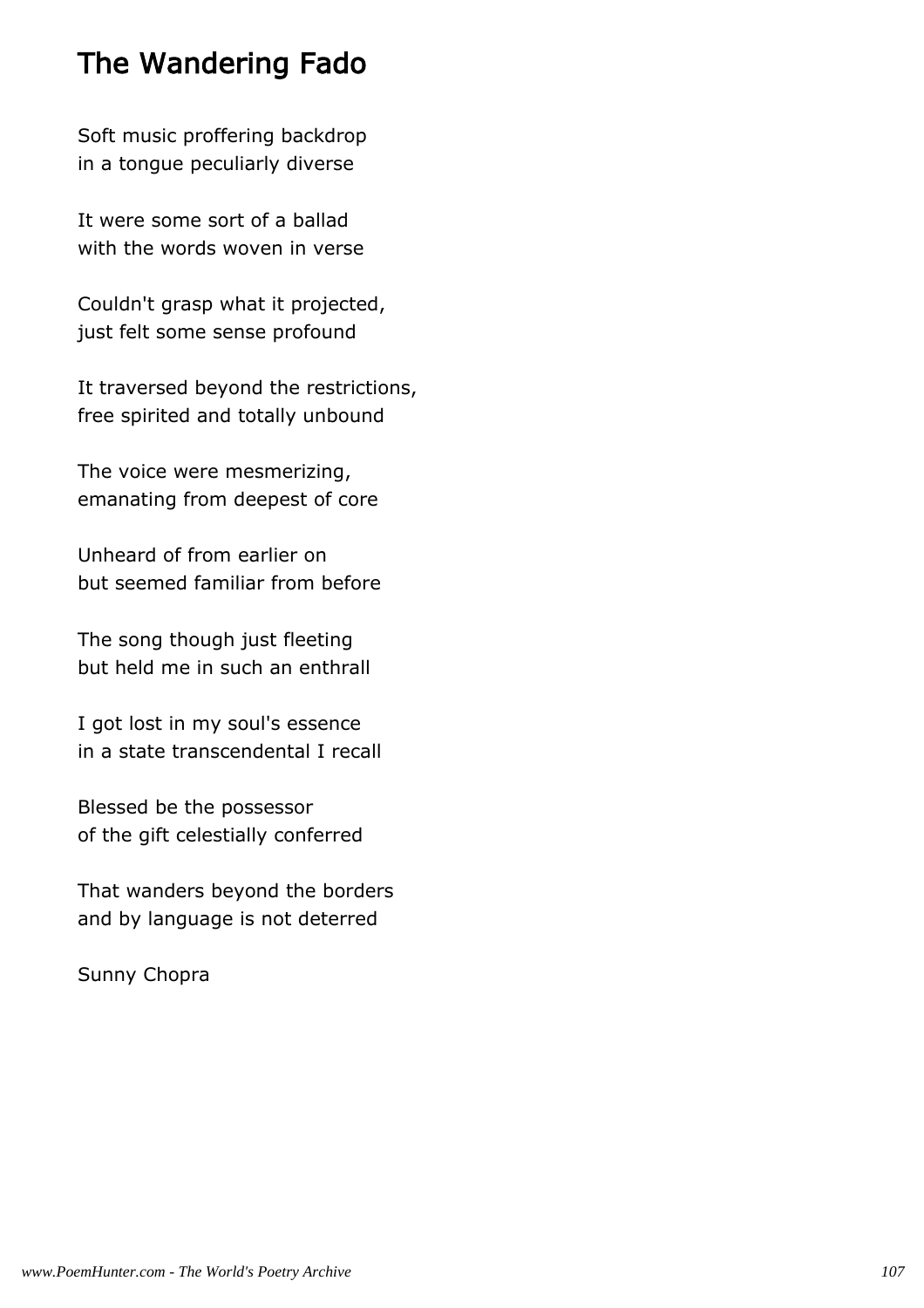# Unexpectedly Expected

In state of beleaguered incapacity known genus doesn't proffer relief

It is served from unpredicted order in measures copiously beyond belief

No good prove emotional bonds or many a nurtured blood tie

Ones defeating social doctrine common obligations which belie

It changes the whole perspective from how viewed subsistence before

The nonentities turn out special and most extraordinaire underscore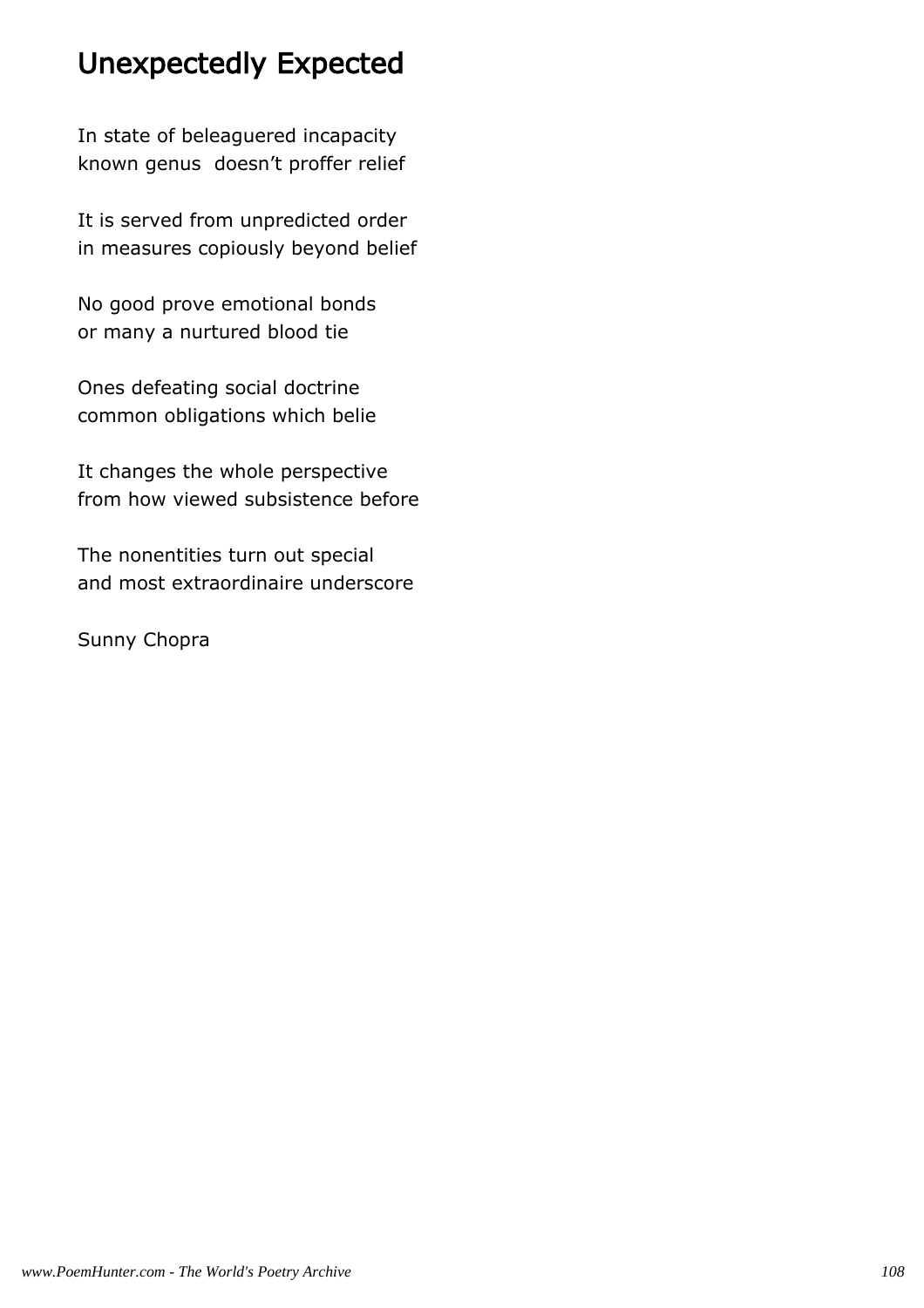#### Unknown Quest

Once nestlings learn to fly farthest they want to soar

New vistas to go and seek and for unknown to explore

Think they know all about for themselves they can fend

Unaware are of dark perils those lurk beyond every bend

Rebuffed are all overtures, or proffered any sane advice

Disregard suggested counsel sans pondering over twice

Impulse given much credence logic often gets to rescind

Dominant gets irrationality and cautions thrown to wind

As much one may attempt to, show wrong from what's right

Inane turn most of endeavors what use is to put up a fight

Acknowledge the inevitable with time one must accept

What earlier were unthinkable how stealthy it has crept

Dreams for their well being and concerns those applied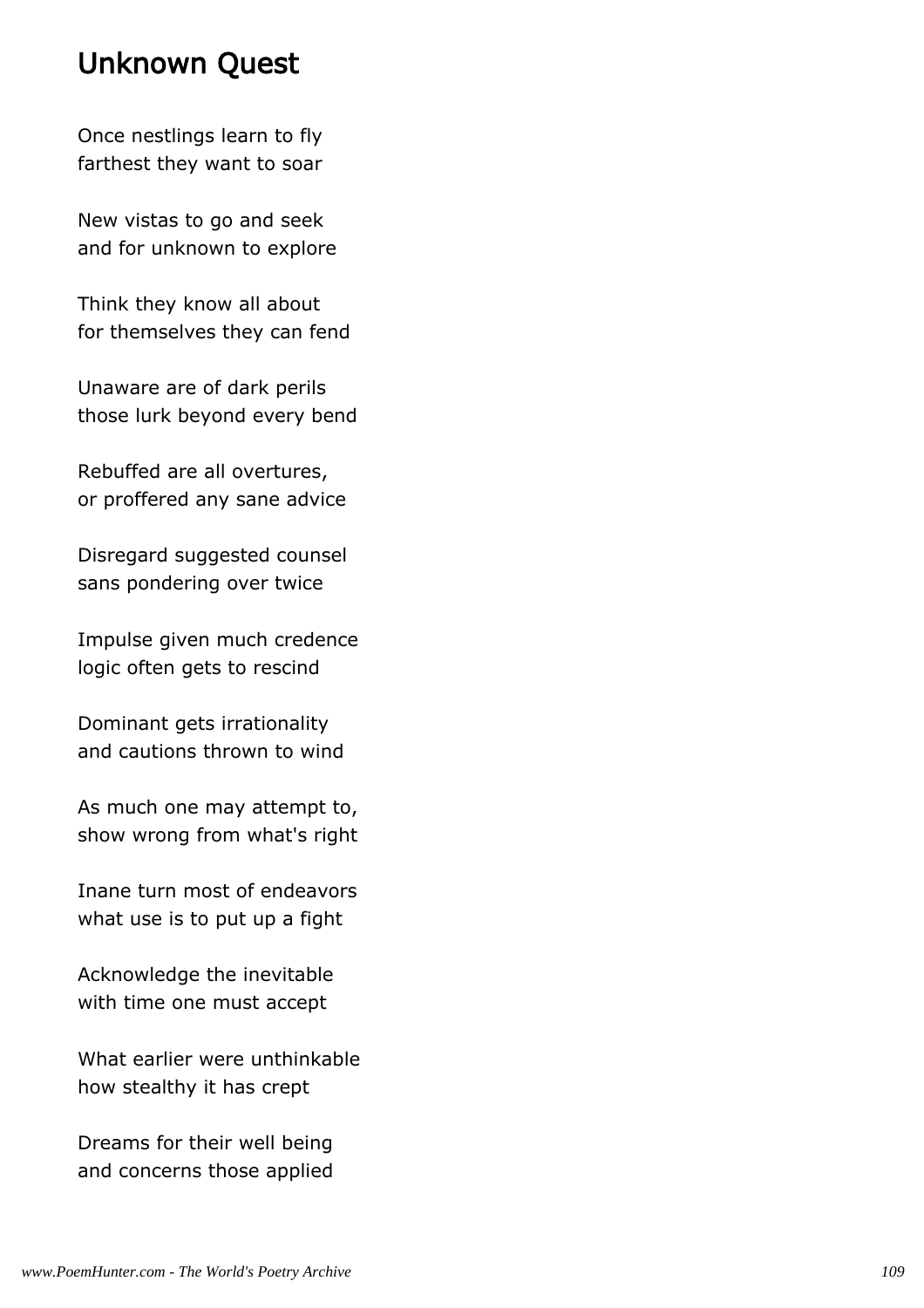Are misconstrued impediments and the guidance gets decried

One can't help but wish them, safe journey they've in mind

God speed their undertaking and what now they try to find

Compiled on 13/10/2013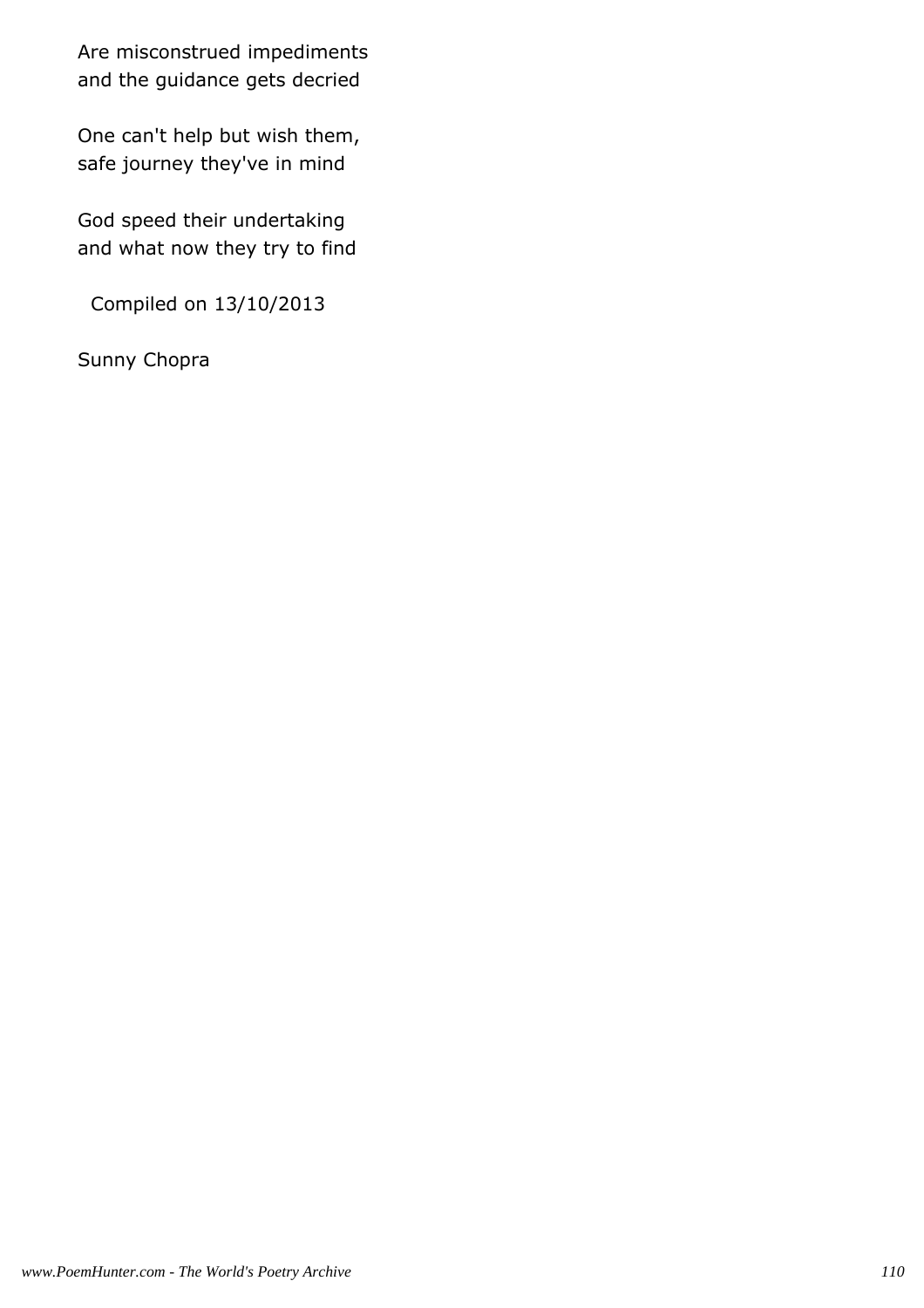# Unsettling Stir

Affiliations claimed everlasting are nothing but of make believe

One simply must keep on giving, never expect in return to receive

Simple overtures get rejected one's intentions treated askance

Reprobate one is often branded in strange social circumstance

Attempt however much of undoing, unraveling and starting afresh

No escape there is for redemption sans a proverbial pound of flesh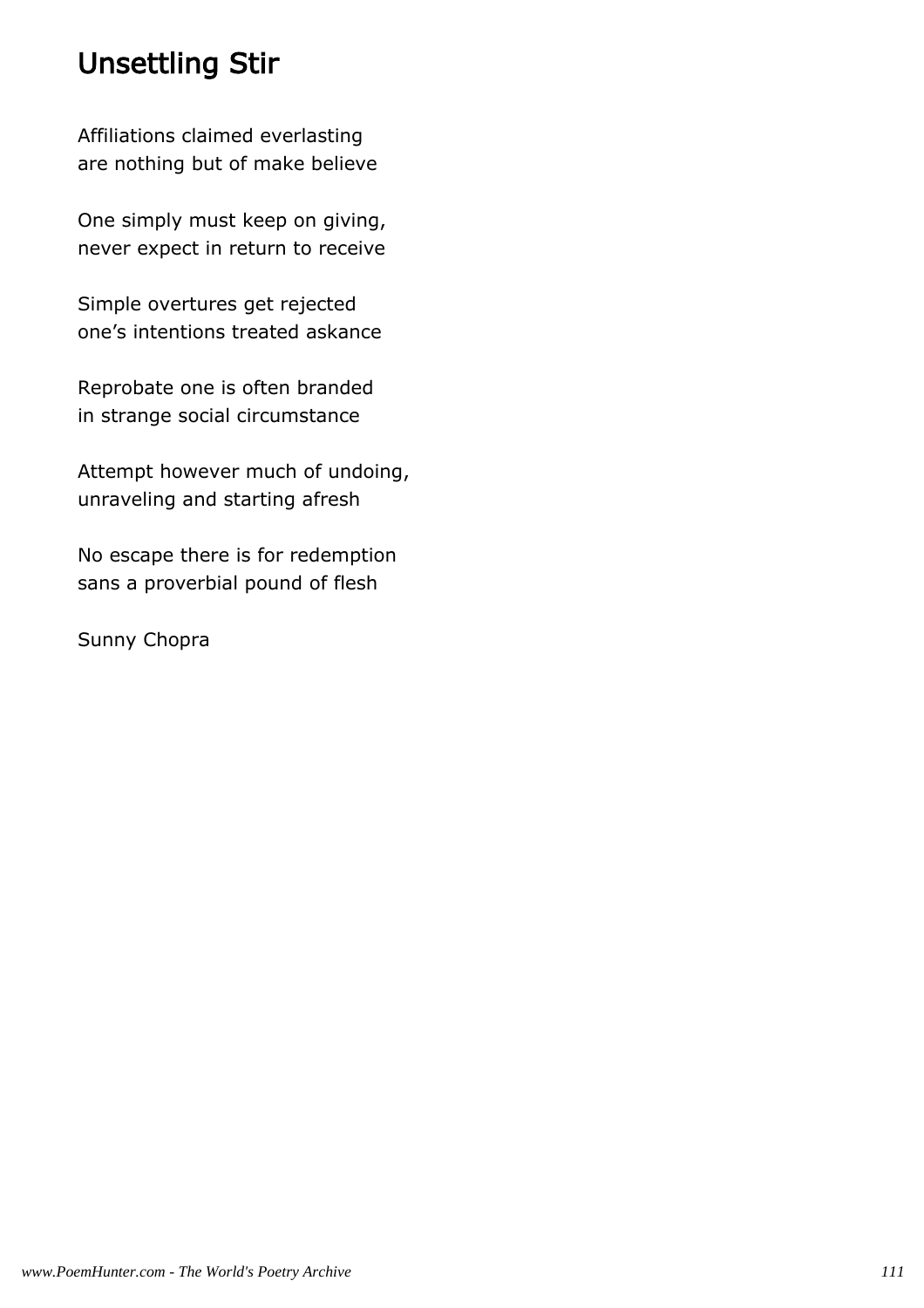#### Unsolicited Reward

Ceding to all expectations having given up on hope

Demons return to accost and at vulnerability grope

In self imposed severance there is so much I can take

Me too breathe a human total tolerance can't fake

Slack line flung for towing proved proverbial noose

Most of them stood to gain with me everything to lose

No logic bears a testimony for this paradoxical stance

Where all indulge in revelry and with misery I romance

My apathy deemed frailty silence an acceptable norm

With ignored all sentiments inadequacy I must conform

Strangers not referred to but those thought known

As rewards for past follies which accidentally got sown

Can't undo all old tangles keep submitting to subsist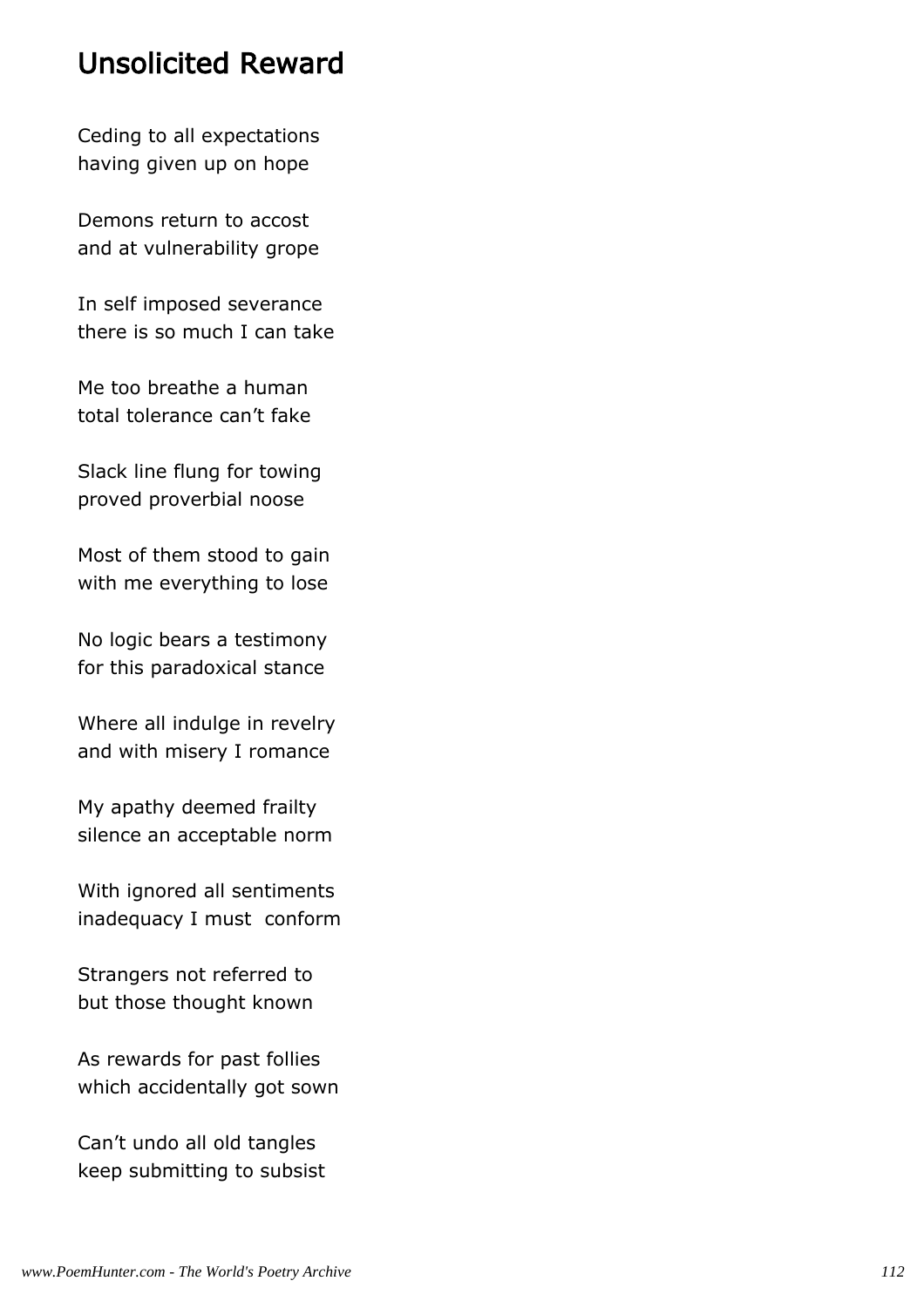To flow along with current and try not face on resist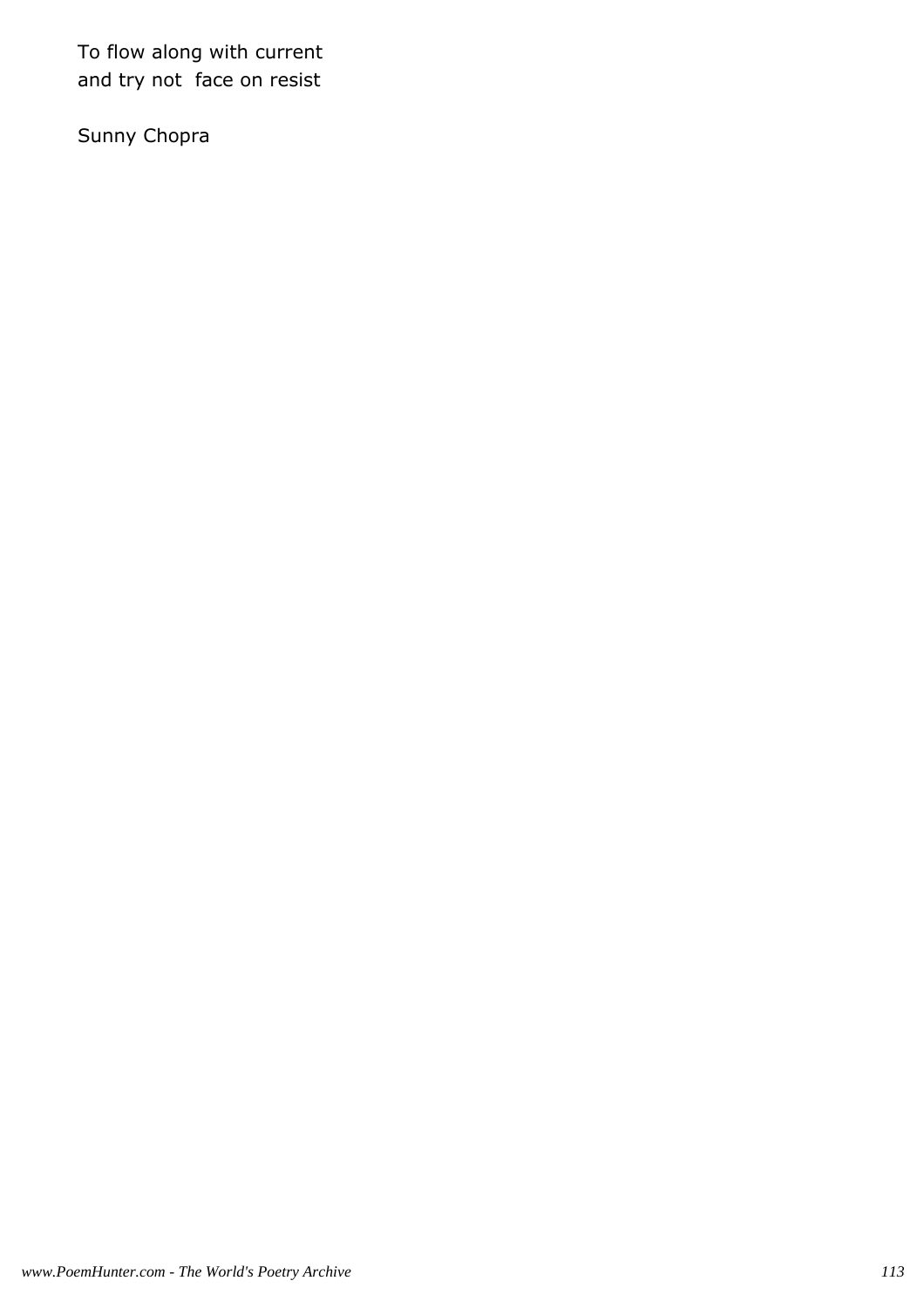## Vanishing Sparkle

Its vain stoking embers sans any spark to ignite

Just societal obligations which no longer excite

Try seeking improbable for behavior to amend

Resolving acts illogical own sanity you defend

Coming to cross bridges apt end may not mean

What begets the future is unknown to be seen

Life is sort of a jumble tad motley mixed bag

its upbeat on occasions but often proves a drag

Captive of own doings one can't even perceive

It's none but yourself attempting to deceive

Better it is to move on than be in a losing fray

That robs one of verve with a dear price to pay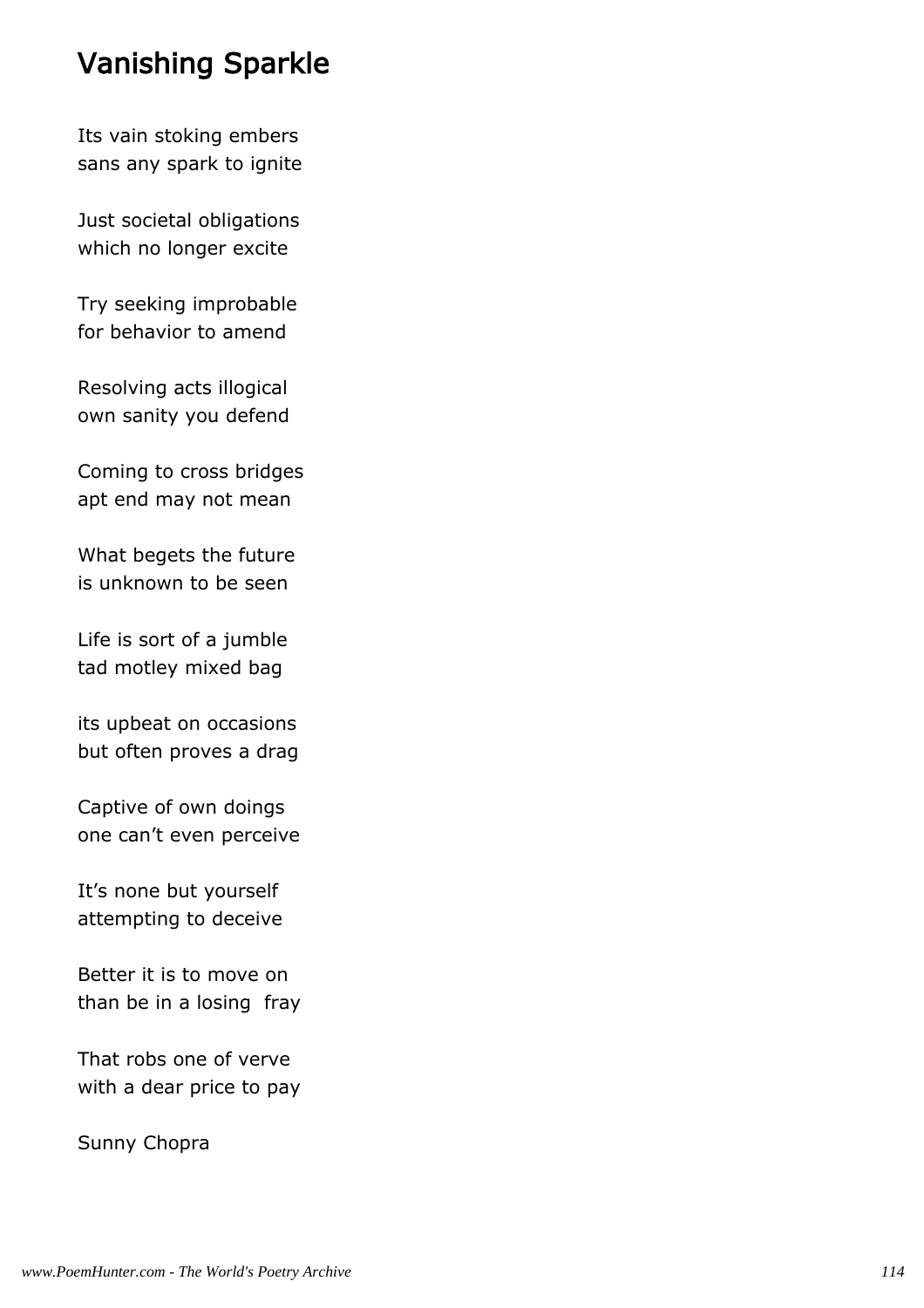### Walk Away

Beset with flooded sentiments on the final having to part

With head finally conceding to gambit of affable heart

Enigmatic rove precipitated, the upshot for such a switch

To embark upon new adventure old precincts secure ditch

Composed indeed one feels, on shedding emotive stock

Where one is onto own self removed from the old flock

Misgivings all are fleeting but natural in such a state

Akin to again write afresh on a recently wiped slate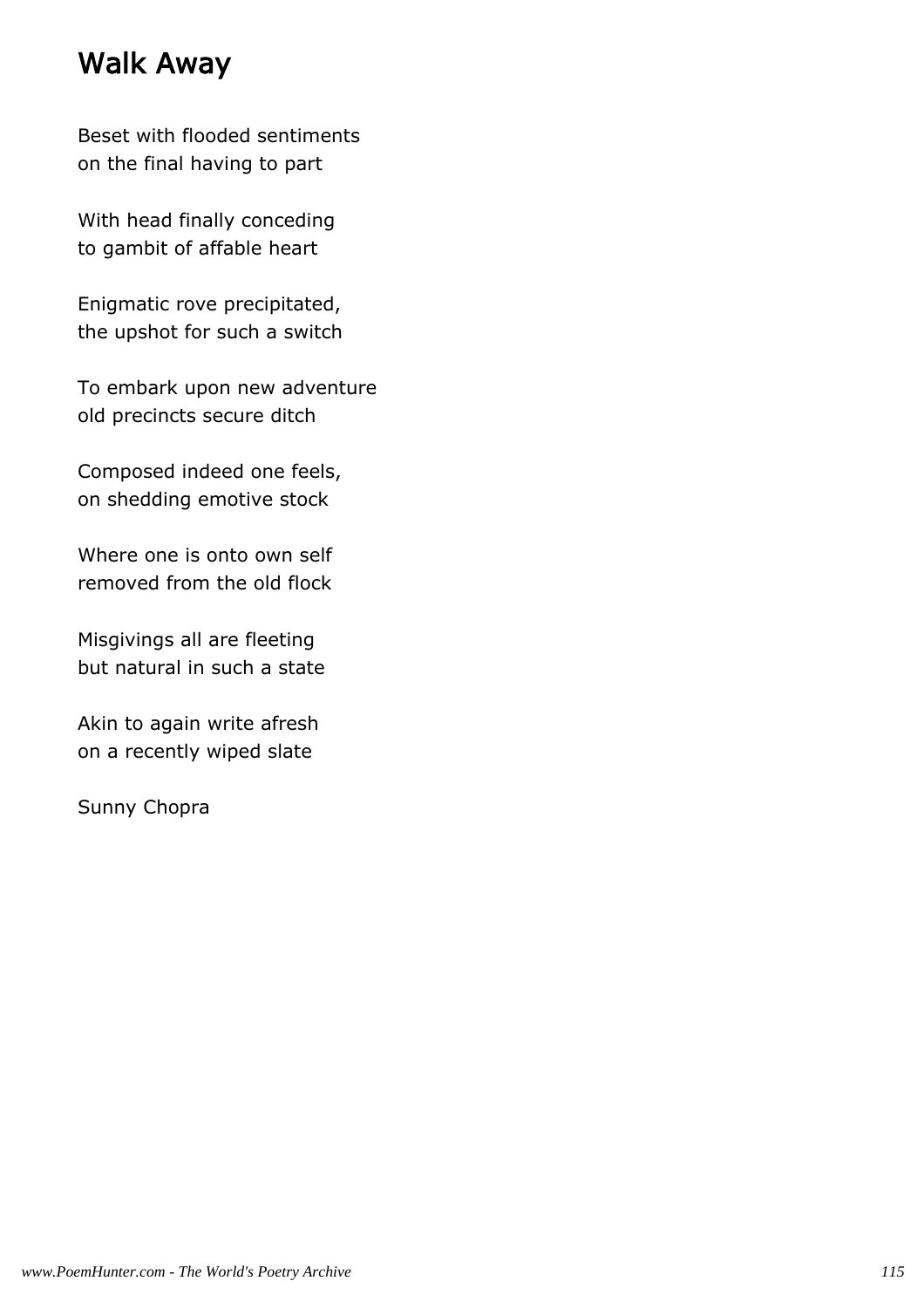### Walk In The Rain

Overcast and drab evening with ominous shroud dark

Distant rumbling crackle akin to giant ignited spark

Adding to swelling misery in my moments desolate

Craving for little company to someone try and relate

Swallowed up with solitude for sane sense to maintain

With cape less mackintosh I step out in spitting rain

My pace though consistent but drizzle started to pour

Beset with strange emotions couldn't repress my outpour

Felt one with the elements water spattering on my face

Intermingling with my tears not leaving a visible trace

In street turned near rivulet I stopped to look up for sign

Lo and behold silver lining of a most exquisite design

Experienced feel awesome inexplicable thence before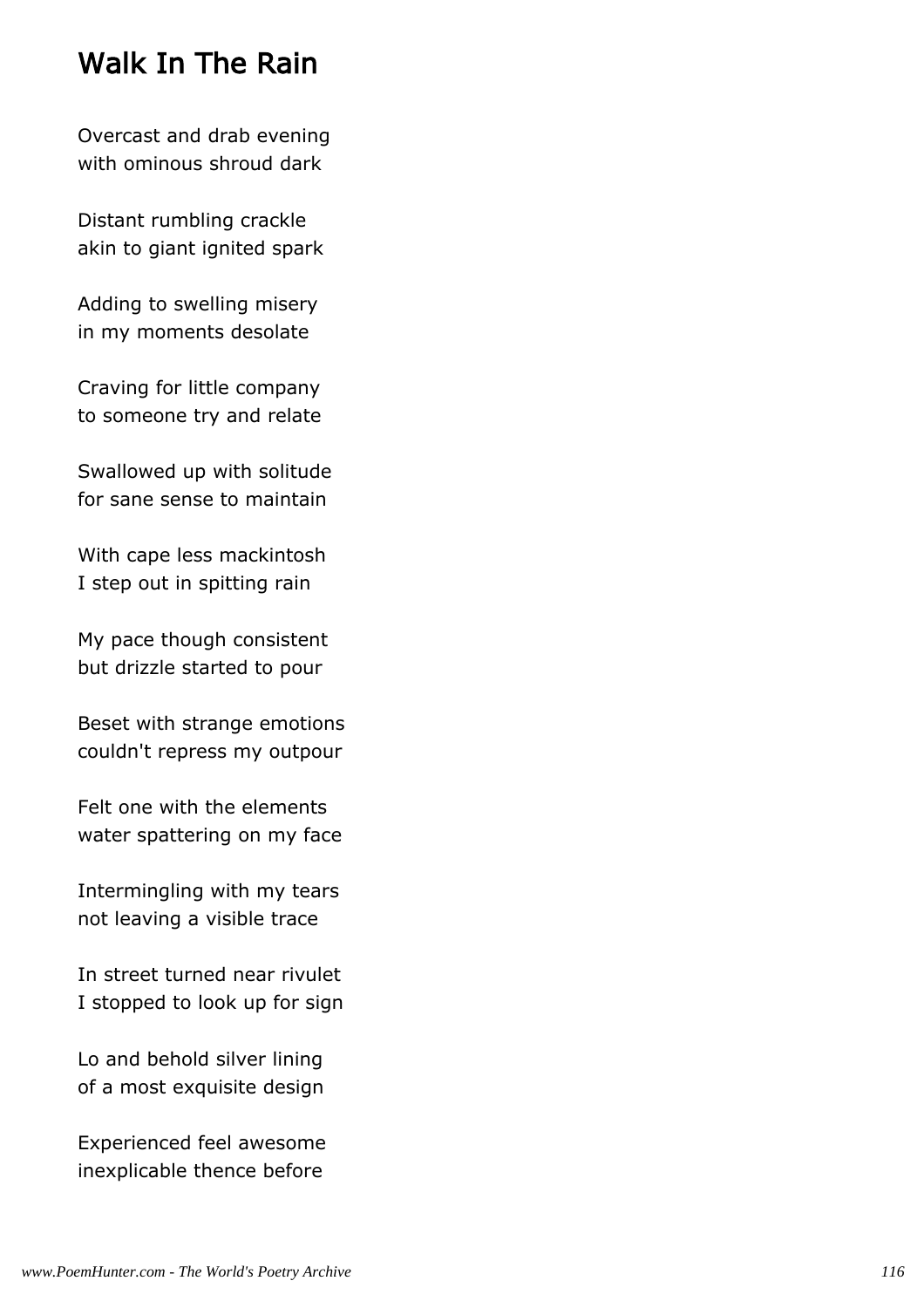New purpose got bestowed to seek all what is in store